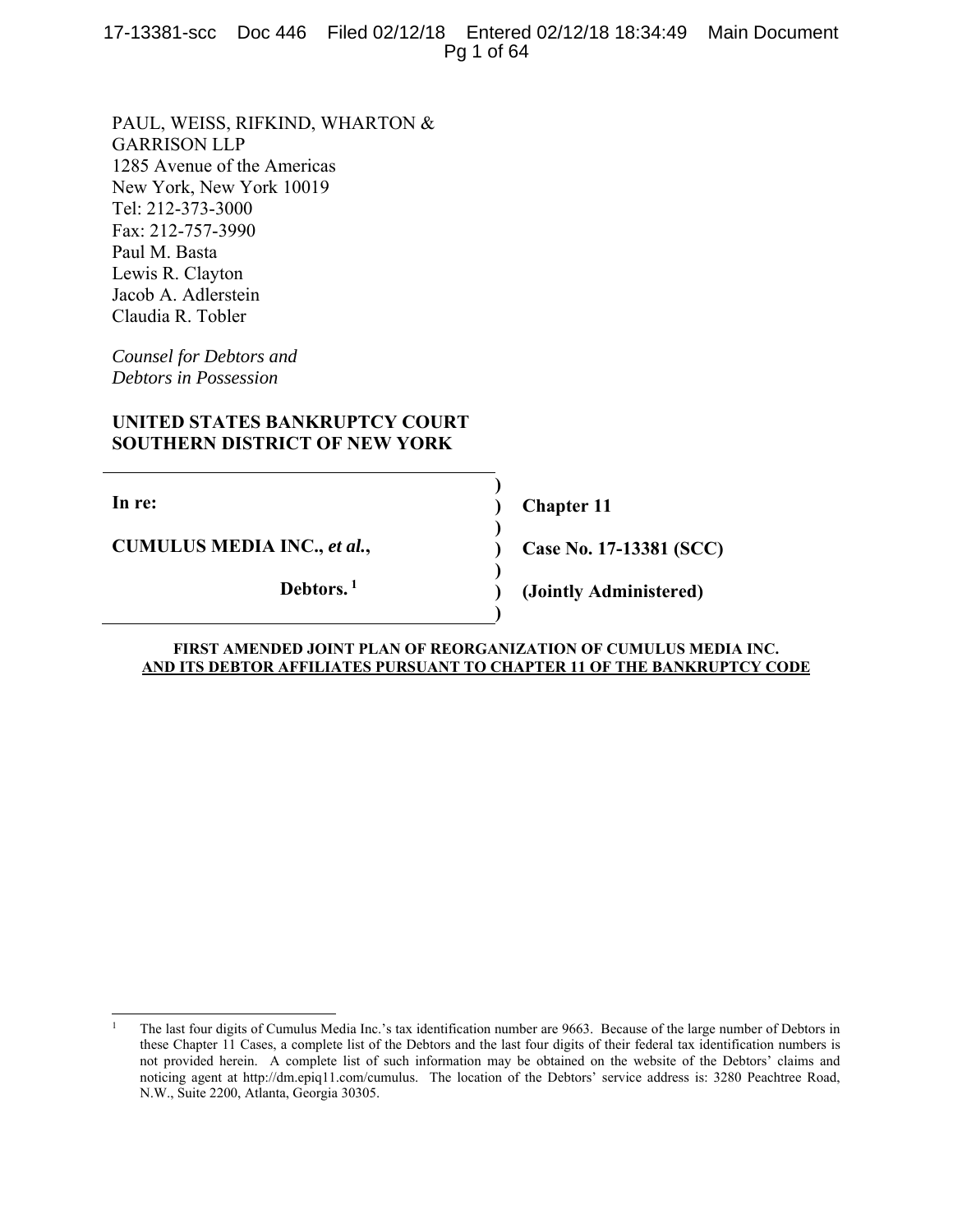# 17-13381-scc Doc 446 Filed 02/12/18 Entered 02/12/18 18:34:49 Main Document<br>Pg 2 of 64

# **TABLE OF CONTENTS**

|                | ARTICLE I. DEFINED TERMS, RULES OF INTERPRETATION, COMPUTATION OF TIME, AND |  |
|----------------|-----------------------------------------------------------------------------|--|
| А.             |                                                                             |  |
| В.             |                                                                             |  |
| C.             |                                                                             |  |
| D.             |                                                                             |  |
|                |                                                                             |  |
| Ε.             |                                                                             |  |
| F.             |                                                                             |  |
|                |                                                                             |  |
| А.             |                                                                             |  |
| <b>B.</b>      |                                                                             |  |
| C.             |                                                                             |  |
| D.             |                                                                             |  |
|                |                                                                             |  |
| А.             |                                                                             |  |
| <b>B.</b>      |                                                                             |  |
| $\mathbf{C}$ . |                                                                             |  |
| D.             |                                                                             |  |
| Ε.             |                                                                             |  |
| F.             |                                                                             |  |
| G.             |                                                                             |  |
| H.             |                                                                             |  |
| I.             |                                                                             |  |
| J.             | Confirmation Pursuant to Sections 1129(a)(10) and 1129(b) of the Bankruptcy |  |
|                |                                                                             |  |
| Κ.             |                                                                             |  |
| L.             |                                                                             |  |
|                |                                                                             |  |
| A.             |                                                                             |  |
| В.             |                                                                             |  |
| C.             |                                                                             |  |
| D.             |                                                                             |  |
| Ε.             |                                                                             |  |
| F.             |                                                                             |  |
| G.             |                                                                             |  |
| Η.             |                                                                             |  |
| I.             |                                                                             |  |
| J.             |                                                                             |  |
| K.             |                                                                             |  |
| L.             |                                                                             |  |
| M.             |                                                                             |  |
| N.             |                                                                             |  |
|                |                                                                             |  |
| O.             |                                                                             |  |
| Ρ.             |                                                                             |  |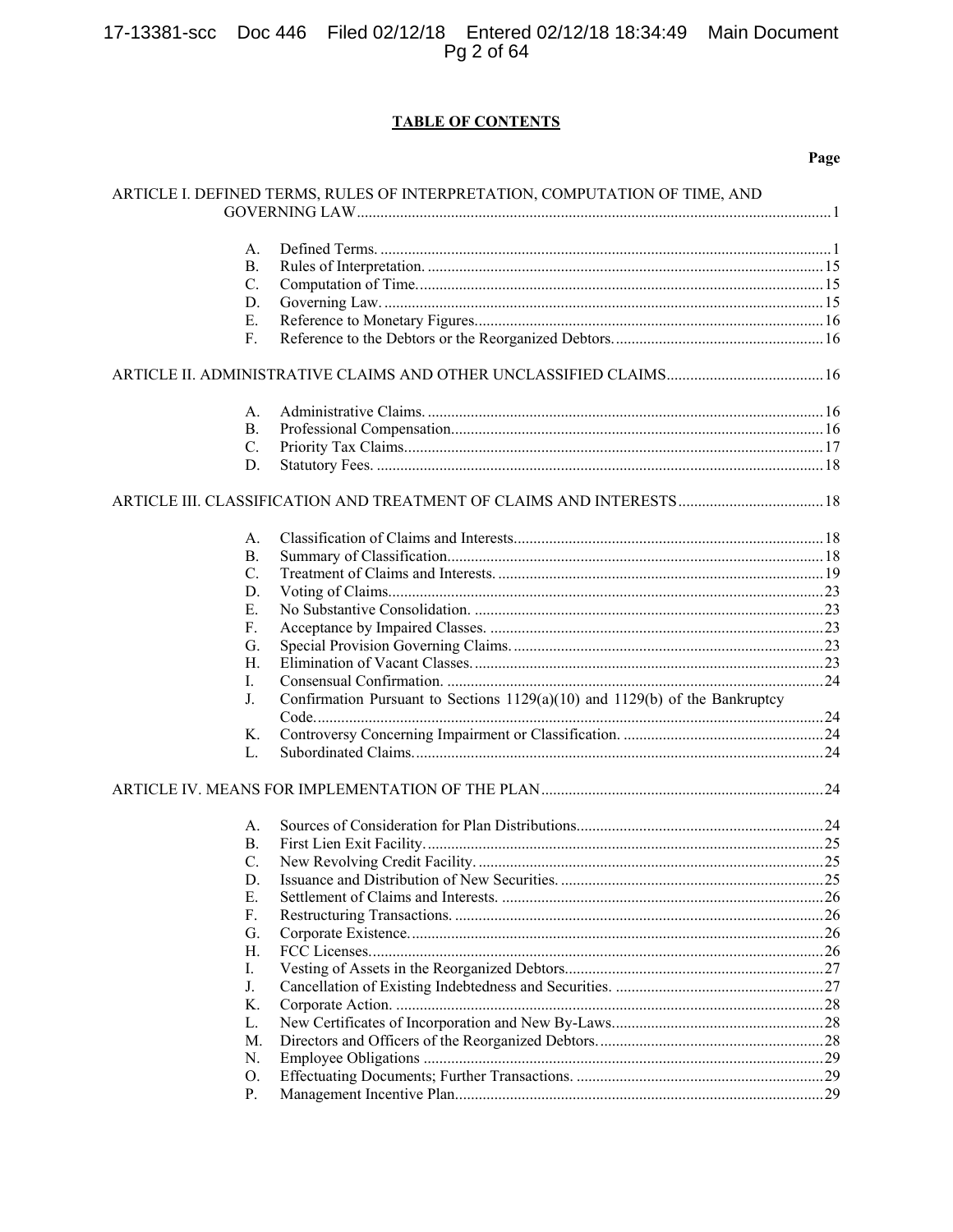# 17-13381-scc Doc 446 Filed 02/12/18 Entered 02/12/18 18:34:49 Main Document Pg 3 of 64

| Q.        |                                                                             |  |
|-----------|-----------------------------------------------------------------------------|--|
| R.        |                                                                             |  |
| S.        |                                                                             |  |
|           |                                                                             |  |
| A.        | Assumption and Rejection of Executory Contracts and Unexpired Leases30      |  |
| <b>B.</b> | Claims Based on Rejection of Executory Contracts or Unexpired Leases. 31    |  |
| C.        | Cure of Defaults for Assumed Executory Contracts and Unexpired Leases. 31   |  |
| D.        |                                                                             |  |
| Ε.        |                                                                             |  |
| F.        |                                                                             |  |
| G.        | Modifications, Amendments, Supplements, Restatements, or Other Agreements33 |  |
| Η.        |                                                                             |  |
| Ι.        |                                                                             |  |
| J.        |                                                                             |  |
|           |                                                                             |  |
| A.        |                                                                             |  |
| <b>B.</b> |                                                                             |  |
| C.        |                                                                             |  |
| D.        |                                                                             |  |
| Ε.        | Delivery of Distributions and Undeliverable or Unclaimed Distributions35    |  |
| F.        |                                                                             |  |
| G.        |                                                                             |  |
| H.        |                                                                             |  |
| I.        |                                                                             |  |
| J.        |                                                                             |  |
| Κ.        |                                                                             |  |
| L.        |                                                                             |  |
|           | ARTICLE VII. PROCEDURES FOR RESOLVING CONTINGENT, UNLIQUIDATED, AND         |  |
|           |                                                                             |  |
| A.        |                                                                             |  |
| <b>B.</b> |                                                                             |  |
| C.        |                                                                             |  |
| D.        |                                                                             |  |
| Е.        |                                                                             |  |
| F.        |                                                                             |  |
| G.        |                                                                             |  |
|           | ARTICLE VIII. SETTLEMENT, RELEASE, INJUNCTION, AND RELATED PROVISIONS41     |  |
| А.        | Compromise and Settlement of Claims, Interests, and Controversies 41        |  |
| <b>B.</b> |                                                                             |  |
| C.        |                                                                             |  |
| D.        |                                                                             |  |
| Е.        |                                                                             |  |
| F.        |                                                                             |  |
| G.        |                                                                             |  |
| Η.        |                                                                             |  |
| I.        |                                                                             |  |
| J.        |                                                                             |  |
| Κ.        |                                                                             |  |
|           |                                                                             |  |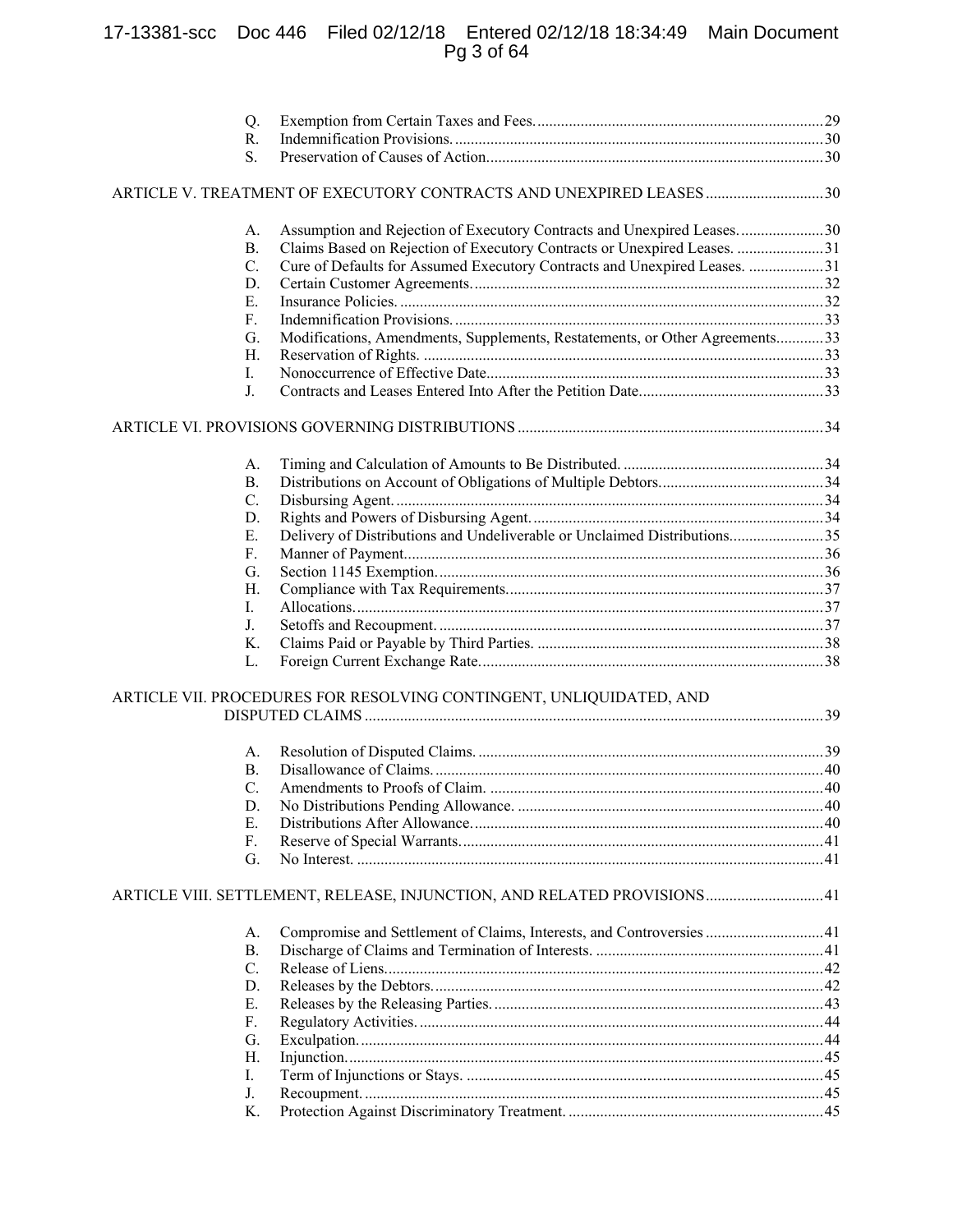# 17-13381-scc Doc 446 Filed 02/12/18 Entered 02/12/18 18:34:49 Main Document<br>Pg 4 of 64

| A.              |                                                                   |  |
|-----------------|-------------------------------------------------------------------|--|
| В.              |                                                                   |  |
| C.              |                                                                   |  |
|                 | ARTICLE X. MODIFICATION, REVOCATION, OR WITHDRAWAL OF THE PLAN 47 |  |
| А.              |                                                                   |  |
| <b>B.</b>       |                                                                   |  |
| $\mathcal{C}$ . |                                                                   |  |
|                 |                                                                   |  |
|                 |                                                                   |  |
| A.              |                                                                   |  |
| <b>B.</b>       |                                                                   |  |
| C.              |                                                                   |  |
| D.              | Statutory Committee and Cessation of Fee and Expense Payment50    |  |
| E.              |                                                                   |  |
| F.              |                                                                   |  |
| G.              |                                                                   |  |
| Н.              |                                                                   |  |
| L               |                                                                   |  |
| J.              |                                                                   |  |
| K.              |                                                                   |  |
| L.              |                                                                   |  |
| M.              |                                                                   |  |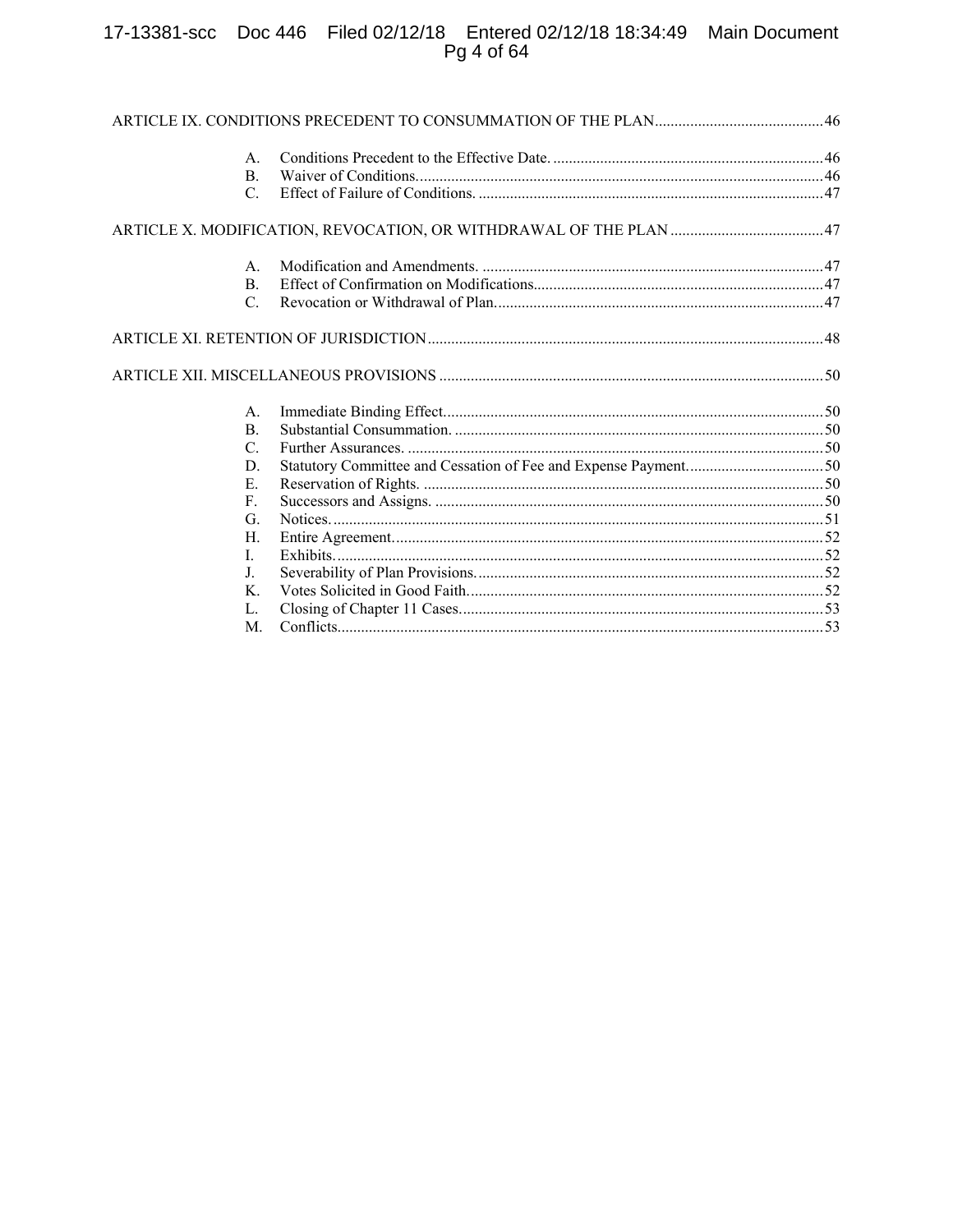# 17-13381-scc Doc 446 Filed 02/12/18 Entered 02/12/18 18:34:49 Main Document Pg 5 of 64

### **INTRODUCTION**

Cumulus Media Inc. ("Cumulus") and its debtor affiliates, as debtors and debtors in possession, propose this joint plan of reorganization (the "Plan") for the resolution of the Claims against and Interests in each of the Debtors pursuant to chapter 11 of the Bankruptcy Code.

Pursuant to section 1125(b) of the Bankruptcy Code, votes to accept or reject a plan of reorganization cannot be solicited from holders of claims or interests entitled to vote on a plan until a disclosure statement has been approved by a bankruptcy court and distributed to such holders. On February 2, 2018, the Bankruptcy Court entered the Disclosure Statement Order that, among other things, approved the Disclosure Statement, set voting procedures, and scheduled the Confirmation Hearing.

## **HOLDERS OF CLAIMS AND INTERESTS SHOULD REFER TO THE DISCLOSURE STATEMENT FOR A DISCUSSION OF THE DEBTORS' HISTORY, BUSINESS, ASSETS, RESULTS OF OPERATIONS, HISTORICAL FINANCIAL INFORMATION AND PROJECTIONS OF FUTURE OPERATIONS, AS WELL AS A SUMMARY AND DESCRIPTION OF THIS PLAN.**

## **ARTICLE I. DEFINED TERMS, RULES OF INTERPRETATION, COMPUTATION OF TIME, AND GOVERNING LAW**

#### *A. Defined Terms.*

As used in this Plan, capitalized terms have the meanings ascribed to them below.

1. "*Accrued Professional Compensation Claims*" means, at any given time, all Claims against any Debtor for accrued, contingent, and/or unpaid fees and expenses (including success fees) that are allowable before the Effective Date by any retained Professional in the Chapter 11 Cases that the Bankruptcy Court has not denied by Final Order, in all cases to the extent that any such fees and expenses (a) have not been previously paid (regardless of whether a fee application has been Filed for any such amount) and (b) have not been applied against any retainer that has been provided to such Professional, in each case in accordance with the Interim Compensation Order. To the extent that the Bankruptcy Court or any higher court of competent jurisdiction denies or reduces by a Final Order any amount of a Professional's fees or expenses (whether or not paid pursuant to an order granting interim allowance), then those reduced or denied amounts shall no longer constitute Accrued Professional Compensation Claims.

2. *"Administrative Claim"* means a Claim against any Debtor for costs and expenses of administration of the Chapter 11 Cases arising on or prior to the Effective Date and Allowed pursuant to section 503(b) of the Bankruptcy Code and entitled to priority pursuant to sections 507(a)(2), 507(b), or 1114(e)(2) of the Bankruptcy Code, including: (a) the actual and necessary costs and expenses incurred on or after the Petition Date until and including the Effective Date of preserving the Estates and operating the Debtors' business; (b) Allowed Accrued Professional Compensation Claims; and (c) all fees and charges assessed against the Estates pursuant to section 1930 of chapter 123 of title 28 of the United States Code.

3. *"Administrative Claims Bar Date"* means the date that is thirty (30) calendar days after the Effective Date.

4. *"Administrative Claims Objection Deadline"* means the date that is seventy-five (75) calendar days after the Effective Date.

5. *"Affiliate"* has the meaning set forth in section 101(2) of the Bankruptcy Code.

6. *"Allowed"* means, when used in reference to a Claim, all or that portion, as applicable, of any Claim against any Debtor that (i) has been listed in the Schedules (as such Schedules may be amended by the Debtors from time to time) as liquidated in amount and not disputed or contingent, and for which no contrary or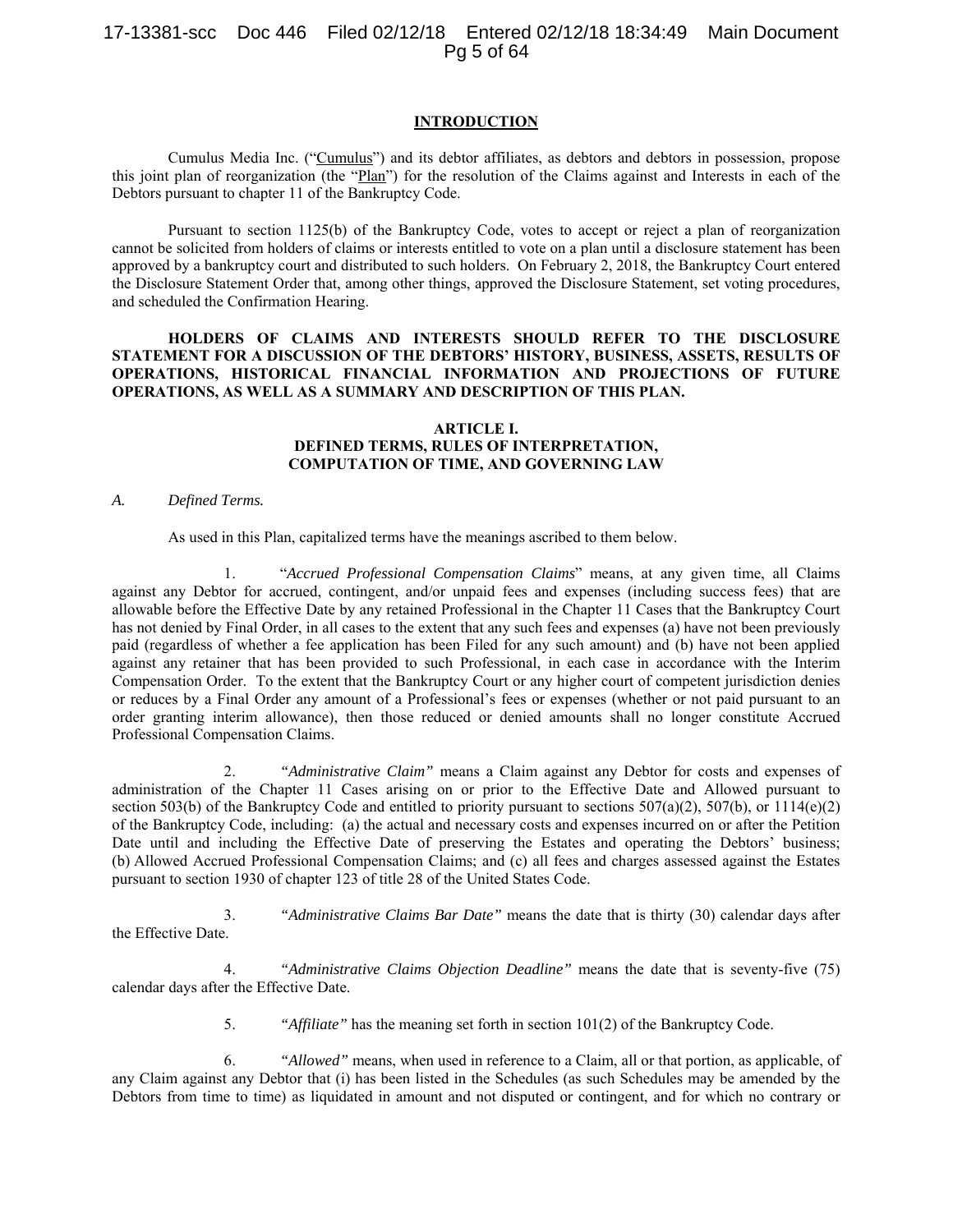# 17-13381-scc Doc 446 Filed 02/12/18 Entered 02/12/18 18:34:49 Main Document Pg 6 of 64

superseding Proof of Claim has been timely Filed or that the Debtors do not timely object to in accordance with Article VII of the Plan, (ii) has been expressly allowed by Final Order or under the Plan, (iii) has been compromised, settled or otherwise resolved pursuant to Article VII of the Plan, the Bankruptcy Rules, Local Rules, another Final Order of the Bankruptcy Court, or (iv) is evidenced by a Proof of Claim Filed by the Claims Bar Date (or for which Claim under the Plan, the Bankruptcy Code, or a Final Order of the Bankruptcy Court a Proof of Claim is not or shall not be required to be Filed) that the Debtors or any other party in interest do not timely object to in accordance with Article VII of the Plan; *provided*, *however*, that Claims allowed solely for the purpose of voting to accept or reject the Plan shall not be considered "Allowed" for any other purpose under the Plan or otherwise, except if and to the extent otherwise determined to be Allowed as provided herein. Unless otherwise specified under the Plan, under the Bankruptcy Code, by order of the Bankruptcy Court or as otherwise agreed by the Debtors, Allowed Claims shall not, for any purpose under the Plan, include any interest, costs, fees or charges on such Claims from and after the Petition Date, and no Claim of any Entity subject to section 502(d) of the Bankruptcy Code shall be deemed Allowed unless and until such Entity pays in full the amount that it owes such Debtor or Reorganized Debtor. For the avoidance of doubt, (x) a Proof of Claim Filed after the Claims Bar Date shall not be Allowed for any purposes whatsoever absent entry of a Final Order allowing such late-Filed Claim and (y) a Disputed Claim shall not become an Allowed Claim unless as otherwise provided for in the Plan. "Allow" and "Allowing" shall have correlative meanings.

7. "*Avoidance Actions*" means any and all actual or potential Claims and Causes of Action to avoid a transfer of property or an obligation incurred by any of the Debtors pursuant to any applicable section of the Bankruptcy Code, including sections 502(d), 544, 545, 547, 548, 549, 550, 551, 553(b) and 724(a) of the Bankruptcy Code, or under similar or related state or federal statutes and common law.

8. *"Ballot"* means the form or forms distributed to certain Holders of Claims entitled to vote on the Plan by which such parties may indicate acceptance or rejection of the Plan, which shall be subject to the rights of the Term Lender Group set forth in the Restructuring Support Agreement (including any and all exhibits thereto).

9. *"Bankruptcy Code"* means title 11 of the United States Code, 11 U.S.C. §§ 101–1532, as may be amended from time to time.

10. *"Bankruptcy Court"* means the United States Bankruptcy Court for the Southern District of New York having jurisdiction over the Chapter 11 Cases or any other court having jurisdiction over the Chapter 11 Cases, including, to the extent of any withdrawal of the reference under section 157(d) of the Judicial Code, the United States District Court for the Southern District of New York.

11. *"Bankruptcy Rules"* means the Federal Rules of Bankruptcy Procedure promulgated under section 2075 of the Judicial Code and the general, local, and chambers rules of the Bankruptcy Court.

12. *"Business Day"* means any day, other than a Saturday, Sunday, or "legal holiday" (as defined in Bankruptcy Rule 9006(a)(6)).

13. "*Case Management Procedures*" means the procedures pursuant to the *Order Pursuant to 11 U.S.C. § 105(a) and Fed. R. Bankr. P. 1015(c), 2002(m), and 9007 Implementing Certain Notice and Case Management Procedures* [Docket No. 73].

14. *"Cash"* means the legal tender of the United States of America.

15. "*Cash Collateral Order*" means the *Final Order Pursuant to 11 U.S.C. §§ 105, 361, 362, 363(b), 363(c)(2), and 507 (I) Authorizing the Debtors to Use Cash Collateral, (II) Granting Adequate Protection to the Secured Parties, and (III) Granting Related Relief*, entered on December 21, 2017 [Docket No. 164].

16. *"Cause of Action"* means, without limitation, any action, Claim, cause of action, controversy, demand, right, right of setoff, cross claim, counterclaim, recoupment, claim for breach of duty imposed by law or in equity, action, Lien, indemnity, guaranty, suit, obligation, liability, damage, judgment, account, defense,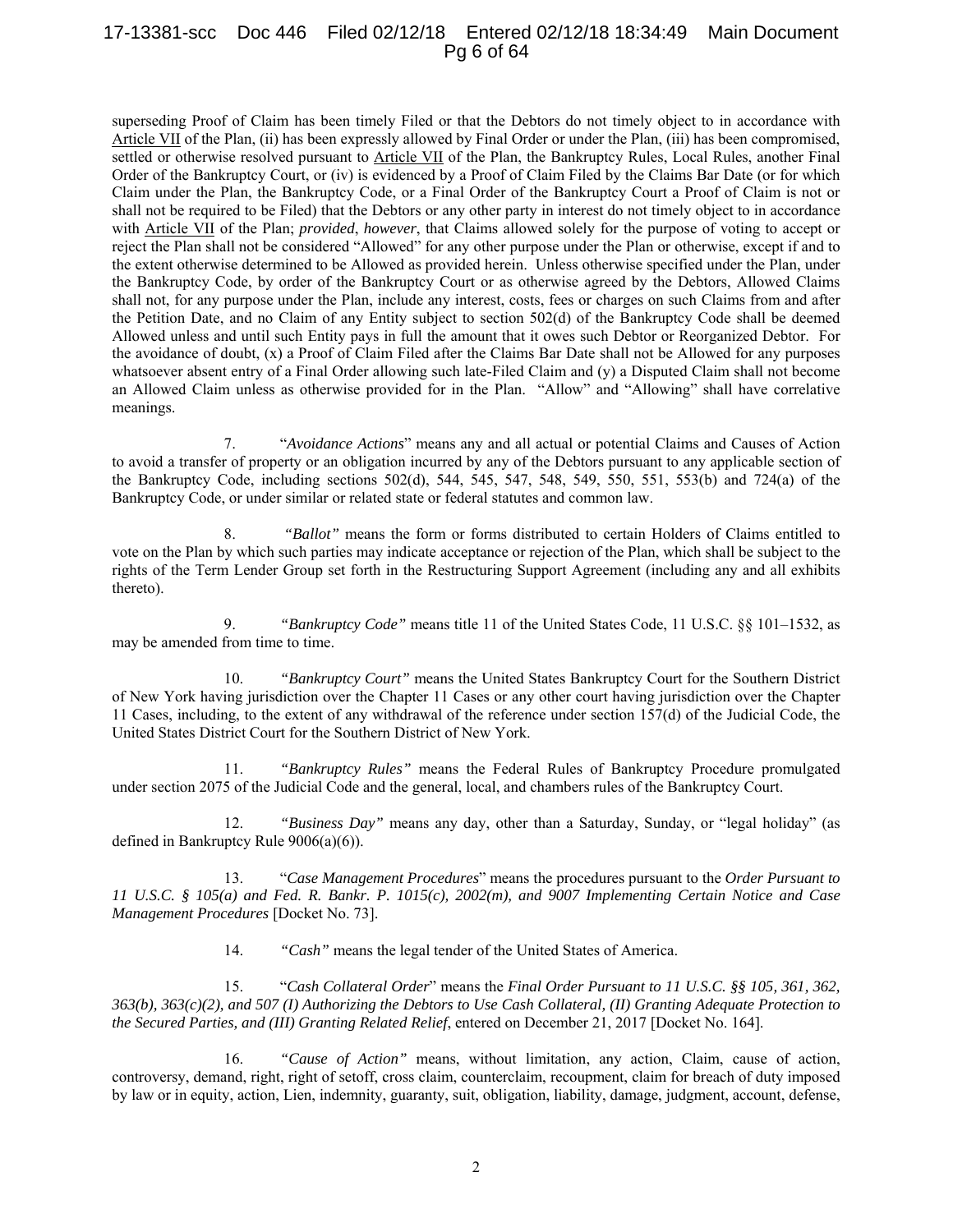# 17-13381-scc Doc 446 Filed 02/12/18 Entered 02/12/18 18:34:49 Main Document Pg 7 of 64

offset, power, privilege, license, and franchise of any kind or character whatsoever, known, unknown, contingent or non-contingent, matured, or unmatured, suspected or unsuspected, liquidated or unliquidated, disputed or undisputed, secured or unsecured, assertable directly or derivatively, whether arising before, on, or after the Petition Date, in contract or in tort, in law or in equity, under the Bankruptcy Code or applicable nonbankruptcy law, or pursuant to any other theory of law.

17. *"Chapter 11 Cases"* means the jointly administered chapter 11 cases Filed for the Debtors in the Bankruptcy Court and currently styled *In re Cumulus Media Inc.*, Case No. 17-13381 (SCC) (Jointly Administered).

18. *"Claim"* means any claim, as such term is defined in section 101(5) of the Bankruptcy

Code.

19. "*Claims and Interests*" means Claims against, and Interests in, any Debtor.

20. *"Claims Bar Date"* means the date by which a Proof of Claim must be or must have been Filed, as established by (a) the Claims Bar Date Order, or (b) any other Final Order of the Bankruptcy Court, as applicable.

21. *"Claims Bar Date Order"* means an order to be entered by the Bankruptcy Court, establishing the Claims Bar Date.

22. *"Claims Objection Deadline"* means the deadline for objecting to a Claim against any Debtor, which shall be on the date that is the later of (a) 180 calendar days after the Effective Date and (b) such other period of limitation as may be specifically fixed by the Debtors or the Reorganized Debtors, as applicable, or by an order of the Bankruptcy Court for objecting to such Claims.

23. "*Claims or Interests*" means Claims against, or Interests in, any Debtor.

24. *"Claims Register"* means the official register of Claims against the Debtors maintained by the Voting and Claims Agent.

25. "*Class"* means a class of Claims or Interests as set forth in Article III pursuant to sections 1122 and 1123(a)(1) of the Bankruptcy Code.

26. "*Class A Common Stock*" means the class A common stock, par value \$.001 per share, of Reorganized Cumulus issued on the Effective Date, or upon exercise of the Special Warrants, which for the avoidance of doubt may include Restricted Stock.

27. "*Class B Common Stock*" means the limited voting class B common stock, par value \$.001 per share, of Reorganized Cumulus issued on the Effective Date, or upon exercise of the Special Warrants, which for the avoidance of doubt may include Restricted Stock, the terms of which Class B Common Stock will provide that it may be converted at the election of the Holder into Class A Common Stock on a one for one basis (subject to adjustment for stock splits, combinations, dividends or distributions with respect to the Class A Common Stock), subject to a determination by Reorganized Cumulus that such conversion would not result in a violation of the Communications Act or FCC rules and any necessary FCC approval.

28. "*Class B Election*" means an election made by a Holder of an Allowed Credit Agreement Claim, Allowed Senior Notes Claim or Allowed General Unsecured Claim on the Ownership Certification that such Holder elects to receive Class B Common Stock in lieu of Class A Common Stock.

29. *"Committee"* means the statutory committee of unsecured creditors of the Debtors, appointed in the Chapter 11 Cases pursuant to section 1102 of the Bankruptcy Code by the U.S. Trustee on December 11, 2017, the membership of which may be reconstituted from time to time.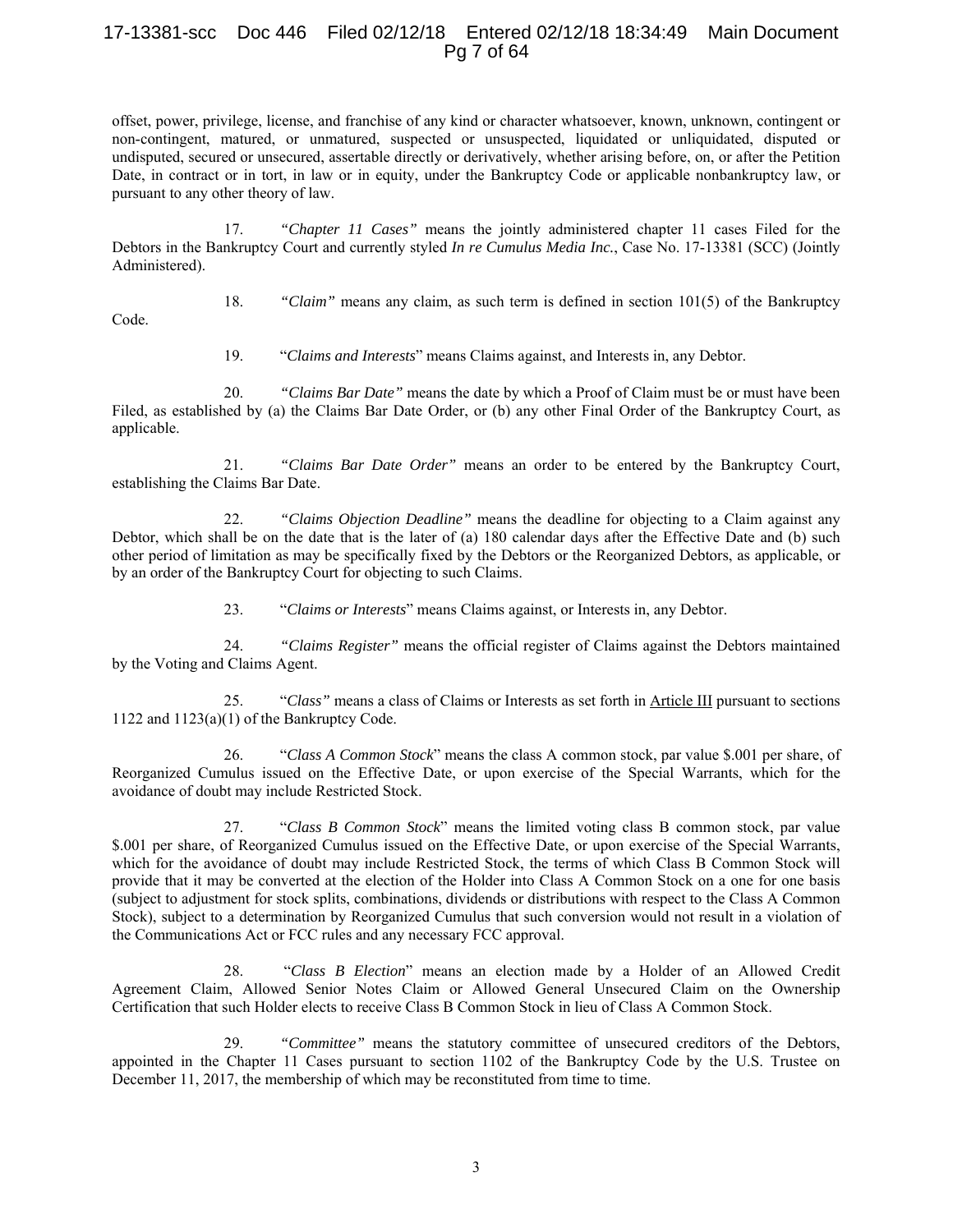# 17-13381-scc Doc 446 Filed 02/12/18 Entered 02/12/18 18:34:49 Main Document Pg 8 of 64

30. "*Communications Act*" means Chapter 5 of Title 47 of the United States Code, 47 U.S.C. § 151 *et seq.*, as amended.

31. *"Confirmation"* means the entry of the Confirmation Order on the docket of the Chapter 11 Cases.

32. *"Confirmation Date"* means the date upon which the Clerk of the Bankruptcy Court enters the Confirmation Order on the docket of the Chapter 11 Cases, within the meaning of Bankruptcy Rules 5003 and 9021.

33. *"Confirmation Hearing"* means the confirmation hearing held by the Bankruptcy Court to consider Confirmation of the Plan pursuant to section 1129 of the Bankruptcy Code, as such hearing may be continued from time to time.

34. *"Confirmation Order"* means the order of the Bankruptcy Court confirming the Plan pursuant to section 1129 of the Bankruptcy Code and approving the transactions contemplated thereby.

35. "*Consenting Equityholders*" means, collectively, the Holders of Interests in Cumulus party to the Restructuring Support Agreement.

36. "*Consenting Term Loan Lenders*" means, collectively, the Term Loan Lenders party to the Restructuring Support Agreement.

37. *"Consummation"* means the occurrence of the Effective Date.

38. "*Convenience Claim*" means a General Unsecured Claim that is either (a) in an amount that is equal to or less than \$20,000 or (b) in an amount that is greater than \$20,000, but with respect to which the Holder of such General Unsecured Claim voluntarily and irrevocably reduces the aggregate amount of such Claim to \$20,000 pursuant to a valid election by the Holder of such General Unsecured Claim made on its Ballot on or before the Plan Voting Deadline.

39. "*Convenience Class Cap*" means \$2 million in the aggregate or such greater amount that is subject to the prior written consent of the Term Lender Group.

40. "*Credit Agreement*" means that certain Amended and Restated Credit Agreement, dated as of December 23, 2013, among Cumulus, Cumulus Media Holdings Inc., as borrower, certain lenders party thereto, the Credit Agreement Agent, and certain other agents party thereto.

41. "*Credit Agreement Agent*" means JPMorgan Chase Bank, N.A., in its capacity as administrative agent under the Credit Agreement (or any successor to JPMorgan Chase Bank, N.A., in such capacity).

42. "*Credit Agreement Claim*" means any Claim against any Debtor derived from, based upon, relating to, or arising from the Credit Agreement or the related Loan Documents (as defined in the Credit Agreement).

43. "*Credit Documents*" means, collectively, the (a) Credit Agreement, (b) each security agreement, guaranty, pledge agreement, mortgage, and any other document entered into pursuant to or in connection with the Credit Agreement, and (c) each other agreement that creates or purports to create or perfect a Lien or security interest in favor of the Credit Agreement Agent and/or the Term Loan Lenders.

44. "*Cumulus*" means Cumulus Media Inc.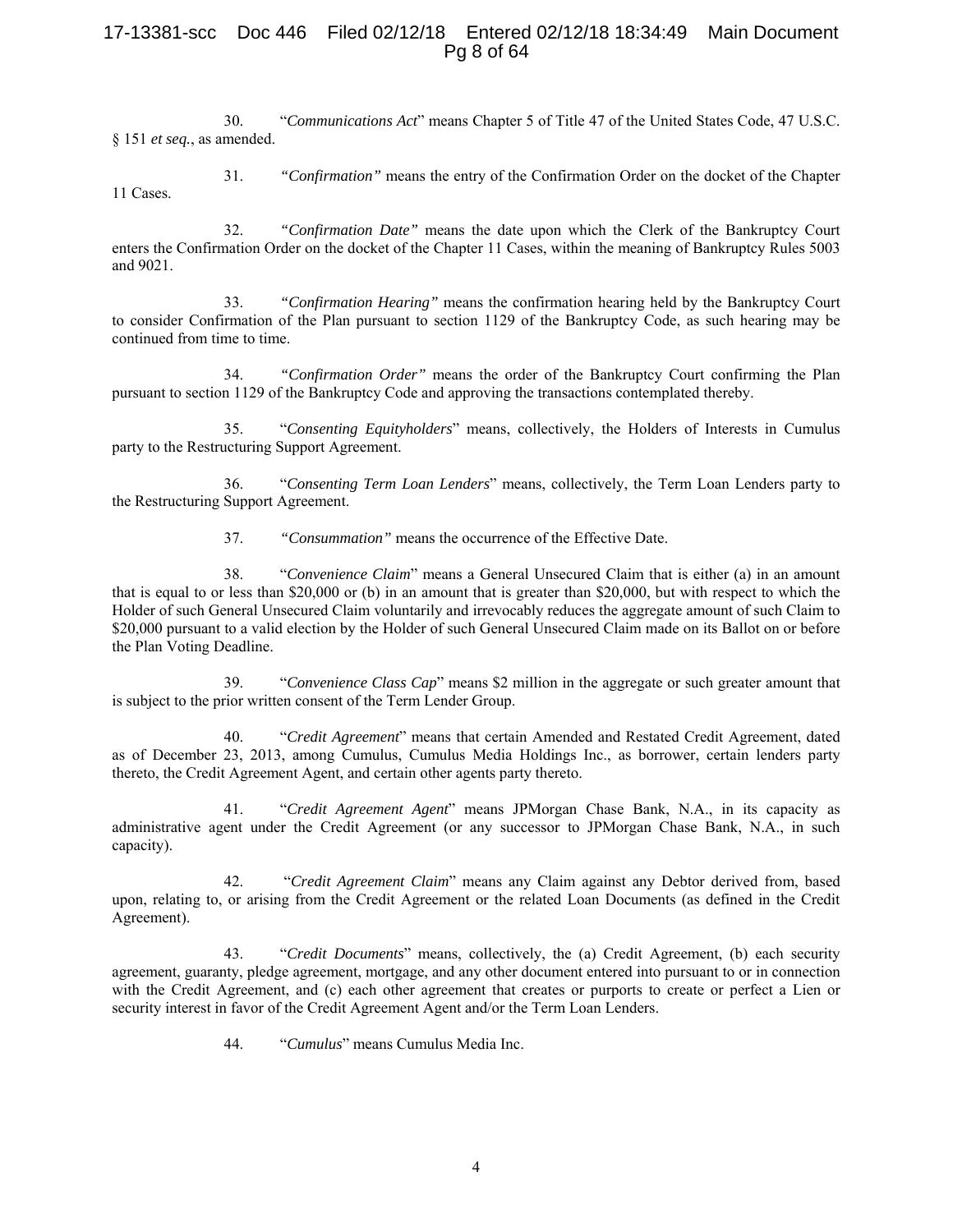# 17-13381-scc Doc 446 Filed 02/12/18 Entered 02/12/18 18:34:49 Main Document Pg 9 of 64

45. *"Cure Claim"* means a Claim against any Debtor based upon such Debtor's monetary default under an Executory Contract or Unexpired Lease at the time such contract or lease is assumed or assumed and assigned by such Debtor or Reorganized Debtor, as applicable, pursuant to section 365 of the Bankruptcy Code.

46. *"Cure Notice"* means a notice of a proposed amount of Cash to be paid on account of a Cure Claim in connection with an Executory Contract or Unexpired Lease to be assumed, or assumed and assigned, under the Plan pursuant to section 365 of the Bankruptcy Code, which notice shall include the amount of Cure Claim (if any) to be paid in connection therewith.

47. *"Debtor"* means one of the Debtors, in its individual capacity as a debtor and debtor in possession in the Chapter 11 Cases.

48. "*Debtor Release*" means the releases set forth in Article VIII.D of the Plan.

49. *"Debtors"* means, collectively: Cumulus Media Inc.; Cumulus Media Holdings Inc.; Consolidated IP Company LLC; Broadcast Software International; Incentrev-Radio Half Off, LLC; Cumulus Intermediate Holdings Inc.; Incentrev LLC; Cumulus Network Holdings Inc.; Cumulus Radio Corporation; LA Radio, LLC; KLOS-FM Radio Assets, LLC; Detroit Radio, LLC; DC Radio Assets, LLC; Chicago FM Radio Assets, LLC; Chicago Radio Assets, LLC; Atlanta Radio, LLC; Minneapolis Radio Assets, LLC; NY Radio Assets, LLC; Radio Assets LLC; San Francisco Radio Assets, LLC; WBAP-KSCS Assets, LLC; WPLJ Radio, LLC; Westwood One, Inc.; CMP Susquehanna Radio Holdings Corp.; Cumulus Broadcasting LLC; Dial Communications Global Media, LLC; Radio Networks, LLC; Westwood One Radio Networks, Inc.; CMP Susquehanna Corp.; Catalyst Media, Inc.; CMI Receivables Funding LLC; Susquehanna Pfaltzgraff Co.; CMP KC Corp.; Susquehanna Media Co.; Susquehanna Radio Corp.; KLIF Broadcasting, Inc.; and Radio Metroplex, Inc.

50. "*Debtors' Case Information Website*" means http://dm.epiq11.com/cumulus.

51. "*Declaratory Ruling*" means a declaratory ruling adopted by the FCC granting the relief requested in the Petition for Declaratory Ruling

52. "*Description of Transaction Steps*" means the description of the Restructuring Transactions as set forth in the Plan Supplement.

53. "*Disallowed*" means, with reference to any Claim or a portion of a Claim, any Claim against any Debtor that (a) has been disallowed by a Final Order of the Bankruptcy Court, (b) has been listed by such Debtor in the Schedules, as such Schedules may be amended by the Debtors from time to time in accordance with Bankruptcy Rule 1009, as \$0, contingent, disputed, or unliquidated and as to which no Proof of Claim has been Filed by the applicable Claims Bar Date or deemed timely Filed pursuant to any Final Order of the Bankruptcy Court, (c) has been agreed to by the Holder of such Claim and the applicable Debtor to be equal to \$0 or to be expunged, (d) has been reclassified, expunged, subordinated or estimated to the extent that such reclassification, expungement, subordination or estimation results in a reduction in the Filed amount of any Proof of Claim, or (e) has not been listed by such Debtor on the Schedules and as to which no Proof of Claim has been Filed by the applicable Claims Bar Date or deemed timely or properly Filed pursuant to any Final Order of the Bankruptcy Court. In each case a Disallowed Claim is disallowed only to the extent of disallowance, withdrawal, reclassification, expungement, subordination or estimation.

54. "*Disbursing Agent"* means the Reorganized Debtors or the Entity or Entities selected by the Reorganized Debtors to make or facilitate distributions contemplated under the Plan.

55. *"Disclosure Statement"* means the disclosure statement related to the Plan, including all exhibits and schedules thereto and references therein, which shall be subject to the rights of the Debtors and the Term Lender Group set forth in the Restructuring Support Agreement (including any and all exhibits thereto), as approved by the Bankruptcy Court pursuant to section 1125 of the Bankruptcy Code.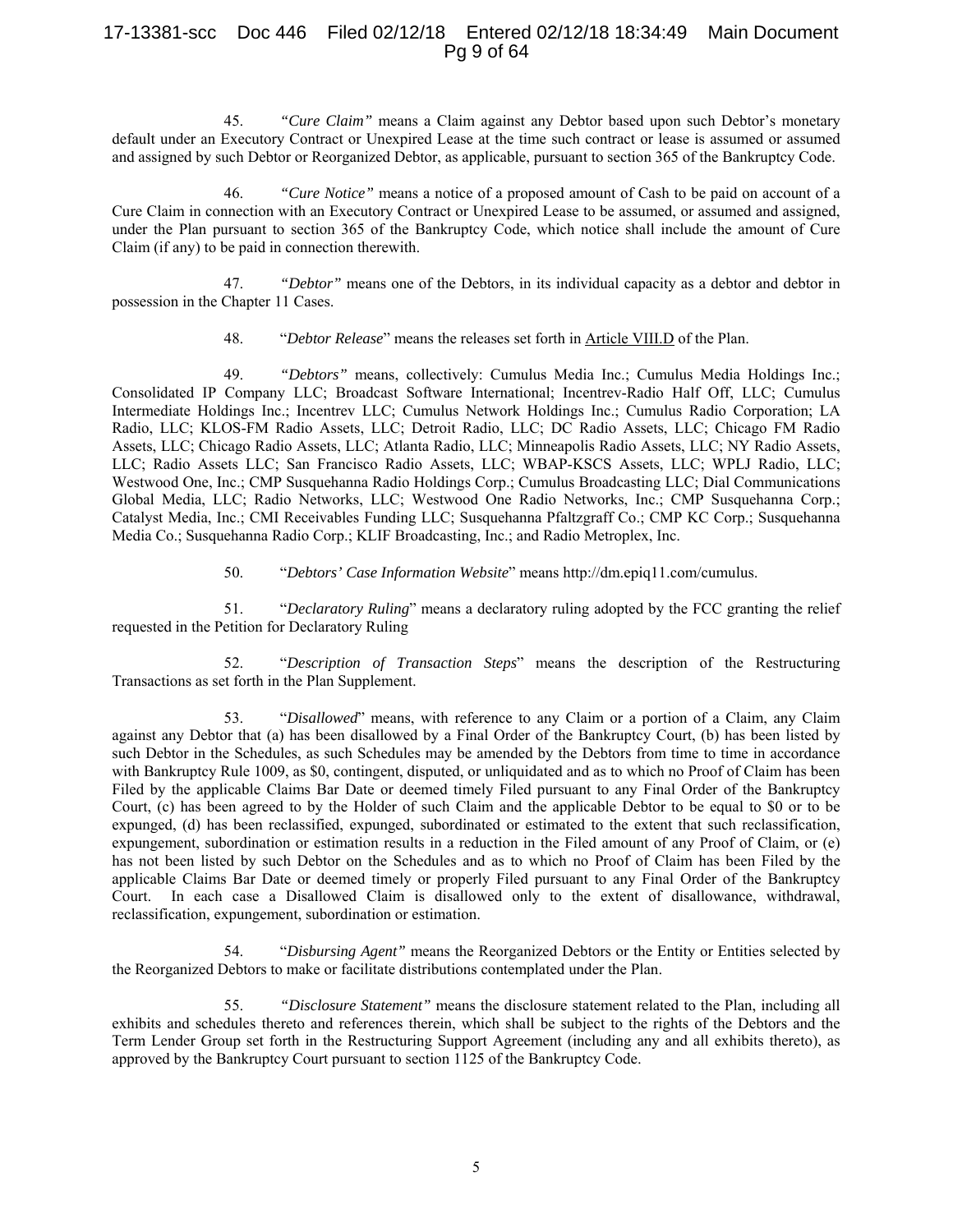# 17-13381-scc Doc 446 Filed 02/12/18 Entered 02/12/18 18:34:49 Main Document Pg 10 of 64

56. *"Disclosure Statement Order"* means the *Order Approving (A) the Adequacy of the Disclosure Statement; (B) Solicitation and Notice Procedures with Respect to Confirmation of the Joint Plan of Reorganization of Cumulus Media Inc. and Its Debtor Affiliates Pursuant to Chapter 11 of the Bankruptcy Code; (C) the Form of Ballots and Notices in Connection Therewith; (D) the Scheduling of Certain Dates with Respect Thereto; and (E) Related Relief* [Docket No. 416].

57. "*Disputed"* means, with respect to a Claim against any Debtor, (a) any Claim, proof of which was timely and properly Filed, which is disputed under Article VII of this Plan or as to which the Debtors or any other party in interest have interposed and not withdrawn an objection or request for estimation (pursuant to Article VII of this Plan or otherwise) that has not been determined by a Final Order, (b) any Claim, proof of which was required to be Filed by order of the Bankruptcy Court but as to which a Proof of Claim was not timely or properly Filed, (c) any Claim that is listed in the Schedules as unliquidated, contingent, or disputed, or (d) any Claim that is otherwise disputed by any of the Debtors, the Reorganized Debtors or any other party in interest, which dispute has not been withdrawn, resolved, or overruled by a Final Order of the Bankruptcy Court. For the avoidance of doubt, if no Proof of Claim has been Filed by the applicable Claims Bar Date and the Claim is not listed on the Schedules or has been or hereafter is listed on the Schedules as \$0, disputed, contingent, or unliquidated, such Claim shall be Disallowed and shall be expunged from the Claims Register without further action by the Debtors and without further notice to any party or action, approval, or order of the Bankruptcy Court.

58. "*Disputed Claim Reserve*" means the reserve of Special Warrants created pursuant to Article VII.F. of this Plan.

59. *"Distribution Record Date"* means the Confirmation Date or such later date as agreed to by the Reorganized Debtors and the Term Lender Group in their sole and absolute discretion; *provided*, *however*, that no distribution record date shall apply to the Senior Notes or any other publicly-held Securities.

60. "*DTC*" means the Depository Trust Company.

61. *"Effective Date"* means the first Business Day after the Confirmation Date on which (a) the conditions to the occurrence of the Effective Date have been satisfied or waived pursuant to Article IX.A and Article IX.B, (b) no stay of the Confirmation Order is in effect, and (c) the Debtors declare the Plan effective.

62. "*Employee Obligations*" means the Debtors' written contracts, agreements, policies, programs and plans for, among other things, compensation, reimbursement, indemnity, health care benefits, disability benefits, deferred compensation benefits, travel benefits, vacation and sick leave benefits, savings, severance benefits, including in the event of a change of control after the Effective Date, retirement benefits, welfare benefits, relocation programs, life insurance and accidental death and dismemberment insurance, including written contracts, agreements, policies, programs and plans for bonuses and other incentives or compensation for the directors, officers and employees of any of the Debtors who served in such capacity at any time (including any compensation programs approved by the Bankruptcy Court).

63. *"Entity"* means an entity as such term is defined in section 101(15) of the Bankruptcy

Code.

64. *"Estate"* means, as to each Debtor, the estate created for such Debtor by section 541 of the Bankruptcy Code.

65. "*Equity Allocation Mechanism*" means the methodology for allocating the New Securities among the Holders of Allowed Credit Agreement Claims, Allowed Senior Notes Claims, and Allowed General Unsecured Claims, set forth on Exhibit A hereto.

66. *"Exculpated Causes of Action"* means any Causes of Action or Claim related to any act or omission derived from, based upon, related to, or arising from the Debtors' in or out-of-court restructuring efforts, the Chapter 11 Cases, formulation, preparation, dissemination, negotiation, solicitation or Filing of the Disclosure Statement, the Plan (including any term sheets related thereto), or any contract, instrument, release, or other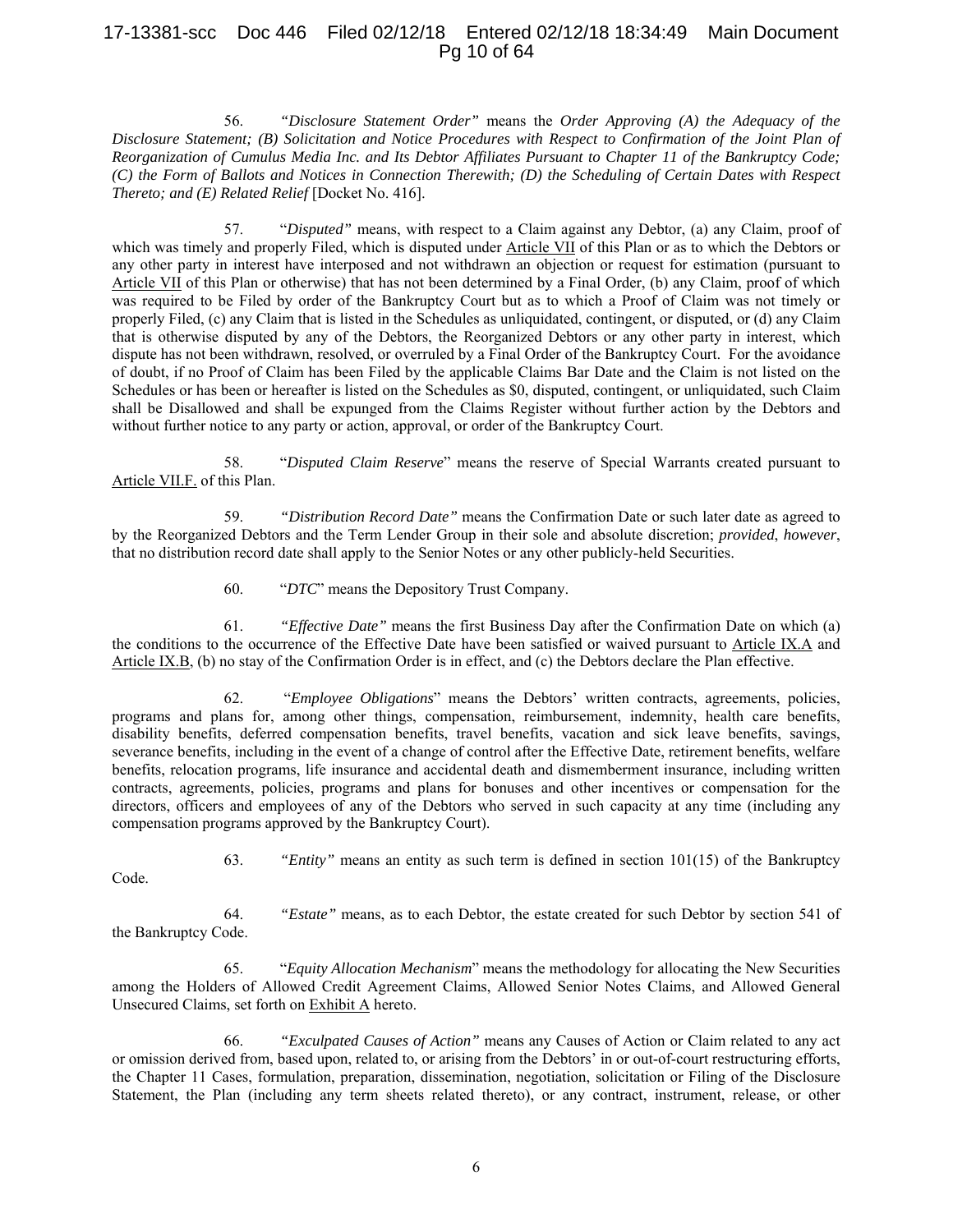# 17-13381-scc Doc 446 Filed 02/12/18 Entered 02/12/18 18:34:49 Main Document Pg 11 of 64

agreement or document created or entered into in connection with any of the foregoing, the funding of this Plan, the occurrence of the Effective Date, the administration of this Plan or the property to be distributed under this Plan, the pursuit of Confirmation or Consummation, and the administration and implementation of the Plan, including (a) the New Corporate Governance Documents, (b) the First Lien Exit Facility, (c) the New Revolving Credit Facility (if any), (d) the Restructuring Transactions, (e) the Restructuring Support Agreement, (f) the issuance of the New Securities (g) the Management Incentive Plan, and (g) the distribution of property under the Plan or any other agreement under the Plan; *provided*, that the Exculpated Parties shall be entitled, in all respects, to reasonably rely upon the advice of counsel with respect to the foregoing.

67. "*Exculpated Party"* means each of: (a) the Debtors, (b) the Reorganized Debtors, (c) the Consenting Term Loan Lenders, (d) the Consenting Equityholders, (e) the Credit Agreement Agent, (f) with respect to each of the foregoing Entities in clauses (a) through (e), the manager, management company, or investment advisor of any of the foregoing, and each of such Entities' respective current and former Affiliates, predecessors, successors, assigns, subsidiaries, managed accounts or funds, and (g) with respect to each of the foregoing Entities (a) through (f), such Entities' current and former officers, managers, directors, equity holders (regardless of whether such interests are held directly or indirectly), principals, members, employees, agents, independent contractors, management companies, fund advisors, advisory board members, financial advisors, partners, attorneys, accountants, investment bankers, consultants, representatives, and other professionals, each in their capacity as such.

68. "*Executory Contract"* means a contract to which one or more of the Debtors is a party and that is subject to assumption or rejection under section 365 of the Bankruptcy Code.

69. *"Federal Judgment Rate"* means the interest rate applicable to a judgment entered on the Petition Date that is subject to section 1961 of the Judicial Code, as determined in accordance with that statute.

70. "*FCC*" means the Federal Communications Commission, including any official bureau or division thereof acting on delegated authority, and any successor governmental agency performing functions similar to those performed by the Federal Communications Commission on the Effective Date.

71. "*FCC Applications*" means collectively, each application, petition, or other request filed with the FCC in connection with this restructuring and the Plan.

72. "*FCC Approval*" means the FCC's grant of the FCC Long Form Application.

73. "*FCC Licenses*" means broadcasting and other licenses, authorizations, waivers and permits that are issued from time to time by the FCC.

74. "*FCC Long Form Application*" means the applications filed with the FCC seeking FCC consent to the Transfer of Control.

75. "*FCC Ownership Procedures Order*" means an order to be entered by the Bankruptcy Court establishing procedures for, among other things, completion and submission of the Ownership Certification.

76. *"File," "Filed,"* or *"Filing"* means file, filed, or filing with the Bankruptcy Court, the Clerk of the Bankruptcy Court, or any of its or their authorized designees in the Chapter 11 Cases, including with respect to a Proof of Claim, the Voting and Claims Agent.

77. *"Final Order"* means an order, ruling or judgment of the Bankruptcy Court (or any other court of competent jurisdiction) entered by the Clerk of the Bankruptcy Court on the docket in the Chapter 11 Cases (or by the clerk of such other court of competent jurisdiction on the docket of such court), which has not been reversed, stayed, modified, amended or vacated, and as to which (a) the time to appeal, petition for certiorari or move for a new trial, stay, reargument or rehearing has expired and as to which no appeal, petition for certiorari or motion for new trial, stay, reargument or rehearing shall be pending or (b) if an appeal, writ of certiorari, new trial, stay, reargument or rehearing thereof has been sought, such order or judgment of the Bankruptcy Court (or other court of competent jurisdiction) shall have been affirmed by the highest court to which such order was appealed, or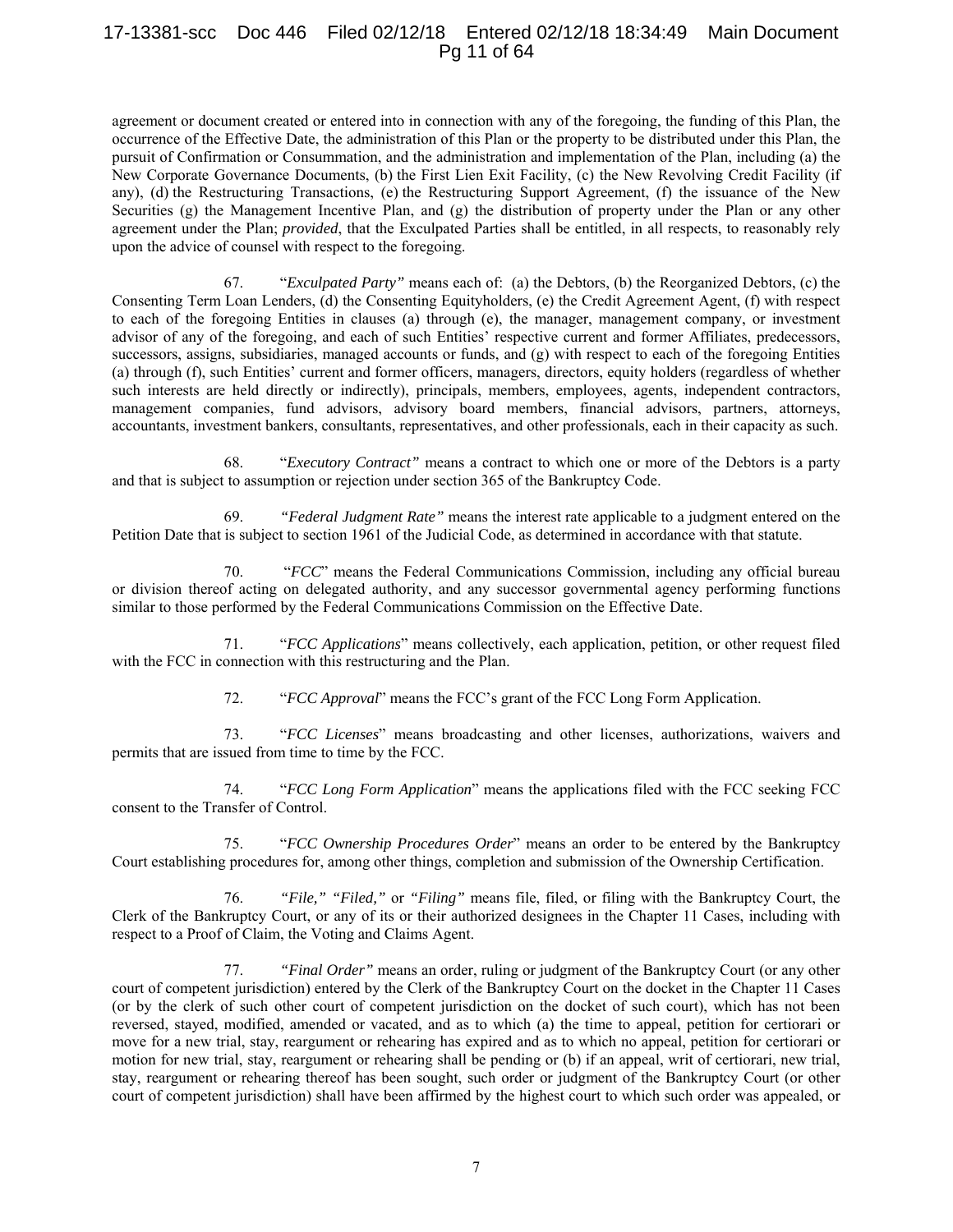# 17-13381-scc Doc 446 Filed 02/12/18 Entered 02/12/18 18:34:49 Main Document Pg 12 of 64

certiorari shall have been denied, or a new trial, stay, reargument or rehearing shall have been denied or resulted in no modification of such order, and the time to take any further appeal, petition for certiorari or move for a new trial, stay, reargument or rehearing shall have expired, as a result of which such order shall have become final in accordance with Rule 8002 of the Bankruptcy Rules; *provided, however*, that the possibility that a motion under Rule 60 of the Federal Rules of Civil Procedure, or any analogous rule under the Bankruptcy Rules, may be filed relating to such order, shall not cause an order not to be a Final Order.

78. "*First Lien Exit Credit Agreement*" means the credit agreement evidencing the First Lien

Exit Facility.

79. "*First Lien Exit Facility*" means the new first lien term loan facility to be entered into by the Reorganized Debtors on the terms consistent with those set forth in the First Lien Exit Facility Term Sheet.

80. "*First Lien Exit Facility Agent*" means JPMorgan Chase Bank, N.A., or another financial institution, in its capacity as administrative agent under the First Lien Exit Facility.

81. "*First Lien Exit Facility Term Sheet*" means the term sheet attached as Annex B to the Restructuring Term Sheet setting forth the material terms and conditions of the First Lien Exit Facility.

82. "*First Lien Exit Facility Documents*" means the First Lien Exit Credit Agreement and each guarantee, security agreement, deed of trust, mortgage, or other documents and agreements entered into in connection with the First Lien Exit Facility.

83. *"General Unsecured Claim"* means any Unsecured Claim against the Debtors that is not (a) an Administrative Claim, (b) a Priority Tax Claim, (c) a Priority Non-Tax Claim, (d) an Accrued Professional Compensation Claim, (e) a Credit Agreement Claim, (f) a Senior Notes Claim, (g) a Convenience Claim, (h) a Subordinated Claim, or (i) an Intercompany Claim, or is otherwise determined by the Bankruptcy Court to be a General Unsecured Claim.

84. *"Governmental Unit"* means a governmental unit as defined in section 101(27) of the Bankruptcy Code.

85. *"Holder"* means an Entity holding a Claim or Interest.

86. "*Indemnification Provisions*" means each of the Debtors' indemnification provisions currently in place as of the Petition Date, whether in the Debtors' by-laws, certificates of incorporation, other formation documents, board resolutions, or in the contracts of the current and former directors, officers, managers, employees, attorneys, other professionals, and agents of the Debtors.

87. *"Impaired"* means, with respect to a Class of Claims or Interests, a Class of Claims or Interests that is impaired within the meaning of section 1124 of the Bankruptcy Code.

88. *"Intercompany Claim"* means any Claim held by a Debtor or a wholly-owned subsidiary of a Debtor against a Debtor.

Affiliate.

89. *"Intercompany Interest"* means an Interest held by a Debtor in another Debtor or Debtor

90. *"Interests"* means any equity security in a Debtor as defined in section 101(16) of the Bankruptcy Code, including all issued, unissued, authorized, or outstanding shares of capital stock of the Debtors together with any warrants, options, or contractual rights to purchase or acquire such equity securities at any time and all rights arising with respect thereto, whether or not fully-vested or vesting in the future, that existed immediately before the Effective Date.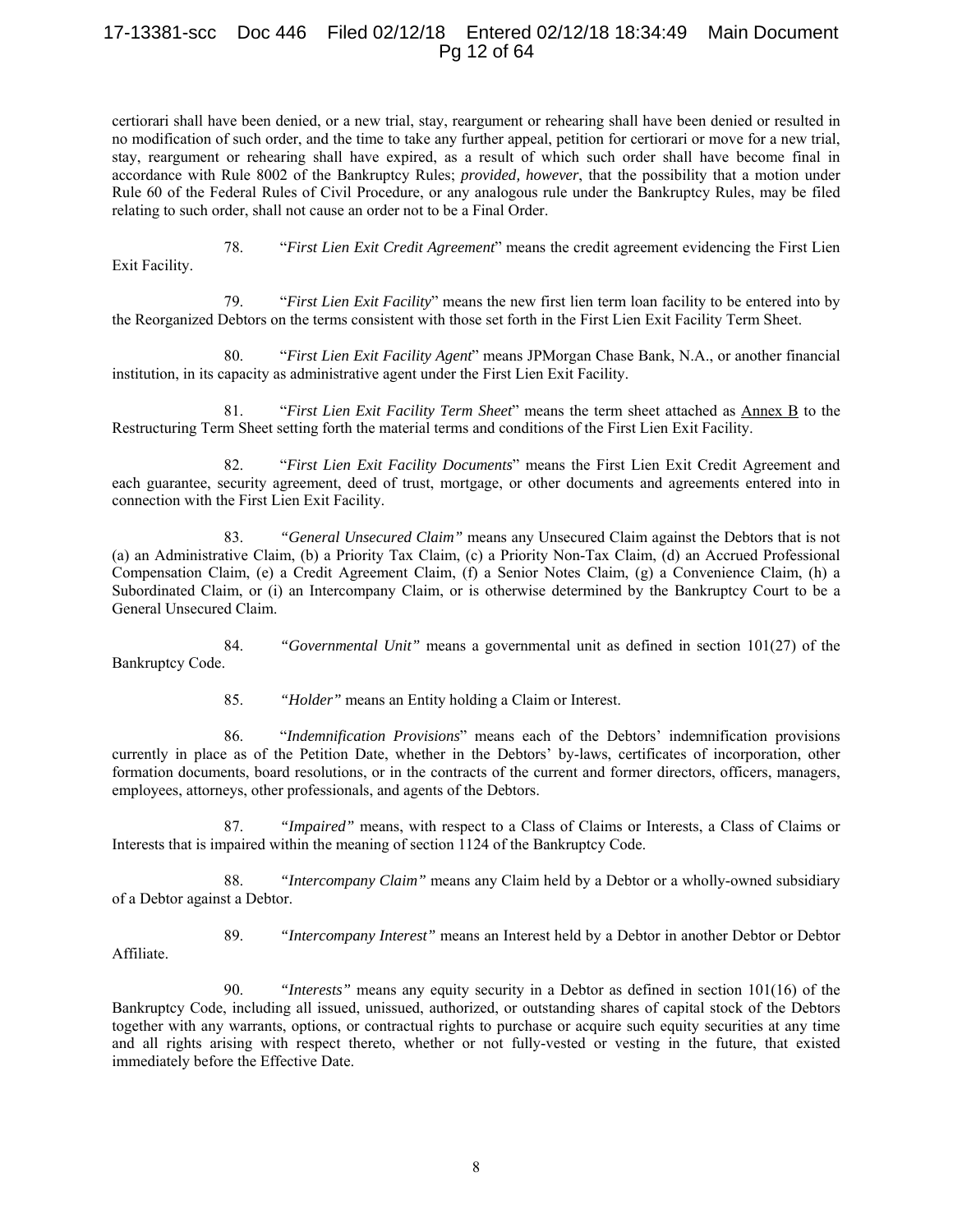# 17-13381-scc Doc 446 Filed 02/12/18 Entered 02/12/18 18:34:49 Main Document Pg 13 of 64

91. "*Interim Compensation Order*" means the *Order Establishing Procedures for Interim Compensation and Reimbursement of Expenses for Retained Professionals* entered on December 21, 2017 [Docket No. 161].

92. *"Judicial Code"* means title 28 of the United States Code, 28 U.S.C. §§ 1-5001.

93. *"Lien"* means a lien as defined in section 101(37) of the Bankruptcy Code.

94. "*Local Rules*" means the Local Rules of the United States Bankruptcy Court for the Southern District of New York.

95. "*Management Employment Agreements*" means those management employment agreements by and between any Debtor and such Debtor's employees existing and effective as of the Petition Date.

96. *"Management Incentive Plan"* means that certain management incentive plan of the Reorganized Debtors to be in effect on and after the Effective Date, which is consistent in all respects with the Management Incentive Plan term sheet attached as  $\Delta$ nnex  $C$  to the Restructuring Term Sheet, the material terms of which shall be set forth in the Plan Supplement.

97. "*Merlin Claims*" means all Claims against the Debtors arising under, relating to, or in connection with that certain Put and Call Agreement, dated as of January 2, 2014, by and among Merlin Media, LLC, Merlin Media License, LLC, Chicago FM Radio Assets, LLC, and Radio License Holdings LLC for WLUP-FM and WIQI(FM), which Claims shall be deemed Subordinated Claims unless they are otherwise Allowed as General Unsecured Claims, whether by Bankruptcy Court order or otherwise.

98. *"New Boards"* means, collectively, the New Cumulus Board and the New Subsidiary Boards, as initially established on the Effective Date in accordance with the terms of the Plan and the applicable New Corporate Governance Documents, the selection of which shall be consistent in all material respects with the Restructuring Term Sheet.

99. *"New By-Laws"* means the form of the by-laws or the limited liability company agreements, as applicable, of each of the Reorganized Debtors effective on and after the Effective Date, each substantially in the form included in the Plan Supplement, and each of which shall be consistent in all material respects with the Restructuring Term Sheet.

100. *"New Certificates of Incorporation"* means the form of the certificates of incorporation or the certificates of formation, as applicable, of each of the Reorganized Debtors, effective on and after the Effective Date, each substantially in the form included in the Plan Supplement, and each of which shall be consistent in all material respects with the Restructuring Term Sheet.

101. *"New Common Stock"* means, collectively, the Class A Common Stock and the Class B

102. "*New Corporate Governance Documents*" means, as applicable, the New Certificates of Incorporation, the New By-Laws, or such other applicable formation documents of each of the Reorganized Debtors, including the New Shareholders' Agreement, if any, effective on and after the Effective Date, each in form and substance satisfactory to each of the Debtors and the Term Lender Group, and each consistent in all material respects with the Restructuring Term Sheet.

Common Stock.

103. *"New Cumulus Board"* means the initial board of directors of Reorganized Cumulus on the Effective Date, as set forth in the Plan Supplement, the selection of which shall be consistent in all material respects with the Restructuring Term Sheet.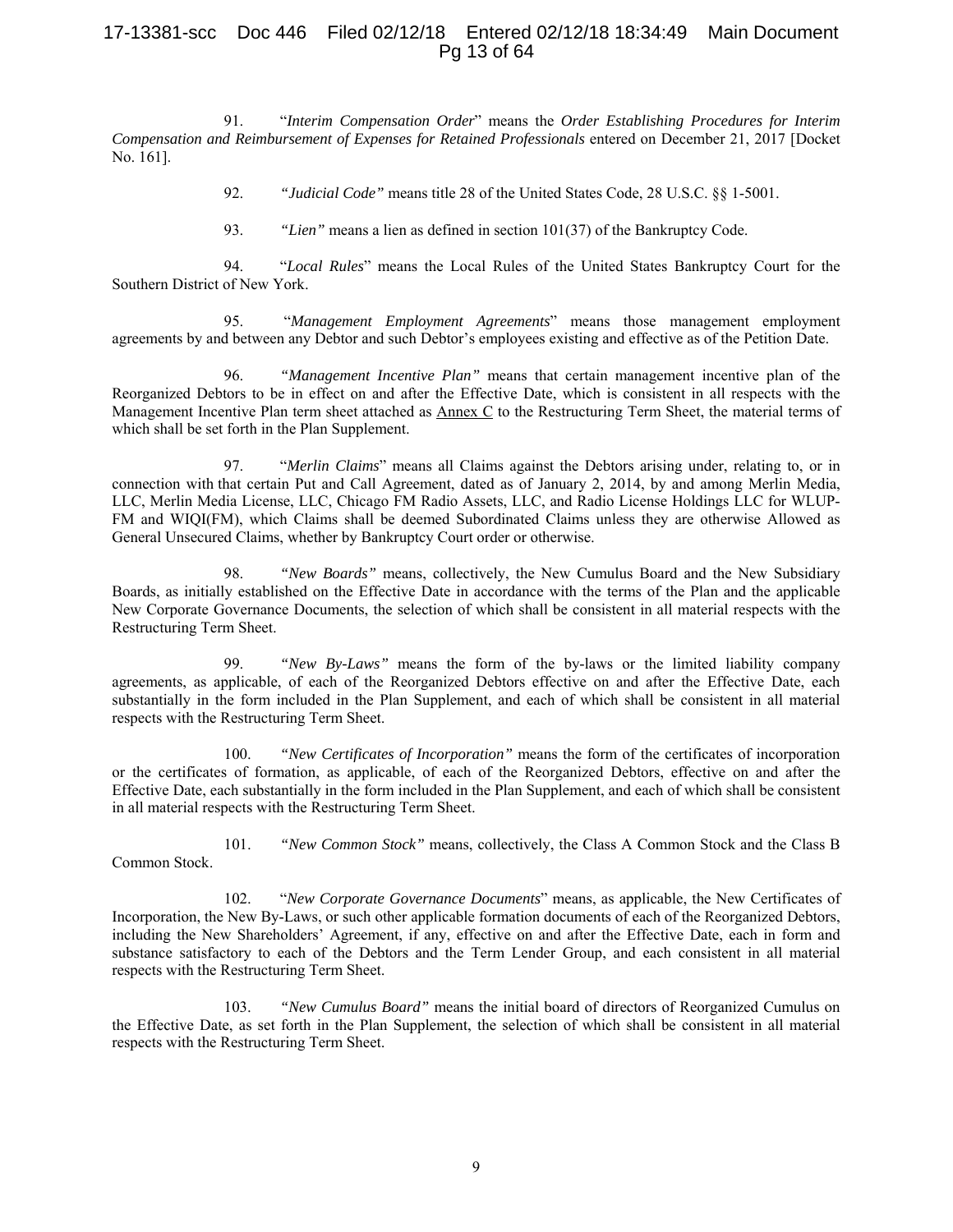# 17-13381-scc Doc 446 Filed 02/12/18 Entered 02/12/18 18:34:49 Main Document Pg 14 of 64

104. "*New Revolving Credit Facility*" means a new asset-based or other revolving credit facility to be provided to the Reorganized Debtors under the New Revolving Credit Facility Agreement and other New Revolving Credit Facility Documents, consistent in all material respects with the Restructuring Term Sheet.

105. "*New Revolving Credit Facility Agent*" means a financial institution in its capacity as administrative agent, collateral agent, and/or issuing bank under the New Revolving Credit Facility.

106. "*New Revolving Credit Facility Agreement*" means the credit agreement governing the New Revolving Credit Facility, consistent in all material respects with the Restructuring Term Sheet.

107. "*New Revolving Credit Facility Documents*" means, collectively, the New Revolving Credit Facility Agreement and any amendments, restatements, modifications, or supplements thereto, as well as any related notes, certificates, agreements, security agreements, documents and instruments (including any amendments, restatements, modifications, or supplements of any of the foregoing) related to or executed in connection with the New Revolving Credit Facility Agreement, consistent in all material respects with the Restructuring Term Sheet.

108. "*New Shareholders' Agreement*" means that certain shareholders' agreement, if any, effective as of the Effective Date, addressing certain matters relating to New Common Stock, a form of which will be included in the Plan Supplement, which shall be consistent in all material respects with the Restructuring Term Sheet.

109. *"New Subsidiary Boards"* means, with respect to each of the Reorganized Debtors other than Reorganized Cumulus, the initial board of directors, board of managers, or member, as the case may be, of each such Reorganized Debtor as set forth in the Plan Supplement each of which shall be acceptable to the Term Lender Group.

110. "*New Securities*" means, collectively, the New Common Stock and the Special Warrants.

111. "*Opt-Out Forms*" means election forms distributed to Holders of Claims or Interests, as applicable, in Classes 1, 2, 8 and 10, for such Holders to complete if they elect not to grant the Third-Party Release.

112. *"Other Secured Claim"* means any Secured Claim that is not a Credit Agreement Claim.

113. "*Ownership Certification*" means a written certification, in the form attached to the FCC Ownership Procedures Order, which shall be sufficient to enable the Debtors, in consultation with the Term Lender Group, or Reorganized Cumulus, as applicable, to determine (x) the extent to which direct and indirect voting and equity interests of the certifying party are held by non-U.S. Persons, as determined under section 310(b) of the Communications Act and the FCC rules, and (y) whether the holding of more than 4.99% of the Class A Common Stock by the certifying party would result in a violation of FCC ownership rules or be inconsistent with the FCC Approval.

114. *"Person"* means a person as such term is defined in section 101(41) of the Bankruptcy

Code.

115. *"Petition Date"* means November 29, 2017, the date on which each of the Debtors commenced its respective Chapter 11 Case.

116. "*Petition for Declaratory Ruling*" means a filing with the FCC by Cumulus pursuant to 47 C.F.R. § 1.5000 for Reorganized Cumulus to exceed the 25% indirect foreign ownership benchmark in 47 U.S.C.  $§ 310(b)(4).$ 

117. *"Plan"* means this *First Amended Joint Plan of Reorganization of Cumulus Media Inc. and its Debtor Affiliates Pursuant to Chapter 11 of the Bankruptcy Code* (as may be amended, modified, or supplemented from time to time), including the Plan Supplement and all exhibits, supplements, appendices and schedules thereto, which are incorporated herein by reference.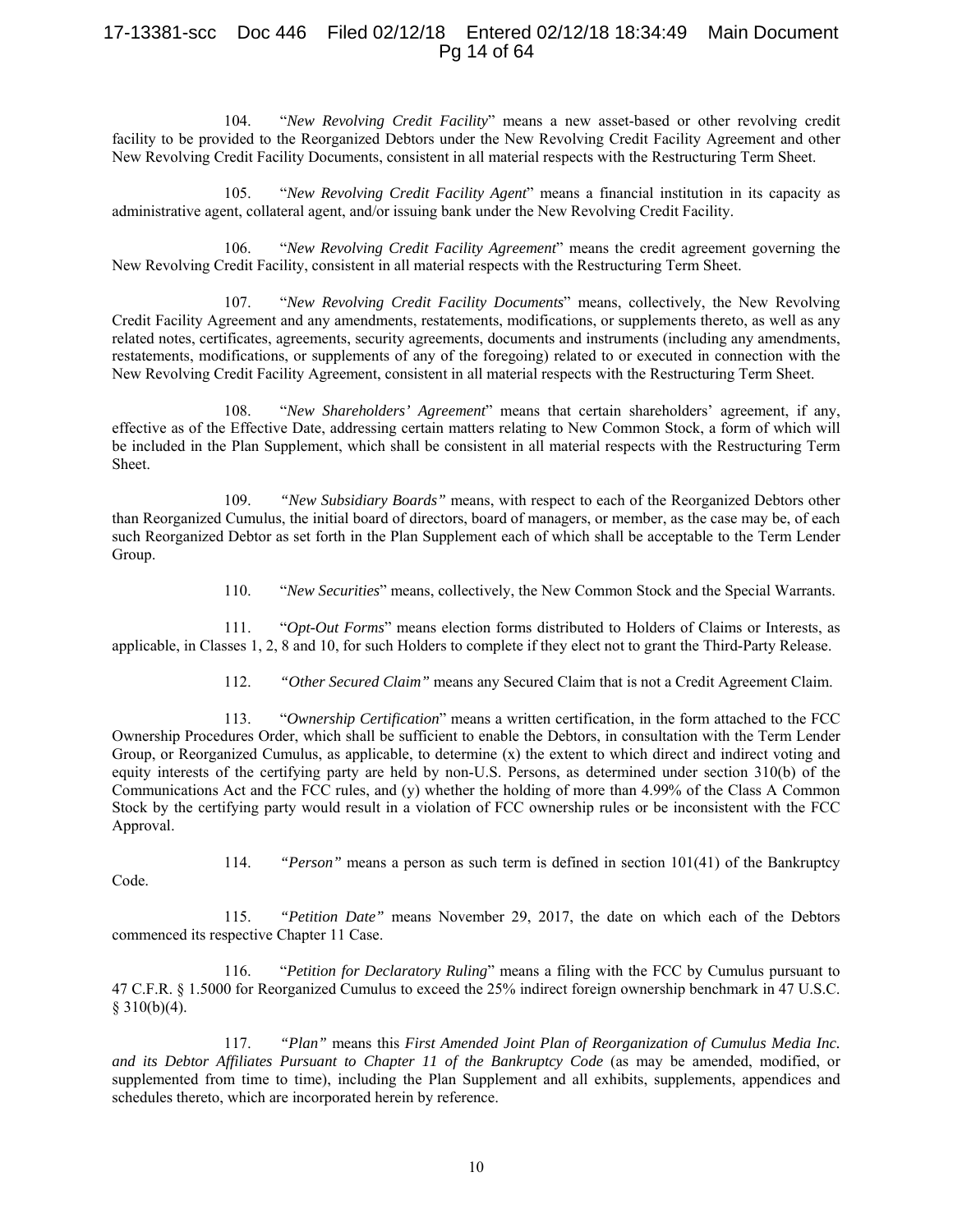# 17-13381-scc Doc 446 Filed 02/12/18 Entered 02/12/18 18:34:49 Main Document Pg 15 of 64

118. *"Plan Supplement"* means the compilation of documents and forms of documents, schedules, and exhibits to the Plan, which shall be subject to the rights of the Debtors and the Term Lender Group set forth in the Restructuring Support Agreement (including any and all exhibits thereto), and solely with respect to the First Lien Exit Credit Agreement, reasonably acceptable to the First Lien Exit Facility Agent, to be Filed by the Debtors no later than five (5) calendar days before the Plan Voting Deadline, and as may be amended, modified, or supplemented from time to time in accordance with the terms hereof, the Restructuring Support Agreement, the Bankruptcy Code, and the Bankruptcy Rules, including the following: (a) the New Corporate Governance Documents for the Reorganized Debtors; (b) the Schedule of Rejected Executory Contracts and Unexpired Leases; (c) a list of retained Causes of Action; (d) the members of the New Cumulus Board; (e) the Description of Transaction Steps; (f) the documents needed to effectuate the Management Incentive Plan; (g) the First Lien Exit Credit Agreement; (h) the New Revolving Credit Facility Agreement (if any); and (i) the Special Warrants (and the underlying Warrant Agreement). Any reference to the Plan Supplement in this Plan shall include each of the documents identified in (a) through (i) above. The Debtors shall have the right to amend the documents contained in, and exhibits to, the Plan Supplement through the Effective Date in accordance with Article X.A of the Plan, and the Reorganized Debtors shall have the right to amend the documents contained in, and exhibits to, the Plan Supplement in accordance with applicable law, subject in all respects to the rights of the Term Lender Group set forth in the Restructuring Support Agreement.

119. *"Plan Voting Deadline"* means the date set by the Bankruptcy Court in the Disclosure Statement Order by which Ballots and Opt-Out Forms must be received by the Voting and Claims Agent.

120. *"Priority Non-Tax Claims"* means any Claim against any Debtor, other than an Administrative Claim or a Priority Tax Claim, entitled to priority in right of payment under section 507(a) of the Bankruptcy Code.

121. *"Priority Tax Claims"* means any Claim against any Debtor of the kind specified in sections 502(i) and 507(a)(8) of the Bankruptcy Code.

122. "*Professional*" means an Entity: (a) employed in the Chapter 11 Cases pursuant to a Final Order in accordance with sections 327 or 1103 of the Bankruptcy Code and to be compensated for services rendered prior to or on the Effective Date pursuant to sections 327, 328, 329, 330, or 331 of the Bankruptcy Code; or (b) for which compensation and reimbursement has been Allowed by the Bankruptcy Court pursuant to section 503(b)(4) of the Bankruptcy Code.

123. "*Professional Fee Escrow Account*" means an account, which may be interest-bearing, funded by the Debtors with Cash on or prior to the Effective Date in an amount equal to the Professional Fee Escrow Amount.

124. "*Professional Fee Escrow Amount*" means the aggregate amount of Accrued Professional Compensation Claims and other unpaid fees and expenses that Professionals estimate they have incurred or will incur in rendering services to the Debtors prior to and as of the Effective Date, which estimates Professionals shall deliver to the Debtors as set forth in Article II.B of the Plan.

125. *"Proof of Claim"* means a written proof of Claim Filed against any of the Debtors in the Chapter 11 Cases.

126. "*Pro Rata"* means the proportion that an Allowed Claim or Interest in a particular Class bears to the aggregate amount of all Allowed Claims or Interests, as applicable, in that Class, or the proportion of the Allowed Claims or Interests in a particular Class and other Classes entitled to share in the same recovery as such Allowed Claim or Interest under the Plan.

127. *"Reinstated"* means, with respect to any Claim or Interest, the treatment provided for in section 1124 of the Bankruptcy Code.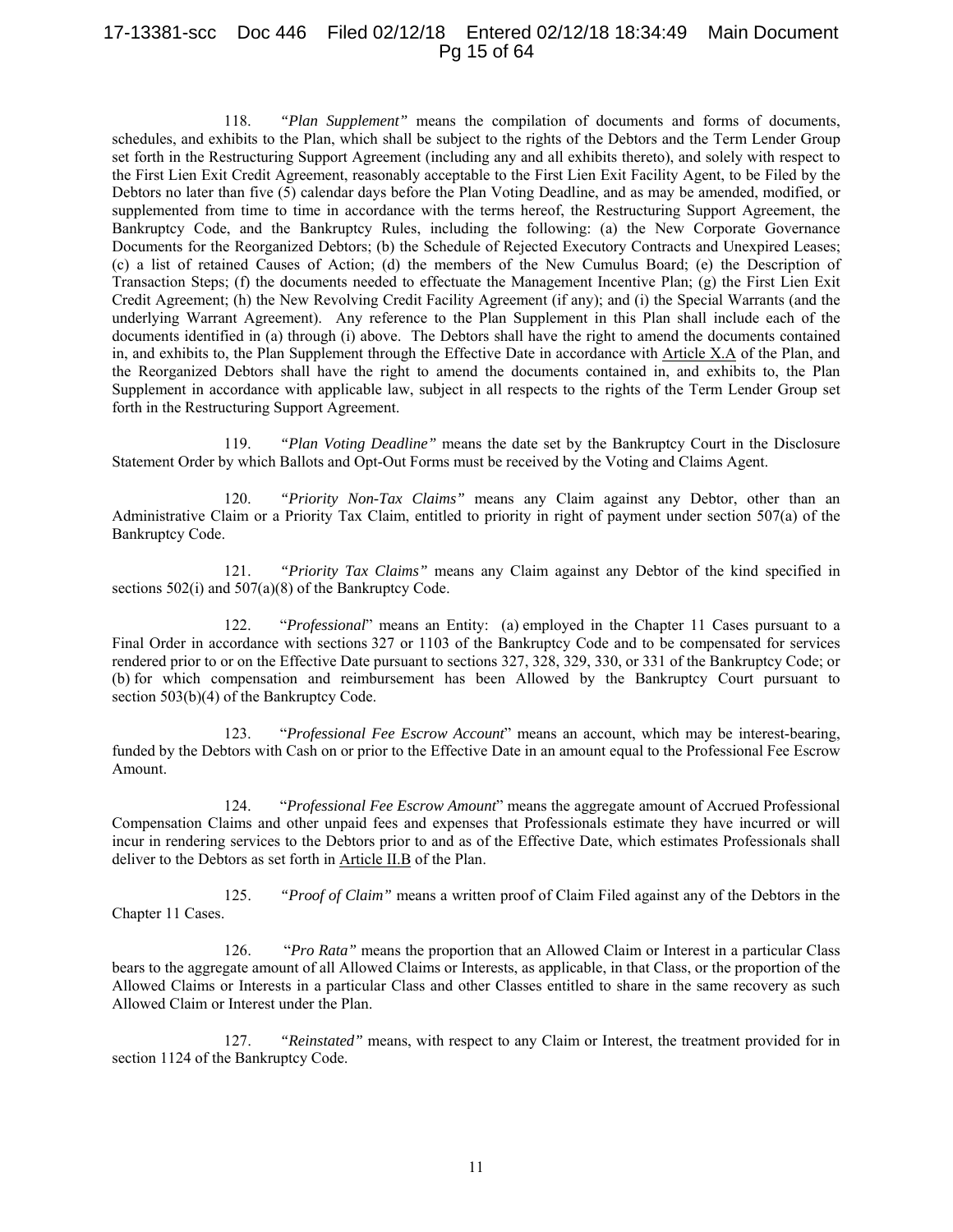# 17-13381-scc Doc 446 Filed 02/12/18 Entered 02/12/18 18:34:49 Main Document Pg 16 of 64

128. *"Released Party"* means each of: (a) the Debtors; (b) the Reorganized Debtors; (c) the Consenting Term Loan Lenders; (d) the Credit Agreement Agent; (e) the Consenting Equityholders; (f) the Committee; (g) each of the members of the Committee; (h) the Senior Notes Indenture Trustee; (i) with respect to each of the foregoing Entities in clauses (a) through (h), each of such Entity's respective current and former Affiliates, predecessors, successors, assigns, subsidiaries, managed accounts or funds; and (j) with respect to each of the foregoing Entities in clauses (a) through (i), such Entities' current and former officers, managers, directors, equity holders (regardless of whether such interests are held directly or indirectly), principals, members, employees, agents, independent contractors, management companies, investment advisors, fund advisors, advisory board members, financial advisors, partners, attorneys, accountants, investment bankers, consultants, representatives, and other professionals, each in their capacity as such; *provided*, that any Holder of a Claim or Interest that elects to optout of the Third-Party Release shall not constitute a Released Party (even if for any reason otherwise entitled).

129. "*Releasing Parties*" means each of: (a) the Debtors; (b) the Reorganized Debtors; (c) the Consenting Term Loan Lenders; (d) the Credit Agreement Agent; (e) the Consenting Equityholders; (f) the Committee; (g) each of the members of the Committee; (h) the Senior Notes Indenture Trustee; (i) all Holders of Claims and Interests that are deemed Unimpaired and presumed to accept the Plan and do not elect to opt-out of the Third-Party Release; (j) all Holders of Claims and Interests who vote to accept the Plan; (k) all Holders of Claims and Interests entitled to vote on the Plan who abstain from voting on the Plan and do not elect on their Ballot to optout of the Third-Party Release; (l) all Holders of Claims and Interests entitled to vote on the Plan who vote to reject the Plan but do not elect on their Ballot to opt-out of the Third-Party Release; (m) all other Holders of Claims and Interests who are deemed to reject the Plan and do not elect to opt-out of the Third-Party Release; (n) with respect to each of the foregoing Entities in clauses (a) through (m), each of such Entity's respective current and former Affiliates, predecessors, successors, assigns, subsidiaries, managed accounts or funds; and (o) with respect to each of the foregoing Entities in clauses (a) through (n), such Entities' current and former officers, managers, directors, equity holders (regardless of whether such interests are held directly or indirectly), principals, members, employees, agents, independent contractors, management companies, investment advisors, fund advisors, advisory board members, financial advisors, partners, attorneys, accountants, investment bankers, consultants, representatives, and other professionals, each in their capacity as such.

130. *"Reorganized Debtors"* means (a) the Debtors, or any successor or assignee thereto, by merger, consolidation, or otherwise, on or after the Effective Date, and (b) to the extent not already encompassed by clause (a), Reorganized Cumulus and any newly formed subsidiaries thereof, on or after the Effective Date.

131. *"Reorganized Cumulus"* means either (a) Cumulus or any successor thereto, as reorganized pursuant to and under the Plan, or (b) a new corporation or limited liability company that may be formed or caused to be formed by the Debtors, the Restructuring Support Parties or a designee thereof to, among other things, directly or indirectly acquire substantially all of the assets and/or stock of the Debtors and issue the New Securities to be distributed pursuant to the Plan, in each case, on and after the Effective Date.

132. *"Restricted Stock"* means shares of New Common Stock that are subject to temporary restrictions prohibiting certain transfers of such shares, and prohibiting the trading of such shares, on any national securities exchange.

133. "*Restricted Stock Election*" means an election made by a Holder of an Allowed Credit Agreement Claim on the Ownership Certification that such Holder elects to receive its New Common Stock in the form of Restricted Stock.

134. "*Restructuring Support Agreement*" means that certain Restructuring Support Agreement, dated as of November 29, 2017, by Cumulus on behalf of itself and each of its direct and indirect subsidiaries, and, as applicable, the Consenting Term Loan Lenders and the Consenting Equityholders (as amended, supplemented or modified from time to time, including all exhibits thereto).

135. *"Restructuring Support Parties"* means those parties who are signatories to the Restructuring Support Agreement, other than the Debtors.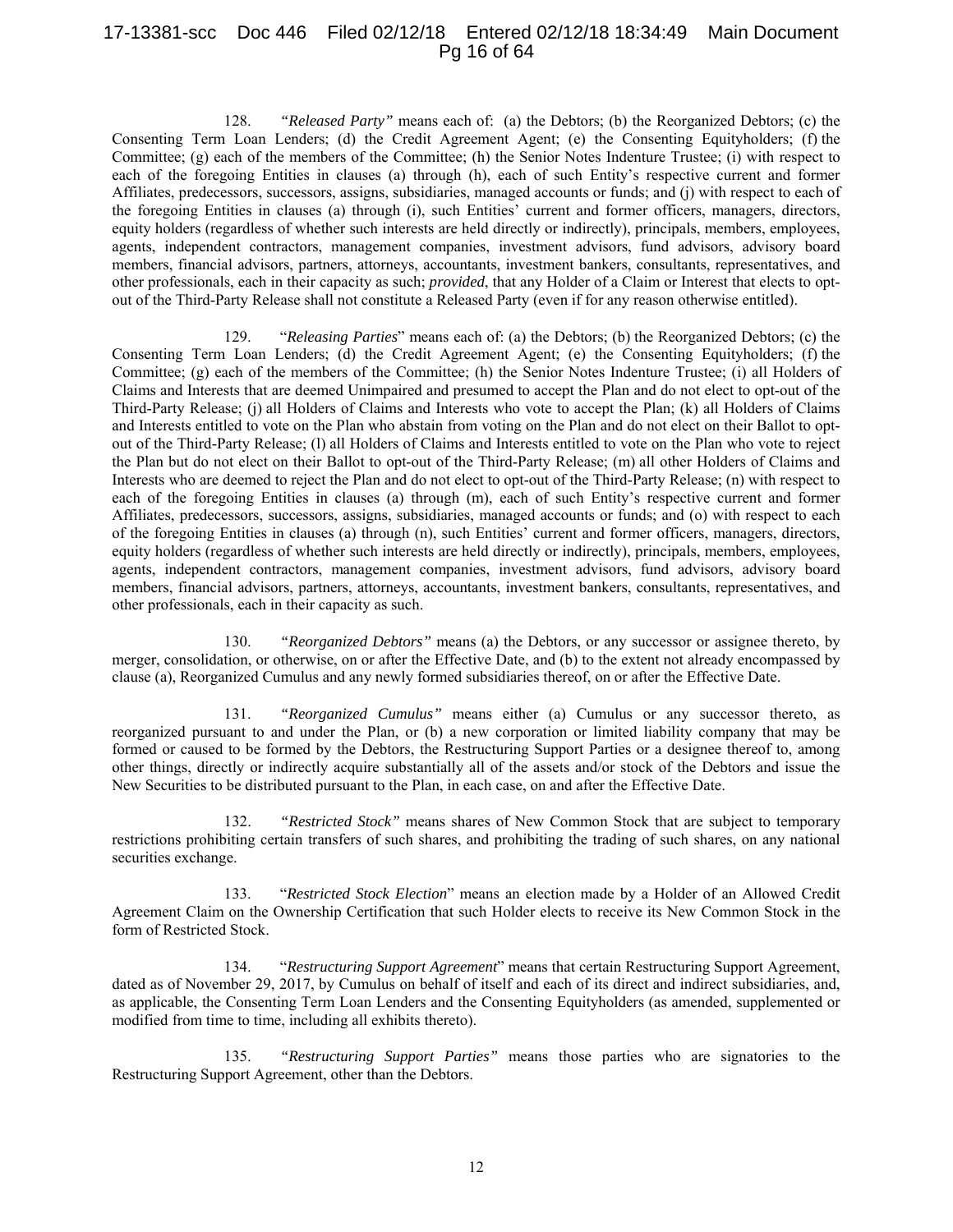# 17-13381-scc Doc 446 Filed 02/12/18 Entered 02/12/18 18:34:49 Main Document Pg 17 of 64

136. "*Restructuring Term Sheet*" means the Restructuring Term Sheet, dated as of November 29, 2017, attached as Exhibit A to the Restructuring Support Agreement (as amended, supplemented or modified from time to time, including all annexes thereto).

137. "*Restructuring Transactions*" means, collectively, one or more transactions pursuant to section 1123 of the Bankruptcy Code to occur on the Effective Date or as soon as reasonably practicable thereafter, that may be necessary or appropriate to effect any transaction described in, approved by, contemplated by, or necessary to effectuate the Plan, including (a) the execution and delivery of appropriate agreements or other documents of merger, consolidation, restructuring, conversion, disposition, transfer, dissolution, or liquidation containing terms that are consistent with the terms of the Plan and that satisfy the requirements of applicable law; (b) the execution and delivery of appropriate instruments of transfer, assignment, assumption, or delegation of any asset, property, right, liability, debt or obligation on terms consistent with the terms of the Plan and having other terms for which the applicable parties agree; (c) the filing of appropriate certificates or articles of incorporation, reincorporation, merger, consolidation, conversion, or dissolution pursuant to applicable state law; (d) all transactions necessary to provide for the purchase of substantially all of the assets of, or Interests in, any of the Debtors by Reorganized Cumulus or one or more Entities to be wholly-owned by Reorganized Cumulus, which purchase may be structured as a taxable transaction for U.S. federal income tax purposes; (e) the filing of any required FCC Applications; and (f) all other actions that the Debtors or Reorganized Debtors, as applicable, on the one hand, and the Term Lender Group, on the other hand, determine to be necessary or appropriate, including filings or recordings that may be required by applicable law, subject to the terms and conditions of the Restructuring Support Agreement. The Restructuring Transactions may include one or more intercompany mergers, consolidations, amalgamations, arrangements, continuances, restructurings, conversions, dissolutions, transfers, liquidations or other transactions as may be determined by the Debtors or Reorganized Debtors, in consultation with the Term Lender Group, to be necessary or appropriate to effectuate the Plan, and may include, among other things, the dissolution of CMI Receivables Funding LLC on or after the Effective Date; *provided*, that, in all cases the Restructuring Transactions shall be subject to the terms and conditions of the Restructuring Support Agreement (including any and all exhibits thereto).

138. *"Schedule of Rejected Executory Contracts and Unexpired Leases*" means the schedule (as may be amended) as determined by the Debtors or the Reorganized Debtors, with the consent of the Term Lender Group, of Executory Contracts and Unexpired Leases (including any amendments or modifications thereto) that will be rejected by the Debtors pursuant to the provisions of Article V of the Plan, and included in the Plan Supplement.

139. *"Schedules*" means, collectively, the schedules of assets and liabilities, schedules of Executory Contracts and Unexpired Leases, and statements of financial affairs Filed by the Debtors pursuant to section 521 of the Bankruptcy Code and in substantial accordance with the Official Bankruptcy Forms, as the same may have been amended, modified, or supplemented from time to time.

140. *"Secured"* means when referring to a Claim against any Debtor: (a) secured by a Lien on property in which the Estate has an interest, which Lien is valid, perfected, and enforceable pursuant to applicable law or by reason of a Bankruptcy Court order, or that is subject to setoff pursuant to section 553 of the Bankruptcy Code, to the extent of the value of the creditor's interest in the Estate's interest in such property or to the extent of the amount subject to setoff, as applicable, as determined pursuant to section 506(a) of the Bankruptcy Code, or (b) Allowed as such pursuant to the Plan.

141. *"Securities Act"* means the Securities Act of 1933, 15 U.S.C. §§ 77a-77aa, together with the rules and regulations promulgated thereunder.

142. *"Security"* means a security as defined in section 2(a)(1) of the Securities Act.

143. *"Senior Notes"* means those certain 7.75% notes due 2019 that were issued pursuant to the Senior Notes Indenture.

144. *"Senior Notes Claim"* means any Claim against any Debtor derived from, based upon, relating to, or arising from the Senior Notes Indenture.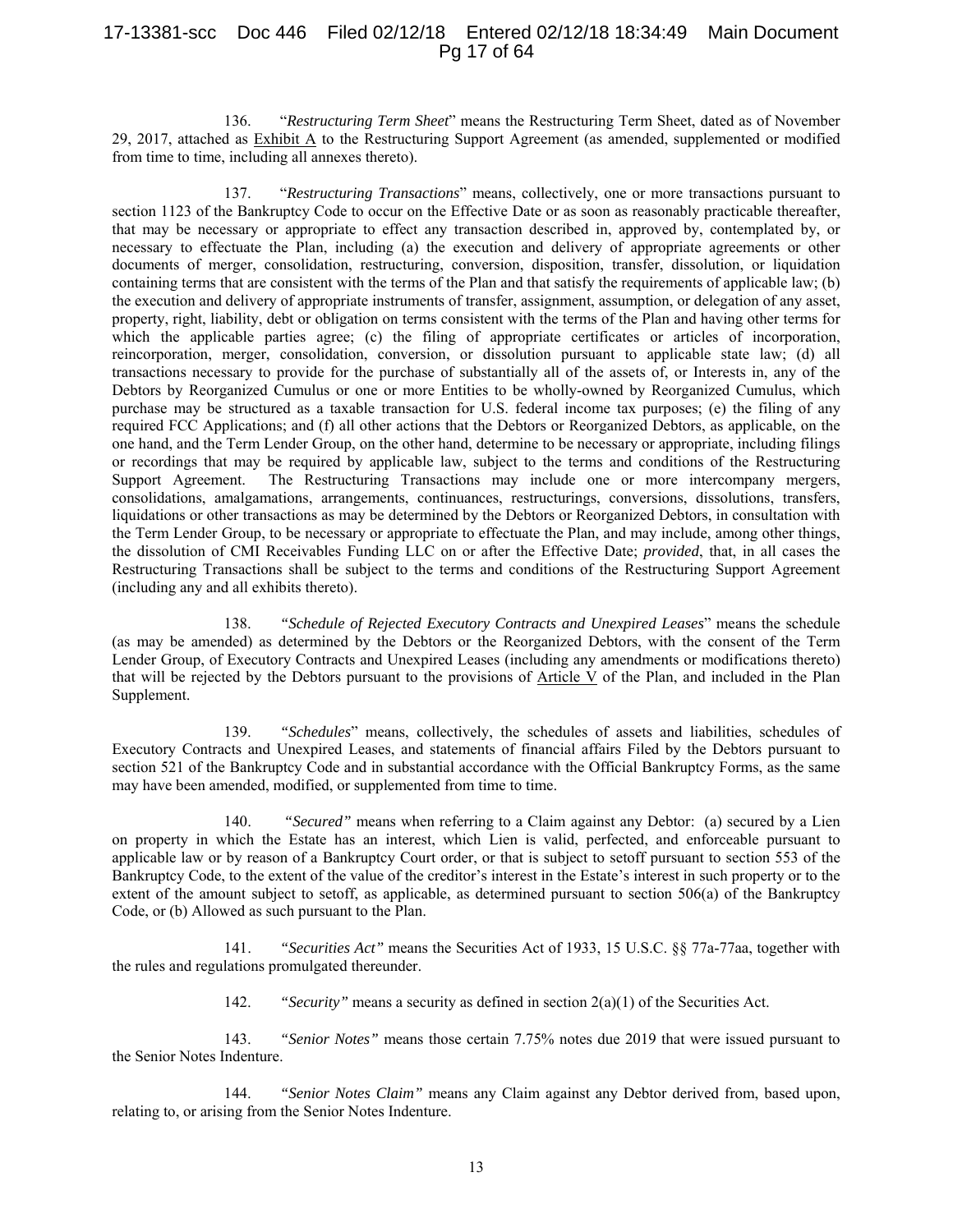# 17-13381-scc Doc 446 Filed 02/12/18 Entered 02/12/18 18:34:49 Main Document Pg 18 of 64

145. *"Senior Notes Indenture"* means that certain indenture, dated as of May 13, 2011, by and among Cumulus Media Holdings Inc., the guarantors named therein, and the Senior Notes Indenture Trustee (as amended, modified, or supplemented from time to time).

146. *"Senior Notes Indenture Trustee"* means U.S. Bank National Association, in its capacity as trustee, transfer agent, registrar, authentication agent, and paying agent under the Senior Notes Indenture.

147. "*Special Warrant*" means a 20-year warrant issued by Reorganized Cumulus, with a nominal exercise price, to purchase Class A Common Stock or Class B Common Stock, the terms of which will provide that it will not be exercisable unless such exercise otherwise complies with applicable law, the form of which warrant is reasonably acceptable to the Debtors and the Term Lender Group.

148. *"Subordinated Claim"* means any Claim against any Debtor that is subordinated under section 510 of the Bankruptcy Code.

149. "*Term Lender Group*" has the meaning set forth in the Restructuring Term Sheet.

150. "*Term Loan Lender Equity Distribution*" means a distribution of Class A Common Stock, Class B Common Stock and/or Special Warrants to purchase shares of Class A Common Stock or Class B Common Stock, which New Common Stock (inclusive of the shares that may be exercised in connection with the Special Warrants) will constitute, in the aggregate, 83.5% of all of the issued and outstanding New Common Stock issued on the Effective Date, subject to dilution by the Management Incentive Plan, and to be allocated among the Holders of Allowed Credit Agreement Claims pursuant to, and subject to the terms and conditions of, the Equity Allocation Mechanism.

- 151. "*Term Loan Lenders*" means the lenders from time to time party to the Credit Agreement.
- 152. "*Third-Party Release*" means the releases set forth in Article VIII.E of the Plan.

153. "*Transfer of Control*" means the transfer of control of the FCC Licenses held by any of the subsidiaries of Cumulus as a result of the issuance of the New Common Stock to the Holders of Allowed Credit Agreement Claims, Allowed Senior Notes Claims, and Allowed General Unsecured Claims.

154. *"Unexpired Lease"* means a lease to which one or more of the Debtors is a party that is subject to assumption or rejection under section 365 of the Bankruptcy Code.

155. "*Unimpaired*" means, with respect to a Class of Claims or Interests, a Claim or Interest that is unimpaired within the meaning of section 1124 of the Bankruptcy Code.

156. *"Unsecured Claim"* means any Claim against any of the Debtors that is neither Secured nor entitled to priority under the Bankruptcy Code or an order of the Bankruptcy Court.

157. "*Unsecured Creditor Equity Distribution*" means a distribution of Class A Common Stock, Class B Common Stock and/or Special Warrants to purchase shares of Class A Common Stock or Class B Common Stock, which New Common Stock (inclusive of the shares that may be exercised in connection with the Special Warrants) will constitute, in the aggregate, 16.5% of all of the issued and outstanding New Common Stock issued on the Effective Date, subject to dilution by the Management Incentive Plan, and to be allocated among the Holders of Allowed Senior Notes Claims and Allowed General Unsecured Claims pursuant to, and subject to the terms and conditions of, the Equity Allocation Mechanism.

158. *"U.S. Trustee"* means the United States Trustee for the Southern District of New York.

159. "*Voting and Claims Agent*" means Epiq Bankruptcy Solutions, LLC, in its capacity as notice, claims, and solicitation agent retained by the Debtors in the Chapter 11 Cases on the terms of an order or orders of the Bankruptcy Court.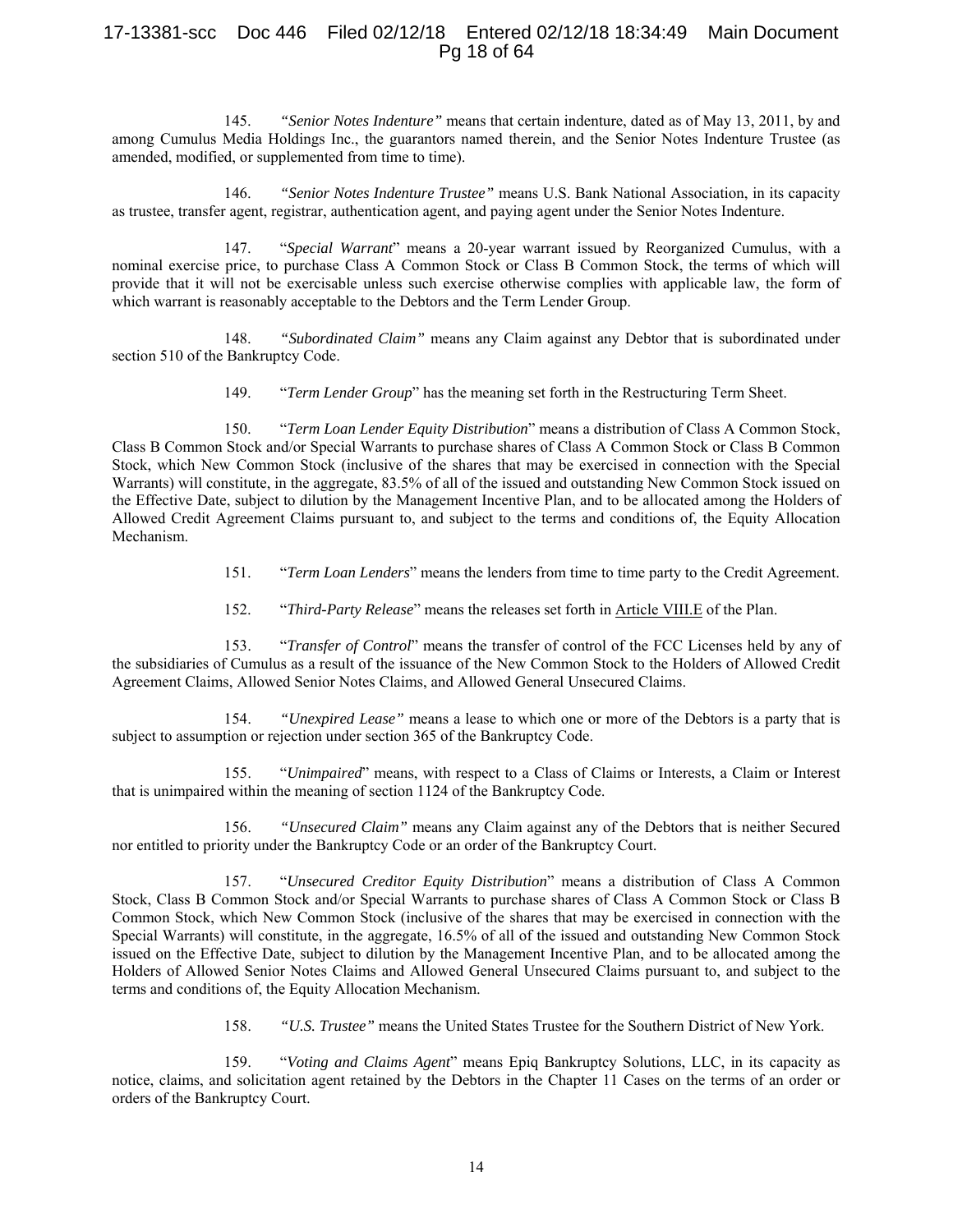# 17-13381-scc Doc 446 Filed 02/12/18 Entered 02/12/18 18:34:49 Main Document Pg 19 of 64

160. "*Warrant Agreement*" means the form of warrant agreement governing the Special Warrants, which form shall be reasonably acceptable to the Debtors and the Term Lender Group.

## *B. Rules of Interpretation.*

For purposes of this Plan: (1) in the appropriate context, each term, whether stated in the singular or the plural, shall include both the singular and the plural, and pronouns stated in the masculine, feminine, or neuter gender shall include the masculine, feminine, and the neuter gender; (2) any reference herein to a contract, lease, instrument, release, indenture, or other agreement or document being in a particular form or on particular terms and conditions means that the referenced document shall be substantially in that form or substantially on those terms and conditions; (3) any reference herein to an existing document, schedule or exhibit, whether or not Filed, having been Filed or to be Filed shall mean that document, schedule, or exhibit, as it may thereafter be amended, modified, or supplemented; (4) any reference to an Entity as a Holder of a Claim or Interest includes that Entity's successors and assigns; (5) unless otherwise specified, all references herein to "Articles" and "Sections" are references to Articles and Sections, respectively, hereof; (6) unless otherwise specified, all references herein to exhibits are references to exhibits in the Plan Supplement; (7) unless otherwise specified, the words "herein," "hereof," and "hereto" refer to the Plan in its entirety rather than to a particular portion of the Plan; (8) any immaterial effectuating provisions may be interpreted by the Reorganized Debtors in such a manner that is consistent with the overall purpose and intent of the Plan all without further Bankruptcy Court order, and such interpretation shall be binding; (9) subject to the provisions of any contract, certificate of incorporation, bylaw, instrument, release, or other agreement or document entered into in connection with the Plan, the rights and obligations arising pursuant to the Plan shall be governed by, and construed and enforced in accordance with the applicable federal law, including the Bankruptcy Code and the Bankruptcy Rules; (10) captions and headings to Articles are inserted for convenience of reference only and are not intended to be a part of or to affect the interpretation of the Plan; (11) unless otherwise specified herein, the rules of construction set forth in section 102 of the Bankruptcy Code shall apply; (12) all references to docket numbers of documents Filed in the Chapter 11 Cases are references to the docket numbers under the Bankruptcy Court's CM/ECF system; (13) all references to statutes, regulations, orders, rules of courts, and the like shall mean as amended from time to time, and as applicable to the Chapter 11 Cases, unless otherwise stated; (14) any undefined term used herein that is defined in the Bankruptcy Code shall have the meaning ascribed to such term in the Bankruptcy Code; (15) unless otherwise specified herein, whenever the words "include," "includes," or "including" are used in the Plan, they shall be deemed to be followed by the words "without limitation," whether or not they are in fact followed by those words or words of like import; and (16) unless otherwise specified herein, references from or through any date mean from and including or through and including.

#### *C. Computation of Time.*

Unless otherwise specifically stated herein, the provisions of Bankruptcy Rule 9006(a) shall apply in computing any period of time prescribed or allowed herein. If any payment, distribution, act or deadline under the Plan is required to be made or performed or occurs on a day that is not a Business Day, then the making of such payment or distribution, the performance of such act or the occurrence of such deadline shall be deemed to be on the next succeeding Business Day, but shall be deemed to have been completed or to have occurred as of the required date.

## *D. Governing Law.*

Unless a rule of law or procedure is supplied by federal law (including the Bankruptcy Code and Bankruptcy Rules) or unless otherwise specifically stated, the laws of the State of New York, without giving effect to the principles of conflict of laws, shall govern the rights, obligations, construction, and implementation of the Plan, any agreements, documents, instruments, or contracts executed or entered into in connection with the Plan (except as otherwise set forth in those agreements, in which case the governing law of such agreement shall control); *provided*, *however*, that corporate governance matters relating to the Debtors or the Reorganized Debtors, as applicable, not incorporated in New York shall be governed by the laws of the state of incorporation of the applicable Debtor or Reorganized Debtor, as applicable.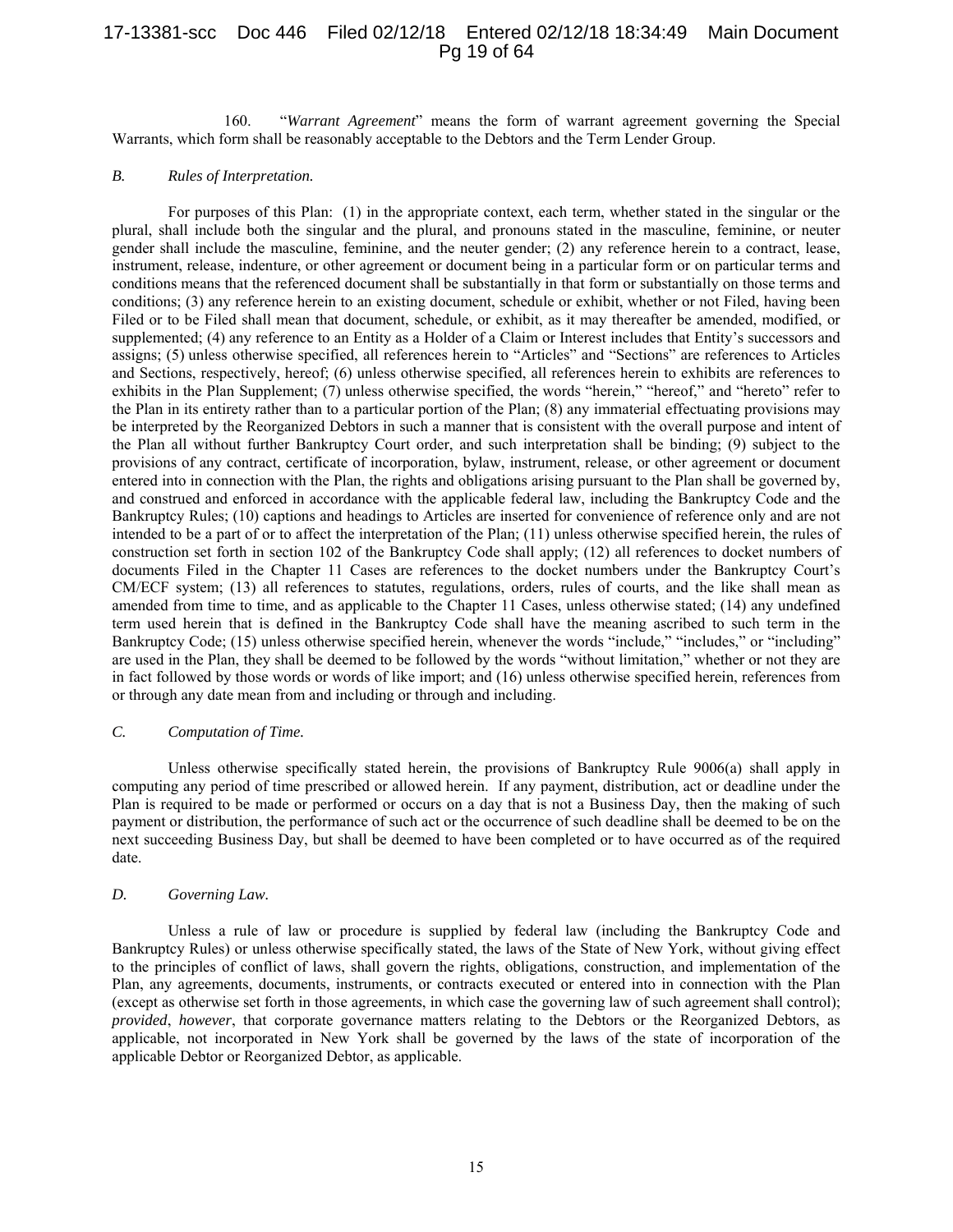# 17-13381-scc Doc 446 Filed 02/12/18 Entered 02/12/18 18:34:49 Main Document Pg 20 of 64

#### *E. Reference to Monetary Figures.*

All references in the Plan to monetary figures shall refer to currency of the United States of America, unless otherwise expressly provided.

#### *F. Reference to the Debtors or the Reorganized Debtors.*

Except as otherwise specifically provided in the Plan to the contrary, references in the Plan to the Debtors or the Reorganized Debtors shall mean the Debtors and the Reorganized Debtors, as applicable, to the extent the context requires.

#### **ARTICLE II. ADMINISTRATIVE CLAIMS AND OTHER UNCLASSIFIED CLAIMS**

In accordance with section  $1123(a)(1)$  of the Bankruptcy Code, Administrative Claims and Priority Tax Claims have not been classified and, thus, are excluded from the Classes of Claims and Interests set forth in Article III.

#### *A. Administrative Claims.*

#### 1. Administrative Claims.

Except with respect to Administrative Claims that are Accrued Professional Compensation Claims, and except to the extent that a Holder of an Allowed Administrative Claim and the applicable Debtor(s) agree to less favorable treatment with respect to such Holder, each Holder of an Allowed Administrative Claim shall be paid in full in Cash on the later of: (a) on or as soon as reasonably practicable after the Effective Date if such Administrative Claim is Allowed as of the Effective Date; (b) on or as soon as reasonably practicable after the date such Administrative Claim is Allowed; and (c) the date such Allowed Administrative Claim becomes due and payable, or as soon thereafter as is practicable; *provided*, *however,* that Allowed Administrative Claims that arise in the ordinary course of the Debtors' business shall be paid in the ordinary course of business (or as otherwise approved by the Bankruptcy Court) in accordance with the terms and subject to the conditions of any agreements governing, instruments evidencing, or other documents relating to such transactions.

A notice setting forth the Administrative Claims Bar Date will be (i) Filed on the Bankruptcy Court's docket and served with the notice of entry of the Confirmation Order; and (ii) posted on the Debtors' Case Information Website. No other notice of the Administrative Claims Bar Date will be provided. Except as otherwise provided in this Article II.A, requests for payment of Administrative Claims that accrued on or before the Effective Date (other than Accrued Professional Compensation Claims) must be Filed and served on the Reorganized Debtors pursuant to the procedures specified in the Confirmation Order and the notice of entry of the Confirmation Order no later than the Administrative Claims Bar Date. **Holders of Administrative Claims that are required to, but do not, File and serve a request for payment of such Administrative Claims by such date shall be forever barred, estopped, and enjoined from asserting such Administrative Claims against the Debtors or the Reorganized Debtors or their respective property and such Administrative Claims shall be deemed discharged as of the Effective Date. If for any reason any such Administrative Claim is incapable of being forever barred and discharged, then the Holder of such Claim shall not have recourse to any property of the Reorganized Debtors to be distributed pursuant to the Plan.** Objections to such requests for payment of an Administrative Claim, if any, must be Filed and served on the Reorganized Debtors and the requesting party no later than the Administrative Claims Objection Deadline.

#### *B. Professional Compensation.*

1. Professional Fee Escrow Account.

As soon as reasonably practicable after the Confirmation Date, and no later than one Business Day prior to the Effective Date, the Debtors shall establish the Professional Fee Escrow Account. The Debtors shall fund the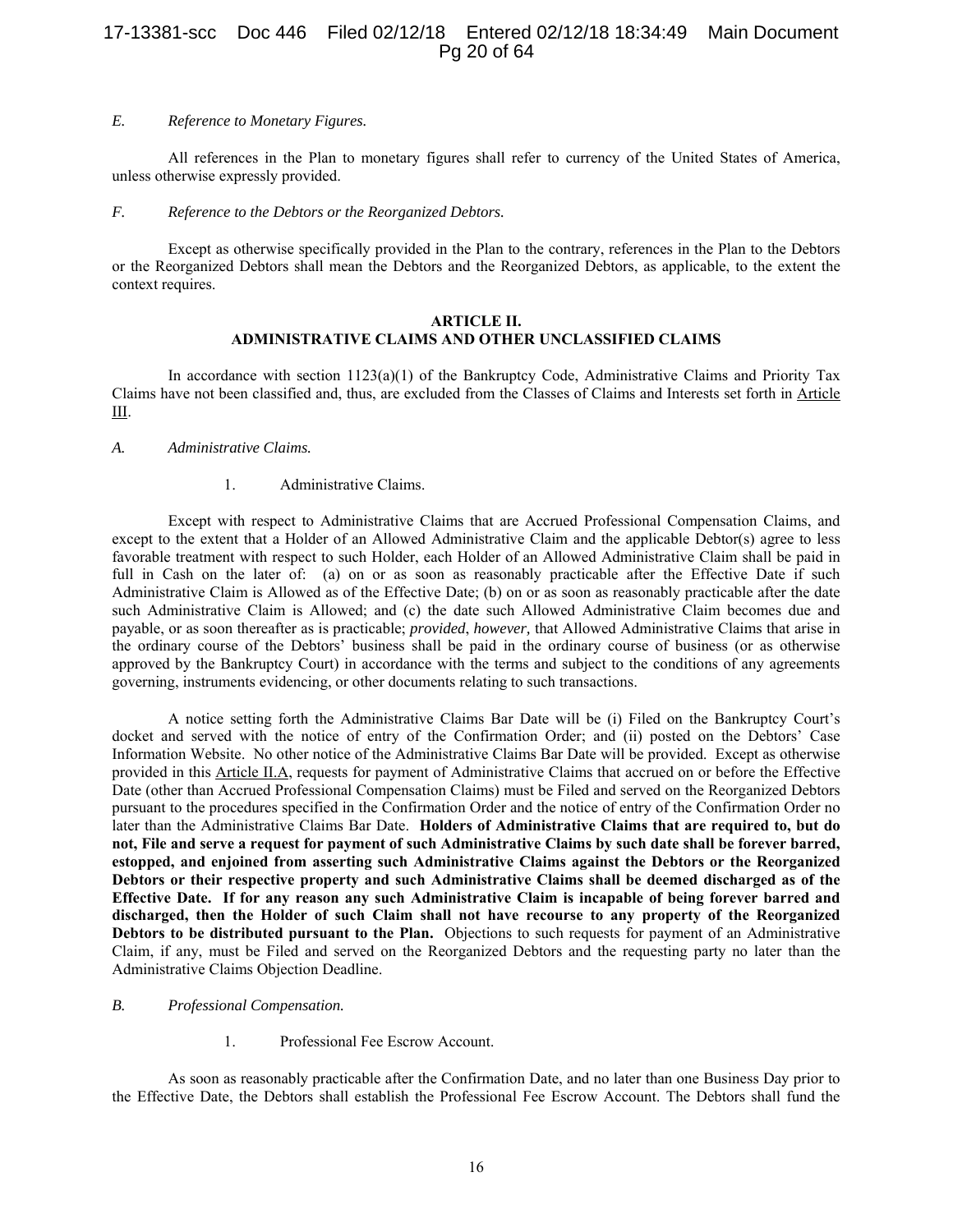# 17-13381-scc Doc 446 Filed 02/12/18 Entered 02/12/18 18:34:49 Main Document Pg 21 of 64

Professional Fee Escrow Account with Cash in the amount of the aggregate Professional Fee Escrow Amount for all Professionals. The Professional Fee Escrow Account shall be maintained in trust for the Professionals. Such funds shall not be property of the Debtors' Estates, subject to the release of Cash to the Reorganized Debtors from the Professional Fee Escrow Account in accordance with Article II.B.2 herein.

## 2. Final Fee Applications and Payment of Accrued Professional Compensation Claims.

All final requests for payment of Accrued Professional Compensation Claims shall be Filed no later than sixty (60) calendar days after the Effective Date. Such requests shall be Filed with the Bankruptcy Court and served as required by the Interim Compensation Order and the Case Management Procedures, as applicable. The objection deadline relating to a final fee application shall be 4:00 p.m. (prevailing Eastern time) on the date that is thirty (30) calendar days after the filing of such final fee application. After notice and a hearing in accordance with the procedures established by the Bankruptcy Code and any applicable Bankruptcy Court orders, the Allowed amounts of such Accrued Professional Compensation Claims shall be determined by the Bankruptcy Court. The Allowed amount of Accrued Professional Compensation Claims owing to the Professionals, after taking into account any prior payments, shall be paid in Cash to such Professionals from funds held in the Professional Fee Escrow Account promptly following the date when such Claims are Allowed by a Final Order. To the extent that funds held in the Professional Fee Escrow Account are unable to satisfy the Allowed amount of Accrued Professional Compensation Claims owing to the Professionals, the Reorganized Debtors shall pay such amounts within seven (7) Business Days of entry of the order approving such Accrued Professional Compensation Claims. After all Allowed Accrued Professional Compensation Claims have been paid in full, the escrow agent shall promptly return any amounts remaining in the Professional Fee Escrow Account to the Reorganized Debtors.

## 3. Professional Fee Escrow Amount.

The Professionals shall estimate their Accrued Professional Compensation Claims before and as of the Effective Date, taking into account any prior payments, and shall deliver such estimate to the Debtors no later than five (5) Business Days prior to the anticipated Effective Date, as shall be indicated by the Debtors to such Professionals in writing as soon as reasonably practicable following Confirmation of the Plan; *provided*, *however*, that such estimate shall not be considered an admission with respect to the fees and expenses of such Professional and such Professionals are not bound to any extent by such estimates. If a Professional does not provide an estimate, the Debtors may estimate a reasonable amount of unbilled fees and expenses of such Professional, taking into account any prior payments; *provided*, *however*, that such estimate shall not be binding or considered an admission with respect to the fees and expenses of such Professional. The total amount so estimated shall comprise the Professional Fee Escrow Amount.

## 4. Post-Confirmation Date Fees and Expenses.

From and after the Confirmation Date, the Debtors or Reorganized Debtors, as applicable, shall, in the ordinary course of business and without any further notice to or action, order, or approval of the Bankruptcy Court, pay in Cash the legal, professional, or other fees and expenses of Professionals that have been formally retained in accordance with sections 327, 363, or 1103 of the Bankruptcy Code before the Confirmation Date. Upon the Confirmation Date, any requirement that Professionals comply with sections 327 through 331, 363, and 1103 of the Bankruptcy Code or the Interim Compensation Order in seeking retention for services rendered after such date shall terminate, and the Debtors may employ and pay any Professional in the ordinary course of business without any further notice to or action, order, or approval of the Bankruptcy Court.

# *C. Priority Tax Claims.*

Except to the extent that a Holder of an Allowed Priority Tax Claim agrees to a less favorable treatment, in exchange for and in full and final satisfaction, settlement, release, and discharge of each Allowed Priority Tax Claim, each Holder of an Allowed Priority Tax Claim due and payable on or before the Effective Date shall receive, in the discretion of the applicable Debtor or Reorganized Debtor, with the reasonable consent of the Term Lender Group, one of the following treatments: (1) Cash in an amount equal to the amount of such Allowed Priority Tax Claim, plus interest at the rate determined under applicable nonbankruptcy law and to the extent provided for by section 511 of the Bankruptcy Code, payable on or as soon as practicable following the Effective Date; (2) Cash in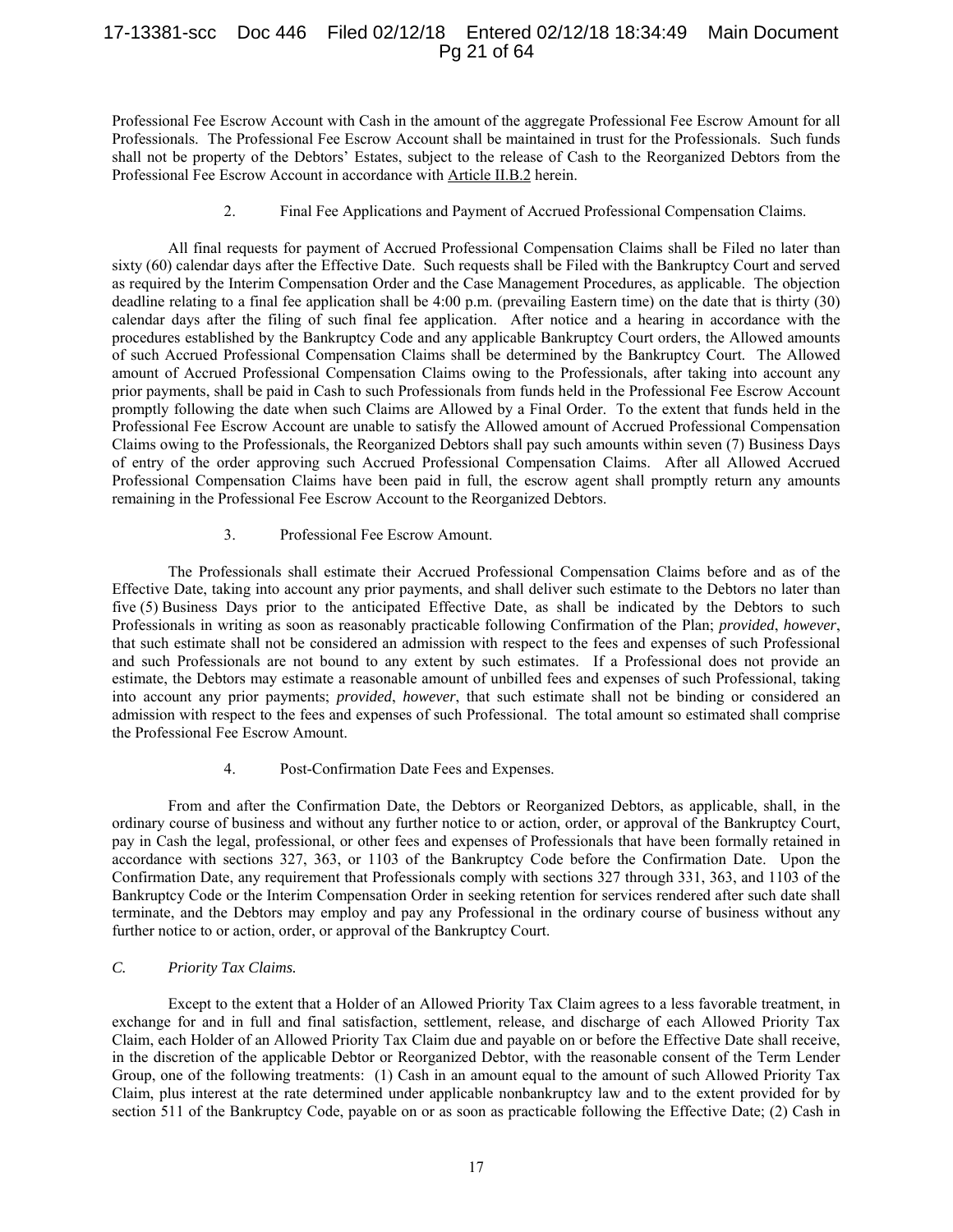# 17-13381-scc Doc 446 Filed 02/12/18 Entered 02/12/18 18:34:49 Main Document Pg 22 of 64

an aggregate amount of such Allowed Priority Tax Claim payable in installment payments over a period of time not to exceed five years after the Petition Date, pursuant to section  $1129(a)(9)(C)$  of the Bankruptcy Code, plus interest at the rate determined under applicable nonbankruptcy law and to the extent provided for by section 511 of the Bankruptcy Code; or (3) such other treatment as may be agreed upon by such Holder and the Debtors, in consultation with the Term Lender Group, or otherwise determined by an order of the Bankruptcy Court.

#### *D. Statutory Fees.*

Notwithstanding anything to the contrary contained herein, on the Effective Date, the Debtors shall pay, in full in Cash, any fees due and owing to the U.S. Trustee at the time of Confirmation. Thereafter, each applicable Reorganized Debtor shall pay all U.S. Trustee fees due and owing under section 1930 of the Judicial Code in the ordinary course until the earlier of (i) the entry of a final decree closing the applicable Reorganized Debtor's Chapter 11 Case, or (ii) the Bankruptcy Court enters an order converting or dismissing the applicable Reorganized Debtor's Chapter 11 Case. Any deadline for filing Administrative Claims or Accrued Professional Compensation Claims shall not apply to U.S. Trustee fees.

#### **ARTICLE III. CLASSIFICATION AND TREATMENT OF CLAIMS AND INTERESTS**

#### *A. Classification of Claims and Interests.*

Pursuant to sections 1122 and 1123 of the Bankruptcy Code, set forth below is a designation of Classes of Claims and Interests. All Claims and Interests, except for Administrative Claims and Priority Tax Claims, are classified in the Classes set forth in this Article III. A Claim or Interest is classified in a particular Class only to the extent that the Claim or Interest qualifies within the description of that Class and is classified in other Classes to the extent that any portion of the Claim or Interest qualifies within the description of such other Classes. A Claim against a Debtor also is classified in a particular Class for the purpose of receiving distributions pursuant to the Plan only to the extent that such Claim is an Allowed Claim in that Class and has not been paid, released, or otherwise satisfied before the Effective Date. With respect to the treatment of all Claims and Interests as set forth in Article III.C hereof, the consent rights of the Term Lender Group to settle or otherwise compromise Claims are as set forth in the Restructuring Support Agreement.

#### *B. Summary of Classification.*

The classification of Claims and Interests against each Debtor (as applicable) pursuant to the Plan is as set forth below. The Plan shall apply as a separate Plan for each of the Debtors, and the classification of Claims and Interests set forth herein shall apply separately to each of the Debtors. All of the potential Classes for the Debtors are set forth herein. Certain of the Debtors may not have Holders of Claims or Interests in a particular Class or Classes, and such Classes shall be treated as set forth in Article III.H hereof.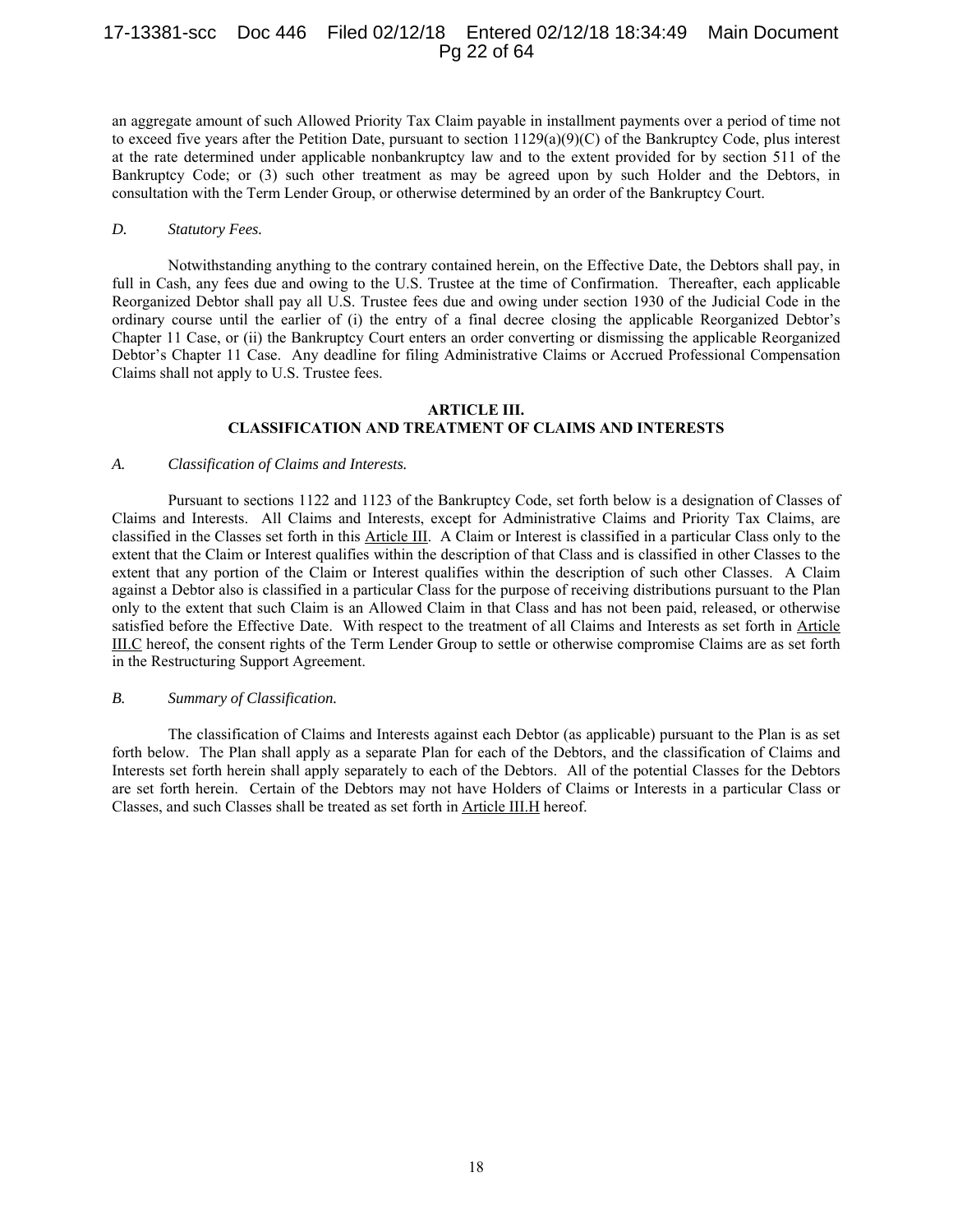# 17-13381-scc Doc 446 Filed 02/12/18 Entered 02/12/18 18:34:49 Main Document Pg 23 of 64

| Class | Claim/Interest           | <b>Status</b>       | Voting Rights                 |  |
|-------|--------------------------|---------------------|-------------------------------|--|
|       | Priority Non-Tax Claims  | Unimpaired          | Deemed to Accept              |  |
| 2     | Other Secured Claims     | Unimpaired          | Deemed to Accept              |  |
| 3     | Credit Agreement Claims  | Impaired            | Entitled to Vote              |  |
| 4     | Convenience Claims       | Impaired            | Entitled to Vote              |  |
| 5     | Senior Notes Claims      | Impaired            | Entitled to Vote              |  |
| 6     | General Unsecured Claims | Impaired            | Entitled to Vote              |  |
|       | Intercompany Claims      | Unimpaired/Impaired | Deemed to Accept or<br>Reject |  |
| 8     | Subordinated Claims      | Impaired            | Deemed to Reject              |  |
| 9     | Intercompany Interests   | Unimpaired/Impaired | Deemed to Accept or<br>Reject |  |
| 10    | Interests in Cumulus     | Impaired            | Deemed to Reject              |  |

The following chart summarizes the classification of Claims and Interests pursuant to the Plan:<sup>2</sup>

## *C. Treatment of Claims and Interests.*

-

To the extent a Class contains Allowed Claims or Interests with respect to a particular Debtor, the treatment provided to each Class for distribution purposes is specified below:

- 1. Class 1 Priority Non-Tax Claims.
	- (a) *Classification:* Class 1 consists of all Priority Non-Tax Claims.
	- (b) *Treatment:* Except to the extent that a Holder of an Allowed Priority Non-Tax Claim agrees to a less favorable treatment, in exchange for and in full and final satisfaction, settlement, compromise, release and discharge of each Allowed Priority Non-Tax Claim, each Holder of an Allowed Priority Non-Tax Claim shall receive, on the Effective Date or as soon as reasonably practicable thereafter, in the discretion of the applicable Debtor or Reorganized Debtor, with the consent of the Term Lender Group, either:
		- (i) payment in full in Cash; or
		- (ii) Reinstatement of such Allowed Priority Non-Tax Claim.
	- (c) *Voting:* Class 1 is Unimpaired by the Plan, and each Holder of a Class 1 Priority Non-Tax Claim is conclusively presumed to have accepted the Plan pursuant to section 1126(f) of the Bankruptcy Code. Therefore, Holders of Class 1 Priority Non-Tax Claims are not entitled to vote to accept or reject the Plan.
- 2. Class 2 Other Secured Claims.
	- (a) *Classification:* Class 2 consists of all Other Secured Claims.
	- (b) *Treatment:* Except to the extent that a Holder of an Allowed Other Secured Claim agrees to a less favorable treatment, in exchange for and in full and final satisfaction, compromise, settlement, release, and discharge of each Allowed

<sup>&</sup>lt;sup>2</sup> The information in the table is provided in summary form and is qualified in its entirety by Article III.C hereof.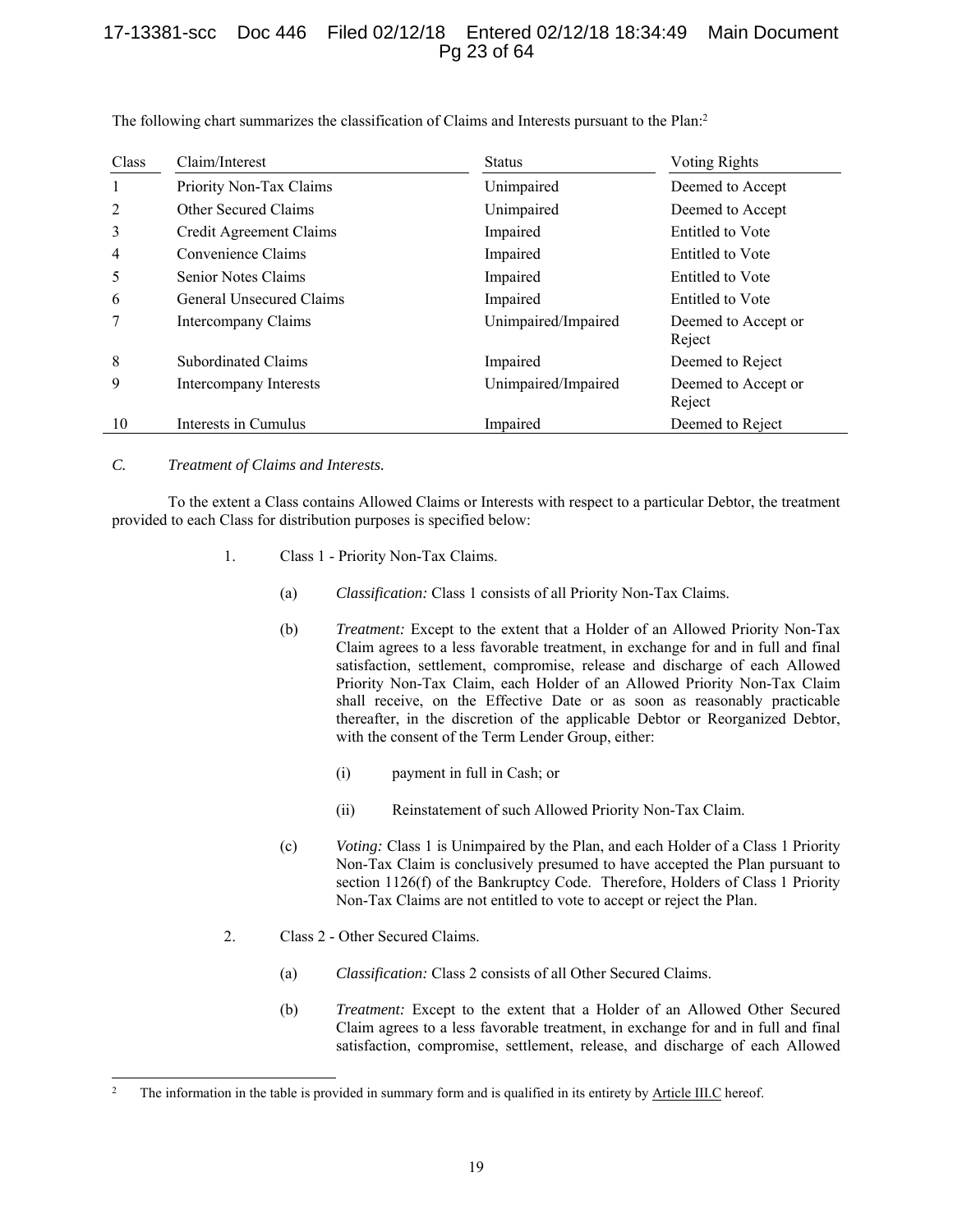# 17-13381-scc Doc 446 Filed 02/12/18 Entered 02/12/18 18:34:49 Main Document Pg 24 of 64

Other Secured Claim, each Holder of an Allowed Other Secured Claim shall receive, on the Effective Date or as soon as reasonably practicable thereafter, in the discretion of the applicable Debtor or Reorganized Debtor, with the consent of the Term Lender Group, either:

- (i) payment in full in Cash;
- (ii) Reinstatement of such Allowed Other Secured Claim; or
- (iii) delivery of the collateral securing any such Allowed Other Secured Claim and payment of any interest required under section 506(b) of the Bankruptcy Code.
- (c) *Voting:* Class 2 is Unimpaired by the Plan, and each Holder of a Class 2 Other Secured Claim is conclusively presumed to have accepted the Plan pursuant to section 1126(f) of the Bankruptcy Code. Therefore, Holders of Class 2 Other Secured Claims are not entitled to vote to accept or reject the Plan.
- 3. Class 3 Credit Agreement Claims.
	- (a) *Classification*: Class 3 consists of all Credit Agreement Claims.
	- (b) *Allowance:* On the Effective Date, the Credit Agreement Claims shall be Allowed in the aggregate principal amount of \$1, 728,614,099.90, plus accrued and unpaid interest on such principal amount through the Petition Date and other amounts due and owing pursuant to the Credit Agreement and orders of the Bankruptcy Court, including such other amounts required to be paid as adequate protection under the Cash Collateral Order through and including the Effective Date, and shall not be subject to any avoidance, reductions, setoff, offset, recoupment, recharacterization, subordination (whether equitable, contractual or otherwise), counterclaims, crossclaims, defenses, disallowance, impairment, objection, or any other challenges under any applicable law or regulation by any person or entity.
	- (c) *Treatment:* Except to the extent that a Holder of an Allowed Credit Agreement Claim agrees to a less favorable treatment, in exchange for and in full and final satisfaction, compromise, settlement, release, and discharge of each Allowed Credit Agreement Claim, each Holder of an Allowed Credit Agreement Claim shall receive, on the Effective Date or as soon as reasonably practicable thereafter, its Pro Rata share of and interest in (i) the First Lien Exit Facility, and (ii) the Term Loan Lender Equity Distribution; *provided*, that the Debtors and the Term Lender Group may determine, in their reasonable discretion, to provide, at the election of a Holder of an Allowed Credit Agreement Claim, that such Holder may elect to receive its Pro Rata share of the Term Loan Lender Equity Distribution in the form of Restricted Stock issued in an amount of value equal to the Pro Rata share of the Term Loan Lender Equity Distribution such Holder would otherwise receive pursuant to this section; *provided*, *further*, and notwithstanding anything herein to the contrary, that the distribution of the Term Loan Lender Equity Distribution shall be made pursuant to, and subject to the terms and conditions of, the Equity Allocation Mechanism.
	- (d) *Voting:* Class 3 is Impaired. Therefore, Holders of Class 3 Credit Agreement Claims are entitled to vote to accept or reject the Plan.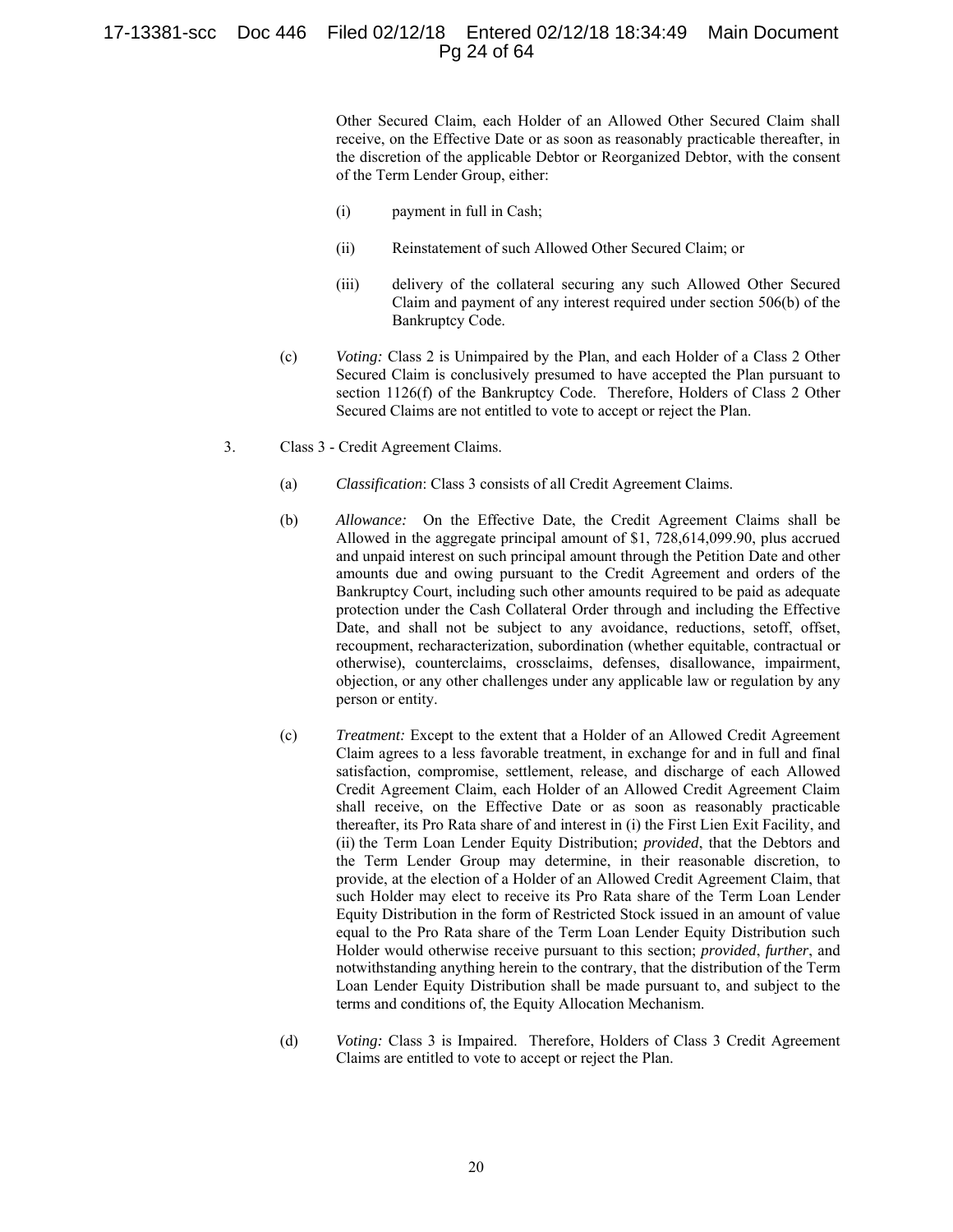# 17-13381-scc Doc 446 Filed 02/12/18 Entered 02/12/18 18:34:49 Main Document Pg 25 of 64

- 4. Class 4 Convenience Claims.
	- (a) *Classification:* Class 4 consists of all Convenience Claims.
	- (b) *Treatment:* Except to the extent that a Holder of an Allowed Convenience Claim agrees to a less favorable treatment, in exchange for and in full and final satisfaction, compromise, settlement, release, and discharge of each Allowed Convenience Claim, each Holder of an Allowed Convenience Claim shall receive, on the Effective Date or as soon as reasonably practicable thereafter, Cash in an amount equal to 100% of the Allowed Convenience Claim; *provided*, that Cash distributions to Holders of Allowed Convenience Claims shall not, in the aggregate, exceed the Convenience Class Cap without the prior written consent of the Term Lender Group; *provided*, *further*, that if the aggregate amount of Allowed Convenience Claims exceeds the Convenience Class Cap and the Term Lender Group does not consent to an increase in the Convenience Class Cap, then each Holder of an Allowed Convenience Claim shall receive Cash in an amount equal to its Pro Rata share of the Convenience Class Cap.
	- (c) *Voting:* Class 4 is Impaired. Therefore, Holders of Class 4 Convenience Claims are entitled to vote to accept or reject the Plan. Notwithstanding the foregoing, if the aggregate Allowed amount of all Allowed Convenience Claims is less than or equal to the Convenience Class Cap, then the Debtors reserve the right to assert that the Holders of Class 4 Convenience Claims are Unimpaired.
- 5. Class 5 Senior Notes Claims.
	- (a) *Classification:* Class 5 consists of all Senior Notes Claims.
	- (b) *Allowance:* On the Effective Date, the Senior Notes Claims shall be Allowed in the aggregate principal amount of \$610 million, (i) plus accrued and unpaid interest on such principal amount through the Petition Date, plus (ii) if Allowed by Final Order other than the Confirmation Order, accrued and unpaid interest (but excluding any amounts included in clause (i)), premiums, fees and costs and expenses, including, without limitation, attorney's fees, trustee's fees, and other professional fees and disbursements, and other obligations, in each case, solely to the extent owing under the Senior Notes Indenture.
	- (c) *Treatment:* Except to the extent that a Holder of an Allowed Senior Notes Claim agrees to a less favorable treatment, in exchange for and in full and final satisfaction, compromise, settlement, release, and discharge of each Allowed Senior Notes Claim, each Holder of an Allowed Senior Notes Claim shall receive, on the Effective Date or as soon as reasonably practicable thereafter, its Pro Rata share of the Unsecured Creditor Equity Distribution. The Unsecured Creditor Equity Distribution shall be allocated Pro Rata to Holders of Allowed Claims in Classes 5 and 6, and notwithstanding anything in the Plan to the contrary, shall be made pursuant to, and subject to the terms and conditions of, the Equity Allocation Mechanism.
	- (d) *Voting:* Class 5 is Impaired. Therefore, Holders of Class 5 Senior Notes Claims are entitled to vote to accept or reject the Plan.
- 6. Class 6 General Unsecured Claims.
	- (a) *Classification:* Class 6 consists of all General Unsecured Claims.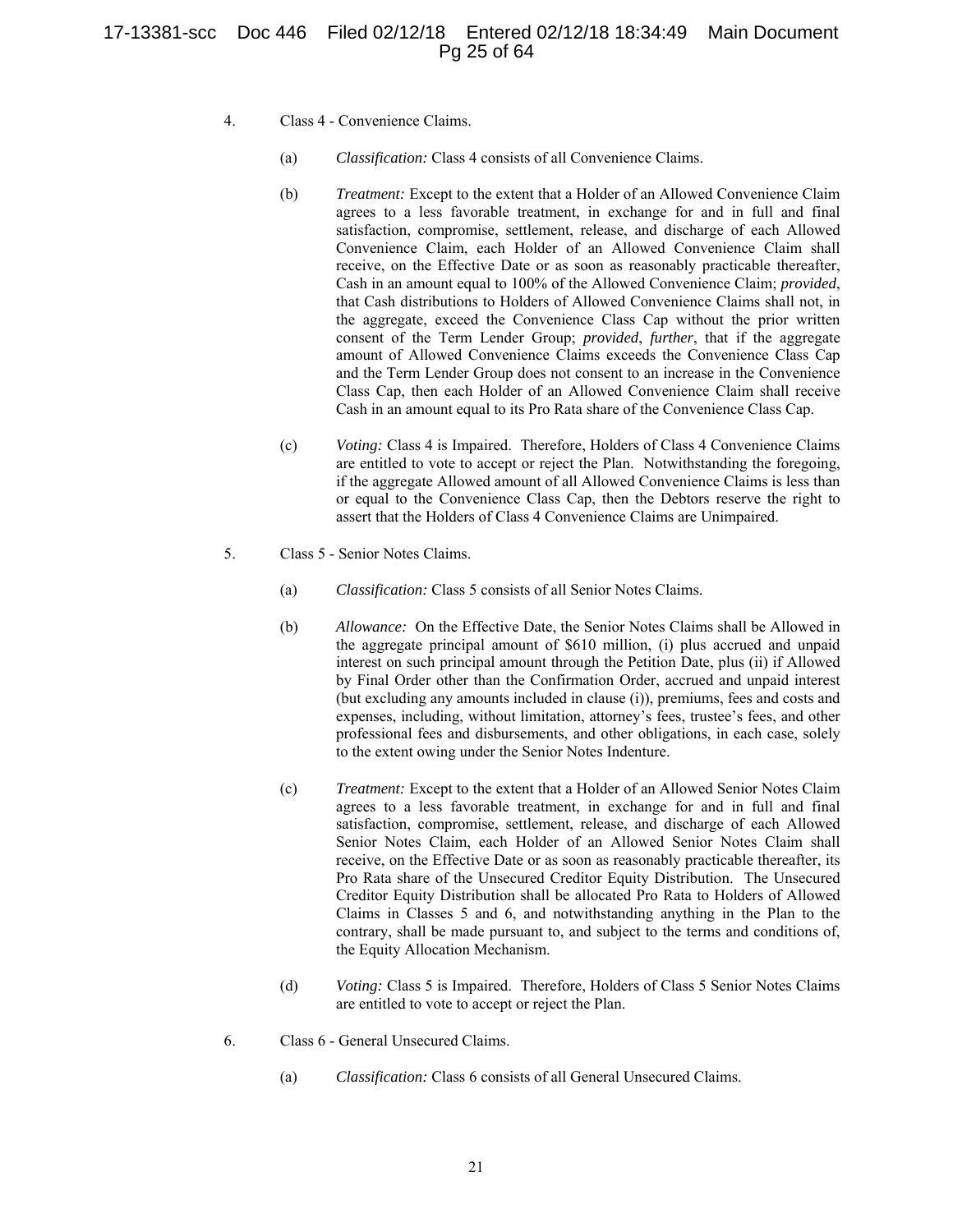# 17-13381-scc Doc 446 Filed 02/12/18 Entered 02/12/18 18:34:49 Main Document Pg 26 of 64

- (b) *Treatment:* Except to the extent that a Holder of an Allowed General Unsecured Claim agrees to a less favorable treatment, in exchange for and in full and final satisfaction, compromise, settlement, release, and discharge of each Allowed General Unsecured Claim, each Holder of an Allowed General Unsecured Claim shall receive, on the Effective Date or as soon as reasonably practicable thereafter, its Pro Rata share of the Unsecured Creditor Equity Distribution. The Unsecured Creditor Equity Distribution shall be allocated Pro Rata to Holders of Allowed Claims in Classes 5 and 6, and notwithstanding anything in the Plan to the contrary, shall be made pursuant to, and subject to the terms and conditions of, the Equity Allocation Mechanism.
- (c) *Voting:* Class 6 is Impaired. Therefore, Holders of Class 6 General Unsecured Claims are entitled to vote to accept or reject the Plan.
- 7. Class 7 Intercompany Claims.
	- (a) *Classification:* Class 7 consists of all Intercompany Claims.
	- (b) *Treatment:* On the Effective Date or as soon as reasonably practicable thereafter, Allowed Intercompany Claims shall be, at the option of the Debtors or the Reorganized Debtors, as applicable, with the reasonable consent of the Term Lender Group, either (i) Reinstated as of the Effective Date, or (ii) cancelled without any distribution on account of such Intercompany Claims.
	- (c) *Voting:* Class 7 is Unimpaired or Impaired by the Plan, and each Holder of a Class 7 Intercompany Claim is conclusively presumed to have accepted the Plan pursuant to section 1126(f) of the Bankruptcy Code or rejected the Plan pursuant to section 1126(g) of the Bankruptcy Code. Therefore, Holders of Class 7 Intercompany Claims are not entitled to vote to accept or reject the Plan.
- 8. Class 8 Subordinated Claims.
	- (a) *Classification:* Class 8 consists of all Subordinated Claims.
	- (b) *Treatment:* Subordinated Claims shall be subordinated to all other Claims against the Debtors, shall receive no distributions on account of such Subordinated Claims, and shall be discharged.
	- (c) *Voting:* Class 8 is Impaired by the Plan, and each Holder of a Class 8 Subordinated Claim is conclusively presumed to have rejected the Plan pursuant to section 1126(g) of the Bankruptcy Code. Therefore, Holders of Class 8 Subordinated Claims are not entitled to vote to accept or reject the Plan.
- 9. Class 9 Intercompany Interests.
	- (a) *Classification:* Class 9 consists of all Intercompany Interests.
	- (b) *Treatment:* To preserve the Debtors' corporate structure, on the Effective Date, or as soon thereafter as reasonably practicable, all Intercompany Interests shall be, at the option of the Debtors or the Reorganized Debtors, as applicable, with the reasonable consent of the Term Lender Group, either (i) Reinstated as of the Effective Date, or (ii) cancelled without any distribution on account of such Intercompany Interests.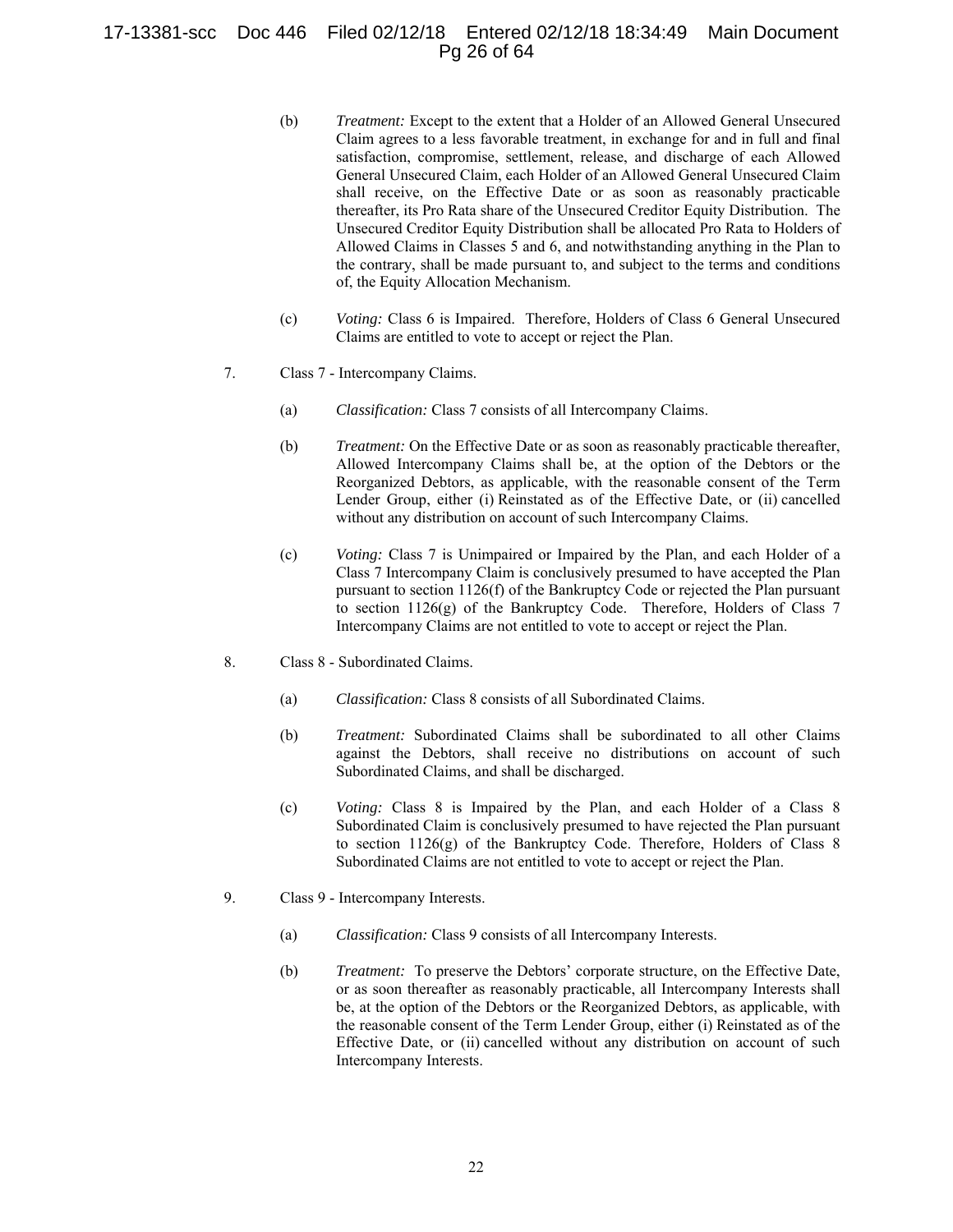# 17-13381-scc Doc 446 Filed 02/12/18 Entered 02/12/18 18:34:49 Main Document Pg 27 of 64

(c) *Voting:* Class 9 is Unimpaired or Impaired by the Plan, and each Holder of a Class 9 Intercompany Interest is conclusively presumed to have accepted the Plan pursuant to section 1126(f) of the Bankruptcy Code or rejected the Plan pursuant to section 1126(g) of the Bankruptcy Code. Therefore, Holders of Class 9 Intercompany Interests are not entitled to vote to accept or reject the Plan.

#### 10. Class 10 - Interests in Cumulus.

- (a) *Classification:* Class 10 consists of all Interests in Cumulus.
- (b) *Treatment:* On the Effective Date, all Interests in Cumulus shall be cancelled without any distribution on account of such Interests in Cumulus.
- (c) *Voting:* Class 10 is Impaired by the Plan, and each Holder of a Class 10 Interest in Cumulus is conclusively presumed to have rejected the Plan pursuant to section 1126(g) of the Bankruptcy Code. Therefore, Holders of Class 10 Interests in Cumulus are not entitled to vote to accept or reject the Plan.

#### *D. Voting of Claims*.

Each Holder of a Claim in an Impaired Class that is entitled to vote on the Plan as of the record date for voting on the Plan pursuant to Article III hereof shall be entitled to vote to accept or reject the Plan as provided in the Disclosure Statement Order or any other order of the Bankruptcy Court.

# *E. No Substantive Consolidation.*

Although the Plan is presented as a joint plan of reorganization, this Plan does not provide for the substantive consolidation of the Debtors' Estates, and on the Effective Date, the Debtors' Estates shall not be deemed to be substantively consolidated for any reason. Nothing in this Plan or the Disclosure Statement shall constitute or be deemed to constitute an admission that any one or all of the Debtors is subject to or liable for any Claims against any other Debtor.

## *F. Acceptance by Impaired Classes*.

Pursuant to section 1126(c) of the Bankruptcy Code, and except as otherwise provided in section 1126(e) of the Bankruptcy Code, an Impaired Class of Claims shall have accepted the Plan if Holders of at least two-thirds in dollar amount and more than one-half in number of the Claims of such Class entitled to vote that actually vote on the Plan have voted to accept the Plan. Credit Agreement Claims (Class 3), Convenience Claims (Class 4), Senior Notes Claims (Class 5), and General Unsecured Claims (Class 6) are Impaired, and the votes of Holders of Claims in such Classes will be solicited. If a Class contains Holders of Claims eligible to vote and no Holders of Claims eligible to vote in such Class vote to accept or reject the Plan, the Plan shall be presumed accepted by the Holders of such Claims in such Class.

#### *G. Special Provision Governing Claims.*

Except as specifically provided in the Plan, nothing in the Plan shall affect the Debtors' or the Reorganized Debtors' rights in respect of any Claims, including legal and equitable defenses to or setoffs or recoupments against, any such Claims.

## *H. Elimination of Vacant Classes.*

Any Class of Claims or Interests that, with respect to any Debtor, does not have a Holder of an Allowed Claim or Interest or a Claim or Interest temporarily Allowed by the Bankruptcy Court solely for voting purposes as of the date of the Confirmation Hearing shall be deemed eliminated from the Plan with respect to such Debtor for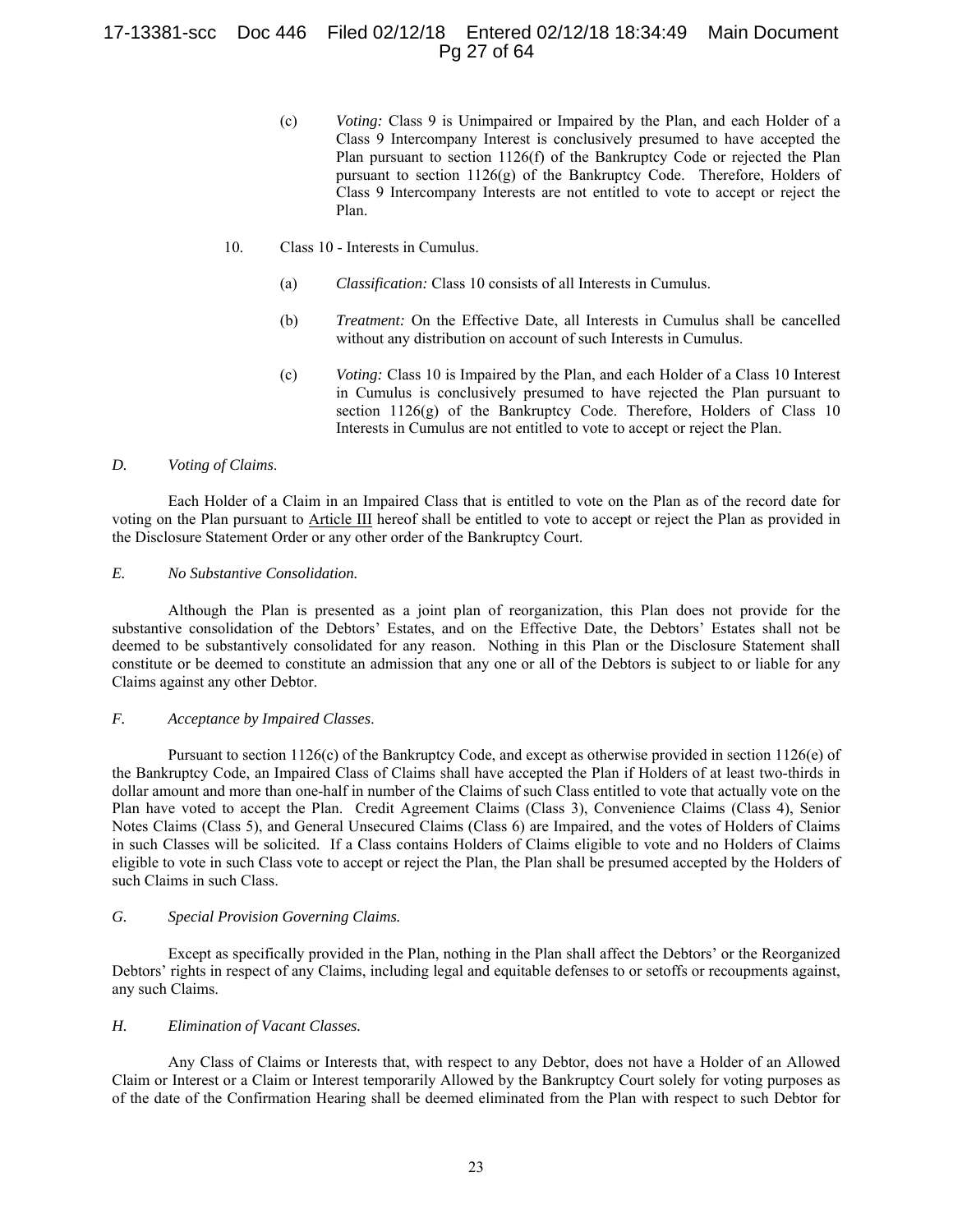# 17-13381-scc Doc 446 Filed 02/12/18 Entered 02/12/18 18:34:49 Main Document Pg 28 of 64

purposes of (i) voting to accept or reject the Plan and (ii) determining acceptance or rejection of the Plan by such Class pursuant to section 1129(a)(8) of the Bankruptcy Code.

#### *I. Consensual Confirmation*.

The Plan shall be deemed a separate chapter 11 plan for each Debtor. To the extent that there is no rejecting Class of Claims in the chapter 11 plan of any Debtor, such Debtor shall seek Confirmation of its plan pursuant to section 1129(a) of the Bankruptcy Code.

## *J. Confirmation Pursuant to Sections 1129(a)(10) and 1129(b) of the Bankruptcy Code.*

Section  $1129(a)(10)$  of the Bankruptcy Code shall be satisfied for purposes of Confirmation by acceptance of the Plan by an Impaired Class of Claims. The Debtors shall seek Confirmation pursuant to section 1129(b) of the Bankruptcy Code with respect to any rejecting Class of Claims.

## *K. Controversy Concerning Impairment or Classification.*

If a controversy arises as to whether any Claims or Interests or any Class of Claims or Interests is Impaired or is properly classified under the Plan, the Bankruptcy Court shall, after notice and a hearing, resolve such controversy on or before the Confirmation Date.

## *L. Subordinated Claims.*

Except as expressly provided herein, the allowance, classification, and treatment of all Allowed Claims and Interests and the respective distributions and treatments under the Plan take into account and conform to the relative priority and rights of the Claims and Interests in each Class in connection with any contractual, legal, and equitable subordination rights relating thereto, whether arising under general principles of equitable subordination, section 510 of the Bankruptcy Code, or otherwise. Pursuant to section 510 of the Bankruptcy Code, the Reorganized Debtors reserve the right to re-classify any Allowed Claim or Interest in accordance with any contractual, legal, or equitable subordination relating thereto.

## **ARTICLE IV. MEANS FOR IMPLEMENTATION OF THE PLAN**

#### *A. Sources of Consideration for Plan Distributions*.

The Reorganized Debtors shall fund distributions under the Plan, as applicable with the First Lien Exit Facility, the New Revolving Credit Facility (if any), the New Securities, and other Cash of the Debtors, including Cash from business operations, which shall be sufficient to make the other required payments on or after the Effective Date under the Plan and provide the Reorganized Debtors with working capital necessary to run their business. Each distribution and issuance referred to in Article VI of the Plan shall be governed by the terms and conditions set forth herein applicable to such distribution or issuance and by the terms and conditions of the instruments or other documents evidencing or relating to such distribution or issuance, which terms and conditions shall bind each Entity receiving such distribution or issuance; *provided*, that, to the extent that a term of the Plan conflicts with the term of any such instruments or other documents, the terms of this Plan shall govern.

For the avoidance of doubt, the Debtors and the Reorganized Debtors will be entitled to transfer funds between and among themselves as they determine to be necessary or appropriate to enable the Reorganized Debtors to satisfy their obligations under the Plan, subject in all respects to the terms of the First Lien Exit Facility and the New Revolving Credit Facility, if any. Except as set forth herein, any changes in intercompany account balances resulting from such transfers will be accounted for and settled in accordance with the Debtors' historical intercompany account settlement practices and will not violate the terms of the Plan.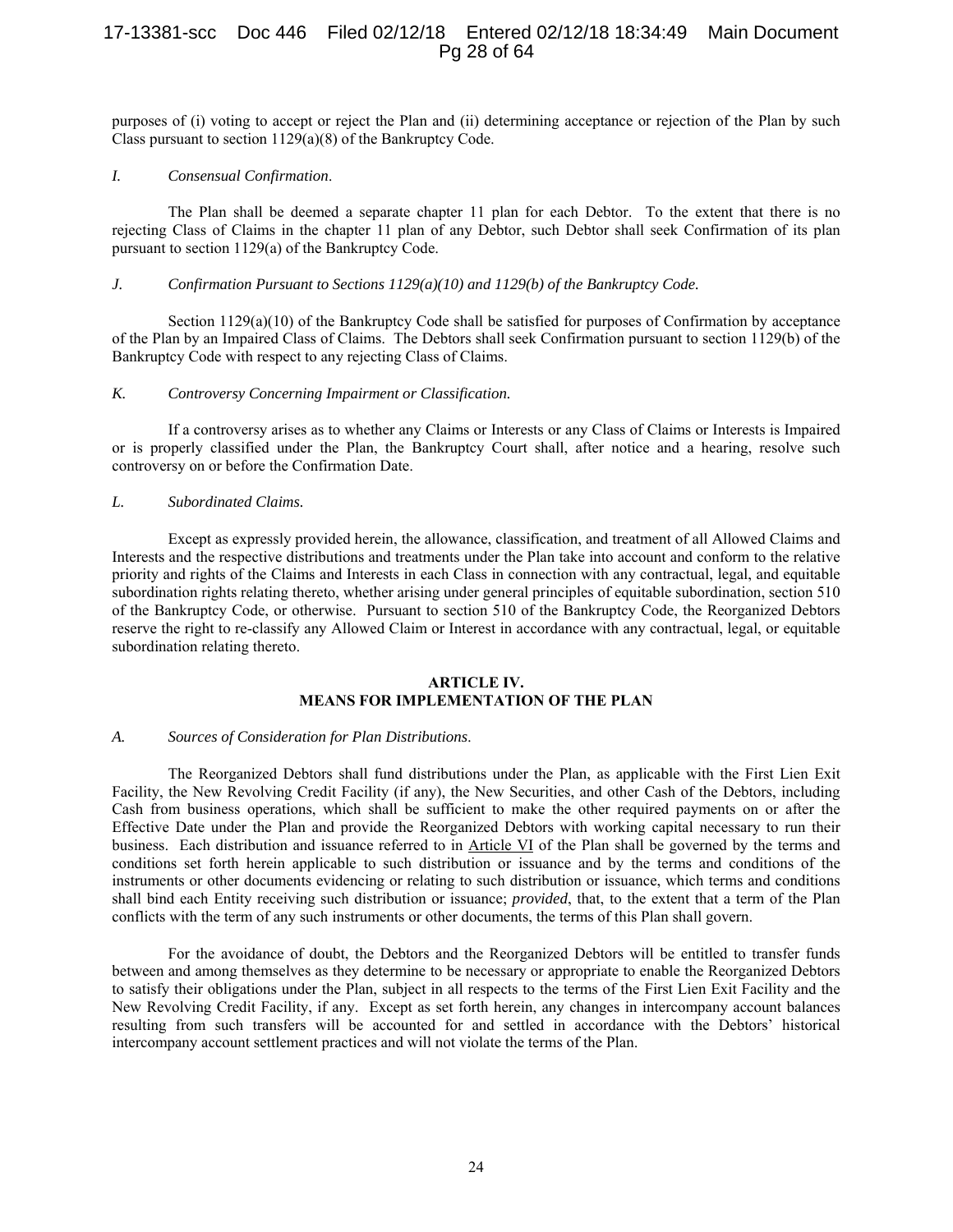# 17-13381-scc Doc 446 Filed 02/12/18 Entered 02/12/18 18:34:49 Main Document Pg 29 of 64

## *B. First Lien Exit Facility.*

On the Effective Date, the Reorganized Debtors shall enter into the First Lien Exit Facility, the terms of which will be set forth in the First Lien Exit Facility Documents. All Holders of Allowed Credit Agreement Claims entitled to distribution hereunder shall be deemed to be a party to, and bound by, the First Lien Exit Facility Agreement, regardless of whether such Holder has executed a signature page thereto. Confirmation of the Plan shall be deemed approval of the First Lien Exit Facility and the First Lien Exit Facility Documents, as applicable, and all transactions contemplated thereby, and all actions to be taken, undertakings to be made, and obligations to be incurred by the Reorganized Debtors in connection therewith, and authorization of the Reorganized Debtors to enter into and execute the First Lien Exit Facility Documents and such other documents as may be required to effectuate the treatment afforded by the First Lien Exit Facility. On the Effective Date, all of the Liens and security interests to be granted in accordance with the First Lien Exit Facility Documents (a) shall be deemed to be granted, (b) shall be legal, binding, and enforceable Liens on, and security interests in, the collateral granted thereunder in accordance with the terms of the First Lien Exit Facility Documents, (c) shall be deemed perfected on the Effective Date, and (d) shall not be subject to recharacterization or equitable subordination for any purposes whatsoever and shall not constitute preferential transfers or fraudulent conveyances under the Bankruptcy Code or any applicable non-bankruptcy law. The Reorganized Debtors and the persons and entities granted such Liens and security interests shall be authorized to make all filings and recordings, and to obtain all governmental approvals and consents necessary to establish and perfect such Liens and security interests under the provisions of the applicable state, federal, or other law that would be applicable in the absence of the Plan and the Confirmation Order (it being understood that perfection shall occur automatically by virtue of the entry of the Confirmation Order and any such filings, recordings, approvals, and consents shall not be required), and the Reorganized Debtors shall thereafter cooperate to make all other filings and recordings that otherwise would be necessary under applicable law to give notice of such Liens and security interests to third parties.

#### *C. New Revolving Credit Facility.*

On the Effective Date, the Reorganized Debtors shall be authorized, but not directed, to enter into the New Revolving Credit Facility (if any), the terms of which will be set forth in the New Revolving Credit Facility Documents (if any). Confirmation of the Plan shall be deemed approval of the New Revolving Credit Facility and the New Revolving Credit Facility Documents, as applicable, and all transactions contemplated thereby, and all actions to be taken, undertakings to be made, and obligations to be incurred by the Reorganized Debtors in connection therewith, and authorization of the Reorganized Debtors to enter into and execute the New Revolving Credit Facility Documents (if any) and such other documents as may be required to effectuate the treatment afforded by any such New Revolving Credit Facility. On the Effective Date, if the Reorganized Debtors have obtained a New Revolving Credit Facility, all of the Liens and security interests to be granted in accordance with the New Revolving Credit Facility Documents (a) shall be deemed to be granted, (b) shall be legal, binding, and enforceable Liens on, and security interests in, the collateral granted thereunder in accordance with the terms of the New Revolving Credit Facility Documents, (c) shall be deemed perfected on the Effective Date, and (d) shall not be subject to recharacterization or equitable subordination for any purposes whatsoever and shall not constitute preferential transfers or fraudulent conveyances under the Bankruptcy Code or any applicable non-bankruptcy law. The Reorganized Debtors and the persons and entities granted such Liens and security interests shall be authorized to make all filings and recordings, and to obtain all governmental approvals and consents necessary to establish and perfect such Liens and security interests under the provisions of the applicable state, federal, or other law that would be applicable in the absence of the Plan and the Confirmation Order (it being understood that perfection shall occur automatically by virtue of the entry of the Confirmation Order and any such filings, recordings, approvals, and consents shall not be required), and the Reorganized Debtors shall thereafter cooperate to make all other filings and recordings that otherwise would be necessary under applicable law to give notice of such Liens and security interests to third parties.

#### *D. Issuance and Distribution of New Securities.*

On the Effective Date, or as soon as reasonably practicable thereafter, subject to Article IV.H, the New Securities shall be distributed to (a) Holders of Allowed Claims in Class 3, (b) Holders of Allowed Claims in Class 5, and (c) Holders of Allowed Claims in Class 6, as and if applicable. In each case, such New Securities shall be subject to dilution by any New Common Stock issued pursuant to the Management Incentive Plan. All Holders of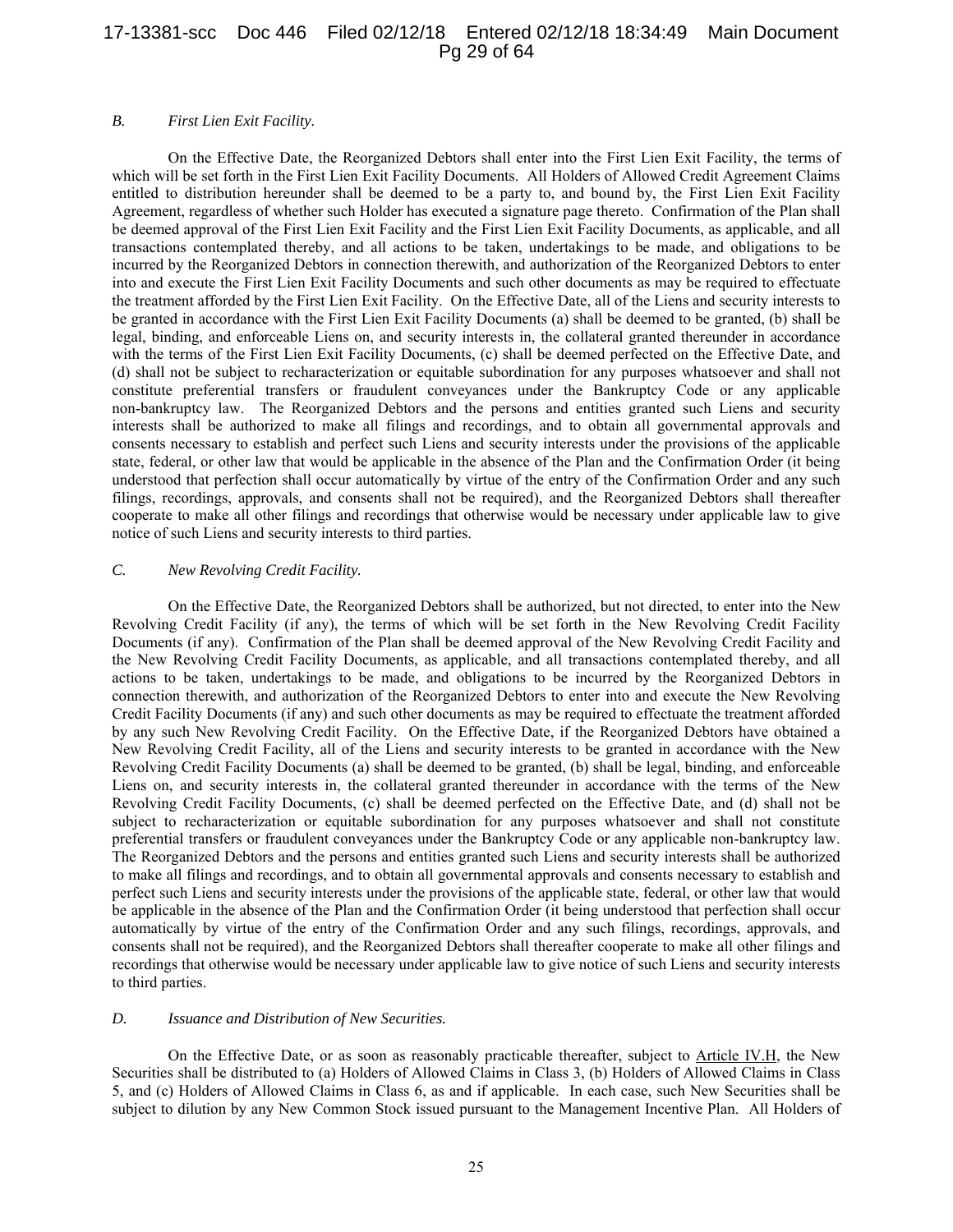# 17-13381-scc Doc 446 Filed 02/12/18 Entered 02/12/18 18:34:49 Main Document Pg 30 of 64

Allowed Credit Agreement Claims, Allowed Senior Notes Claims and Allowed General Unsecured Claims entitled to distribution hereunder shall be deemed to be a party to, and bound by, the New Shareholders' Agreement, if any, regardless of whether such Holder has executed a signature page thereto. The allocation of New Securities among the Holders of Allowed Credit Agreement Claims, Allowed Senior Notes Claims, and Allowed General Unsecured Claims shall be made in accordance with the Equity Allocation Mechanism. The issuance of the New Common Stock by Reorganized Cumulus, including options, stock appreciation rights, restricted stock units, or other equity awards, if any, in connection with the Management Incentive Plan, is authorized without the need for any further corporate action and without any further action by the Holders of Claims or Interests.

All of the New Securities issued pursuant to the Plan and section 1145 of the Bankruptcy Code shall be duly authorized, validly issued, fully paid, and non-assessable. Each distribution and issuance of the New Securities under the Plan shall be governed by the terms and conditions set forth in the Plan applicable to such distribution or issuance and by the terms and conditions of the instruments evidencing or relating to such distribution or issuance, which terms and conditions shall bind each Entity receiving such distribution or issuance.

#### *E. Settlement of Claims and Interests.*

Pursuant to section 1123(b)(3)(A) of the Bankruptcy Code and Bankruptcy Rule 9019, and in consideration of the distributions, releases, and other benefits provided under the Plan, the Plan constitutes a good faith compromise and settlement of any and all Claims and Interests and controversies resolved pursuant to the Plan. The entry of the Confirmation Order shall constitute the Bankruptcy Court's approval of the compromise or settlement of all such Claims, Interests, and controversies, as well as a finding by the Bankruptcy Court that such compromise or settlement is in the best interests of the Debtors, their Estates, and Holders of Claims and Interests and is fair, equitable, and within the range of reasonableness.

#### *F. Restructuring Transactions.*

On the Effective Date, or as soon as reasonably practicable thereafter, the Reorganized Debtors may take any and all actions as may be necessary or appropriate to effect any transaction described in, approved by, contemplated by or necessary to effectuate the Restructuring Transactions under and in connection with the Plan.

#### *G. Corporate Existence*.

Except as otherwise provided in the Plan or any agreement, instrument, or other document incorporated in the Plan or the Plan Supplement, on the Effective Date, each Debtor shall continue to exist after the Effective Date as a Reorganized Debtor and as a separate corporation, limited liability company, partnership, or other form of entity, as the case may be, with all the powers of a corporation, limited liability company, partnership, or other form of entity, as the case may be, pursuant to the applicable law in the jurisdiction in which each applicable Debtor is incorporated or formed and pursuant to the respective certificate of incorporation and by-laws (or other analogous formation or governing documents) in effect before the Effective Date, except to the extent such certificate of incorporation and by-laws (or other analogous formation or governing documents) are amended by the Plan or otherwise amended in accordance with applicable law. To the extent such documents are amended, such documents are deemed to be amended pursuant to the Plan and require no further action or approval (other than any requisite filings required under applicable state or federal law).

## *H. FCC Licenses.*

The required FCC Applications shall be filed, as promptly as practicable, including the FCC Long Form Application and the Petition for Declaratory Ruling. After such filing is made, any person who thereafter acquires a Credit Agreement Claim, a Senior Notes Claim, or a General Unsecured Claim may be issued Special Warrants in lieu of any New Common Stock that would otherwise be issued to such Person under the Plan. In addition, the Debtors may, in their sole discretion, request that the Bankruptcy Court implement restrictions on trading of Claims and Interests that might adversely affect the FCC Approval process. The Debtors shall request that the FCC process the FCC Long Form Application separate and apart from the Petition for Declaratory Ruling. Regardless of whether the FCC consents to the request for separate processing, the Debtors shall diligently prosecute the FCC Applications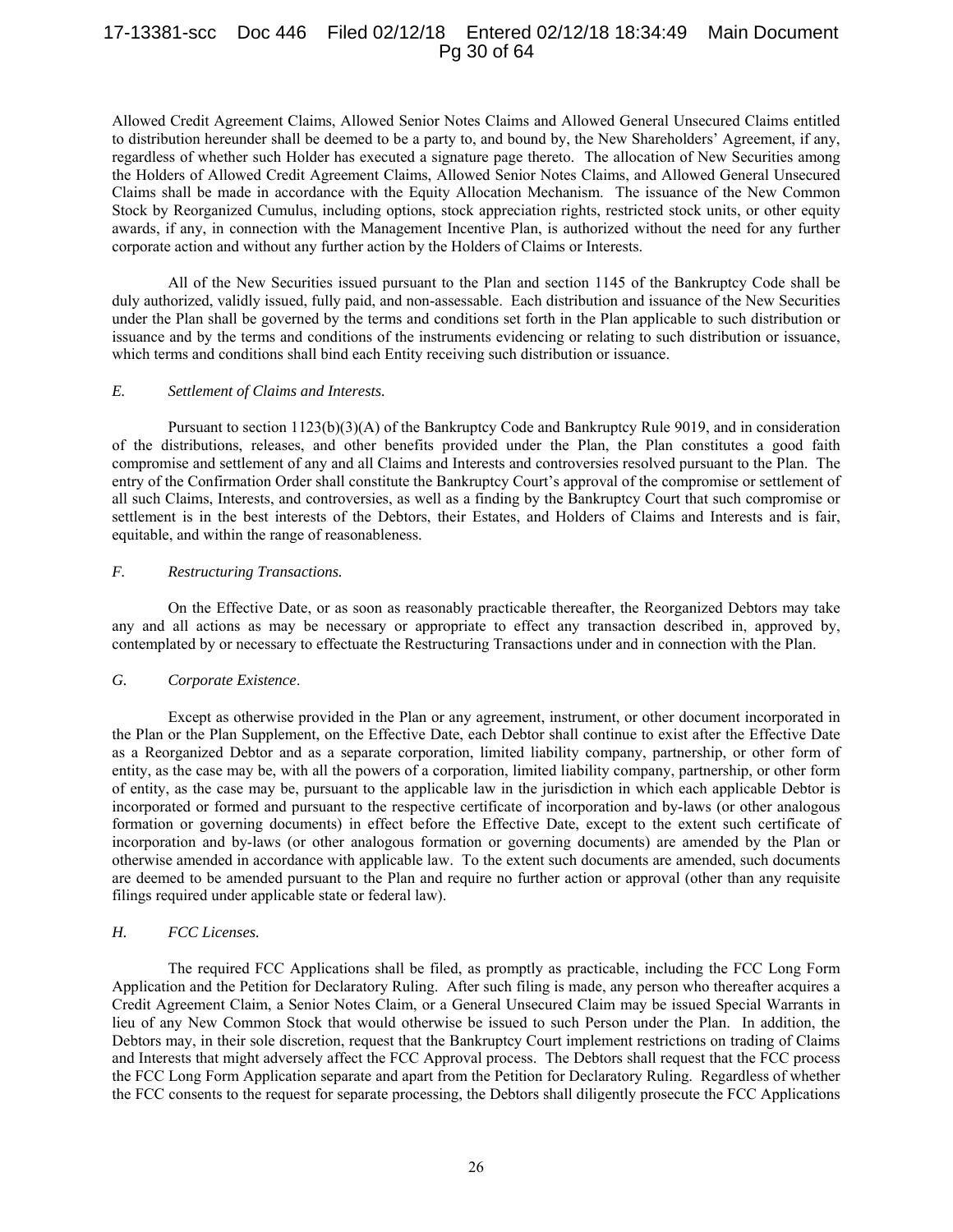# 17-13381-scc Doc 446 Filed 02/12/18 Entered 02/12/18 18:34:49 Main Document Pg 31 of 64

and shall promptly provide such additional documents or information requested by the FCC in connection with its review of the FCC Applications. In the event the FCC Approval is obtained while the Petition for Declaratory Ruling remains pending, the Debtors (or Reorganized Debtors, as applicable) shall continue to diligently prosecute the Petition for Declaratory Ruling.

#### *I. Vesting of Assets in the Reorganized Debtors.*

Except as otherwise provided in the Plan or any agreement, instrument, or other document incorporated in the Plan, the Plan Supplement or the Confirmation Order, on the Effective Date, pursuant to sections 1141(b) and (c) of the Bankruptcy Code, all property (including all interests, rights, and privileges related thereto) in each Estate, all Causes of Action, and any property acquired by any of the Debtors pursuant to the Plan, including Interests held by the Debtors in any non-Debtor Affiliates, shall vest in each applicable Reorganized Debtor, free and clear of all Liens, Claims, charges, encumbrances, or other interests, except for Liens securing the First Lien Exit Facility, the New Revolving Credit Facility (if any) and any Other Secured Claims that are Reinstated pursuant to the Plan. On and after the Effective Date, except as otherwise provided in the Plan or the Confirmation Order, each Reorganized Debtor may operate its business and may use, acquire, or dispose of property and compromise or settle any Claims, Interests, or Causes of Action without supervision or approval by the Bankruptcy Court and free of any restrictions of the Bankruptcy Code, the Bankruptcy Rules or the Local Rules.

## *J. Cancellation of Existing Indebtedness and Securities.*

Except as otherwise expressly provided in the Plan, on the Effective Date, (i) the Credit Documents, the Senior Notes Indenture, the Interests in the Debtors and all notes, bonds, agreements, instruments and other documents evidencing or creating any indebtedness or obligation of the Debtors related to the Credit Documents, the Senior Notes Indenture or any Interest in the Debtors (collectively, the "Cancelled Debt and Equity Documentation") shall be deemed cancelled, discharged, and of no force or effect; and (ii) the obligations of the Debtors under or in respect of the Credit Documents, the Senior Notes Indenture, the Interests in the Debtors and all other Cancelled Debt and Equity Documentation shall be discharged. The Holders of or parties to the Credit Documents, the Senior Notes Indenture, and such other Cancelled Debt and Equity Documentation will have no rights arising from or related to the Credit Documents, the Senior Notes Indenture and such other Cancelled Debt and Equity Documentation; provided, that notwithstanding Confirmation or the occurrence of the Effective Date, any such Credit Document, Senior Notes Indenture or other Cancelled Debt and Equity Documentation that governs the rights of the Holder of a Claim or Interest shall continue in effect solely for purposes of (i) enabling Holders of Allowed Claims to receive distributions under the Plan as provided herein, and allowing each of the Credit Agreement Agent and the Senior Notes Indenture Trustee to make or direct the distributions in accordance with the Plan as provided herein; (ii) allowing the Senior Notes Indenture Trustee to enforce its rights, claims, and interests vis-à-vis any parties other than the Released Parties or any of their respective property or assets; (iii) preserving any rights of the Senior Notes Indenture Trustee to payment of fees, expenses, and indemnification obligations as against any money or property distributable to the Holders of Allowed Senior Notes Claims under the Senior Notes Indenture, including any rights to priority of payment and/or to exercise the Senior Notes Indenture Trustee charging lien; (iv) allowing the Senior Notes Indenture Trustee to enforce any obligations owed to it under the Plan; (v) allowing the Senior Notes Indenture Trustee to appear in the Chapter 11 Cases or in any proceeding in the Bankruptcy Court or any other court; and (vi) permitting the Senior Notes Indenture Trustee to perform any functions that are necessary to effectuate the foregoing; provided, further, that section 10.7 of the Credit Agreement shall continue in effect solely as between the Term Loan Lenders and the Credit Agreement Agent, and not, for the avoidance of doubt, as to any Debtor, Reorganized Debtor or any of their respective property or assets.

Except for the foregoing, the Senior Notes Indenture Trustee and its agents shall be relieved of all further duties and responsibilities related to the Senior Notes Indenture and the Plan, except with respect to such other rights and obligations of the Senior Notes Indenture Trustee that, pursuant to the Senior Notes Indenture, survive the termination of such indenture. Subsequent to the performance by the Senior Notes Indenture Trustee of its obligations pursuant to the Plan, the Senior Notes Indenture Trustee and its agents shall be relieved of all further duties and responsibilities related to the Senior Notes Indenture.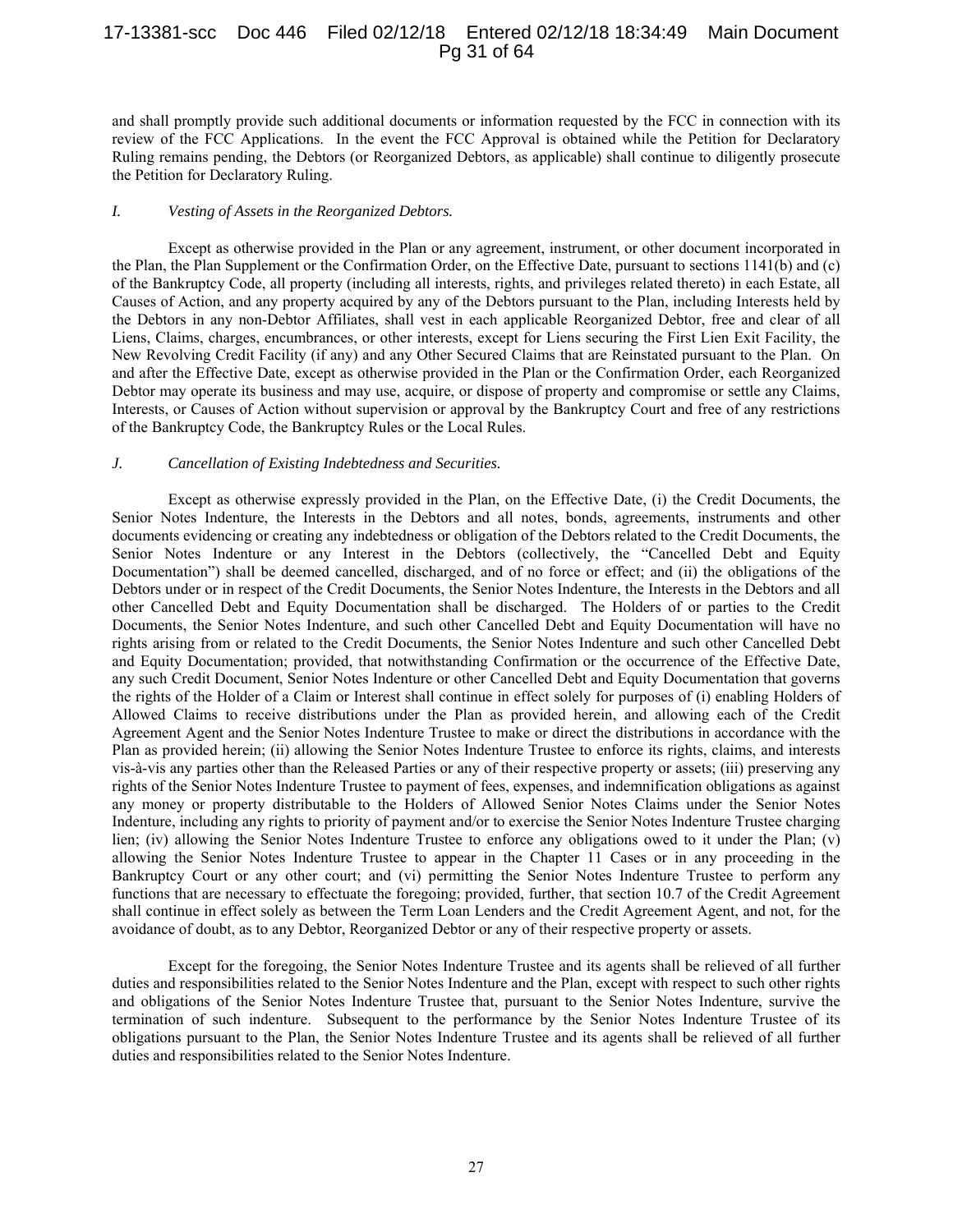# 17-13381-scc Doc 446 Filed 02/12/18 Entered 02/12/18 18:34:49 Main Document Pg 32 of 64

## *K. Corporate Action*.

On the Effective Date, or as soon thereafter as is reasonably practicable, all actions contemplated by the Plan shall be deemed authorized and approved in all respects, including: (1) execution and entry into the First Lien Exit Facility; (2) execution and entry into the New Revolving Credit Facility (if any); (3) approval of and entry into the New Corporate Governance Documents; (4) issuance and distribution of the New Securities; (5) selection of the directors and officers for the Reorganized Debtors; (6) implementation of the Restructuring Transactions contemplated by this Plan; (7) adoption of the Management Incentive Plan; (8) adoption or assumption, if and as applicable, of the Management Employment Agreements; and (9) all other actions contemplated by the Plan (whether to occur before, on, or after the Effective Date). All matters provided for in the Plan involving the corporate structure of the Reorganized Debtors, and any corporate action required by the Debtors or the Reorganized Debtors in connection with the Plan, shall be deemed to have occurred and shall be in effect, without any requirement of further action by the Security holders, directors, or officers of the Debtors or the Reorganized Debtors.

On or (as applicable) before the Effective Date, the appropriate officers of the Debtors or the Reorganized Debtors (as applicable) shall be authorized to issue, execute, and deliver the agreements, documents, Securities, and instruments contemplated by the Plan (or necessary or desirable to effect the transactions contemplated by the Plan) in the name of and on behalf of the Reorganized Debtors, including the New Corporate Governance Documents, the First Lien Exit Facility Documents, including the First Lien Exit Credit Agreement, the New Revolving Credit Facility Documents (if any), including the New Revolving Credit Facility Agreement, and any and all related and ancillary agreements, documents, and filings, the New Securities, and any and all other agreements, documents, securities, and instruments relating to the foregoing. The authorizations and approvals contemplated by this Article IV shall be effective notwithstanding any requirements under non-bankruptcy law.

#### *L. New Certificates of Incorporation and New By-Laws.*

On or promptly after the Effective Date, the Reorganized Debtors will file their respective New Certificates of Incorporation with the applicable Secretaries of State and/or other applicable authorities in their respective states of incorporation in accordance with the corporate laws of such respective states of incorporation or formation. Pursuant to section 1123(a)(6) of the Bankruptcy Code, the New Certificates of Incorporation will prohibit the issuance of non-voting equity securities. After the Effective Date, the Reorganized Debtors may amend and restate their respective New Certificates of Incorporation and New By-Laws and other constituent documents as permitted by the laws of their respective states of incorporation and their respective New Certificates of Incorporation and New By-Laws.

## *M. Directors and Officers of the Reorganized Debtors.*

As of the Effective Date, the term of the current members of the boards of directors of each Debtor shall expire, and the New Cumulus Board and the New Subsidiary Boards, as well as the officers of each of the Reorganized Debtors, shall be appointed in accordance with the New Certificates of Incorporation and New By-Laws of each Reorganized Debtor.

The New Cumulus Board shall be composed of seven members, which shall consist of Reorganized Cumulus' President and Chief Executive Officer and six directors chosen by the Term Lender Group on the terms set forth in the Restructuring Support Agreement. The initial directors of the New Cumulus Board as of the Effective Date shall be set forth in the Plan Supplement. The initial term of the New Cumulus Board will be through the date of the 2019 annual meeting of Cumulus. The New Subsidiary Boards shall be as set forth in the Plan Supplement.

Pursuant to section 1129(a)(5) of the Bankruptcy Code, the Debtors will disclose in the Plan Supplement the identity and affiliations of any Person proposed to serve on the initial New Cumulus Board and the New Subsidiary Boards, as well as those Persons that will serve as an officer of any of the Reorganized Debtors. To the extent any such director or officer is an "insider" as such term is defined in section 101(31) of the Bankruptcy Code, the nature of any compensation to be paid to such director or officer will also be disclosed. Each such director and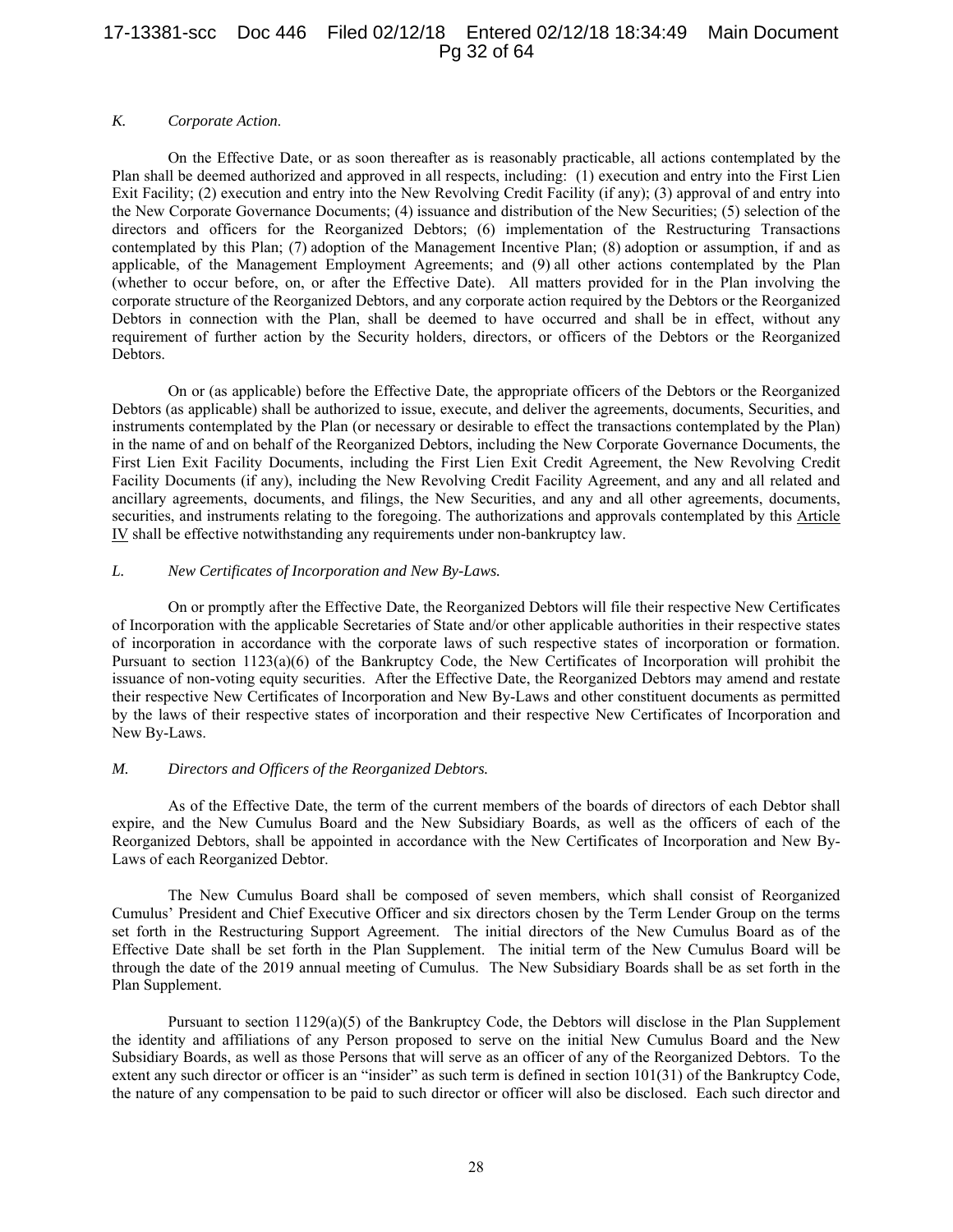# 17-13381-scc Doc 446 Filed 02/12/18 Entered 02/12/18 18:34:49 Main Document Pg 33 of 64

officer shall serve from and after the Effective Date pursuant to the terms of the New Certificates of Incorporation, New By-Laws, and other constituent documents of the Reorganized Debtors.

## *N. Employee Obligations*

Except as expressly otherwise provided in the Plan or the Plan Supplement, the Reorganized Debtors shall honor the Employee Obligations (i) existing and effective as of the Petition Date, (ii) that were incurred or entered into in the ordinary course of business prior to the Effective Date, and (iii) as otherwise approved by the Bankruptcy Court prior to the Effective Date, as may be amended by agreement between the beneficiaries of such Employee Obligations, on the one hand, and the Debtors or the Reorganized Debtors, as applicable, on the other hand. To the extent that any of the Employee Obligations are executory contracts, pursuant to sections 365 and 1123 of the Bankruptcy Code, each of them will be deemed assumed as of the Effective Date and assigned to the Reorganized Debtors. For the avoidance of doubt, the foregoing shall not (i) limit, diminish, or otherwise alter the Debtors' or the Reorganized Debtors', as applicable, defenses, Claims, Causes of Action, or other rights with respect to the Employee Obligations; or (ii) impair the rights of the Debtors or Reorganized Debtors, as applicable, to implement the Management Incentive Plan in accordance with its terms and conditions and to determine the Employee Obligations of the Reorganized Debtors in accordance with their applicable terms and conditions on or after the Effective Date, in each case consistent with the Plan.

#### *O. Effectuating Documents; Further Transactions.*

On and after the Effective Date, the Reorganized Debtors and the officers and members of the New Boards, are authorized to and may issue, execute, deliver, file, or record such contracts, Securities, instruments, releases, and other agreements or documents and take such actions as may be necessary or appropriate to effectuate, implement and further evidence the terms and conditions of the Plan, the Restructuring Transactions, the New Corporate Governance Documents, the First Lien Exit Credit Agreement, the New Revolving Credit Facility Agreement (if any) and the Securities issued pursuant to the Plan, including the New Common Stock and Special Warrants, in the name of and on behalf of the Reorganized Debtors, without the need for any approvals, authorization, or consents except those expressly required pursuant to the Plan.

#### *P. Management Incentive Plan*.

On and after the Effective Date, the Reorganized Debtors will implement the Management Incentive Plan, pursuant to which certain officers, directors, and employees of the Reorganized Debtors will be granted awards on terms to be disclosed in the Plan Supplement.

## *Q. Exemption from Certain Taxes and Fees.*

To the fullest extent permitted by section 1146(a) of the Bankruptcy Code, any transfers of property pursuant to the Plan shall not be subject to any stamp tax, document recording tax, conveyance fee, intangibles, or similar tax, mortgage tax, real estate transfer tax, mortgage recording tax, sales or use tax, Uniform Commercial Code filing or recording fee, regulatory filing or recording fee, or other similar tax or governmental assessment in the United States, and the Confirmation Order shall direct and be deemed to direct the appropriate state or local governmental officials or agents to forgo the collection of any such tax or governmental assessment and to accept for filing and recordation instruments or other documents pursuant to such transfers of property without the payment of any such tax or governmental assessment. Such exemption specifically applies, without limitation, to (1) the creation of any mortgage, deed of trust, Lien, or other security interest, (2) the making or assignment of any lease or sublease, (3) any Restructuring Transaction authorized by the Plan, and (4) the making or delivery of any deed or other instrument of transfer under, in furtherance of, or in connection with the Plan, including: (a) any merger agreements; (b) agreements of consolidation, restructuring, disposition, liquidation, or dissolution; (c) deeds; (d) bills of sale; or (e) assignments executed in connection with any Restructuring Transaction occurring under the Plan.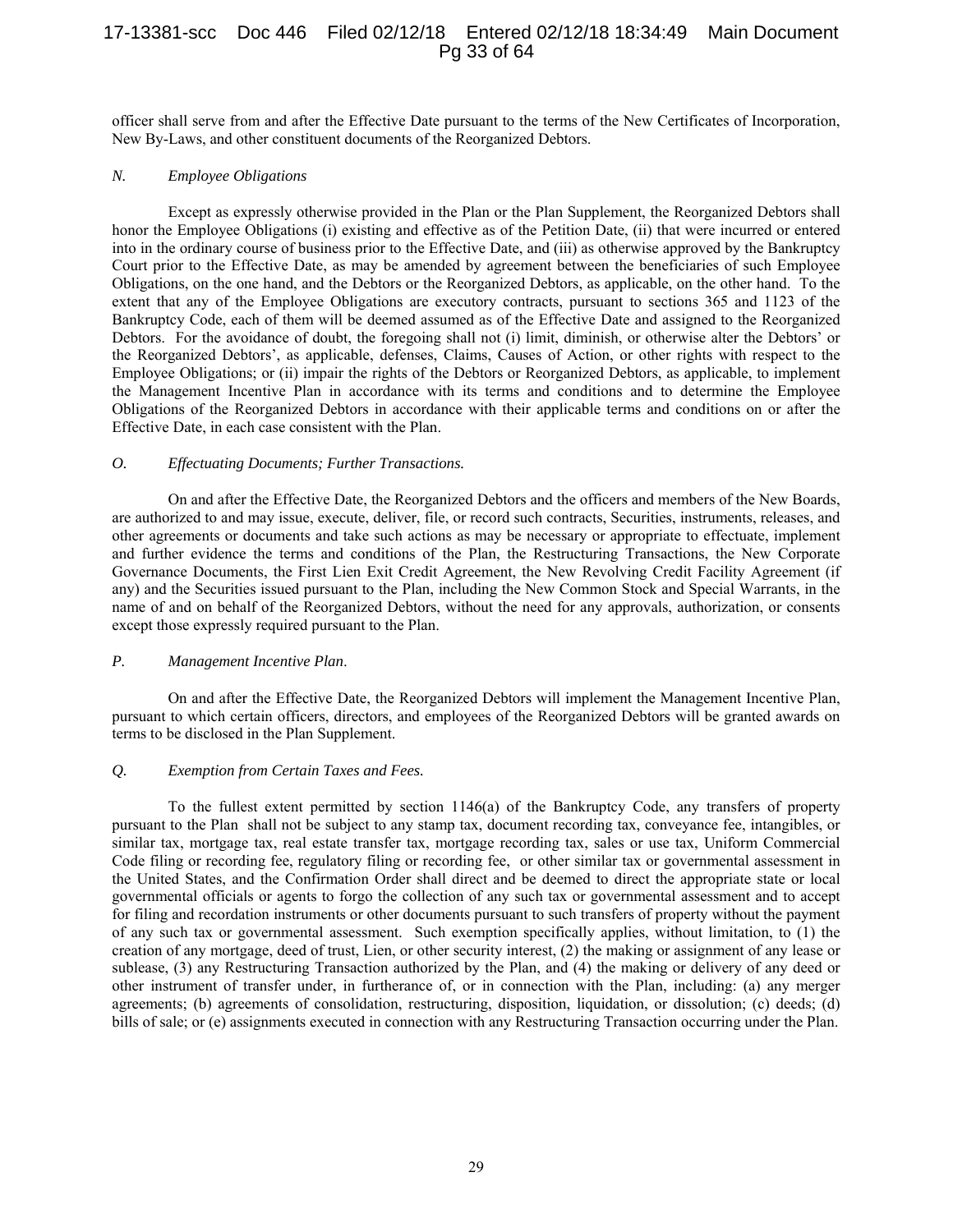# 17-13381-scc Doc 446 Filed 02/12/18 Entered 02/12/18 18:34:49 Main Document Pg 34 of 64

#### *R. Indemnification Provisions.*

On and as of the Effective Date, the Indemnification Provisions shall be deemed assumed and irrevocable and will remain in full force and effect and survive the effectiveness of the Plan unimpaired and unaffected, and each of the Reorganized Debtors' New Certificates of Incorporation, New By-Laws, or similar organizational documents will provide for the indemnification, defense, reimbursement, exculpation, and/or limitation of liability of, and advancement of fees and expenses to the Debtors' and the Reorganized Debtors' current and former directors, officers, employees, agents, managers, attorneys, and other professionals, and such current and former directors, officers, and managers' respective Affiliates at least to the same extent as such documents of each of the respective Debtors on the Petition Date but in no event greater than as permitted by law, against any Claims or Causes of Action; *provided*, that the Reorganized Debtors shall not indemnify any such Person for any Claims or Causes of Action arising out of or related to any act or omission that is a criminal act or constitutes actual fraud, gross negligence or willful misconduct or for which indemnification is not permissible under law. None of the Reorganized Debtors shall amend and/or restate its respective New Certificate of Incorporation, New By-Laws, or similar organizational documents before, on or after the Effective Date to terminate, reduce, discharge, impair or adversely affect in any way (i) any of the Reorganized Debtors' obligations referred to in the immediately preceding sentence or (ii) the rights of such current and former directors, officers, employees, agents, managers, attorneys, and other professionals, and such current and former directors, officers, and managers' respective Affiliates referred to in the immediately preceding sentence. Notwithstanding anything to the contrary in Article VIII.D and Article VIII.E, the Debtors' current and former officers' and directors' rights to indemnification are preserved to the extent set forth herein.

## *S. Preservation of Causes of Action.*

In accordance with section 1123(b) of the Bankruptcy Code, but subject to Article VIII of this Plan, the Reorganized Debtors shall retain and may enforce all rights to commence and pursue, as appropriate, any and all Causes of Action, whether arising before or after the Petition Date, including any actions specifically enumerated in the Plan Supplement, and the Reorganized Debtors' rights to commence, prosecute, or settle such Causes of Action shall be preserved notwithstanding the occurrence of the Effective Date. For the avoidance of doubt, the preservation of Causes of Action described in the preceding sentence includes, but is not limited to, the Debtors' (1) right to object to Administrative Claims, (2) right to object to other Claims, and (3) right to subordinate Claims. The Reorganized Debtors may pursue such Causes of Action, as appropriate, in accordance with the best interests of the Reorganized Debtors in their respective discretion. No Entity may rely on the absence of a specific reference in the Plan, the Plan Supplement, or the Disclosure Statement to any Cause of Action against them as any indication that the Debtors or the Reorganized Debtors will not pursue any and all available Causes of Action. The Debtors and the Reorganized Debtors expressly reserve all rights to prosecute any and all Causes of Action against any Entity, except as otherwise expressly provided in Article VIII of the Plan.

The Reorganized Debtors reserve and shall retain the applicable Causes of Action notwithstanding the rejection or repudiation of any Executory Contract or Unexpired Lease during the Chapter 11 Cases or pursuant to the Plan. The applicable Reorganized Debtor, through its authorized agents or representatives, shall retain and may exclusively enforce any and all such Causes of Action. The Reorganized Debtors shall have the exclusive right, authority, and discretion to determine and to initiate, file, prosecute, enforce, abandon, settle, compromise, release, withdraw, or litigate to judgment any such Causes of Action except as otherwise expressly provided in the Plan and to decline to do any of the foregoing without the consent or approval of any third party or further notice to or action, order, or approval of the Bankruptcy Court.

## **ARTICLE V. TREATMENT OF EXECUTORY CONTRACTS AND UNEXPIRED LEASES**

#### *A. Assumption and Rejection of Executory Contracts and Unexpired Leases*.

On the Effective Date, except as otherwise provided herein, all Executory Contracts or Unexpired Leases will be deemed assumed as of the Effective Date, in accordance with the provisions and requirements of sections 365 and 1123 of the Bankruptcy Code, other than those Executory Contracts or Unexpired Leases that: (1) previously were assumed or rejected by the Debtors; (2) are identified on the Schedule of Rejected Executory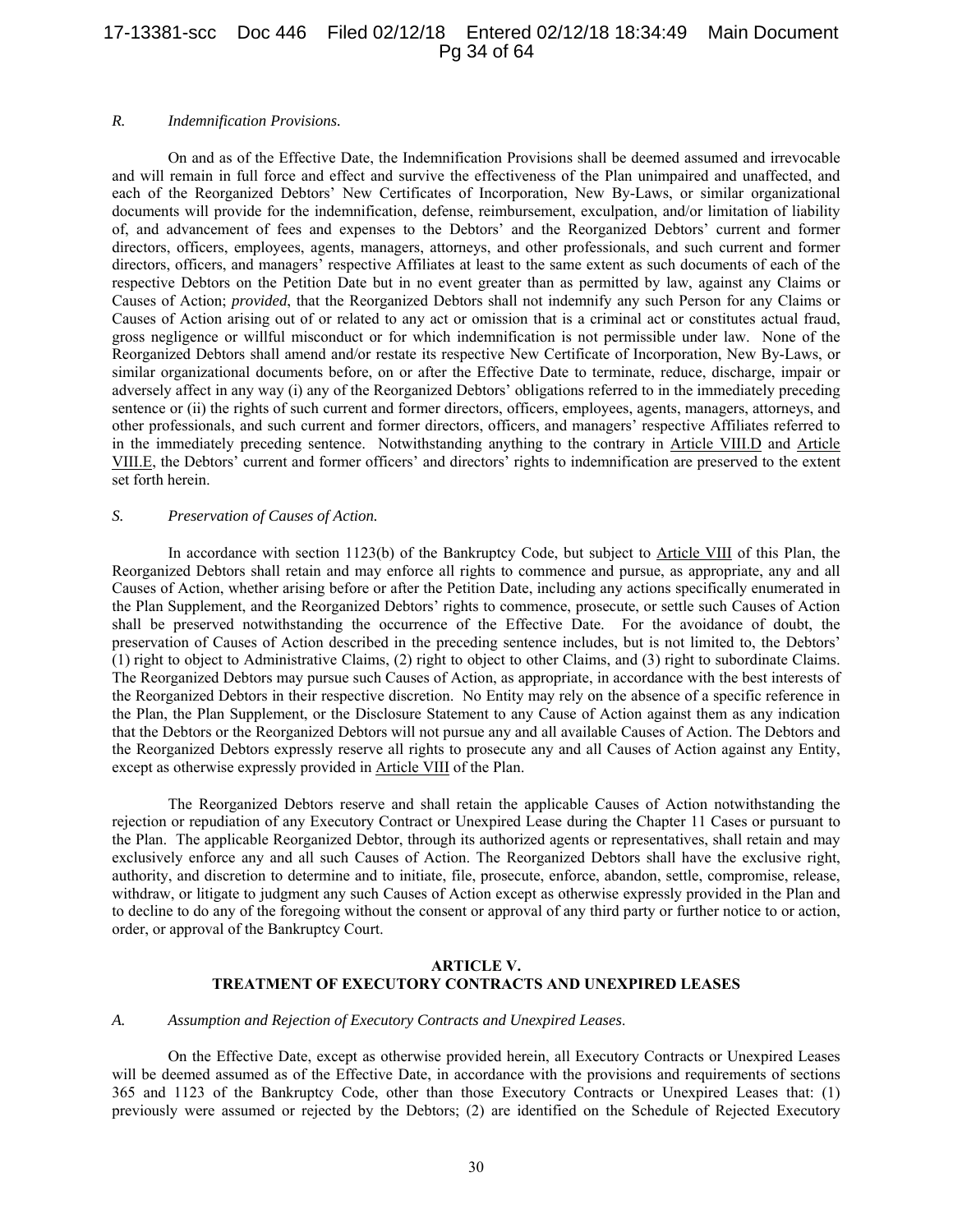# 17-13381-scc Doc 446 Filed 02/12/18 Entered 02/12/18 18:34:49 Main Document Pg 35 of 64

Contracts and Unexpired Leases; or (3) are the subject of a notice of rejection or motion to reject such Executory Contracts or Unexpired Leases, as applicable, that is pending on the Effective Date, regardless of whether the requested effective date of such rejection is on or after the Effective Date. Entry of the Confirmation Order by the Bankruptcy Court shall constitute approval of such assumptions, assumptions and assignments and the rejection of the Executory Contracts or Unexpired Leases listed on the Schedule of Rejected Executory Contracts and Unexpired Leases pursuant to sections 365(a) and 1123 of the Bankruptcy Code. Any motions or notices to reject Executory Contracts or Unexpired Leases pending on the Effective Date shall be subject to approval by the Bankruptcy Court on or after the Effective Date by a Final Order. Each Executory Contract and Unexpired Lease assumed pursuant to this Article V.A or by any order of the Bankruptcy Court, which has not been assigned to a third party prior to the Confirmation Date or such later date as provided in this Article V.A, shall revest in and be fully enforceable by the Debtors or the Reorganized Debtors, as applicable, in accordance with such Executory Contract and/or Unexpired Lease's terms, except as such terms are modified by the provisions of the Plan or any order of the Bankruptcy Court authorizing and providing for its assumption under applicable federal law.

To the maximum extent permitted by law, to the extent any provision in any Executory Contract or Unexpired Lease assumed pursuant to the Plan restricts or prevents, or purports to restrict or prevent, or is breached or deemed breached by, the assumption of such Executory Contract or Unexpired Lease (including, without limitation, any "change of control" provision), then such provision shall be deemed modified such that the transactions contemplated by the Plan shall not entitle the non-Debtor party thereto to terminate such Executory Contract or Unexpired Lease or to exercise any other default-related rights with respect thereto. Notwithstanding anything to the contrary in the Plan, the Debtors or the Reorganized Debtors, as applicable, reserve the right to alter, amend, modify, or supplement the Schedule of Rejected Executory Contracts and Unexpired Leases, including by way of adding or removing a particular Executory Contract or Unexpired Lease from the Schedule of Rejected Executory Contracts and Unexpired Leases, at any time through and including forty-five (45) calendar days after the Effective Date.

#### *B. Claims Based on Rejection of Executory Contracts or Unexpired Leases*.

Proofs of Claim with respect to Claims against any Debtor arising from the rejection of Executory Contracts or Unexpired Leases, if any, must be filed with the Bankruptcy Court or the Voting and Claims Agent by the later of (i) the applicable Claims Bar Date, and (ii) thirty (30) calendar days after notice of such rejection is served on the applicable claimant. Any Claims against any Debtor arising from the rejection of an Executory Contract or Unexpired Lease not Filed within such time shall be automatically Disallowed, forever barred from assertion and shall not be enforceable against the Debtors or the Reorganized Debtors, the Estates, or property of the foregoing parties, without the need for any objection by the Debtors or the Reorganized Debtors, as applicable, or further notice to, or action, order, or approval of the Bankruptcy Court or any other Entity, and any Claim against any Debtor arising out of the rejection of the Executory Contract or Unexpired Lease shall be deemed fully satisfied, released, and discharged, including any Claims against any Debtor listed on the Schedules as unliquidated, contingent or disputed. Allowed Claims arising from the rejection of the Debtors' Executory Contracts or Unexpired Leases shall be classified as General Unsecured Claims and shall be treated in accordance with Article III of the Plan.

**Any and all Proofs of Claim based upon Executory Contracts or Unexpired Leases that have been assumed in the Chapter 11 Cases, including pursuant to the Confirmation Order, and for which any cure amount has been fully paid or for any \$0 cures pursuant to this Article V, shall be deemed Disallowed and expunged as of the Effective Date without the need for any objection thereto or any further notice to or action, order, or approval of the Bankruptcy Court.** 

# *C. Cure of Defaults for Assumed Executory Contracts and Unexpired Leases.*

Any monetary defaults under any Executory Contract and Unexpired Lease to be assumed shall be satisfied, pursuant to section  $365(b)(1)$  of the Bankruptcy Code by payment of the default amount in Cash on the Effective Date or as soon as reasonably practicable thereafter, with such default amount being \$0.00 if no amount is listed in the Cure Notice, subject to the limitations described below, or on such other terms as the party to such Executory Contract or Unexpired Lease may otherwise agree. In the event of a dispute regarding (1) the amount of the Cure Claim, (2) the ability of the Reorganized Debtors or any assignee to provide "adequate assurance of future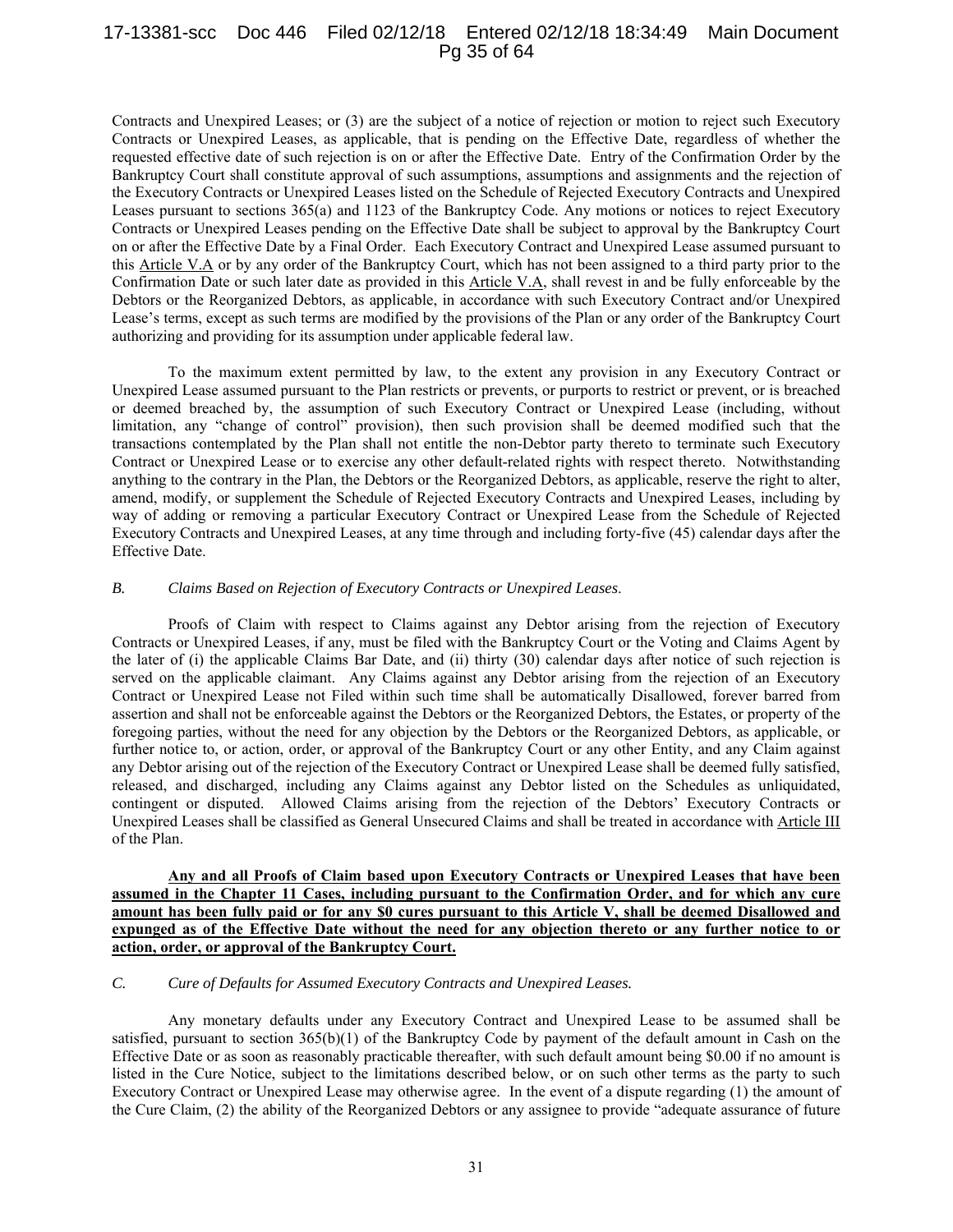# 17-13381-scc Doc 446 Filed 02/12/18 Entered 02/12/18 18:34:49 Main Document Pg 36 of 64

performance" (within the meaning of section 365 of the Bankruptcy Code) under the Executory Contract or Unexpired Lease to be assumed, if required, or (3) any other matter pertaining to assumption, the cure payments required by section 365(b)(1) of the Bankruptcy Code shall only be made following the entry of a Final Order or orders resolving the dispute and approving the assumption or by mutual agreement between the Debtors or the Reorganized Debtors, as applicable, and the applicable counterparty.

At least fourteen (14) calendar days before the Confirmation Hearing, the Debtors shall distribute, or cause to be distributed, Cure Notices of proposed assumption and proposed amounts of Cure Claims to the applicable Executory Contract or Unexpired Lease counterparties. Any objection by a counterparty to an Executory Contract or Unexpired Lease to a proposed assumption or related cure amount must be Filed, served, and actually received by the Debtors, the Term Lender Group and the U.S. Trustee at least seven (7) calendar days before the Confirmation Hearing. Any such objection to the assumption of an Executory Contract or Unexpired Lease shall be heard by the Bankruptcy Court on or before the Effective Date, unless a later date is agreed between the Debtors or the Reorganized Debtors, on the one hand, and the counterparty to the Executory Contract or Unexpired Lease, on the other hand, or by order of the Bankruptcy Court. Any counterparty to an Executory Contract or Unexpired Lease that fails to object timely to the proposed assumption or cure amount shall be deemed to have assented to such assumption and/or cure amount; *provided*, *however*, that, subject to Article X.A, the Debtors or the Reorganized Debtors, as applicable, shall have the right to alter, amend, modify, or supplement the Schedule of Rejected Executory Contracts and Unexpired Leases, as applicable, as identified in the Plan Supplement, through and including forty-five (45) calendar days after the Effective Date.

In any case, if the Bankruptcy Court determines that the Allowed Cure Claim with respect to any Executory Contract or Unexpired Lease is greater than the amount set forth in the applicable Cure Notice, the Debtors or Reorganized Debtors, as applicable, will have the right to add such Executory Contract or Unexpired Lease to the Schedule of Rejected Executory Contracts and Unexpired Leases, in which case such Executory Contract or Unexpired Lease will be deemed rejected as the Effective Date.

Assumption of any Executory Contract or Unexpired Lease pursuant to the Plan or otherwise shall result in the full release and satisfaction of any Claims against any Debtor or defaults, whether monetary or nonmonetary, including defaults of provisions restricting the change in control or other bankruptcy-related defaults, arising under any assumed Executory Contract or Unexpired Lease at any time before the date that the Debtors or Reorganized Debtors assume such Executory Contract or Unexpired Lease. Any Proofs of Claim Filed with respect to an Executory Contract or Unexpired Lease that has been assumed and cured shall be deemed Disallowed and expunged, without further notice to or action, order, or approval of the Bankruptcy Court.

#### *D. Certain Customer Agreements.*

To the extent that the Debtors (i) are party to any ordinary course contract, terms and conditions, insertion order or similar agreement (whether written or oral) providing for the sale by the Debtors of advertising time to a customer and (ii) such agreement (A) has not been previously rejected or assumed by order of the Bankruptcy Court, (B) is not subject to a motion to reject filed on or prior to the Effective Date, (C) is not listed on the Schedule of Rejected Executory Contracts and Unexpired Leases, and (D) has not been designated for rejection in accordance with this Article V, such contract (including any modifications, amendments, supplements, restatements or other related agreements), purchase order or similar agreement will be deemed assumed by the applicable Debtor(s) or Reorganized Debtor(s), as applicable, in accordance with the provisions and requirements of sections 365 and 1123 of the Bankruptcy Code as of the Effective Date. Unless otherwise provided in the applicable Cure Notice, the cure amount to be paid in connection with the assumption of such a customer contract shall be \$0.00.

# *E. Insurance Policies.*

All of the Debtors' insurance policies, including any directors' and officers' insurance policies, and any agreements, documents, or instruments relating thereto, are treated as and deemed to be Executory Contracts under the Plan. On the Effective Date, the Debtors shall be deemed to have assumed all insurance policies and any agreements, documents, and instruments related thereto. In addition, on and after the Effective Date, none of the Reorganized Debtors shall terminate or otherwise reduce, limit or restrict the coverage under any of the directors' and officers' insurance policies with respect to conduct occurring prior thereto, and all directors and officers of the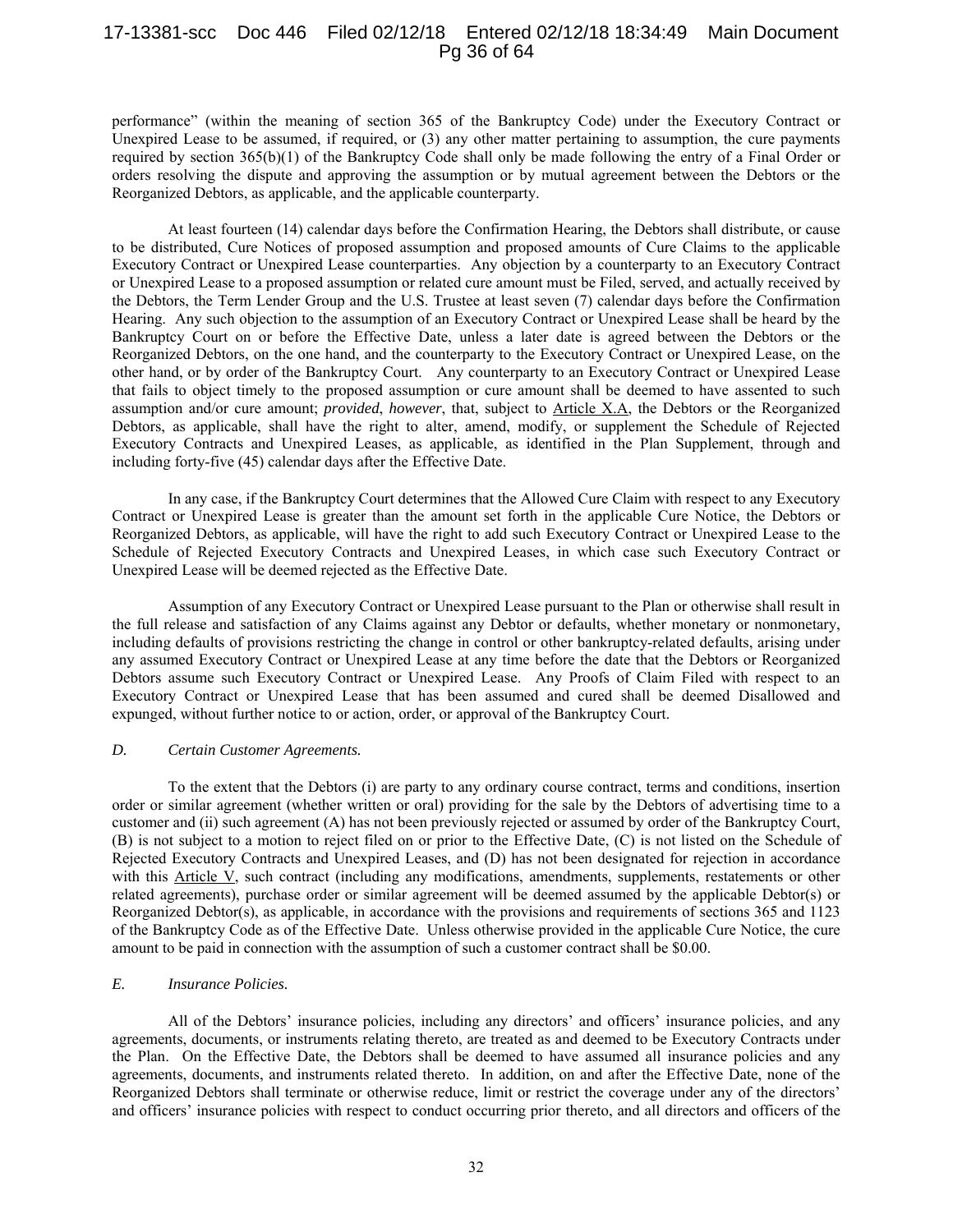# 17-13381-scc Doc 446 Filed 02/12/18 Entered 02/12/18 18:34:49 Main Document Pg 37 of 64

Debtors who served in such capacity at any time prior to the Effective Date shall be entitled to the full benefits of any such directors' and officers' insurance policy for the full term of such policy regardless of whether such directors and officers remain in such positions after the Effective Date. Notwithstanding anything to the contrary in Article VIII.D and Article VIII.E, all of the Debtors' current and former officers' and directors' rights as beneficiaries of such insurance policies are preserved to the extent set forth herein.

#### *F. Indemnification Provisions.*

Except as otherwise provided in the Plan, on and as of the Effective Date, any of the Debtors' indemnification rights with respect to any contract or agreement that is the subject of or related to any litigation against the Debtors or Reorganized Debtors, as applicable, shall be assumed by the Reorganized Debtors and otherwise remain unaffected by the Chapter 11 Cases.

#### *G. Modifications, Amendments, Supplements, Restatements, or Other Agreements.*

Unless otherwise provided in the Plan or by separate order of the Bankruptcy Court, each Executory Contract or Unexpired Lease that is assumed, whether or not such Executory Contract or Unexpired Lease relates to the use, acquisition or occupancy of real property, shall include (i) all modifications, amendments, supplements, restatements, or other agreements made directly or indirectly by any agreement, instrument or other document that in any manner affect such Executory Contract or Unexpired Lease, and (ii) all Executory Contracts and Unexpired Leases related thereto, if any, including easements, licenses, permits, rights, privileges, immunities, options, rights of first refusal, powers, uses, reciprocal easement agreements and any other interests, unless any of the foregoing agreements has been previously rejected or repudiated or is rejected or repudiated pursuant to an order of the Bankruptcy Court or under the Plan.

Modifications, amendments, supplements, and restatements to prepetition Executory Contracts and Unexpired Leases that have been executed by the Debtors during the Chapter 11 Cases and actions taken in accordance therewith (i) shall not be deemed to alter the prepetition nature of the Executory Contract or Unexpired Lease, or the validity, priority, or amount of any Claims against any Debtor that may arise in connection therewith, (ii) are not and do not create postpetition contracts or leases, (iii) do not elevate to administrative expense priority any Claims of the counterparties to such Executory Contracts and Unexpired Leases against any of the Debtors, and (iv) do not entitle any Entity to a Claim against any of the Debtors under any section of the Bankruptcy Code on account of the difference between the terms of any prepetition Executory Contracts or Unexpired Leases and subsequent modifications, amendments, supplements or restatements.

## *H. Reservation of Rights.*

Neither the exclusion nor inclusion of any Executory Contract or Unexpired Lease on the Schedule of Rejected Executory Contracts and Unexpired Leases, nor anything contained in the Plan or the Plan Supplement, shall constitute an admission by the Debtors that any such contract or lease is in fact an Executory Contract or Unexpired Lease or that any Reorganized Debtor has any liability thereunder. If, prior to the Effective Date, there is a dispute regarding whether a contract or lease is or was executory or unexpired at the time of assumption or rejection, the Debtors, or Reorganized Debtors, as applicable, shall have forty-five (45) calendar days following entry of a Final Order resolving such dispute to alter their treatment of such contract or lease.

## *I. Nonoccurrence of Effective Date.*

In the event that the Effective Date does not occur, the Bankruptcy Court shall retain jurisdiction with respect to any request to extend the deadline for assuming or rejecting Unexpired Leases pursuant to section 365(d)(4) of the Bankruptcy Code.

## *J. Contracts and Leases Entered Into After the Petition Date*.

Contracts and leases entered into after the Petition Date by any Debtor, including any Executory Contracts and Unexpired Leases assumed by such Debtor, will be performed by the applicable Debtor or Reorganized Debtor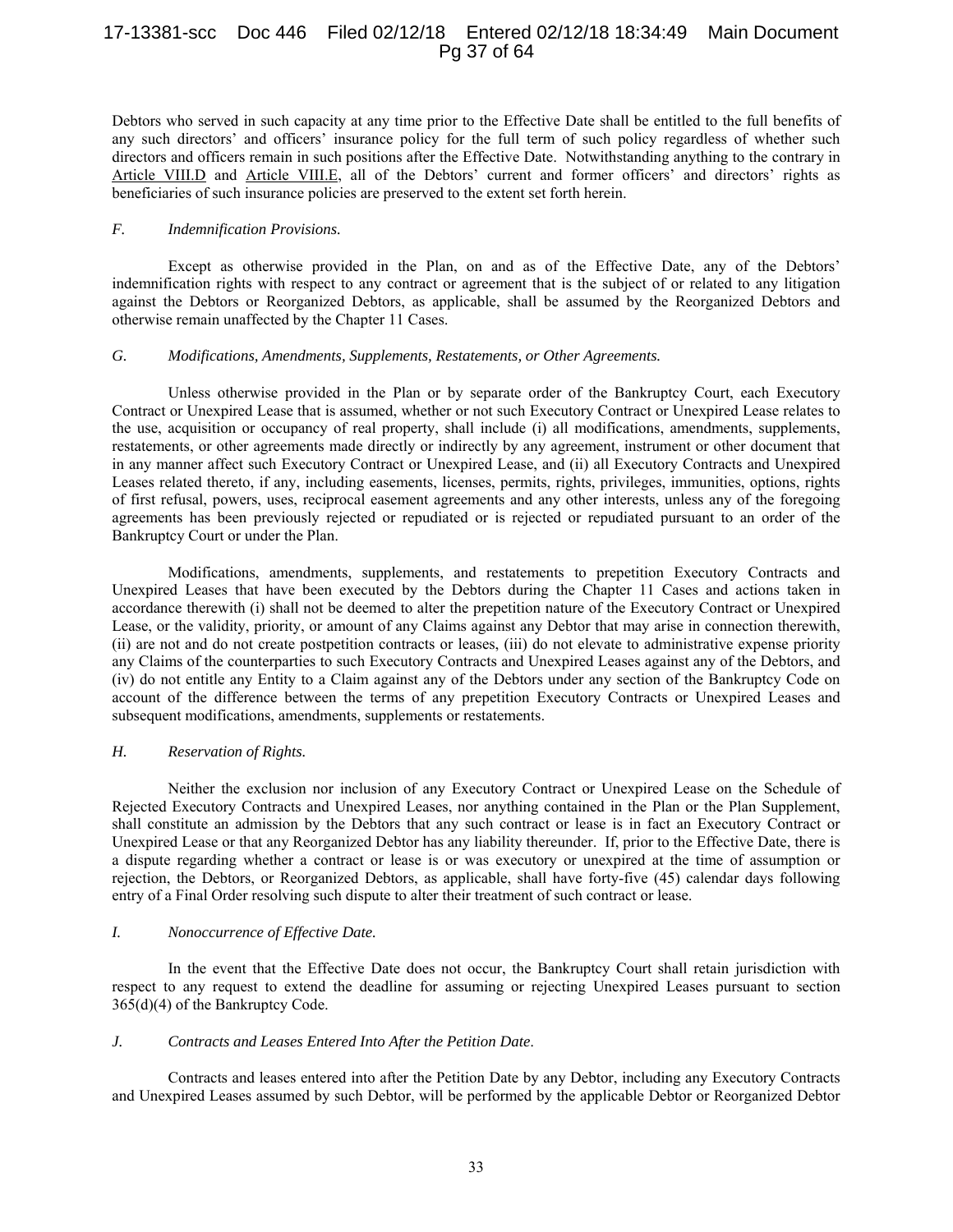# 17-13381-scc Doc 446 Filed 02/12/18 Entered 02/12/18 18:34:49 Main Document Pg 38 of 64

liable thereunder in the ordinary course of its business. Accordingly, such contracts and leases (including any assumed Executory Contracts and Unexpired Leases) that had not been rejected as of the date of Confirmation will survive and remain obligations of the applicable Reorganized Debtor.

## **ARTICLE VI. PROVISIONS GOVERNING DISTRIBUTIONS**

## *A. Timing and Calculation of Amounts to Be Distributed.*

Unless otherwise provided in the Plan, on the Effective Date (or if a Claim is not an Allowed Claim on the Effective Date, on the date that such Claim becomes an Allowed Claim), or, in each case, as soon as reasonably practicable thereafter, each Holder of an Allowed Claim shall receive the full amount of the distributions that the Plan provides for Allowed Claims in each applicable Class. If and to the extent that there are Disputed Claims, distributions on account of any such Disputed Claims (which will only be made if and when they become Allowed Claims) shall be made pursuant to the provisions set forth in Article VII of the Plan. Except as otherwise expressly provided in the Plan, Holders of Claims shall not be entitled to interest, dividends, or accruals on the distributions provided for in the Plan, regardless of whether such distributions are delivered on or at any time after the Effective Date. The Debtors shall have no obligation to recognize any transfer of Claims against any Debtor or privately held Interests occurring on or after the Distribution Record Date. Distributions to Holders of Claims or Interests related to public Securities shall be made to such Holders in exchange for such Securities, which shall be deemed cancelled as of the Effective Date.

## *B. Distributions on Account of Obligations of Multiple Debtors.*

For all purposes associated with distributions under the Plan, all guarantees by any Debtor of the obligations of any other Debtor, as well as any joint and several liability of any Debtor with respect to any other Debtor, shall be deemed eliminated so that any obligation that could otherwise be asserted against more than one Debtor shall result in a single distribution under the Plan. Any such Claims against any Debtor shall receive the treatment set forth in Article III of the Plan. Any such Claims shall be released and discharged pursuant to Article VIII of the Plan and shall be subject to all potential objections, defenses, and counterclaims, and to estimation pursuant to section 502(c) of the Bankruptcy Code; *provided*, that, for the avoidance of doubt, this shall not affect the obligation of each and every Debtor to pay U.S. Trustee fees until such time as a particular Chapter 11 Case is closed, dismissed, or converted.

#### *C. Disbursing Agent*.

Except as otherwise provided in the Plan, all distributions under the Plan shall be made by the Disbursing Agent on the Effective Date or as soon as reasonably practicable thereafter. The Disbursing Agent shall not be required to give any bond or surety or other security for the performance of its duties unless otherwise ordered by the Bankruptcy Court.

## *D. Rights and Powers of Disbursing Agent*.

## 1. Powers of the Disbursing Agent.

The Disbursing Agent shall be empowered to: (i) effect all actions and execute all agreements, instruments, and other documents necessary to perform its duties under the Plan; (ii) make all distributions contemplated hereby; (iii) employ professionals to represent it with respect to its responsibilities; and (iv) exercise such other powers as may be vested in the Disbursing Agent by order of the Bankruptcy Court, pursuant to the Plan, or as deemed by the Disbursing Agent to be necessary and proper to implement the provisions hereof.

2. Expenses Incurred On or After the Effective Date.

Except as otherwise ordered by the Bankruptcy Court, the amount of any reasonable fees and out-of-pocket expenses incurred by the Disbursing Agent on or after the Effective Date (including taxes) and any reasonable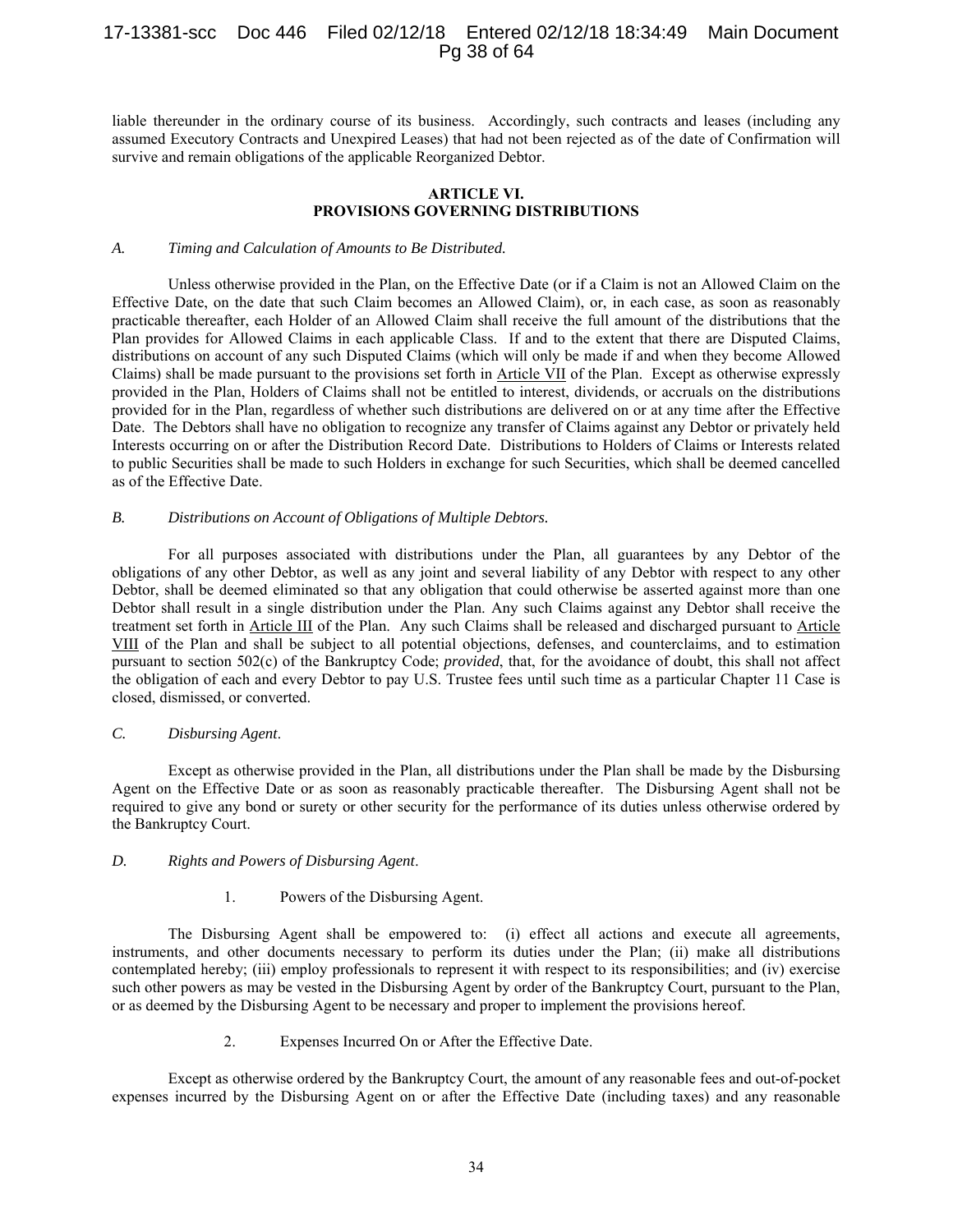# 17-13381-scc Doc 446 Filed 02/12/18 Entered 02/12/18 18:34:49 Main Document Pg 39 of 64

compensation and out-of-pocket expense reimbursement claims (including reasonable attorney fees and expenses) made by the Disbursing Agent shall be paid in Cash by the Reorganized Debtors.

#### *E. Delivery of Distributions and Undeliverable or Unclaimed Distributions*.

- 1. Delivery of Distributions.
	- (a) Delivery of Distributions to Holders of Allowed Credit Agreement Claims.

Except as otherwise provided in the Plan, all distributions under the Plan to Holders of Allowed Credit Agreement Claims shall be made by the Reorganized Debtors or the Credit Agreement Agent to the Holders of Allowed Credit Agreement Claims of record as of the Distribution Record Date (as determined by the register maintained by the Credit Agreement Agent).

(b) Delivery of Distributions to Senior Notes Indenture Trustee.

Except as otherwise reasonably requested by the Senior Notes Indenture Trustee, all distributions under the Plan to Holders of Allowed Senior Notes Claims shall be made to, or by the Disbursing Agent at the reasonable direction of, the Senior Notes Indenture Trustee. As soon as practicable in accordance with the requirements set forth in Article VI, the Senior Notes Indenture Trustee shall arrange to deliver such distributions to or on behalf of such Holders of Allowed Senior Notes Claims, subject to the Senior Notes Indenture Trustee charging lien, and regardless of whether such distributions are made by the Senior Notes Indenture Trustee, the Disbursing Agent at the reasonable direction of the Senior Notes Indenture Trustee or by some other Person in accordance with Article VI.E.1(b), the Senior Notes Indenture Trustee charging lien shall attach to the property to be distributed to the Holders of Allowed Senior Notes Claims in the same manner as if such distributions were made through the Senior Notes Indenture Trustee. The Senior Notes Indenture Trustee shall have no duties or responsibility relating to any form of distribution that is not DTC eligible and the Debtors or Reorganized Debtors, as applicable, shall use commercially reasonable efforts to (i) seek the cooperation of DTC with respect to the cancellation of the Senior Notes as of the Effective Date, and (ii) seek the cooperation of the relevant bank and broker participants in the DTC system to facilitate delivery of the distribution directly to the relevant beneficial owners as soon as practicable after the Effective Date.

(c) Delivery of Distributions in General.

Except as otherwise provided in the Plan, distributions to Holders of Allowed Claims (other than Holders of Credit Agreement Claims or Senior Notes Claims) or Interests shall be made to Holders of record as of the Distribution Record Date by the Reorganized Debtors: (1) to the signatory set forth on any of the Proofs of Claim Filed by such Holder or other representative identified therein (or at the last known addresses of such Holder if no Proof of Claim is Filed or if the Debtors have been notified in writing of a change of address); (2) at the addresses set forth in any written notices of address changes delivered to the Reorganized Debtors after the date of any related Proof of Claim; (3) at the addresses reflected in the Schedules if no Proof of Claim has been Filed and the Reorganized Debtors have not received a written notice of a change of address; or (4) on any counsel that has appeared in the Chapter 11 Cases on the Holder's behalf. Subject to this Article VI, distributions under the Plan on account of Allowed Claims shall not be subject to levy, garnishment, attachment, or like legal process, so that each Holder of an Allowed Claim shall have and receive the benefit of the distributions in the manner set forth in the Plan. The Debtors, the Reorganized Debtors, the Disbursing Agent, the Credit Agreement Agent, and the Senior Notes Indenture Trustee, as applicable, shall not incur any liability whatsoever on account of any distributions under the Plan, except in the event of gross negligence or willful misconduct, as determined by a Final Order of a court of competent jurisdiction.

2. Minimum Distributions.

No partial distributions or payments of fractions of New Securities shall be distributed and no Cash shall be distributed in lieu of such fractional amounts. When any distribution pursuant to the Plan on account of an Allowed Claim or Interest, as applicable, would otherwise result in the issuance of a number of New Securities that is not a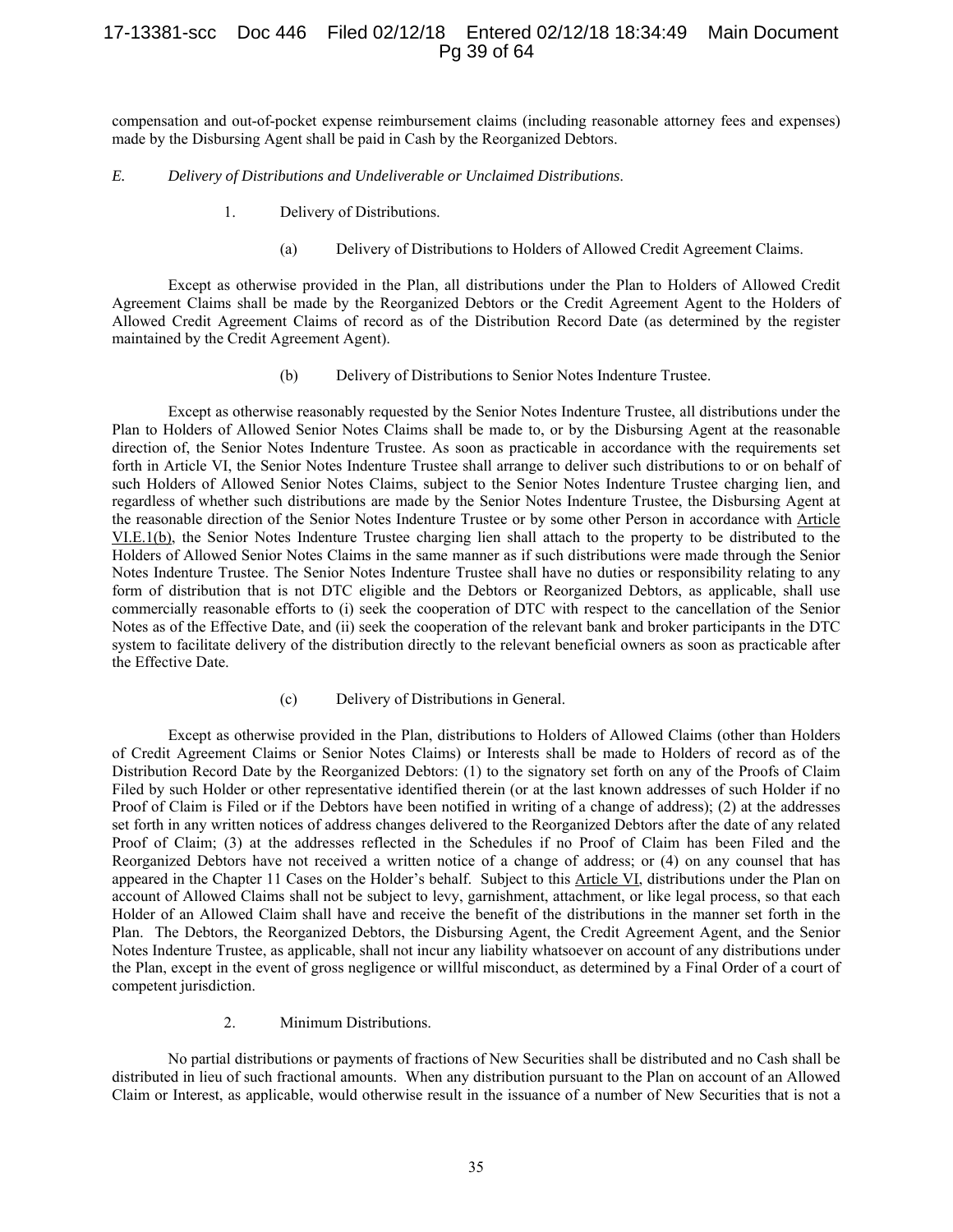# 17-13381-scc Doc 446 Filed 02/12/18 Entered 02/12/18 18:34:49 Main Document Pg 40 of 64

whole number, the actual distribution of New Securities shall be rounded as follows: (i) fractions of greater than one-half  $(1/2)$  shall be rounded to the next higher whole number and (ii) fractions of one-half  $(1/2)$  or less than onehalf (1/2) shall be rounded to the next lower whole number with no further payment therefor.

Notwithstanding any other provision of the Plan, no Cash payment valued at less than \$100.00, in the reasonable discretion of the Disbursing Agent and the Reorganized Debtors, shall be made to a Holder of an Allowed Claim on account of such Allowed Claim. Such Allowed Claims to which this limitation applies shall be discharged and its Holder forever barred from asserting that Claim against the Reorganized Debtors or their property.

### 3. Undeliverable Distributions and Unclaimed Property.

In the event that any distribution to any Holder is returned as undeliverable, no distribution to such Holder shall be made unless and until the Disbursing Agent has determined the then-current address of such Holder, at which time such distribution shall be made to such Holder without interest; *provided*, *however*, that such distributions shall be deemed unclaimed property under section 347(b) of the Bankruptcy Code at the expiration of one year from the later of (i) the Effective Date and (ii) the date of the distribution. After such date, all unclaimed property or interests in property shall revert to the Reorganized Debtors automatically and without need for a further order by the Bankruptcy Court (notwithstanding any applicable federal or state escheat, abandoned, or unclaimed property laws to the contrary), and the Claim of any Holder to such property or Interest in property shall be discharged and forever barred.

Checks issued on account of Allowed Claims shall be null and void if not negotiated within 180 calendar days from and after the date of issuance thereof. Requests for reissuance of any check must be made directly and in writing to the Disbursing Agent by the Holder of the relevant Allowed Claim within the 180-calendar day period. After such date, the relevant Allowed Claim (and any Claim for reissuance of the original check) shall be automatically discharged and forever barred, and such funds shall revert to the Reorganized Debtors (notwithstanding any applicable federal or state escheat, abandoned, or unclaimed property laws to the contrary).

## 4. Reserve.

In making any distribution in respect of Allowed Claims, the Reorganized Debtors shall reserve an appropriate and adequate amount of Cash on account of any unresolved Disputed Claims that if Allowed would be payable in Cash.

## *F. Manner of Payment*.

1. All distributions of New Securities under the Plan shall be made by the Disbursing Agent on behalf of Reorganized Cumulus.

2. All distributions of Cash under the Plan shall be made by the Disbursing Agent on behalf of the applicable Debtor (or Debtors).

3. At the option of the Disbursing Agent, any Cash payment to be made hereunder may be made by check or wire transfer or as otherwise required or provided in applicable agreements.

## *G. Section 1145 Exemption*.

Pursuant to section 1145 of the Bankruptcy Code, the issuance of the New Securities by Reorganized Cumulus as contemplated by this Plan (including the issuance of New Common Stock upon exercise of the Special Warrants and Class A Common Stock upon conversion of Class B Common Stock) is exempt from, among other things, the registration requirements of Section 5 of the Securities Act and any other applicable U.S. state or local law requiring registration prior to the offering, issuance, distribution or sale of Securities. The New Securities issued by Reorganized Cumulus pursuant to section 1145 of the Bankruptcy Code (a) are not "restricted securities" as defined in Rule 144(a)(3) under the Securities Act, and (b) are freely tradable and transferable by any initial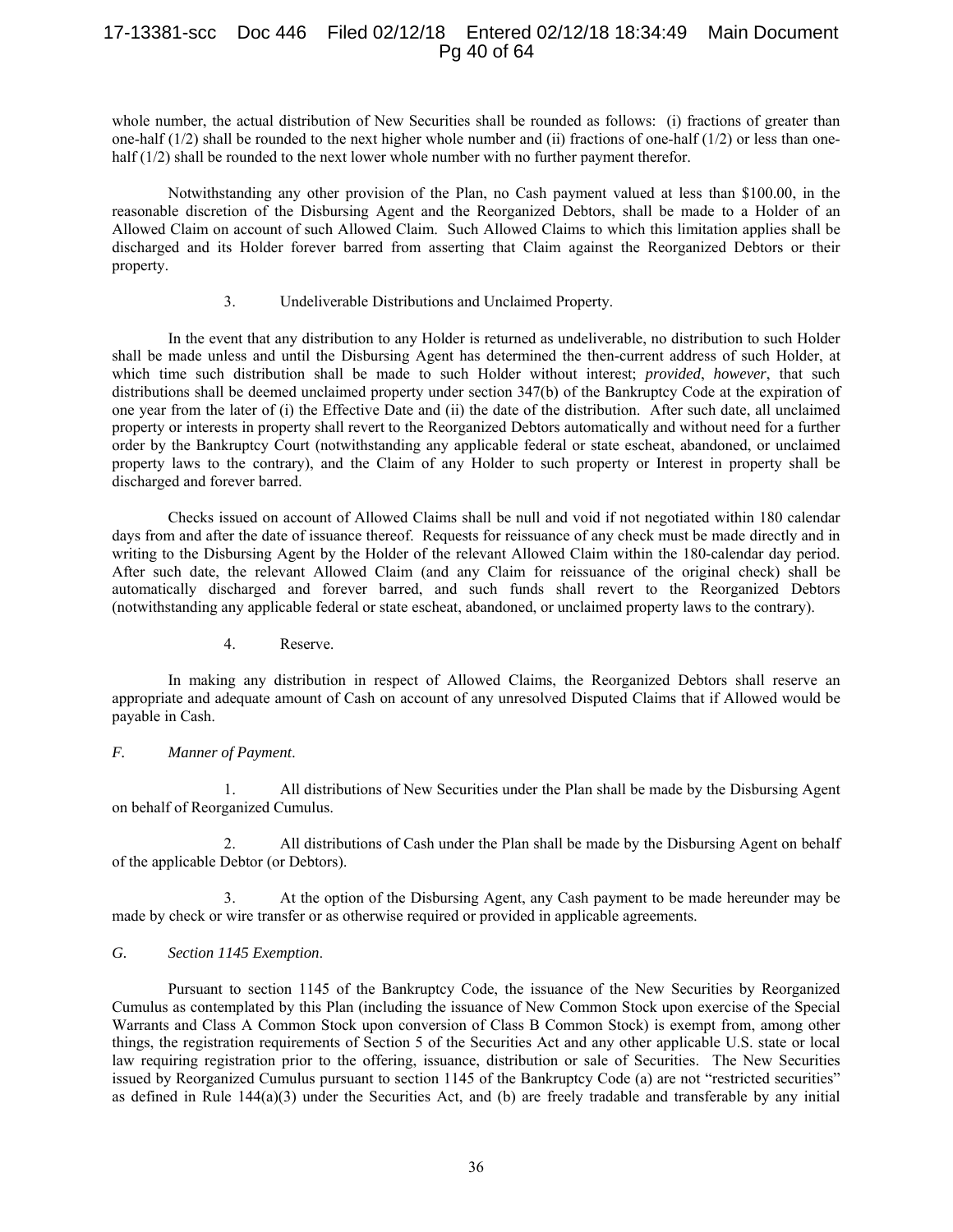# 17-13381-scc Doc 446 Filed 02/12/18 Entered 02/12/18 18:34:49 Main Document Pg 41 of 64

recipient thereof that (i) is not an "affiliate" of the Reorganized Debtors as defined in Rule 144(a)(1) under the Securities Act, (ii) has not been such an "affiliate" within ninety (90) calendar days of such transfer, (iii) has not acquired the New Securities from an "affiliate" within one year of such transfer and (iv) is not an entity that is an "underwriter" as defined in section 1145(b) of the Bankruptcy Code; *provided*, that transfer of the New Securities may be restricted by the Communications Act and the rules of the FCC, the New Corporate Governance Documents, the Warrant Agreement, and with respect to the Restricted Stock, the terms thereof.

Should the Reorganized Debtors elect on or after the Effective Date to reflect any ownership of the New Securities through the facilities of the DTC, Euroclear or Clearstream, the Reorganized Debtors need not provide any further evidence other than this Plan or the Confirmation Order with respect to the treatment of transfers, exercise, removal of restrictions, or conversion of New Securities under applicable U.S. federal, state or local securities laws.

The DTC, Euroclear or Clearstream shall be required to accept and conclusively rely upon this Plan and Confirmation Order in lieu of a legal opinion regarding whether the New Securities are exempt from registration and/or eligible for DTC, Euroclear or Clearstream book-entry delivery, settlement and depository services.

Notwithstanding anything to the contrary in this Plan, no Entity (including, for the avoidance of doubt, the DTC, Euroclear or Clearstream) may require a legal opinion regarding the validity of any transaction contemplated by this Plan, including, for the avoidance of doubt, whether the New Common Stock and Special Warrants (and New Common Stock issuable upon exercise of the Special Warrants) are exempt from registration and/or eligible for DTC, Euroclear or Clearstream book-entry delivery, settlement and depository services.

## *H. Compliance with Tax Requirements*.

In connection with the Plan, to the extent applicable, the Reorganized Debtors shall comply with all tax withholding and reporting requirements imposed on them by any Governmental Unit, and all distributions pursuant to the Plan shall be subject to such withholding and reporting requirements. Notwithstanding any provision in the Plan to the contrary, the Reorganized Debtors and the Disbursing Agent shall be authorized to take all actions necessary or appropriate to comply with such withholding and reporting requirements, including, without limitation, liquidating a portion of the distribution to be made under the Plan to generate sufficient funds to pay applicable withholding taxes, withholding distributions pending receipt of information, documentation, and certifications necessary to facilitate such distributions, or establishing any other mechanisms they believe are reasonable or appropriate. All Persons holding Claims against any Debtor shall be required to provide any information necessary for the Reorganized Debtors to comply with all tax withholding and reporting requirements imposed on them by any Governmental Unit. The Reorganized Debtors reserve the right to allocate any distributions made under the Plan in compliance with applicable wage garnishments, alimony, child support, and other spousal awards, Liens, and encumbrances.

Notwithstanding any other provision of the Plan to the contrary, each Holder of an Allowed Claim shall have the sole and exclusive responsibility for the satisfaction and payment of any tax obligations imposed by any Governmental Unit on account of such distribution.

#### *I. Allocations*.

Except as otherwise required by law (as reasonably determined by the Reorganized Debtors), distributions in respect of Allowed Claims shall be allocated first to the principal amount of such Claims (as determined for federal income tax purposes) and then, to the extent the consideration exceeds the principal amount of the Claims, to the remaining portion of such Allowed Claim, if any.

## *J. Setoffs and Recoupment*.

Other than as expressly set forth in the Plan with respect to the Allowed Credit Agreement Claims, the Debtors or the Reorganized Debtors may, but shall not be required to, setoff against or recoup any Allowed Claim and the distributions to be made pursuant to the Plan on account of such Allowed Claim, any claims, rights, and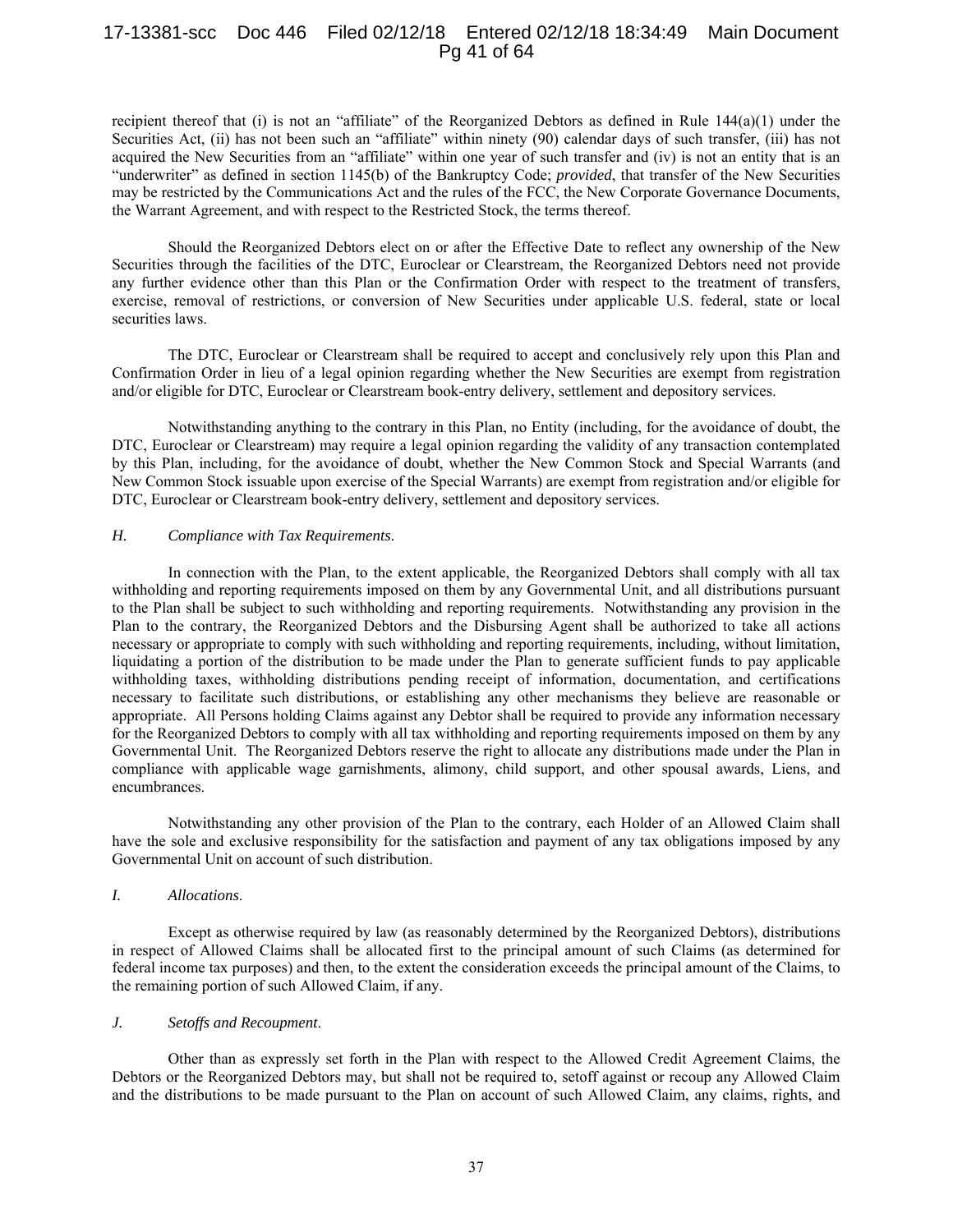# 17-13381-scc Doc 446 Filed 02/12/18 Entered 02/12/18 18:34:49 Main Document Pg 42 of 64

Causes of Action of any nature whatsoever that the Debtors or the Reorganized Debtors, as applicable, may have against the Holder of such Allowed Claim pursuant to the Bankruptcy Code or applicable nonbankruptcy law, to the extent that such claims, rights, or Causes of Action against such Holder have not been otherwise compromised or settled on or prior to the Effective Date (pursuant to the Plan or otherwise); *provided*, *however*, that the failure of the Debtors or the Reorganized Debtors, as applicable, to do so shall not constitute a waiver, abandonment or release by the Debtors or the Reorganized Debtors of any such Claim they may have against the Holder of such Claim.

## *K. Claims Paid or Payable by Third Parties.*

## 1. Claims Paid by Third Parties.

The Debtors or the Reorganized Debtors, as applicable, shall reduce a Claim against any Debtor, and such Claim (or portion thereof) shall be Disallowed without a Claim objection having to be Filed and without any further notice to or action, order, or approval of the Bankruptcy Court, to the extent that the Holder of such Claim receives a payment on account of such Claim from a party that is not a Debtor or a Reorganized Debtor, as applicable. Subject to the last sentence of this paragraph, to the extent a Holder of a Claim receives a distribution on account of such Claim and also receives payment from a party that is not a Debtor or a Reorganized Debtor, as applicable, on account of such Claim, such Holder shall, within two (2) weeks of receipt of such payment, repay or return the distribution to the applicable Reorganized Debtor to the extent the Holder's total recovery on account of such Claim from the third party and under the Plan exceeds the amount of such Claim as of the date of any such distribution under the Plan. The failure of such Holder to timely repay or return such distribution shall result in the Holder owing the applicable Reorganized Debtor annualized interest at the Federal Judgment Rate on such amount owed for each Business Day after the two-week grace period specified above until the amount is repaid.

## 2. Claims Payable by Third Parties.

No distributions under the Plan shall be made on account of an Allowed Claim that is payable pursuant to one of the Debtors' insurance policies until the Holder of such Allowed Claim has exhausted all remedies with respect to such insurance policy. To the extent that one or more of the Debtors' insurers agrees to satisfy in full or in part a Claim against any Debtor, then immediately upon such insurers' agreement, the applicable portion of such Claim may be expunged without a Claim objection having to be Filed and without any further notice to or action, order, or approval of the Bankruptcy Court.

## 3. Applicability of Insurance Policies.

Except as otherwise provided in the Plan, distributions to Holders of Allowed Claims shall be in accordance with the provisions of any applicable insurance policy. Nothing contained in the Plan shall constitute or be deemed a waiver of any Cause of Action that the Debtors, the Reorganized Debtors, or any Entity may hold against any other Entity, including insurers, under any policies of insurance, nor shall anything contained herein constitute or be deemed a waiver by such insurers of any defenses, including coverage defenses, held by such insurers.

## *L. Foreign Current Exchange Rate*.

As of the Effective Date, any Claim asserted in a currency other than U.S. dollars shall be automatically deemed converted to the equivalent U.S. dollar value using the exchange rate on the Petition Date, as quoted at 4:00 p.m. (prevailing Eastern time), midrange spot rate of exchange for the applicable currency as published in the Wall Street Journal, National Edition, on the day after the Petition Date.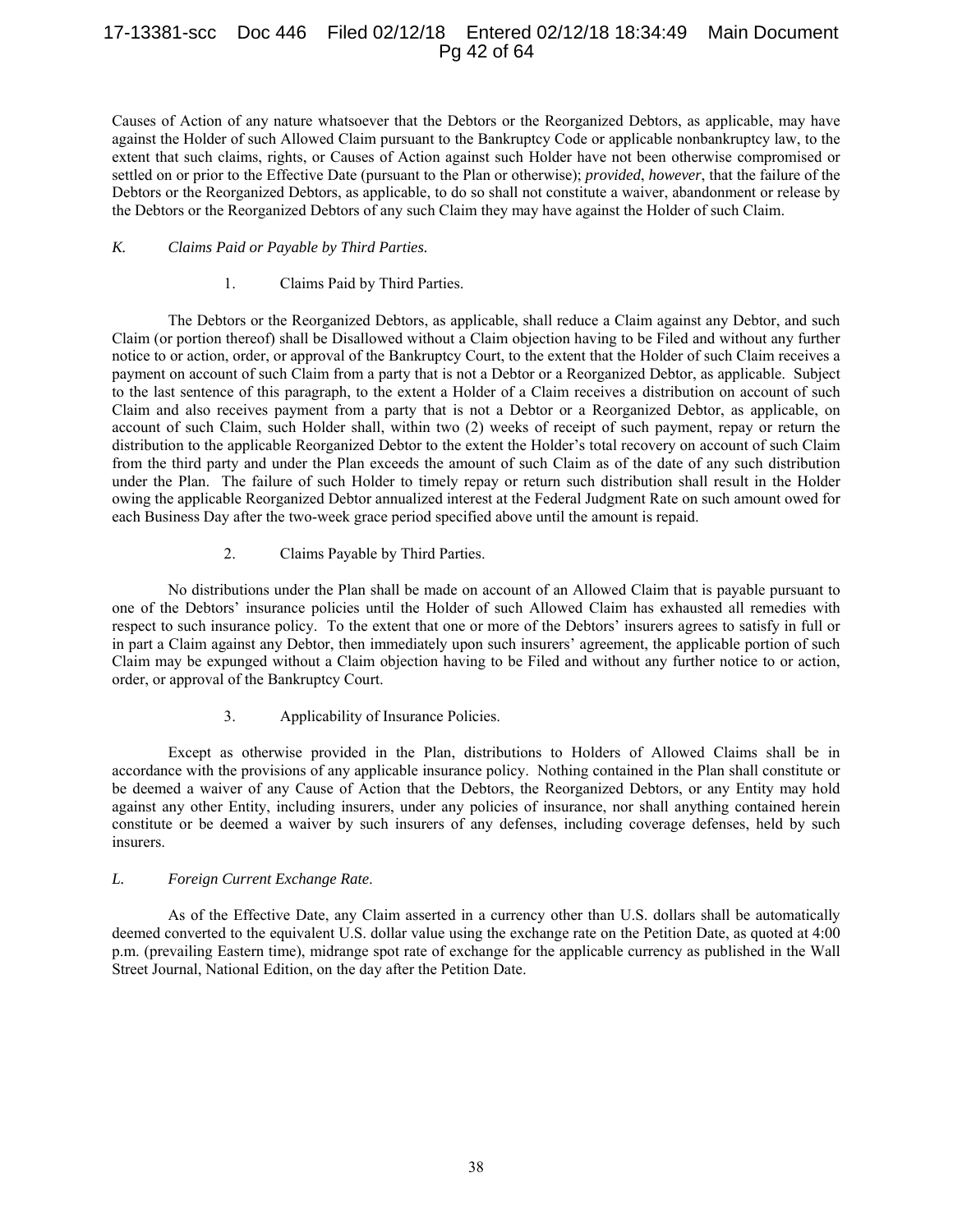# 17-13381-scc Doc 446 Filed 02/12/18 Entered 02/12/18 18:34:49 Main Document Pg 43 of 64

## **ARTICLE VII. PROCEDURES FOR RESOLVING CONTINGENT, UNLIQUIDATED, AND DISPUTED CLAIMS**

#### *A. Resolution of Disputed Claims*.

## 1. Allowance of Claims.

After the Effective Date, each of the Debtors and the Reorganized Debtors shall have and retain any and all rights and defenses such Debtor had with respect to any Claim immediately before the Effective Date. Except as expressly provided in the Plan or in any order entered in the Chapter 11 Cases before the Effective Date (including the Confirmation Order), no Claim against any Debtor shall become an Allowed Claim unless and until such Claim is deemed Allowed under the Plan or the Bankruptcy Code, or the Bankruptcy Court has entered a Final Order, including the Confirmation Order (when it becomes a Final Order), in the Chapter 11 Cases allowing such Claim.

2. Claims and Interests Administration Responsibilities*.*

Except as otherwise specifically provided in the Plan and notwithstanding any requirements that may be imposed pursuant to Bankruptcy Rule 9019, after the Effective Date, the Reorganized Debtors (or any authorized agent or assignee thereof) shall have the sole authority: (1) to File, withdraw, or litigate to judgment objections to Claims against any of the Debtors; (2) to settle or compromise any Disputed Claim without any further notice to or action, order, or approval by the Bankruptcy Court; and (3) to administer and adjust the Claims Register to reflect any such settlements or compromises without any further notice to or action, order, or approval by the Bankruptcy Court.

## 3. Estimation of Claims*.*

Before or after the Effective Date, the Debtors or the Reorganized Debtors, as applicable, may (but are not required to) at any time request that the Bankruptcy Court estimate any Disputed Claim that is contingent or unliquidated pursuant to section 502(c) of the Bankruptcy Code for any reason, regardless of whether any party previously has objected to such Claim or whether the Bankruptcy Court has ruled on any such objection, and the Bankruptcy Court shall retain jurisdiction to estimate any such Claim, including during the litigation of any objection to any Claim or during the appeal relating to such objection. Notwithstanding any provision otherwise in the Plan, a Claim against any Debtor that has been expunged from the Claims Register, but that either is subject to appeal or has not been the subject of a Final Order, shall be deemed to be estimated at zero dollars, unless otherwise ordered by the Bankruptcy Court. In the event that the Bankruptcy Court estimates any Disputed, contingent or unliquidated Claim, that estimated amount shall constitute a maximum limitation on such Claim for all purposes under the Plan (including for purposes of distributions), and the relevant Reorganized Debtor may elect to pursue any supplemental proceedings to object to any ultimate distribution on such Claim; *provided*, *however*, that such limitation shall not apply to Claims against any of the Debtors requested by the Debtors to be estimated for voting purposes only.

Notwithstanding section 502(j) of the Bankruptcy Code, in no event shall any Holder of a Claim that has been estimated pursuant to section 502(c) of the Bankruptcy Code or otherwise be entitled to seek reconsideration of such estimation unless such Holder has Filed a motion requesting the right to seek such reconsideration on or before twenty-one (21) calendar days after the date on which such Claim is estimated. All of the aforementioned Claims and objection, estimation, and resolution procedures are cumulative and not exclusive of one another. Claims against any of the Debtors may be estimated and subsequently compromised, settled, withdrawn, or resolved by any mechanism approved by the Bankruptcy Court.

4. Adjustment to Claims Without Objection.

Any Claim against any Debtor that has been paid or satisfied, or any Claim against any Debtor that has been amended or superseded, cancelled, or otherwise expunged (including pursuant to the Plan), may, in accordance with the Bankruptcy Code and Bankruptcy Rules, be adjusted or expunged (including on the Claims Register, to the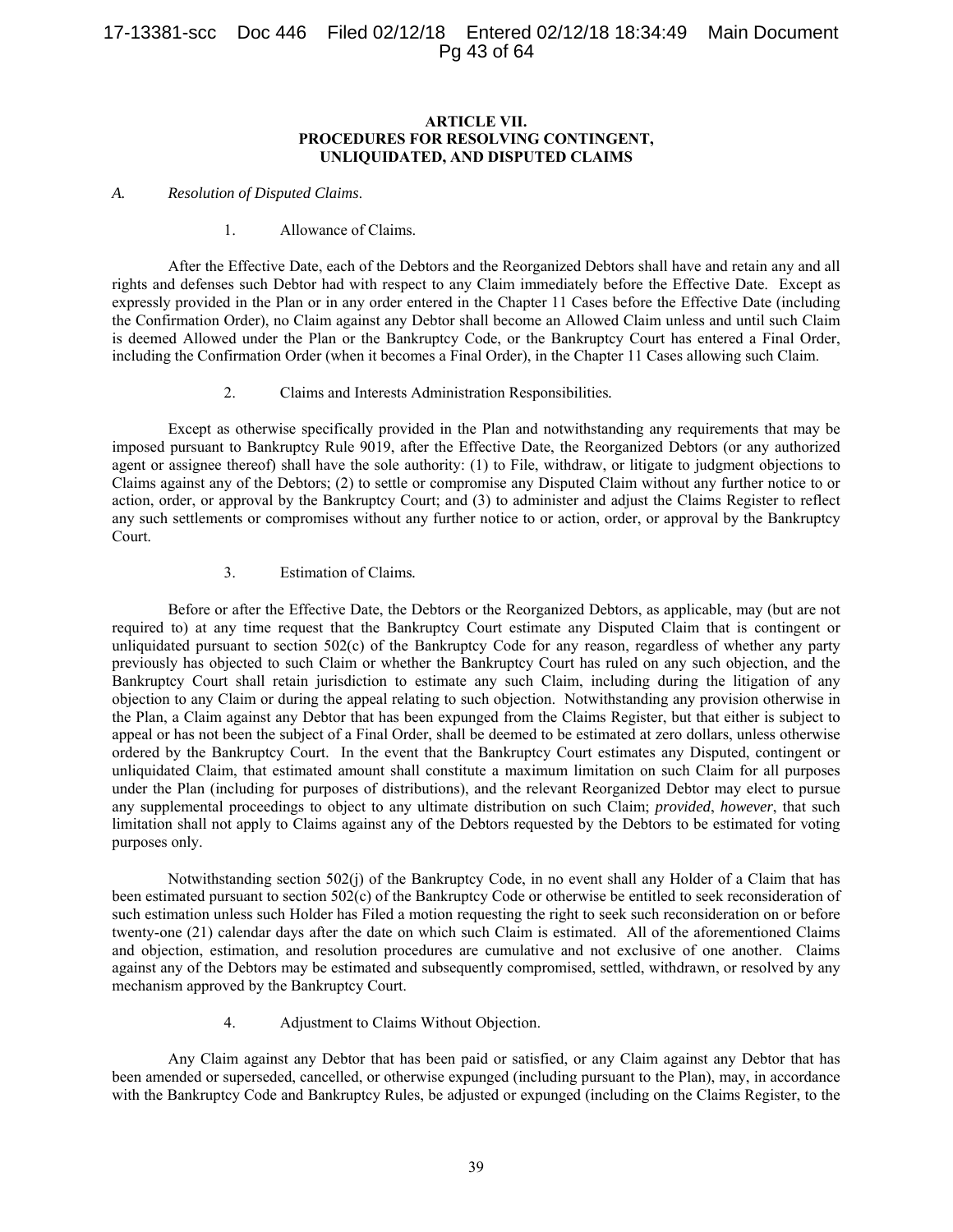# 17-13381-scc Doc 446 Filed 02/12/18 Entered 02/12/18 18:34:49 Main Document Pg 44 of 64

extent applicable) by the Reorganized Debtors without a Claim objection having to be Filed and without any further notice to or action, order, or approval of the Bankruptcy Court.

5. Time to File Objections to Claims

Any objections to Claims against any of the Debtors shall be Filed on or before the Claims Objection Deadline.

## *B. Disallowance of Claims.*

Any Claims against any of the Debtors held by Entities from which property is recoverable under sections 542, 543, 550, or 553 of the Bankruptcy Code, or that is a transferee of a transfer avoidable under sections 522(f), 522(h), 544, 545, 547, 548, 549, or 724(a) of the Bankruptcy Code, shall be deemed Disallowed pursuant to section 502(d) of the Bankruptcy Code, and Holders of such Claims may not receive any distributions on account of such Claims until such time as such Causes of Action against that Entity have been settled or a Bankruptcy Court order with respect thereto has been entered and all sums due, if any, to the Debtors by that Entity have been turned over or paid to the Reorganized Debtors. Subject in all respects to Article IV.R, all Proofs of Claims Filed on account of an indemnification obligation to a director, officer, or employee shall be deemed satisfied and expunged from the Claims Register as of the Effective Date to the extent such indemnification obligation is assumed (or honored or reaffirmed, as the case may be) pursuant to the Plan, without any further notice to or action, order, or approval of the Bankruptcy Court.

**Except as provided herein or otherwise agreed any and all Proofs of Claim filed after the applicable Claims Bar Date shall be deemed Disallowed and expunged as of the Effective Date without any further notice to or action, order, or approval of the Bankruptcy Court, and Holders of such Claims may not receive any distributions on account of such Claims, unless on or before the Confirmation Hearing such late Filed Claim has been deemed timely Filed by a Final Order.** 

#### *C. Amendments to Proofs of Claim*.

A Claim against any Debtor may be amended before the Confirmation Date only as agreed upon by the Debtors and the Holder of such Claim or as otherwise permitted by the Bankruptcy Court, the Bankruptcy Rules, the Local Rules or applicable nonbankruptcy law. On or after the Effective Date, except as provided in the Plan or the Confirmation Order, a Proof of Claim or Interest may not be Filed or amended without the prior authorization of the Bankruptcy Court and the Reorganized Debtors, and any such new or amended Proof of Claim Filed shall be deemed Disallowed in full and expunged without any further action, order, or approval of the Bankruptcy Court; *provided*, *however*, that the foregoing shall not apply to Administrative Claims or Accrued Professional Compensation Claims.

#### *D. No Distributions Pending Allowance*.

Notwithstanding anything to the contrary herein, if any portion of a Claim against any Debtor is Disputed, or if an objection to a Claim against any Debtor or portion thereof is Filed as set forth in this Article VII, no payment or distribution provided under the Plan shall be made on account of such Claim or portion thereof unless and until such Disputed Claim becomes an Allowed Claim.

# *E. Distributions After Allowance*.

To the extent that a Disputed Claim ultimately becomes an Allowed Claim, distributions (if any) shall be made to the Holder of such Allowed Claim in accordance with the provisions of the Plan. As soon as practicable after the date that the order or judgment of the Bankruptcy Court allowing any Disputed Claim becomes a Final Order, the Disbursing Agent shall provide to the Holder of such Allowed Claim the distribution (if any) to which such Holder is entitled under the Plan as of the Effective Date, less any previous distribution (if any) that was made on account of the undisputed portion of such Allowed Claim, without any interest, dividends, or accruals to be paid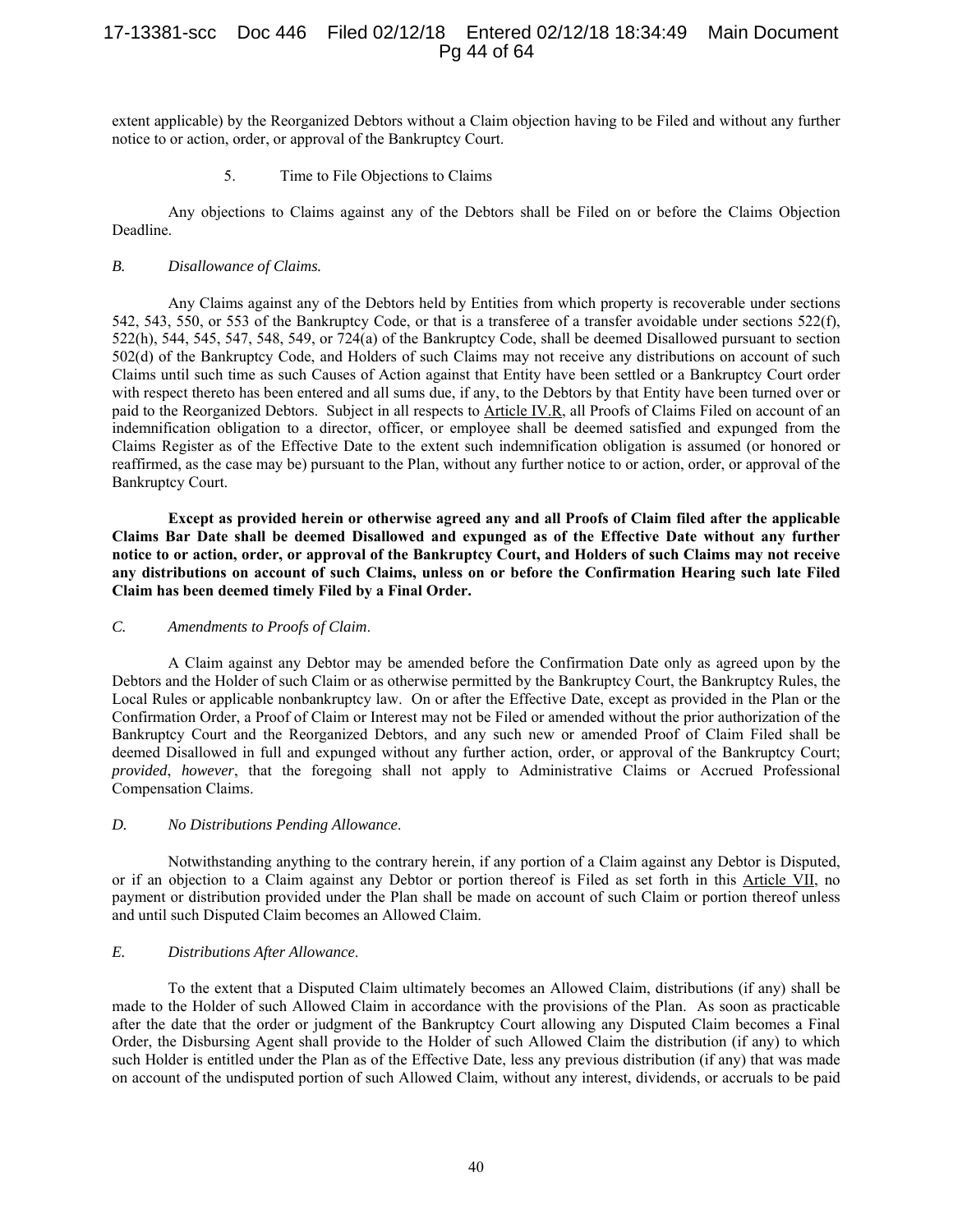# 17-13381-scc Doc 446 Filed 02/12/18 Entered 02/12/18 18:34:49 Main Document Pg 45 of 64

on account of such Allowed Claim unless required under applicable bankruptcy law or as otherwise provided in Article III.B.

## *F. Reserve of Special Warrants*.

On the Effective Date (or as soon thereafter as is reasonably practicable), the Reorganized Debtors shall create the Disputed Claim Reserve to pay Holders of Disputed Claims that are General Unsecured Claims that may become Allowed Claims pursuant to the terms of the Plan, with the amount of such Allowed Claims to be determined, solely for the purposes of establishing the Disputed Claim Reserve and for maximum distribution purposes, to be the lesser of (a) the asserted amount of the Disputed Claim Filed with the Bankruptcy Court, or (if no Proof of Claim was Filed) listed by the Debtors in the Schedules, (b) the amount, if any, estimated by the Bankruptcy Court pursuant to section 502(c) of the Bankruptcy Code, or (c) the amount otherwise agreed to by the Reorganized Debtors and the Holder of such Disputed Claim for Disputed Claim Reserve purposes. Special Warrants reserved under this paragraph F shall remain unissued unless and until issued in satisfaction of a Disputed Claim that becomes an Allowed Claim and shall therefore be disregarded in both the numerator and denominator in the calculation of any vote by shareholders of Reorganized Cumulus under any New Corporate Governance Documents. Any distribution on account of a Disputed Claim that becomes an Allowed General Unsecured Claim after the Effective Date shall be made solely in the form of Special Warrants that are distributed from the Disputed Claim Reserve.

#### *G. No Interest*.

Unless otherwise expressly provided by section 506(b) of the Bankruptcy Code or as specifically provided for herein or by order of the Bankruptcy Court (including the Cash Collateral Order), postpetition interest shall not accrue or be paid on Claims against any of the Debtors, and no Holder of a Claim shall be entitled to interest accruing on or after the Petition Date on any Claim or right. Additionally, and without limiting the foregoing, interest shall not accrue or be paid on any Disputed Claim with respect to the period from the Effective Date to the date a final distribution is made on account of such Disputed Claim, if and when such Disputed Claim becomes an Allowed Claim; *provided*, *however*, that nothing in this Article VII.G shall limit any rights of any Governmental Unit to interest under sections 503, 506(b),  $1129(a)(9)(A)$  or  $1129(a)(9)(C)$  of the Bankruptcy Code or as otherwise provided for under applicable law.

## **ARTICLE VIII. SETTLEMENT, RELEASE, INJUNCTION, AND RELATED PROVISIONS**

#### *A. Compromise and Settlement of Claims, Interests, and Controversies*

Pursuant to section 1123 of the Bankruptcy Code and Bankruptcy Rule 9019, and in consideration for the distributions and other benefits provided pursuant to the Plan, the provisions of the Plan shall constitute a good-faith compromise and settlement of all Claims, Interests, and controversies relating to the contractual, legal, and subordination rights that a Holder of a Claim or Interest may have with respect to any Allowed Claim or Interest, or any distribution to be made on account of such Allowed Claim or Interest. The entry of the Confirmation Order shall constitute the Bankruptcy Court's approval of the compromise or settlement of all such Claims, Interests, and controversies, as well as a finding by the Bankruptcy Court that such compromise or settlement is in the best interests of the Debtors, their Estates, and Holders of Claims and Interests and is fair, equitable, and reasonable. In accordance with the provisions of the Plan, pursuant to section 1123 of the Bankruptcy Code and Bankruptcy Rule 9019, without any further notice to or action, order, or approval of the Bankruptcy Court, after the Effective Date, the Reorganized Debtors may compromise and settle Claims against, and Interests in, the Debtors and their Estates and Causes of Action against other Entities.

#### *B. Discharge of Claims and Termination of Interests*.

Pursuant to section 1141(d) of the Bankruptcy Code, and except as otherwise specifically provided in the Plan, the Confirmation Order or in any contract, instrument, or other agreement or document created pursuant to the Plan, including the Plan Supplement, the distributions, rights, and treatment that are provided in the Plan shall be in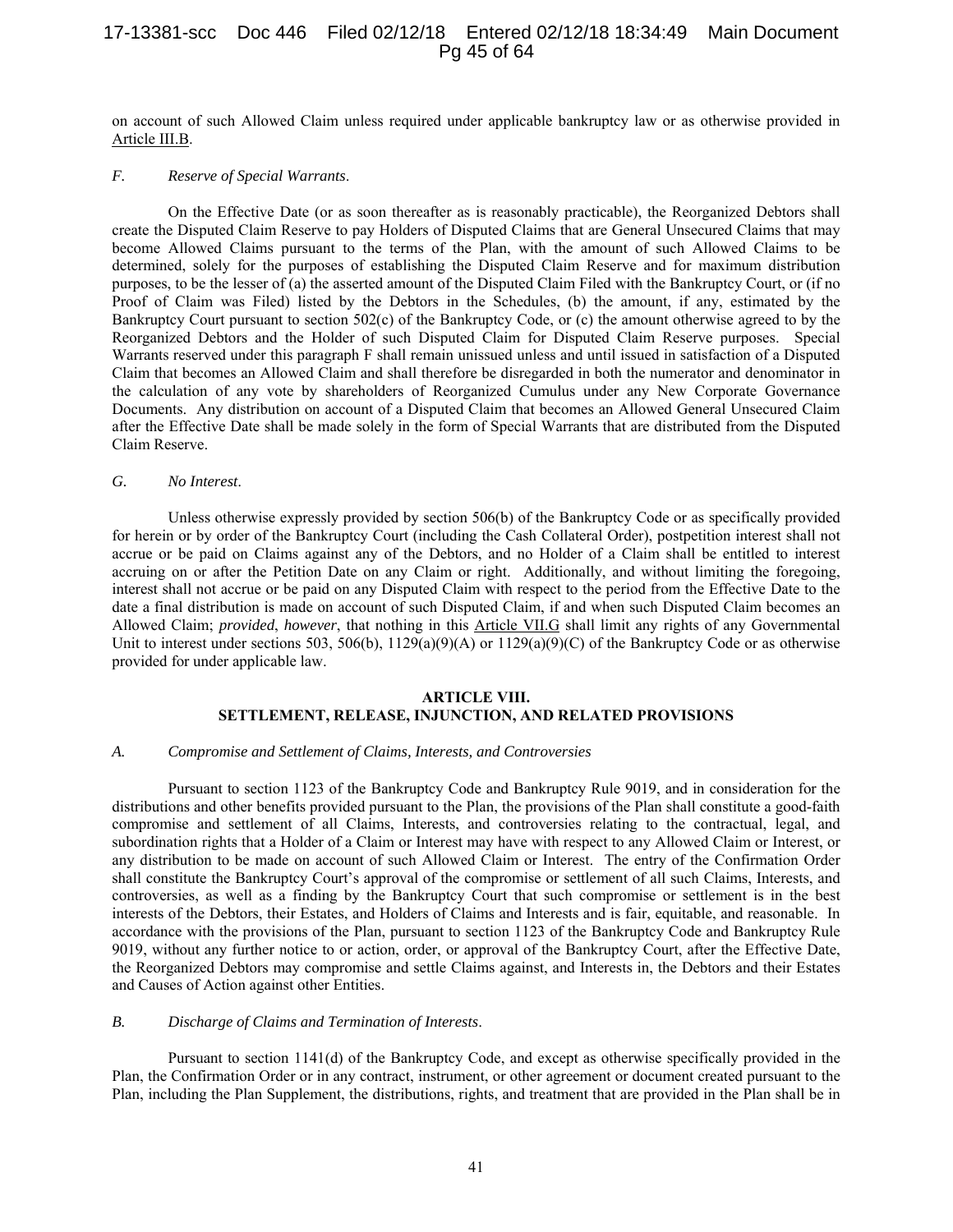# 17-13381-scc Doc 446 Filed 02/12/18 Entered 02/12/18 18:34:49 Main Document Pg 46 of 64

complete satisfaction, discharge, and release, effective as of the Effective Date, of Claims, Interests, and Causes of Action of any nature whatsoever, including any interest accrued on Claims or Interests from and after the Petition Date, whether known or unknown, against, liabilities of, Liens on, obligations of, rights against, and Interests in, the Debtors or any of their assets or properties, regardless of whether any property shall have been distributed or retained pursuant to the Plan on account of such Claims and Interests, including demands, liabilities, and Causes of Action that arose before the Effective Date, any liability (including withdrawal liability) to the extent such Claims or Interests relate to services performed by employees of the Debtors before the Effective Date and that arise from a termination of employment, any contingent or non-contingent liability on account of representations or warranties issued on or before the Effective Date, and all debts of the kind specified in sections  $502(g)$ ,  $502(h)$ , or  $502(i)$  of the Bankruptcy Code, in each case whether or not: (a) a Proof of Claim based upon such debt or right is Filed or deemed Filed pursuant to section 501 of the Bankruptcy Code; (b) a Claim or Interest based upon such debt, right, or Interest is Allowed pursuant to section 502 of the Bankruptcy Code; or (c) the Holder of such a Claim or Interest has accepted the Plan. Any default or "event of default" by the Debtors or their Affiliates with respect to any Claim or Interest that existed immediately before or on account of the Filing of the Chapter 11 Cases shall be deemed cured (and no longer continuing) as of the Effective Date. The Confirmation Order shall be a judicial determination of the discharge of all Claims and Interests subject to the Effective Date occurring.

#### *C. Release of Liens*.

**Except as otherwise specifically provided in the Plan, the First Lien Exit Facility Documents or in any contract, instrument, release, or other agreement or document created pursuant to the Plan or the Confirmation Order on the Effective Date, and concurrently with the applicable distributions made pursuant to the Plan, on the Effective Date all mortgages, deeds of trust, Liens, pledges, or other security interests against any property of the Estates shall be fully released, settled, discharged, and compromised, and all of the right, title, and interest of any Holder of such mortgages, deeds of trust, Liens, pledges, or other security interests against any property of the Estates shall revert to the Reorganized Debtors and their successors and assigns, in each case, without any further approval or order of the Bankruptcy Court and without any action or Filing being required to be made by the Debtors. In addition, the Credit Agreement Agent shall, at the Debtors' or Reorganized Debtors', as applicable, expense (and with no representation or warranty, or recourse to, the Credit Agreement Agent, any Term Loan Lender or any of their affiliates, officers, directors, employees, agents or counsel) execute and deliver all documents reasonably requested by the Debtors, the Reorganized Debtors, the First Lien Exit Facility Agent, or the New Revolving Credit Facility Agent (if any) to evidence the release of such mortgages, deeds of trust, Liens, pledges, and other security interests and shall authorize the Reorganized Debtors to file UCC-3 termination statements (to the extent applicable) with respect thereto.** 

#### *D. Releases by the Debtors*.

**Pursuant to section 1123(b) of the Bankruptcy Code, and except as otherwise specifically provided in the Plan or the Confirmation Order, on and after the Effective Date, the Released Parties shall hereby be expressly, unconditionally, irrevocably, generally, individually and collectively released, acquitted, and discharged by the Debtors, the Reorganized Debtors, and the Estates, each on behalf of itself and its current and former Affiliates, and such Entities' and their current and former Affiliates' current and former officers, managers, directors, equity holders (regardless of whether such interests are held directly or indirectly), predecessors, successors, assigns, subsidiaries, principals, members, employees, agents, managed accounts or funds, management companies, fund advisors, advisory board members, financial advisors, partners, attorneys, accountants, investment bankers, consultants, representatives, and other professionals, each in their capacity as such, from any and all actions, Claims, Interests, obligations, debts, rights, suits, damages, Causes of Action, remedies, and liabilities whatsoever, including any derivative Claims asserted or assertable on behalf of a Debtor or Reorganized Debtor, any Claims or Causes of Action asserted on behalf of any Holder of any Claim or Interest or other Entity or that any Holder of a Claim or Interest or other Entity would have been legally entitled to assert, whether known or unknown, foreseen or unforeseen, asserted or unasserted, matured or unmatured, existing or hereafter arising, in law, equity, contract, tort, or otherwise, for violations of federal or state laws or otherwise, by statute or otherwise, including Avoidance Actions, those Causes of Action based on veil piercing or alter-ego theories of liability, contribution, indemnification, joint liability or otherwise that the Debtors, the Reorganized Debtors, or their Estates (whether individually**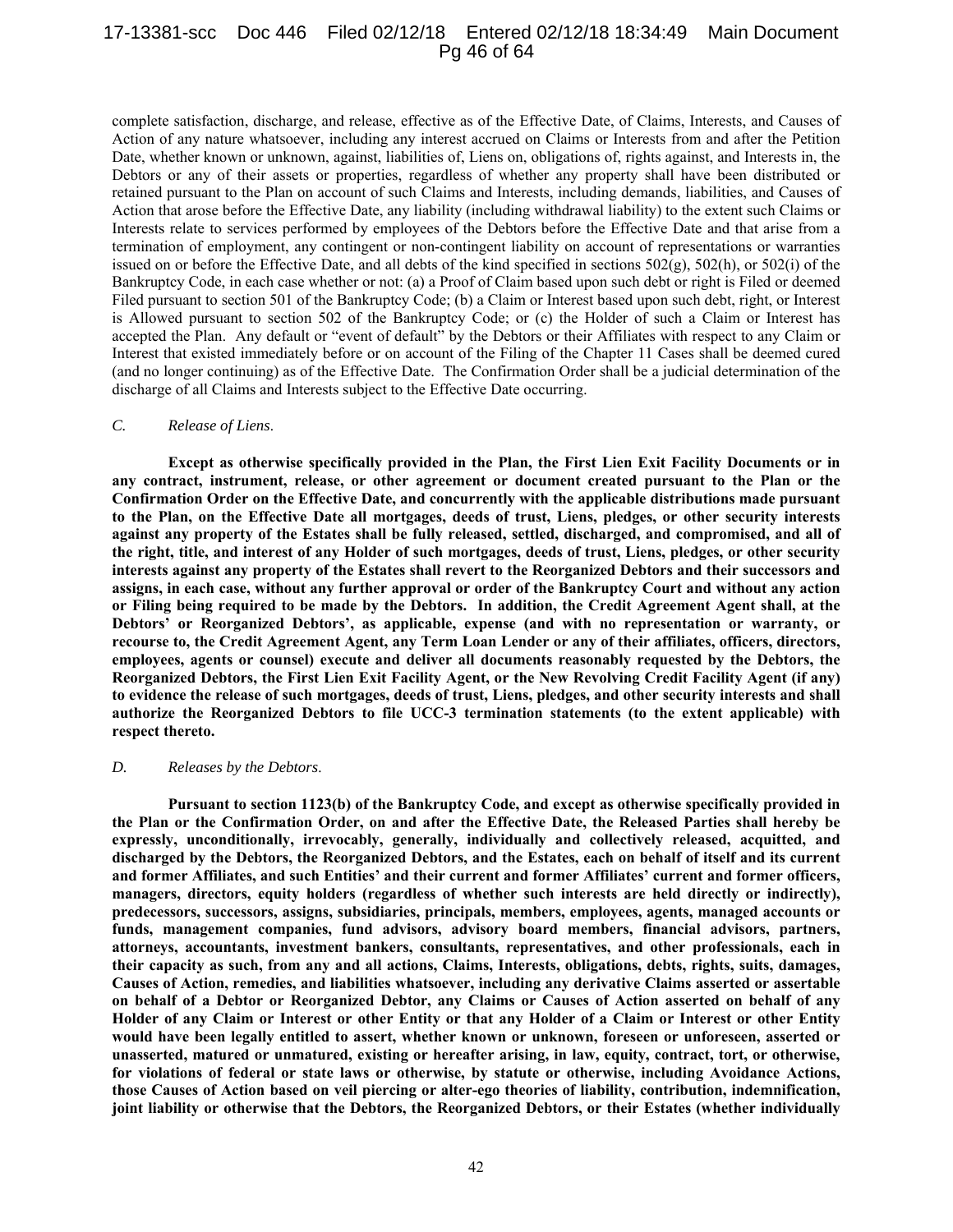## 17-13381-scc Doc 446 Filed 02/12/18 Entered 02/12/18 18:34:49 Main Document Pg 47 of 64

**or collectively) ever had, now has, or hereafter can, shall, or may have, based on or relating to, or in any manner arising from, in whole or in part, the Debtors, the Debtors' restructuring, the Chapter 11 Cases, the purchase, sale, or rescission of the purchase or sale of any Security of the Debtors or any other transaction relating to any Security of the Debtors, the subject matter of, or the transactions or events giving rise to, any Claim or Interest that is affected by or classified in the Plan, the business or contractual arrangements between any Debtor and any Released Party, whether before or during the Debtors' restructuring, the restructuring of Claims and Interests before or during the Chapter 11 Cases, the negotiation, formulation or preparation of the Plan, the Plan Supplement, the Restructuring Transactions, the Restructuring Support Agreement, the Disclosure Statement, the First Lien Exit Facility Documents, the New Revolving Credit Facility Documents (if any), or, in each case, related agreements, instruments, or other documents, or upon any other act or omission, transaction, agreement, event, or other occurrence, taking place on or before the Effective Date related or relating to any of the foregoing;** *provided, however***, that except as expressly provided under the Plan, the foregoing releases shall not release Claims related to any act or omission that is determined by a Final Order to have constituted actual fraud, gross negligence or willful misconduct. Notwithstanding anything to the contrary in the foregoing, the releases set forth above do not release any post-Effective Date rights or obligations of any party or Entity under the Plan, any Restructuring Transaction, or any document, instrument, or agreement (including those set forth in the Plan Supplement) executed to implement the Plan and shall not result in a release of any of the Debtors' or Reorganized Debtors' assumed indemnification obligations as set forth in the Plan.** 

**Entry of the Confirmation Order shall constitute the Bankruptcy Court's approval, pursuant to Bankruptcy Rule 9019, of the Debtor Release, which includes by reference each of the related provisions and definitions contained in the Plan, and further, shall constitute the Bankruptcy Court's finding that the Debtor Release is: (1) essential to the Confirmation of the Plan; (2) an exercise of the Debtors' business judgment; (3) in exchange for the good and valuable consideration and substantial contributions provided by the Released Parties; (4) a good faith settlement and compromise of the Claims released by the Debtor Release; (5) in the best interests of the Debtors and all holders of Claims and Interests; (6) fair, equitable, and reasonable; (7) given and made after due notice and opportunity for hearing; and (8) a bar to any of the Debtors, the Reorganized Debtors, and the Estates and each of their current and former Affiliates, and such Entities' and their current and former Affiliates' current and former officers, managers, directors, equity holders (regardless of whether such interests are held directly or indirectly), predecessors, successors, assigns, subsidiaries, principals, members, employees, agents, managed accounts or funds, management companies, fund advisors, advisory board members, financial advisors, partners, attorneys, accountants, investment bankers, consultants, representatives, and other professionals, each in their capacity as such asserting any Claim or Cause of Action released pursuant to the Debtor Release.** 

**Nothing in the Plan shall limit the liability of attorneys to their respective clients pursuant to Rule 1.8(h) of the New York Rules of Professional Conduct.** 

#### *E. Releases by the Releasing Parties*.

**Except as otherwise specifically provided in the Plan or the Confirmation Order, as of the Effective Date, each of the Releasing Parties shall be deemed to have expressly, conclusively, absolutely, unconditionally, irrevocably, generally, individually and collectively, released, acquitted, and discharged the Released Parties from any and all actions, Claims, Interests, obligations, debts, rights, suits, damages, Causes of Action, remedies, and liabilities whatsoever, including any derivative Claims asserted or assertable on behalf of a Debtor or Reorganized Debtor, any Claims or Causes of Action asserted on behalf of any Holder of any Claim or any Interest or other Entity or that any Holder of a Claim or an Interest or other Entity would have been legally entitled to assert, whether known or unknown, foreseen or unforeseen, asserted or unasserted, matured or unmatured, existing or hereafter arising, in law, equity, contract, tort, or otherwise, for violations of federal or state laws or otherwise, by statute or otherwise, including Avoidance Actions, those Causes of Action based on veil piercing or alter-ego theories of liability, contribution, indemnification, joint liability or otherwise that such Releasing Party (whether individually or collectively) ever had, now has, or hereafter can, shall, or may have, based on or relating to, or in any manner arising from, in whole or in part, the Debtors, the Debtors' restructuring, the Chapter 11 Cases, the purchase, sale, or rescission of the purchase or sale of any Security of the Debtors or any other transaction relating to any Security of the**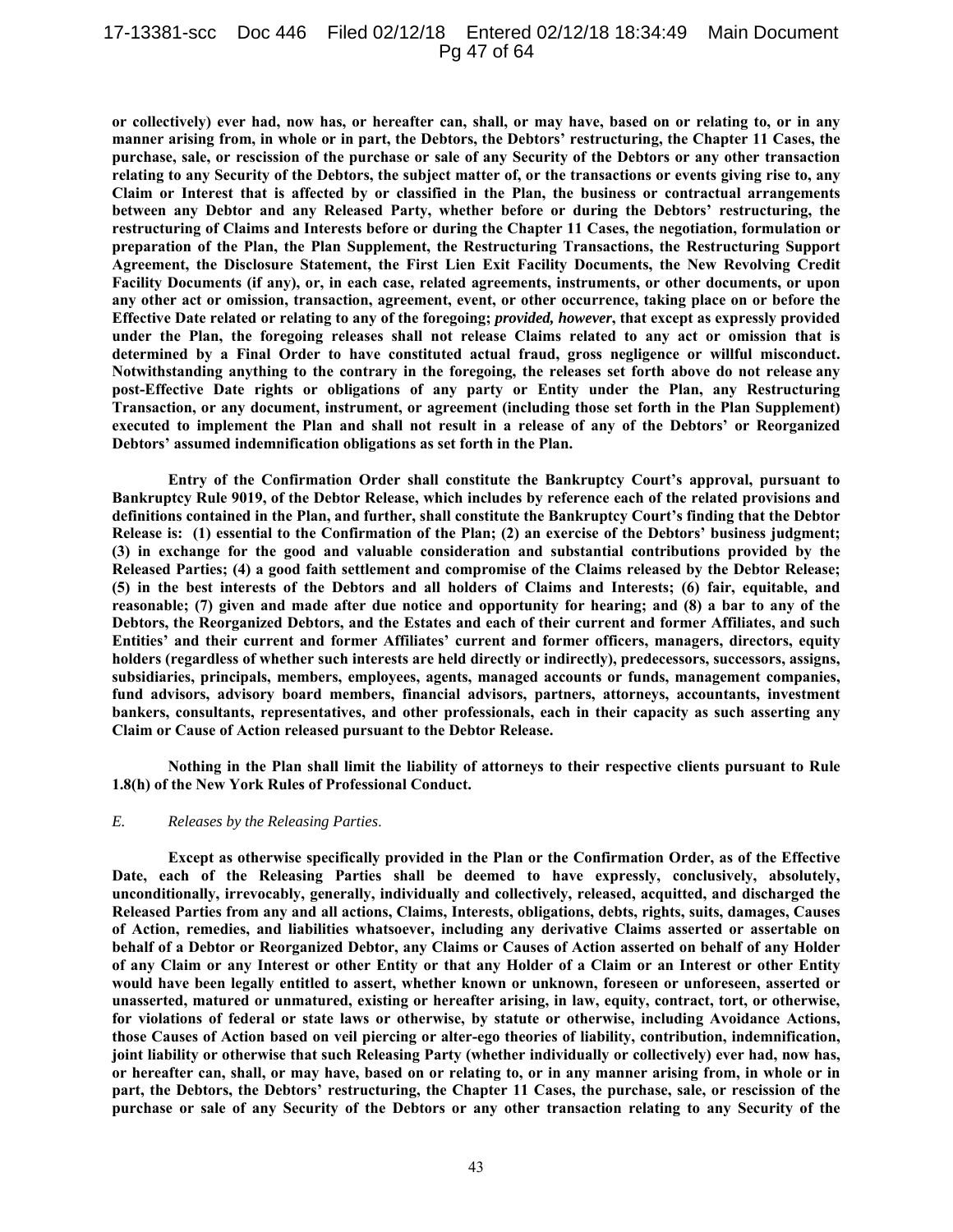## 17-13381-scc Doc 446 Filed 02/12/18 Entered 02/12/18 18:34:49 Main Document Pg 48 of 64

**Debtors, the subject matter of, or the transactions or events giving rise to, any Claim or any Interest that is affected by or classified in the Plan, the business or contractual arrangements between any Debtor and any Released Party, whether before or during the Debtors' restructuring, the restructuring of Claims and Interests before or during the Chapter 11 Cases, the negotiation, formulation or preparation of the Plan, the Plan Supplement, the Restructuring Transactions, the Restructuring Support Agreement, the Disclosure Statement, the First Lien Exit Facility Documents, the New Revolving Credit Facility Documents (if any), or, in each case, related agreements, instruments, or other documents, or upon any other act or omission, transaction, agreement, event, or other occurrence, taking place on or before the Effective Date related or relating to any of the foregoing;** *provided, however***, that except as expressly provided under the Plan, the foregoing releases shall not release Claims related to any act or omission that is determined by a Final Order to have constituted actual fraud, gross negligence or willful misconduct;** *provided***,** *further***, that any Holder of a Claim or an Interest that elects to opt-out of the releases contained in this paragraph shall not constitute a Released Party (even if for any reason otherwise entitled) and no Restructuring Support Party shall be entitled to opt-out of the releases contained in this paragraph for so long as the Restructuring Support Agreement remains in full force and effect as to such Restructuring Support Party. Notwithstanding anything to the contrary in the foregoing, the releases set forth above do not release any post-Effective Date rights or obligations of any party or Entity under the Plan, any Restructuring Transaction, or any document, instrument, or agreement (including those set forth in the Plan Supplement) executed to implement the Plan and shall not result in a release of any of the Debtors' or Reorganized Debtors' assumed indemnification obligations as set forth in the Plan.** 

**Entry of the Confirmation Order shall constitute the Bankruptcy Court's approval, pursuant to Bankruptcy Rule 9019, of the Third-Party Release, which includes by reference each of the related provisions and definitions contained herein, and, further, shall constitute the Bankruptcy Court's finding that the Third-Party Release is: (1) essential to the Confirmation of the Plan; (2) given in exchange for the good and valuable consideration and substantial contributions provided by the Released Parties; (3) a good faith settlement and compromise of the Claims released by the Third-Party Release; (4) in the best interests of the Debtors and their Estates; (5) fair, equitable, and reasonable; (6) given and made after due notice and opportunity for hearing; and (7) a bar to any of the Releasing Parties asserting any Claim or Cause of Action released pursuant to the Third-Party Release.** 

**Nothing in the Plan shall limit the liability of attorneys to their respective clients pursuant to Rule 1.8(h) of the New York Rules of Professional Conduct.** 

#### *F. Regulatory Activities*.

Notwithstanding anything to the contrary herein, nothing in the Plan or Confirmation Order is intended to affect the police or regulatory activities of Governmental Units or other governmental agencies.

## *G. Exculpation*.

**Except as otherwise specifically provided in the Plan or the Confirmation Order, no Exculpated Party shall have or incur, and each Exculpated Party is hereby released and exculpated from, any (i) Exculpated Causes of Action and (ii) obligation, Cause of Action, or liability for any Exculpated Causes of Action;** *provided, however***, that the foregoing "Exculpation" shall have no effect on the liability of any Entity that results from any such act or omission that is determined by a Final Order to have constituted actual fraud, gross negligence, or willful misconduct;** *provided further***,** *however***, that the foregoing shall not be deemed to release, affect, or limit any post-Effective Date rights or obligations of the Exculpated Parties under the Plan, any Restructuring Transaction, or any document, instrument, or agreement (including those set forth in the Plan Supplement) executed to implement the Plan. The Exculpated Parties have, and upon completion of the Plan shall be deemed to have, participated in good faith and in compliance with applicable law with regard to the solicitation of, and distribution of, consideration pursuant to the Plan and, therefore, are not, and on account of such distributions shall not be, liable at any time for the violation of any applicable law, rule, or regulation governing the solicitation of acceptances or rejections of the Plan or such distributions made pursuant to the Plan.**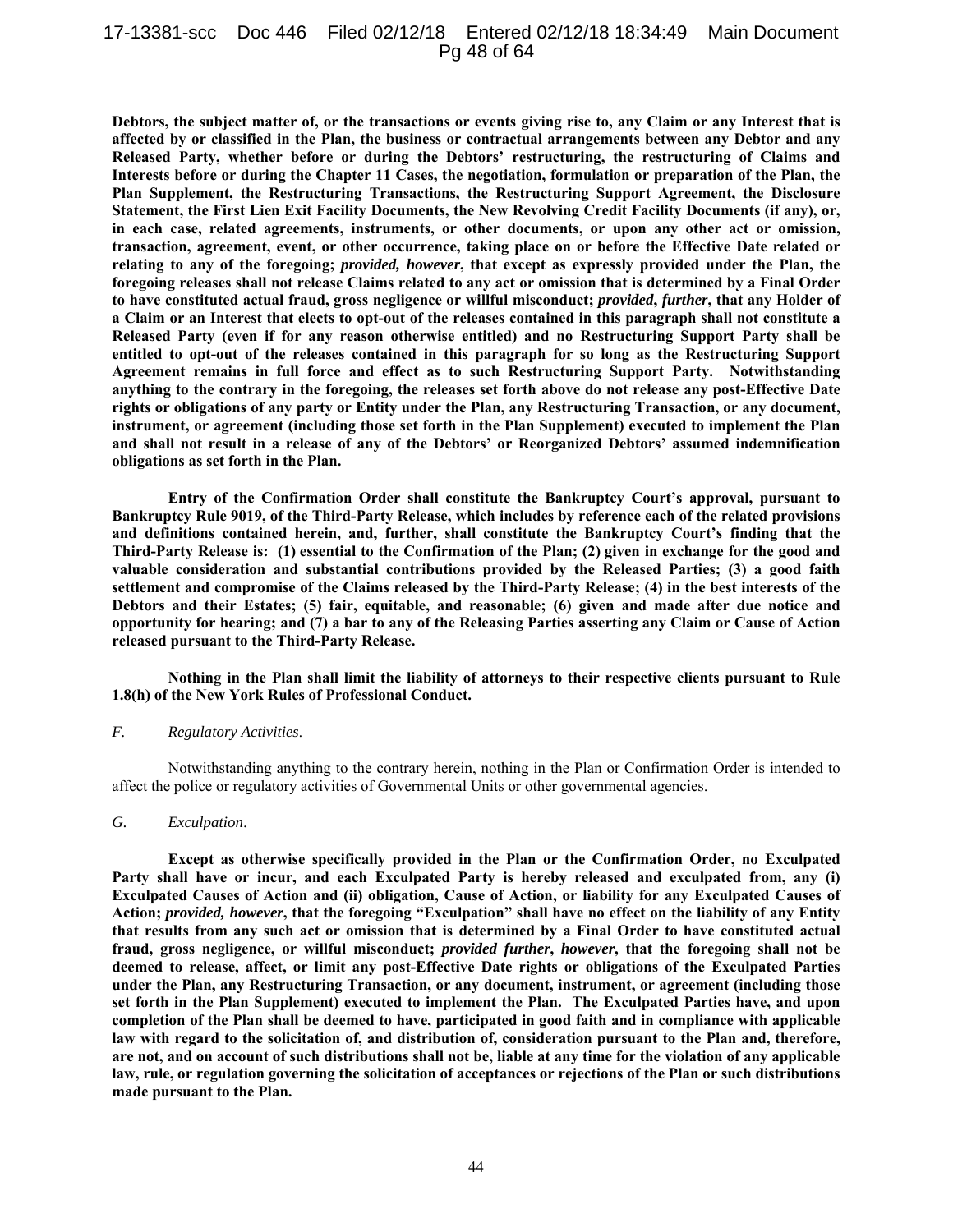# 17-13381-scc Doc 446 Filed 02/12/18 Entered 02/12/18 18:34:49 Main Document Pg 49 of 64

**Nothing in the Plan shall limit the liability of attorneys to their respective clients pursuant to Rule 1.8(h) of the New York Rules of Professional Conduct.** 

#### *H. Injunction*.

**Except as otherwise expressly provided in the Plan, the Confirmation Order, or for obligations issued or required to be paid pursuant to the Plan or the Confirmation Order, all Persons and Entities that have held, hold, or may hold Claims, Interests, Causes of Action or liabilities that have been released pursuant to Article VIII.D or Article VIII.E of the Plan, are discharged pursuant to Article VIII.B of the Plan, or are subject to exculpation pursuant to Article VIII.G of the Plan, are permanently enjoined and precluded, from and after the Effective Date, from taking any of the following actions against, as applicable, the Debtors, the Reorganized Debtors, the Released Parties, or the Exculpated Parties: (i) commencing or continuing in any manner any action or other proceeding of any kind on account of or in connection with or with respect to any such Claims, Interests, Causes of Action or liabilities; (ii) enforcing, attaching, collecting, or recovering by any manner or means any judgment, award, decree, or order against such Persons and Entities on account of or in connection with or with respect to any such Claims, Interests, Causes of Action or liabilities; (iii) creating, perfecting, or enforcing any Lien, Claim or encumbrance of any kind against such Persons or Entities or the property or the estates of such Persons or Entities, as applicable, on account of or in connection with or with respect to any such Claims, Interests, Causes of Action or liabilities; (iv) asserting any right of setoff, subrogation, or recoupment of any kind against any obligation due from such Persons or Entities or against the property of such Persons or Entities, as applicable, on account of or in connection with or with respect to any such Claims, Interests, Causes of Action or liabilities; and (v) commencing or continuing in any manner any action or other proceeding of any kind against such Persons or Entities on account of or in connection with or with respect to any such Claims, Interests, Causes of Action or liabilities released, settled or compromised pursuant to the Plan;** *provided***, that nothing contained herein shall preclude a Person or Entity from obtaining benefits directly and expressly provided to such Person or Entity pursuant to the terms of the Plan;** *provided***,** *further***, that nothing contained herein shall be construed to prevent any Person or Entity from defending against claims objections or collection actions whether by asserting a right of setoff or otherwise to the extent permitted by law.** 

#### *I. Term of Injunctions or Stays*.

Unless otherwise provided in the Plan or in the Confirmation Order, all injunctions or stays in effect in the Chapter 11 Cases pursuant to sections 105 or 362 of the Bankruptcy Code or any order of the Bankruptcy Court, and extant on the Confirmation Date (excluding any injunctions or stays contained in the Plan or the Confirmation Order), shall remain in full force and effect until the Effective Date. All injunctions or stays contained in the Plan or the Confirmation Order shall remain in full force and effect in accordance with their terms.

## *J. Recoupment*.

In no event shall any Holder of a Claim be entitled to recoup such Claim against any Claim, right, or Cause of Action of the Debtors or the Reorganized Debtors, as applicable, unless such Holder actually has performed such recoupment and provided notice thereof in writing to the Debtors on or before the Confirmation Date, notwithstanding any indication in any Proof of Claim or otherwise that such Holder asserts, has, or intends to preserve any right of recoupment.

#### *K. Protection Against Discriminatory Treatment*.

In accordance with section 525 of the Bankruptcy Code, and consistent with paragraph 2 of Article VI of the United States Constitution, all Entities, including Governmental Units shall not discriminate against any Reorganized Debtor, or deny, revoke, suspend, or refuse to renew a license, permit, charter, franchise, or other similar grant to, condition such a grant to, discriminate with respect to such a grant against, the Reorganized Debtors, or another Entity with whom the Reorganized Debtors have been associated, solely because each Debtor has been a debtor under chapter 11 of the Bankruptcy Code, has been insolvent before the commencement of the Chapter 11 Cases (or during the Chapter 11 Cases but before the Debtors are granted or denied a discharge), or has not paid a debt that is dischargeable in the Chapter 11 Cases.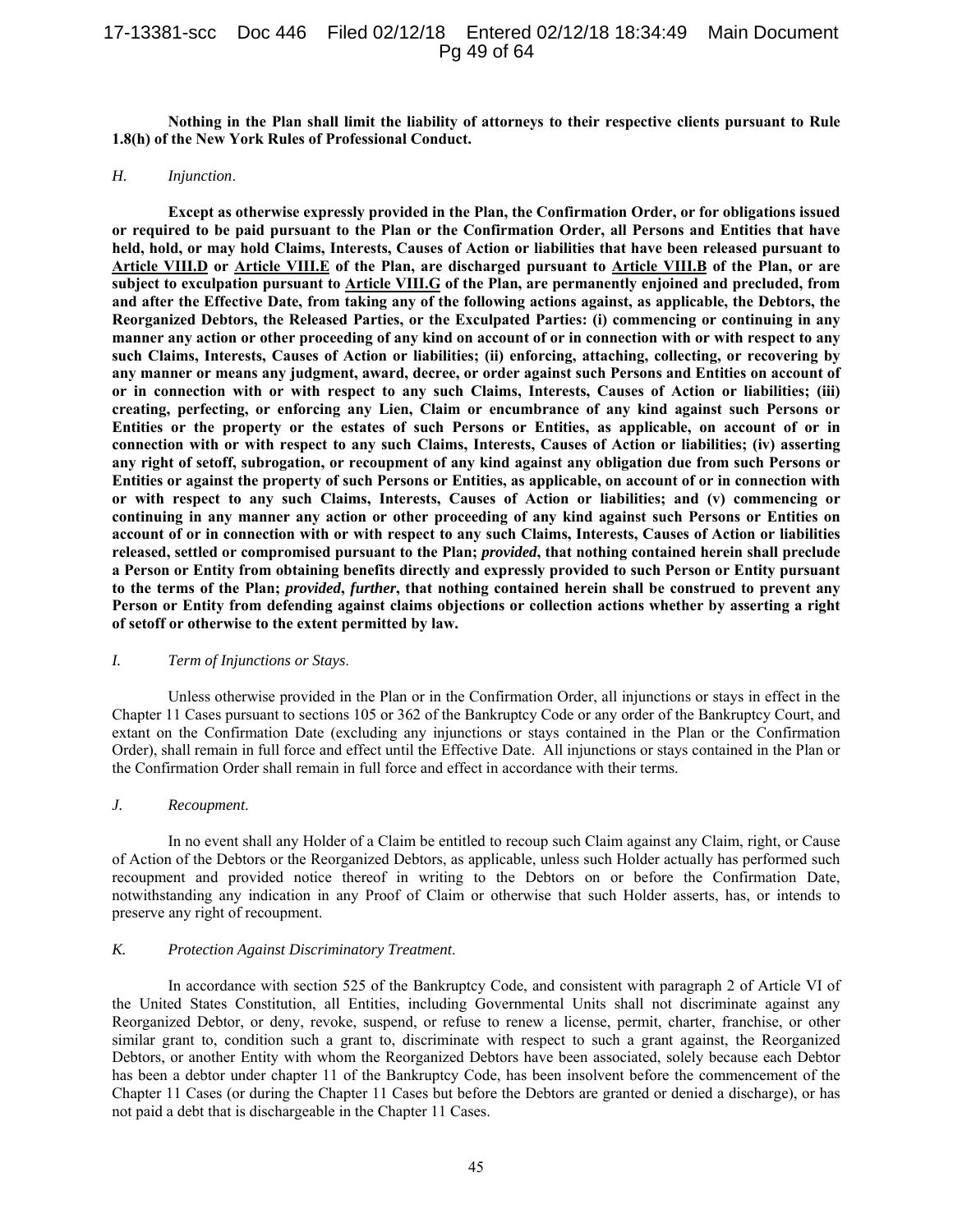# 17-13381-scc Doc 446 Filed 02/12/18 Entered 02/12/18 18:34:49 Main Document Pg 50 of 64

## **ARTICLE IX. CONDITIONS PRECEDENT TO CONSUMMATION OF THE PLAN**

*A. Conditions Precedent to the Effective Date*.

It is a condition to the Effective Date of the Plan that the following conditions shall have been satisfied or waived pursuant to the provisions of Article IX.B:

1. The Bankruptcy Court shall have entered the Confirmation Order, which order shall be in form and substance satisfactory to the Debtors and the Term Lender Group.

2. The Debtors shall have paid the reasonable and documented fees and out-of-pocket expenses of (i) the Credit Agreement Agent (including one counsel to the Credit Agreement Agent), and (ii) Arnold & Porter Kaye Scholer LLP, FTI Consulting Inc., Fortgang Consulting, LLC and Aloise & Associates, LLC in accordance with the Restructuring Support Agreement.

3. All of the conditions precedent set forth in the First Lien Exit Credit Agreement shall have been satisfied or waived pursuant to the terms of the First Lien Exit Credit Agreement, and the First Lien Exit Credit Agreement shall have been executed.

4. The Professional Fee Escrow Account shall have been established and funded.

thereto.

5. The Restructuring Support Agreement shall not have been terminated as to all parties

6. All actions, documents, certificates, and agreements necessary to implement this Plan shall have been effected or executed and delivered to the required parties and, to the extent required, filed with the applicable Governmental Units in accordance with applicable laws.

7. All governmental and material third-party approvals and consents, including Bankruptcy Court approval, that are necessary to implement the Restructuring Transactions shall have been obtained, not be subject to unfulfilled conditions, and be in full force and effect, and all applicable waiting periods shall have expired without any action being taken or threatened by any competent authority that would restrain, prevent, or otherwise impose materially adverse conditions on such transactions.

8. The Debtors shall have received all authorizations, consents, regulatory approvals, rulings, waivers or other documents that are necessary to implement and effectuate the Plan and reasonable evidence thereof has been delivered to the Term Lender Group.

9. The FCC Approval shall have been obtained.

10. Any amendments, modifications or supplements to the Plan (including the Plan Supplement) shall be reasonably acceptable to the Debtors and the Term Lender Group.

11. Each of the New By-Laws and New Certificates of Incorporation will be in full force and effect as of the Effective Date.

12. The Effective Date shall be no later than one-hundred eighty (180) calendar days after the Petition Date, or such later date to which the Term Lender Group agrees in writing.

## *B. Waiver of Conditions*.

The conditions to Consummation set forth in Article IX.A may be waived by the Debtors with the prior written consent of the Term Lender Group (not to be unreasonably withheld) and, with respect to conditions related to the Professional Fee Escrow Account, the beneficiaries of the Professional Fee Escrow Account, without notice,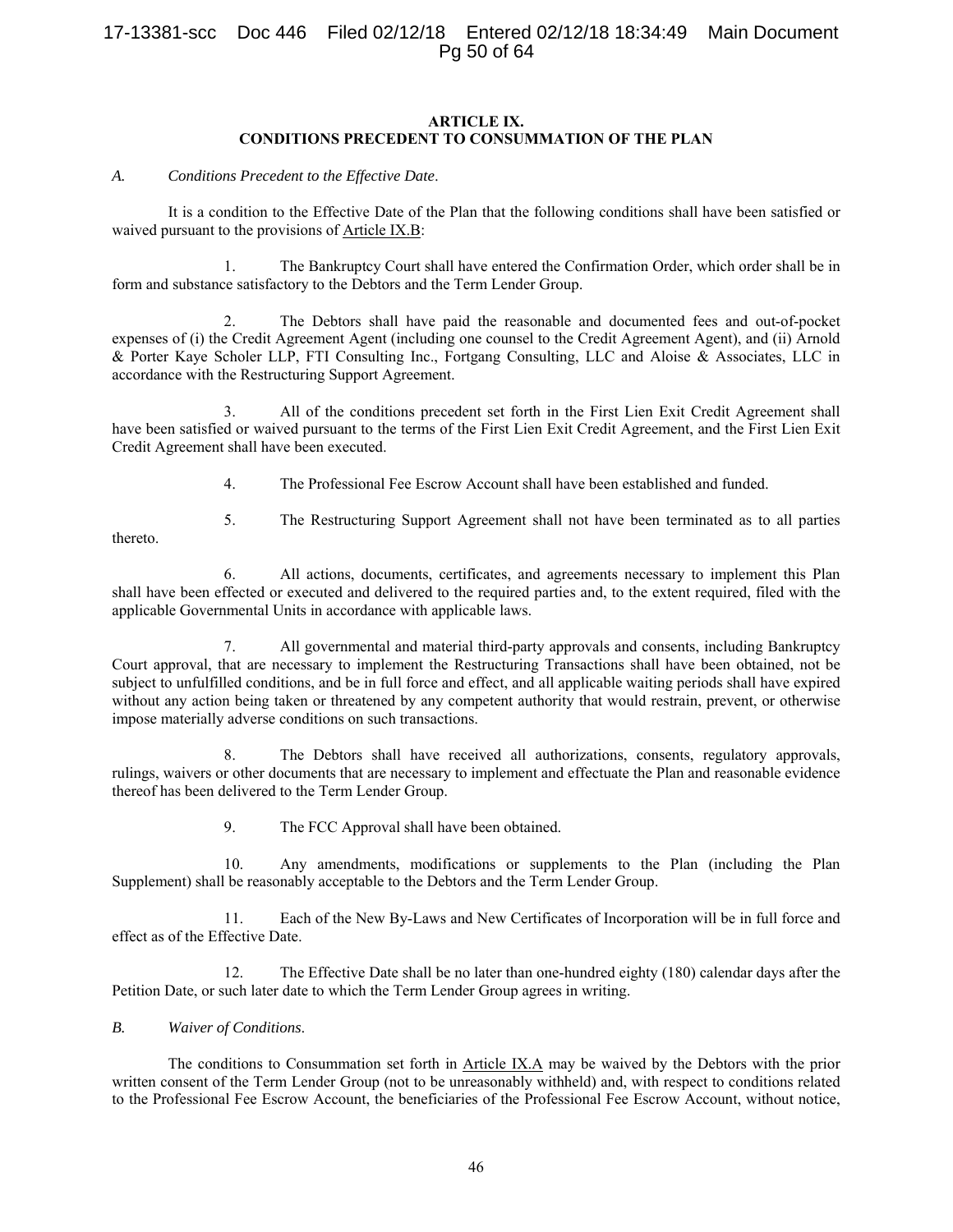# 17-13381-scc Doc 446 Filed 02/12/18 Entered 02/12/18 18:34:49 Main Document Pg 51 of 64

leave or order of the Bankruptcy Court or any formal action other than proceeding to confirm or consummate the Plan. The failure of the Debtors or the Term Lender Group to exercise any of the foregoing rights shall not be deemed a waiver of any other rights, and each such right shall be deemed an ongoing right, which may be asserted at any time.

#### *C. Effect of Failure of Conditions*.

If Consummation of the Plan does not occur, the Plan shall be null and void in all respects and nothing contained in the Plan or the Disclosure Statement shall: (i) constitute a waiver or release of any Claims, Causes of Action or Interests; (ii) prejudice in any manner the rights of such Debtor, any Holder, any Person, or any other Entity; or (iii) constitute an admission, acknowledgement, offer, or undertaking of any sort by such Debtor, any Holder, any Person, or any other Entity.

#### **ARTICLE X. MODIFICATION, REVOCATION, OR WITHDRAWAL OF THE PLAN**

#### *A. Modification and Amendments*.

Subject to certain restrictions and requirements set forth in section 1127 of the Bankruptcy Code and Bankruptcy Rule 3019 (as well as those restrictions on modifications set forth in the Plan), the Debtors reserve the right to modify the Plan (including the Plan Supplement), without additional disclosure pursuant to section 1125 of the Bankruptcy Code prior to the Confirmation Date; *provided*, that any such modification shall be reasonably acceptable to the Term Lender Group. After the Confirmation Date and before substantial consummation of the Plan, the Debtors may initiate proceedings in the Bankruptcy Court pursuant to section 1127(b) of the Bankruptcy Code to remedy any defect or omission or reconcile any inconsistencies in the Plan, the Plan Supplement, the Disclosure Statement, or the Confirmation Order, relating to such matters as may be necessary to carry out the purposes and intent of the Plan.

After the Confirmation Date, but before the Effective Date, the Debtors, with the consent of the Term Lender Group (not to be unreasonably withheld), may make appropriate technical adjustments and modifications to the Plan (including the Plan Supplement) without further order or approval of the Bankruptcy Court; *provided*, that such adjustments and modifications do not materially and adversely affect the treatment of Holders of Claims or Interests.

#### *B. Effect of Confirmation on Modifications*.

Entry of a Confirmation Order shall mean that all modifications or amendments to the Plan since the solicitation thereof are approved pursuant to section 1127(a) of the Bankruptcy Code and do not require additional disclosure or re-solicitation under Bankruptcy Rule 3019.

#### *C. Revocation or Withdrawal of Plan*.

The Debtors reserve the right to revoke or withdraw the Plan before the Confirmation Date and to file subsequent plans of reorganization. If the Debtors revoke or withdraw the Plan, or if Confirmation or Consummation does not occur, then, absent further order of the Bankruptcy Court: (i) the Plan shall be null and void in all respects; (ii) any settlement or compromise not previously approved by Final Order of the Bankruptcy Court embodied in the Plan (including the fixing or limiting to an amount certain of the Claims or Interests or Classes of Claims or Interests), assumption or rejection of Executory Contracts or Unexpired Leases effected by the Plan, and any document or agreement executed pursuant to the Plan, shall be deemed null and void; and (iii) nothing contained in the Plan shall: (a) constitute a waiver or release of any Claims or Interests; (b) prejudice in any manner the rights of such Debtor, any Holder, any Person, or any other Entity; or (c) constitute an admission, acknowledgement, offer, or undertaking of any sort by such Debtor, any Holder, any Person, or any other Entity.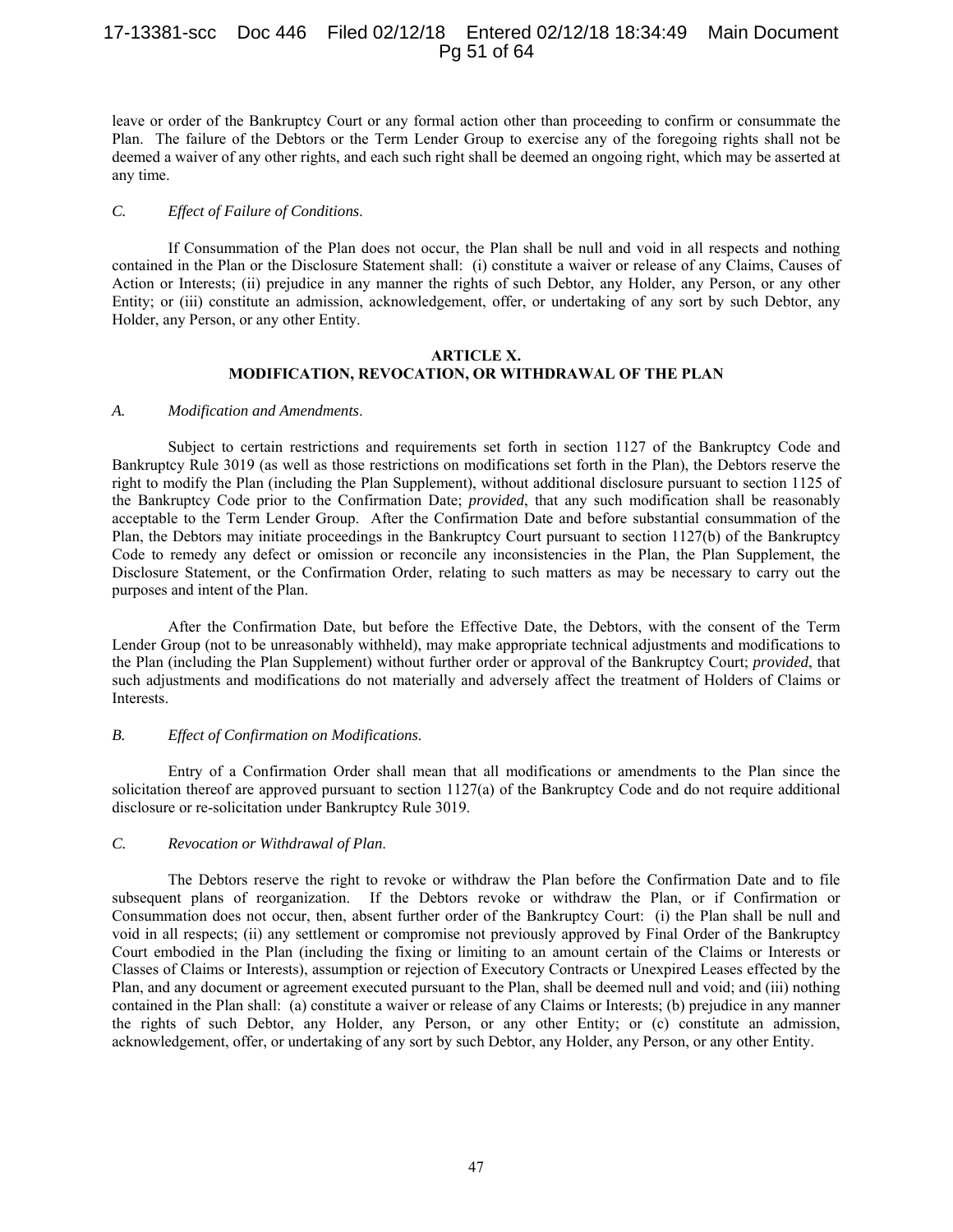# 17-13381-scc Doc 446 Filed 02/12/18 Entered 02/12/18 18:34:49 Main Document Pg 52 of 64

## **ARTICLE XI. RETENTION OF JURISDICTION**

Notwithstanding the entry of the Confirmation Order and the occurrence of the Effective Date, on and after the Effective Date, except as set forth in the Plan, the Bankruptcy Court shall retain exclusive jurisdiction, to the fullest extent permissible under law, over all matters arising out of, or related to, the Chapter 11 Cases and the Plan pursuant to sections 105(a) and 1142 of the Bankruptcy Code, including jurisdiction to:

1. Allow, disallow, determine, liquidate, classify, estimate, or establish the priority, Secured or unsecured status, or amount of any Claim or Interest, including the resolution of any request for payment of any Administrative Claim and the resolution of any and all objections to the Secured or unsecured status, priority, amount, or allowance of Claims or Interests;

2. decide and resolve all matters related to the granting and denying, in whole or in part, any applications for allowance of compensation or reimbursement of expenses to Professionals authorized pursuant to the Bankruptcy Code or the Plan;

3. resolve any matters related to: (a) the assumption, assumption and assignment, or rejection of any Executory Contract or Unexpired Lease to which a Debtor is party or with respect to which a Debtor may be liable, and to hear, determine and, if necessary, liquidate, any Claims against any of the Debtors arising therefrom, including Cure Claims pursuant to section 365 of the Bankruptcy Code; (b) any potential contractual obligation under any Executory Contract or Unexpired Lease that is assumed; (c) the Reorganized Debtors amending, modifying, or supplementing, after the Effective Date, pursuant to Article V, the Executory Contracts and Unexpired Leases to be assumed or rejected or otherwise; and (d) any dispute regarding whether a contract or lease is or was executory, expired, or terminated;

4. ensure that distributions to Holders of Allowed Claims and Interests are accomplished pursuant to the provisions of the Plan;

5. adjudicate, decide, or resolve any motions, adversary proceedings, applications, contested or litigated matters, and any other matters, and grant or deny any applications involving a Debtor, or the Estates that may be pending on the Effective Date;

6. adjudicate, decide, or resolve any and all matters related to Causes of Action;

7. adjudicate, decide, or resolve any and all matters related to section 1141 of the Bankruptcy Code;

8. enter and implement such orders as may be necessary or appropriate to construe, execute, implement, or consummate the provisions of the Plan and all contracts, instruments, releases, indentures, and other agreements or documents created in connection with the Plan, the Plan Supplement, or the Disclosure Statement;

9. enter and enforce any order for the sale of property pursuant to sections 363, 1123, or 1146(a) of the Bankruptcy Code;

10. resolve any cases, controversies, suits, disputes, or Causes of Action that may arise in connection with Consummation, including interpretation or enforcement of the Plan or any Entity's obligations incurred in connection with the Plan;

11. issue injunctions, enter and implement other orders, or take such other actions as may be necessary or appropriate to restrain interference by any Entity or Person with Consummation or enforcement of the Plan;

12. resolve any cases, controversies, suits, disputes, or Causes of Action with respect to the settlements, compromises, discharges, releases, injunctions, exculpations, and other provisions contained in Article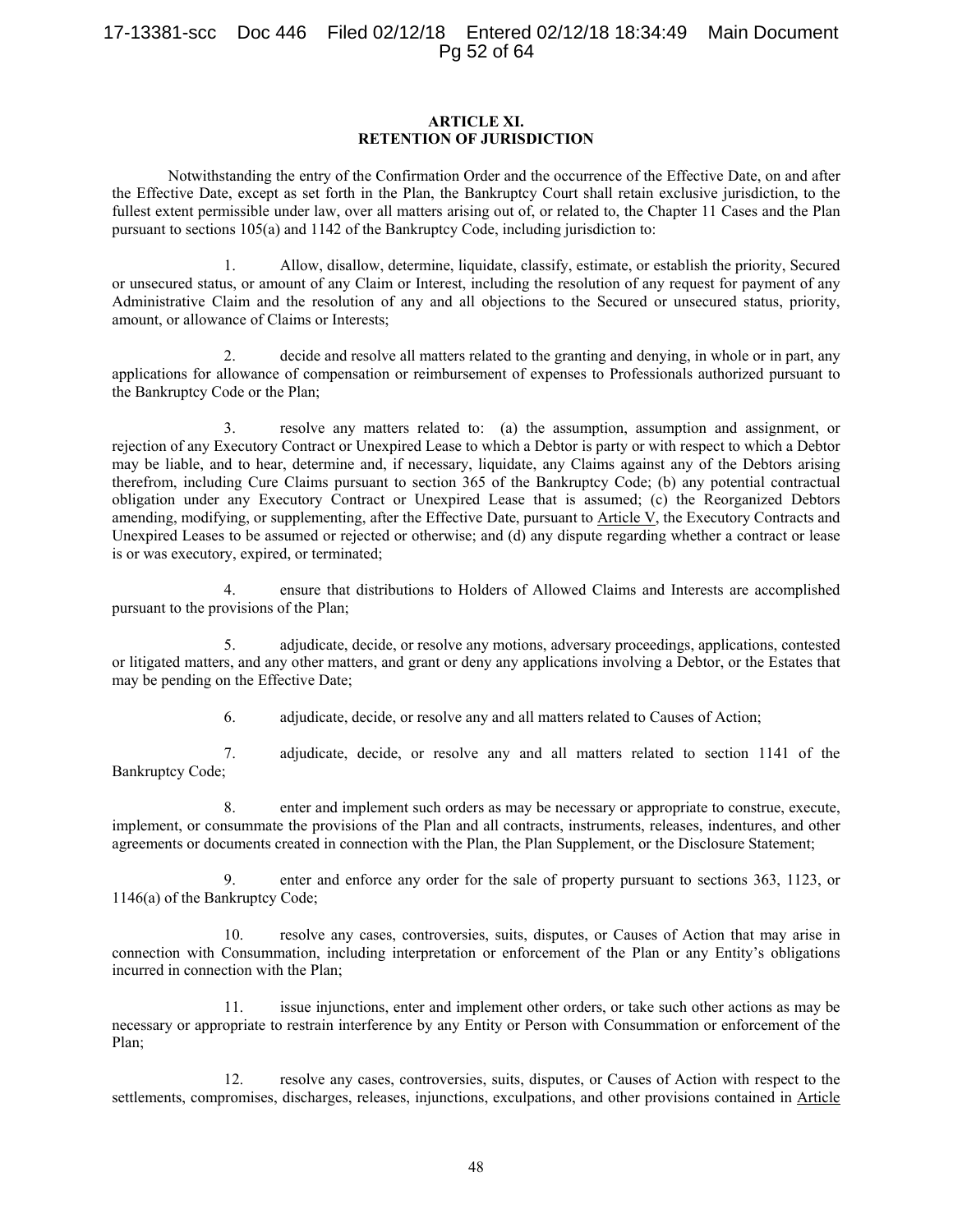# 17-13381-scc Doc 446 Filed 02/12/18 Entered 02/12/18 18:34:49 Main Document Pg 53 of 64

VIII and enter such orders as may be necessary or appropriate to implement such releases, injunctions, and other provisions;

13. resolve any cases, controversies, suits, disputes, or Causes of Action with respect to the repayment or return of distributions and the recovery of additional amounts owed by the Holder of a Claim for amounts not timely repaid pursuant to Article VI.K.1;

14. enter and implement such orders as are necessary or appropriate if the Confirmation Order is for any reason modified, stayed, reversed, revoked, or vacated;

15. determine any other matters that may arise in connection with or relate to the Plan, the Plan Supplement, the New Corporate Governance Documents, the Disclosure Statement, the Confirmation Order, or any contract, instrument, release, indenture, or other agreement or document created in connection with the Plan or the Disclosure Statement; *provided*, that the Bankruptcy Court shall not retain jurisdiction over disputes concerning documents contained in the Plan Supplement that have a jurisdictional, forum selection or dispute resolution clause that refers disputes to a different court;

16. adjudicate any and all disputes arising from or relating to distributions under the Plan;

17. consider any modifications of the Plan, to cure any defect or omission or to reconcile any inconsistency in the Plan, the Disclosure Statement, or any Bankruptcy Court order, including the Confirmation Order, in such a manner as may be necessary to carry out the purposes and effects thereof;

18. determine requests for the payment of Claims against any of the Debtors entitled to priority pursuant to section 507 of the Bankruptcy Code;

19. hear and determine disputes arising in connection with the interpretation, implementation, or enforcement of the Plan, the Confirmation Order, any transactions or payments contemplated hereby, including disputes arising in connection with the implementation of the agreements, documents, or instruments executed in connection with the Plan;

20. hear and determine matters concerning state, local, and federal taxes in accordance with sections 346, 505, 511, and 1146 of the Bankruptcy Code;

21. enforce all orders, judgments, injunctions, releases, exculpations, indemnifications and rulings entered in connection with the Chapter 11 Cases with respect to any Person or Entity, and resolve any cases, controversies, suits, or disputes that may arise in connection with any Person or Entity's rights arising from or obligations incurred in connection with the Plan;

- 22. hear any other matter not inconsistent with the Bankruptcy Code; and
- 23. enter an order or final decree concluding or closing any of the Chapter 11 Cases.

Nothing herein limits the jurisdiction of the Bankruptcy Court to interpret and enforce the Plan and all contracts, instruments, releases, indentures, and other agreements or documents created in connection with the Plan, the Plan Supplement, or the Disclosure Statement, without regard to whether the controversy with respect to which such interpretation or enforcement relates may be pending in any state or other federal court of competent jurisdiction.

If the Bankruptcy Court abstains from exercising, or declines to exercise, jurisdiction or is otherwise without jurisdiction over any matter arising in, arising under, or related to the Chapter 11 Cases, including the matters set forth in this Article XI, the provisions of this Article XI shall have no effect on and shall not control, limit, or prohibit the exercise of jurisdiction by any other court having competent jurisdiction with respect to such matter.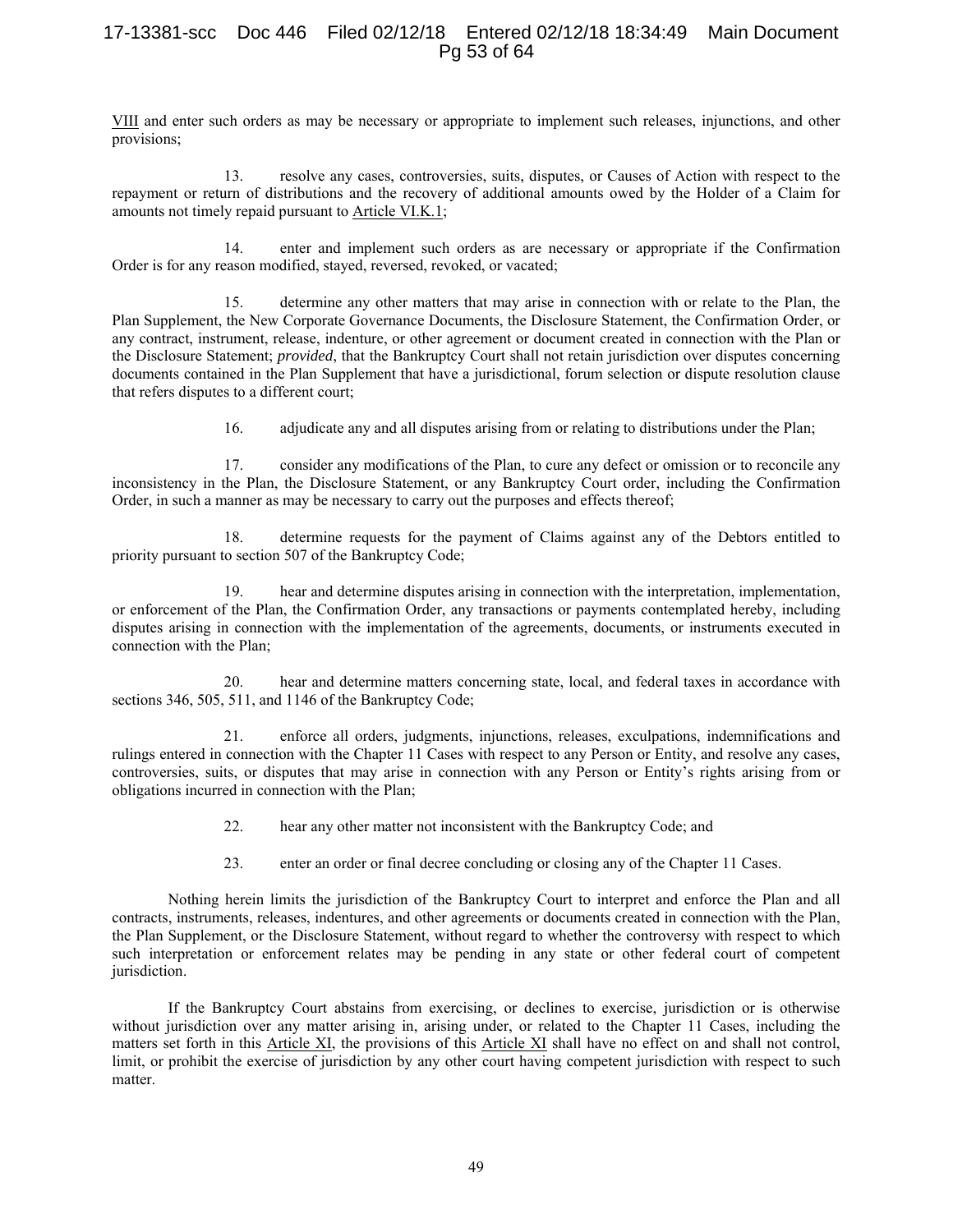# 17-13381-scc Doc 446 Filed 02/12/18 Entered 02/12/18 18:34:49 Main Document Pg 54 of 64

Unless otherwise specifically provided herein or in a prior order of the Bankruptcy Court, the Bankruptcy Court shall have exclusive jurisdiction to hear and determine disputes concerning Claims against the Debtors that arose prior to the Effective Date.

## **ARTICLE XII. MISCELLANEOUS PROVISIONS**

## *A. Immediate Binding Effect*.

Subject to Article IX.A and notwithstanding Bankruptcy Rules 3020(e), 6004(h), or 7062 or otherwise, upon the occurrence of the Effective Date, the terms of the Plan and the Plan Supplement shall be immediately effective and enforceable and deemed binding upon the Debtors, the Reorganized Debtors, and any and all Holders of Claims or Interests (irrespective of whether their Claims or Interests are deemed to have accepted the Plan), all Entities that are parties to or are subject to the settlements, compromises, releases, discharges, and injunctions described in the Plan, each Entity acquiring property under the Plan, and any and all non-Debtor parties to Executory Contracts and Unexpired Leases with the Debtors and each of their respective heirs executors, administrators, successors and assigns.

## *B. Substantial Consummation*.

On the Effective Date, the Plan shall be deemed to be substantially consummated under sections 1101 and 1127(b) of the Bankruptcy Code.

## *C. Further Assurances*.

On or before the Effective Date, the Debtors may File with the Bankruptcy Court such agreements and other documents as may be necessary or appropriate to effectuate and further evidence the terms and conditions of the Plan. The Debtors or Reorganized Debtors, as applicable, and all Holders receiving distributions pursuant to the Plan and all other parties in interest shall, from time to time, prepare, execute, and deliver any agreements or documents and take any other actions as may be necessary or advisable to effectuate the provisions and intent of the Plan.

#### *D. Statutory Committee and Cessation of Fee and Expense Payment*.

On the Effective Date, the Committee appointed in the Chapter 11 Cases shall dissolve and members thereof shall be released and discharged from all rights and duties from or related to the Chapter 11 Cases. The Reorganized Debtors shall no longer be responsible for paying any fees or expenses incurred by the Committee on and after the Effective Date.

# *E. Reservation of Rights*.

Except as expressly set forth in the Plan, the Plan shall have no force or effect unless the Bankruptcy Court enters the Confirmation Order, and the Confirmation Order shall have no force or effect if the Effective Date does not occur. None of the Filing of the Plan, any statement or provision contained in the Plan, or the taking of any action by any Debtor or any other Entity with respect to the Plan, the Disclosure Statement, or the Plan Supplement shall be or shall be deemed to be an admission or waiver of any rights of any Debtor or other Entity before the Effective Date.

## *F. Successors and Assigns*.

The rights, benefits, and obligations of any Entity named or referred to in the Plan shall be binding on, and shall inure to the benefit of, any heir, executor, administrator, receiver, trustee, successor, assign, Affiliate, officer, director, agent, representative, attorney, beneficiary, or guardian, if any, of such Entity.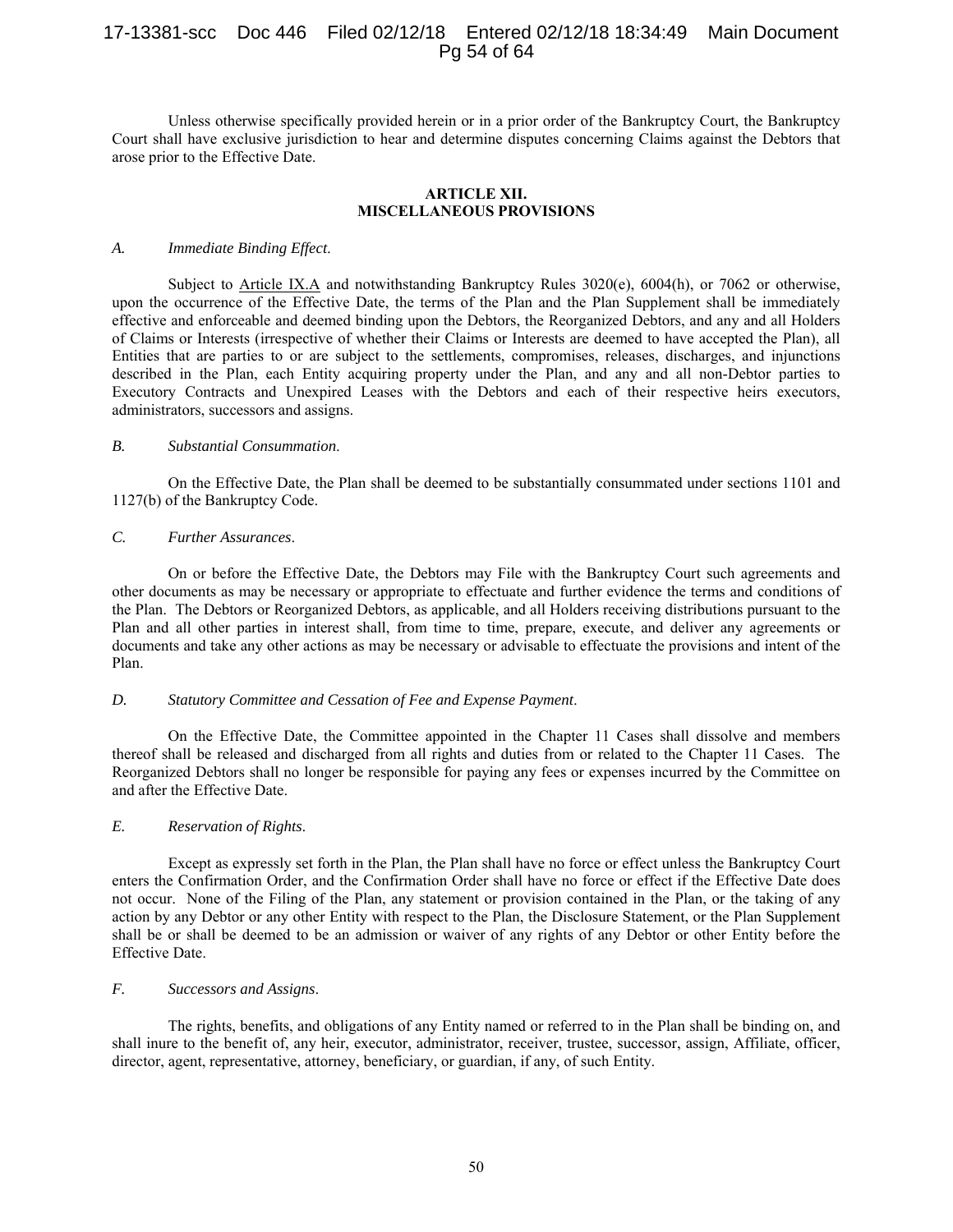# 17-13381-scc Doc 446 Filed 02/12/18 Entered 02/12/18 18:34:49 Main Document Pg 55 of 64

# *G. Notices.*

To be effective, all notices, requests, and demands to or upon the Debtors, the Committee, the U.S. Trustee, or the Term Lender Group, as applicable, must be in writing (including by facsimile transmission), and unless otherwise expressly provided herein, shall be deemed to have been duly given or made when actually delivered or, in the case of notice by facsimile transmission, when received and telephonically confirmed, addressed to the following:

## If to the Debtors:

Cumulus Media Inc. 3280 Peachtree Road, N.W., Suite 2200 Atlanta, Georgia 30305 Attention: John Abbot Richard A. Denning E-mail: john.abbot@cumulus.com richard.denning@cumulus.com

## With copies to:

 Paul, Weiss, Rifkind, Wharton & Garrison LLP 1285 Avenue of the Americas New York, New York 10019-6064 Facsimile: (212) 757-3990 Attention: Paul M. Basta Lewis R. Clayton Jacob A. Adlerstein Claudia R. Tobler E-mail: pbasta@paulweiss.com lclayton@paulweiss.com jadlerstein@paulweiss.com ctobler@paulweiss.com

#### If to the U.S. Trustee:

Office of the United States Trustee U.S. Federal Office Building 201 Varick Street, Suite 1006 New York, NY 100145 Attention: Paul Schwartzberg Greg M. Zipes E-mail: Paul.Schwartzberg@usdoj.gov Greg.Zipes@usdoj.gov

#### If to the Term Lender Group:

 Arnold & Porter Kaye Scholer LLP 70 West Madison Street, Suite 4200 Chicago, Illinois 60602-4321 Facsimile: (312) 583-2360 Attention: Michael B. Solow Michael D. Messersmith Seth J. Kleinman E-mail: michael.solow@apks.com michael.messersmith@apks.com seth.kleinman@apks.com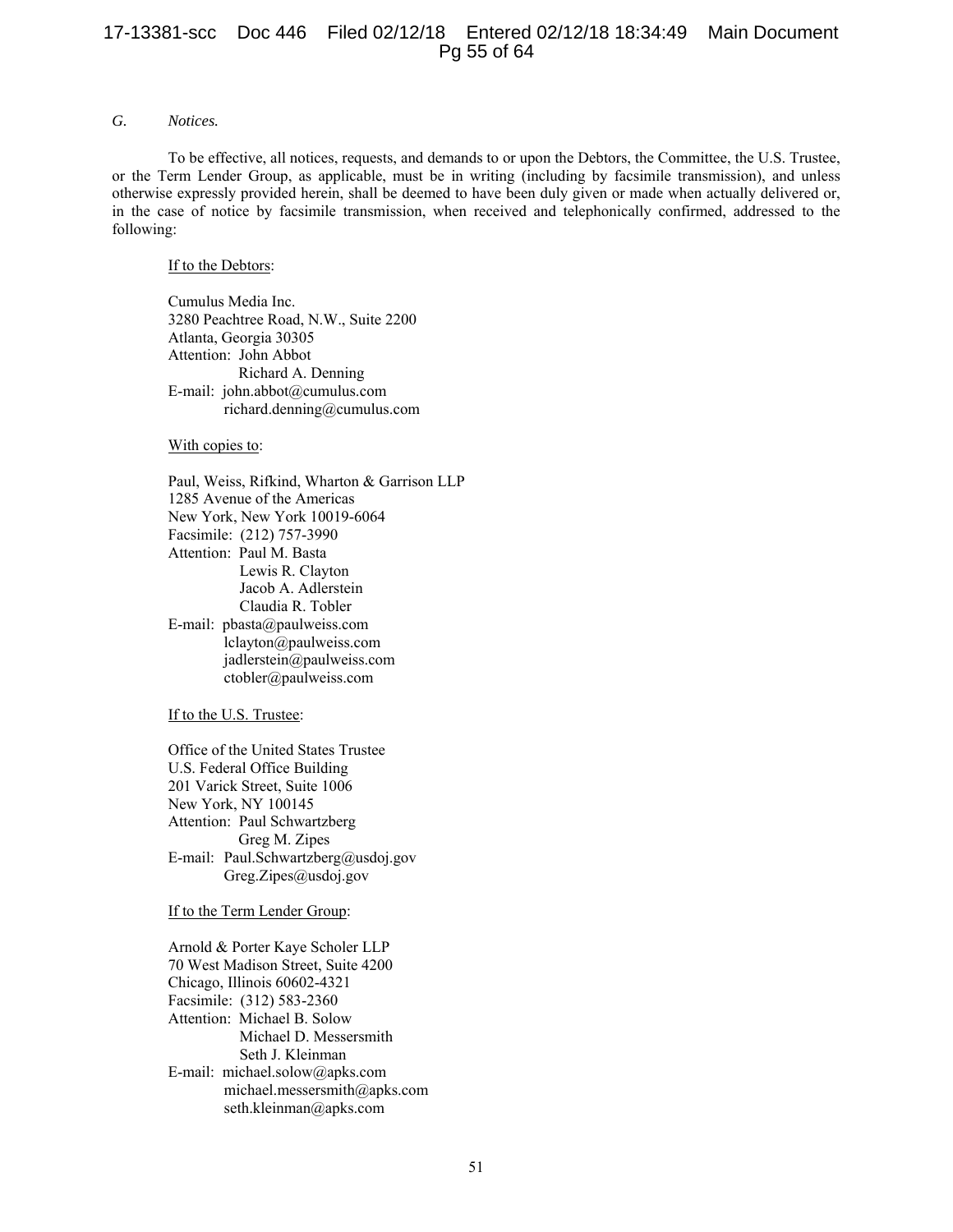## If to the Committee:

Akin Gump Strauss Hauer & Feld LLP One Bryant Park New York, New York 10036 Facsimile: (212) 872-1002 Attention: Michael S. Stamer Abid Qureshi Meredith A. Lahaie E-mail: mstamer@akingump.com aqureshi@akingump.com mlahaie@akingump.com

After the Effective Date, in order to continue to receive documents pursuant to Bankruptcy Rule 2002, an Entity must File a renewed request to receive documents pursuant to Bankruptcy Rule 2002. After the Effective Date, the Reorganized Debtors are authorized to limit the list of Entities receiving documents pursuant to Bankruptcy Rule 2002 to those Entities who have Filed such renewed requests.

## *H. Entire Agreement*.

Except as otherwise indicated, the Plan and the Plan Supplement supersede all previous and contemporaneous negotiations, promises, covenants, agreements, understandings, and representations on such subjects, all of which have become merged and integrated into the Plan and the Plan Supplement.

## *I. Exhibits*.

All exhibits and documents included in the Plan Supplement are incorporated into and are a part of the Plan as if set forth in full in the Plan. After the exhibits and documents are Filed, copies of such exhibits and documents shall be available upon written request to the Debtors' counsel at the address above or by downloading such exhibits and documents from the Debtors' Case Information Website at http://dm.epiq11.com/cumulus or the Bankruptcy Court's website at http://www.nysb.uscourts.gov. To the extent any exhibit or document is inconsistent with the terms of the Plan, unless otherwise ordered by the Bankruptcy Court, the non-exhibit or non-document portion of the Plan shall control.

#### *J. Severability of Plan Provisions.*

If, before Confirmation, any term or provision of the Plan is held by the Bankruptcy Court to be invalid, void, or unenforceable, the Bankruptcy Court, at the request of the Debtors in consultation with the Restructuring Support Parties, shall have the power to alter and interpret such term or provision to make it valid or enforceable to the maximum extent practicable, consistent with the original purpose of the term or provision held to be invalid, void, or unenforceable, and such term or provision shall then be applicable as altered or interpreted. Notwithstanding any such holding, alteration, or interpretation, the remainder of the terms and provisions of the Plan will remain in full force and effect and will in no way be affected, impaired, or invalidated by such holding, alteration, or interpretation. The Confirmation Order shall constitute a judicial determination and shall provide that each term and provision of the Plan, the Plan Supplement, the New Corporate Governance Documents, the First Lien Exit Facility Documents, and the New Revolving Credit Facility Documents (if any), as any of such documents may have been altered or interpreted in accordance with the foregoing, are: (i) valid and enforceable pursuant to their terms; (ii) integral to the Plan and may not be deleted or modified without the consent of the parties thereto; and (iii) non-severable and mutually dependent.

## *K. Votes Solicited in Good Faith*.

Upon entry of the Confirmation Order, the Debtors shall be deemed to have solicited votes on the Plan in good faith and in compliance with the Bankruptcy Code and other applicable law, and pursuant to sections 1125(e), 1125(g), and 1126(b) of the Bankruptcy Code, the Debtors, the Restructuring Support Parties, and each of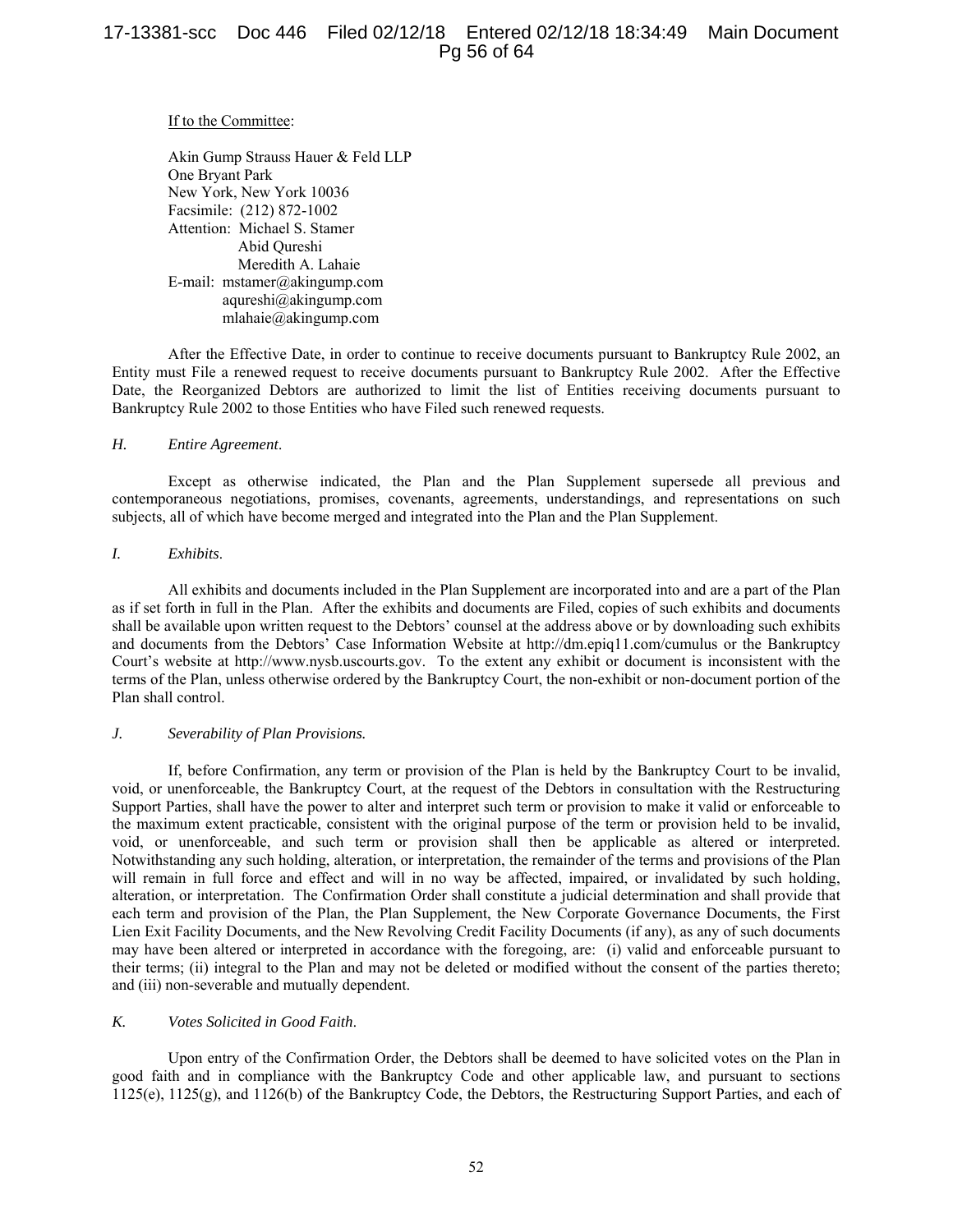# 17-13381-scc Doc 446 Filed 02/12/18 Entered 02/12/18 18:34:49 Main Document Pg 57 of 64

their respective Affiliates, and each of their and their Affiliates' agents, representatives, members, principals, shareholders, officers, directors, employees, advisors, and attorneys, in each case solely in their respective capacities as such, will be deemed to have participated in good faith and in compliance with the Bankruptcy Code in the offer, issuance, sale, and purchase of New Securities offered and sold under the Plan and any previous plan and, therefore, no such parties, individuals, or the Reorganized Debtors will have any liability for the violation of any applicable law, rule, or regulation governing the solicitation of votes on the Plan or the offer, issuance, sale, or purchase of the New Securities offered and sold under the Plan or any previous plan.

## *L. Closing of Chapter 11 Cases*.

The Reorganized Debtors shall, promptly after the full administration of the Chapter 11 Cases, File with the Bankruptcy Court all documents required by Bankruptcy Rule 3022 and any applicable order necessary to close the Chapter 11 Cases.

#### *M. Conflicts.*

To the extent that any provision of the Disclosure Statement, the Plan Supplement, or any other document referenced in the Plan (or any exhibits, schedules, appendices, supplements, or amendments to any of the foregoing), conflicts with or is in any way inconsistent with the Confirmation Order, the Confirmation Order shall govern and control. Moreover, to the extent that any provision of the Restructuring Support Agreement conflicts with or is in any way inconsistent with the Plan, the Plan shall govern and control in all respects.

*[Remainder of page intentionally left blank]*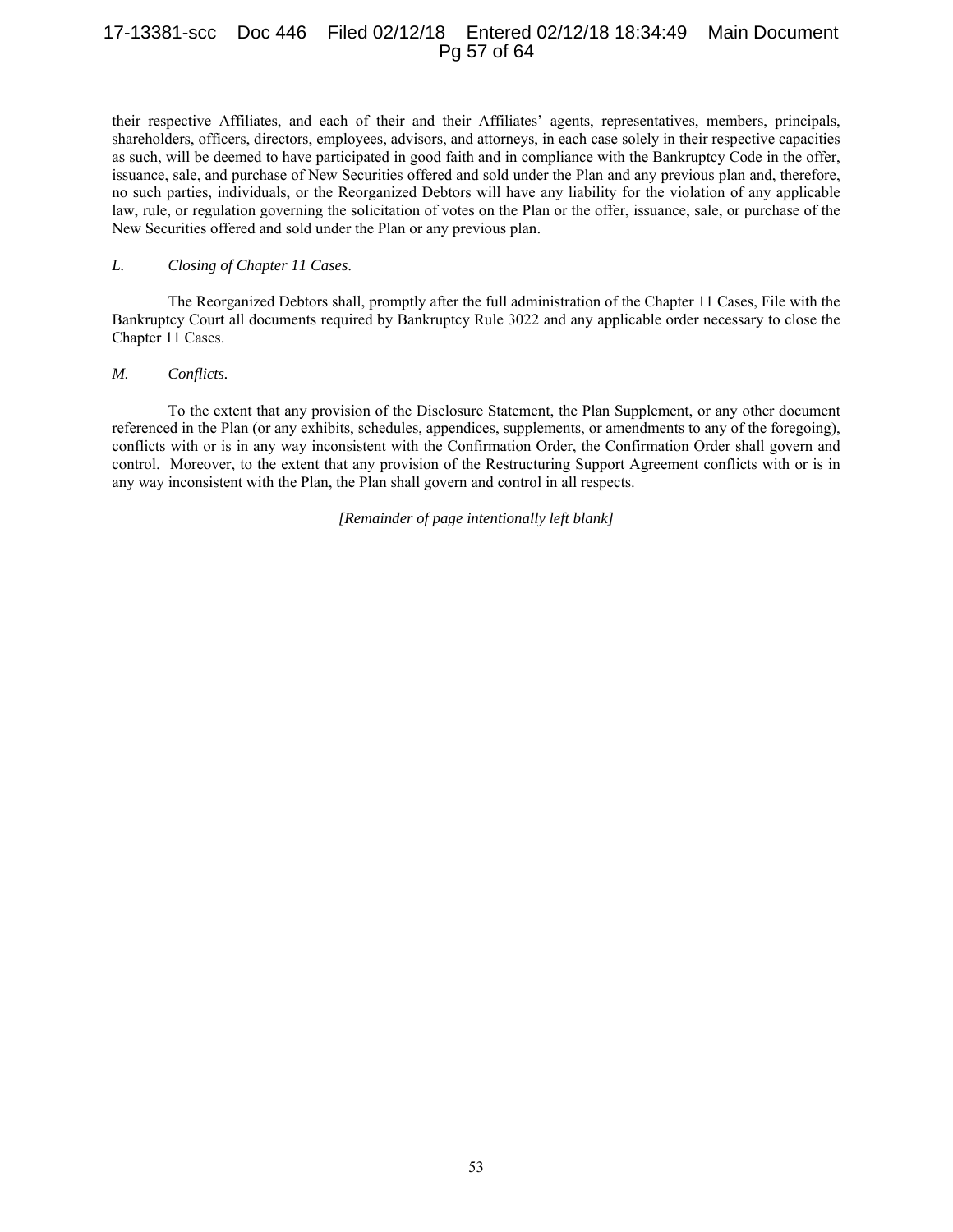# 17-13381-scc Doc 446 Filed 02/12/18 Entered 02/12/18 18:34:49 Main Document Pg 58 of 64

Dated: February 12, 2018 CUMULUS MEDIA INC.

on behalf of itself and each of its Debtor affiliates

*/s/ John Abbot* 

 John Abbot Executive Vice President, Treasurer, and Chief Financial Officer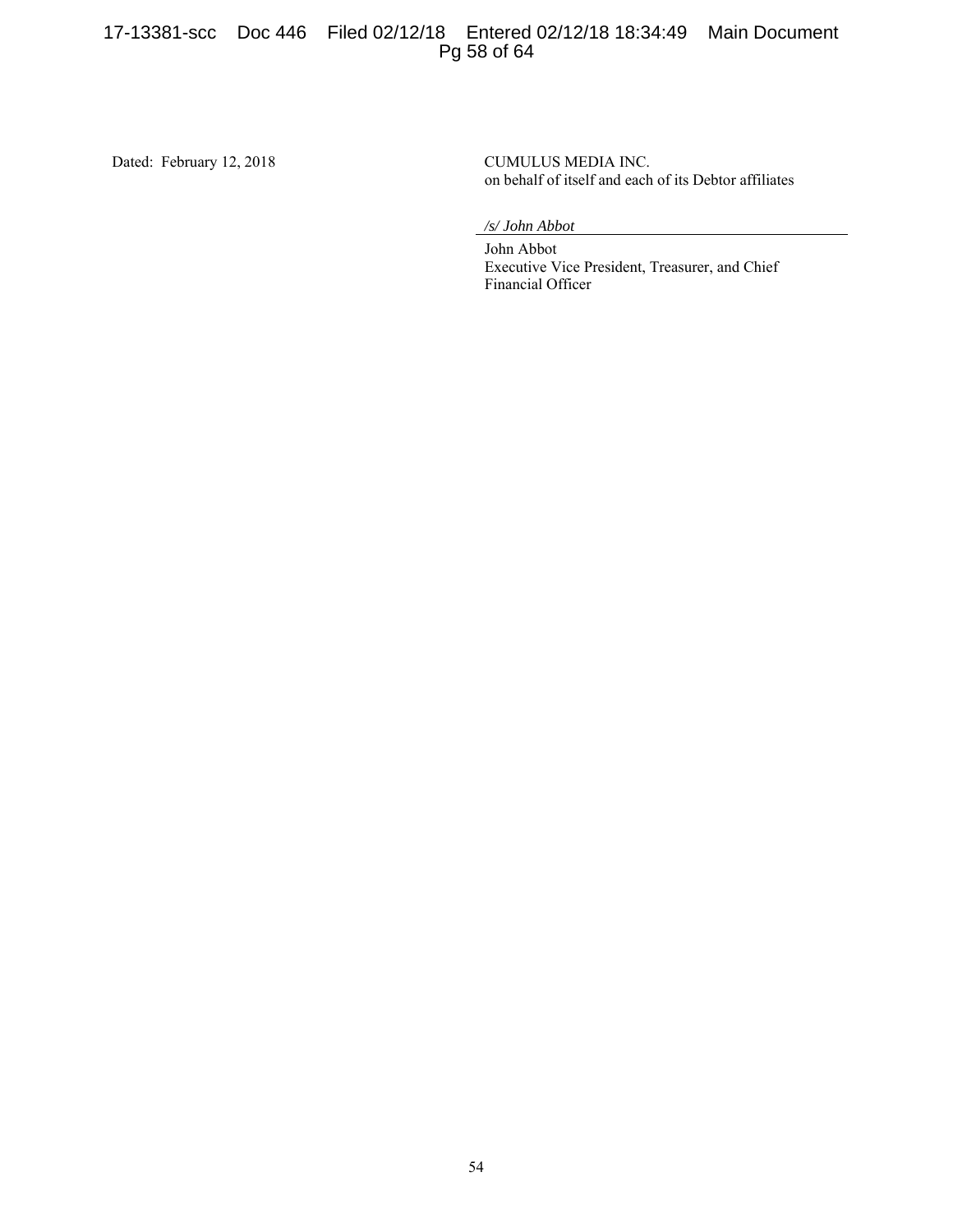# 17-13381-scc Doc 446 Filed 02/12/18 Entered 02/12/18 18:34:49 Main Document Pg 59 of 64

# **Exhibit A**

**Equity Allocation Mechanism**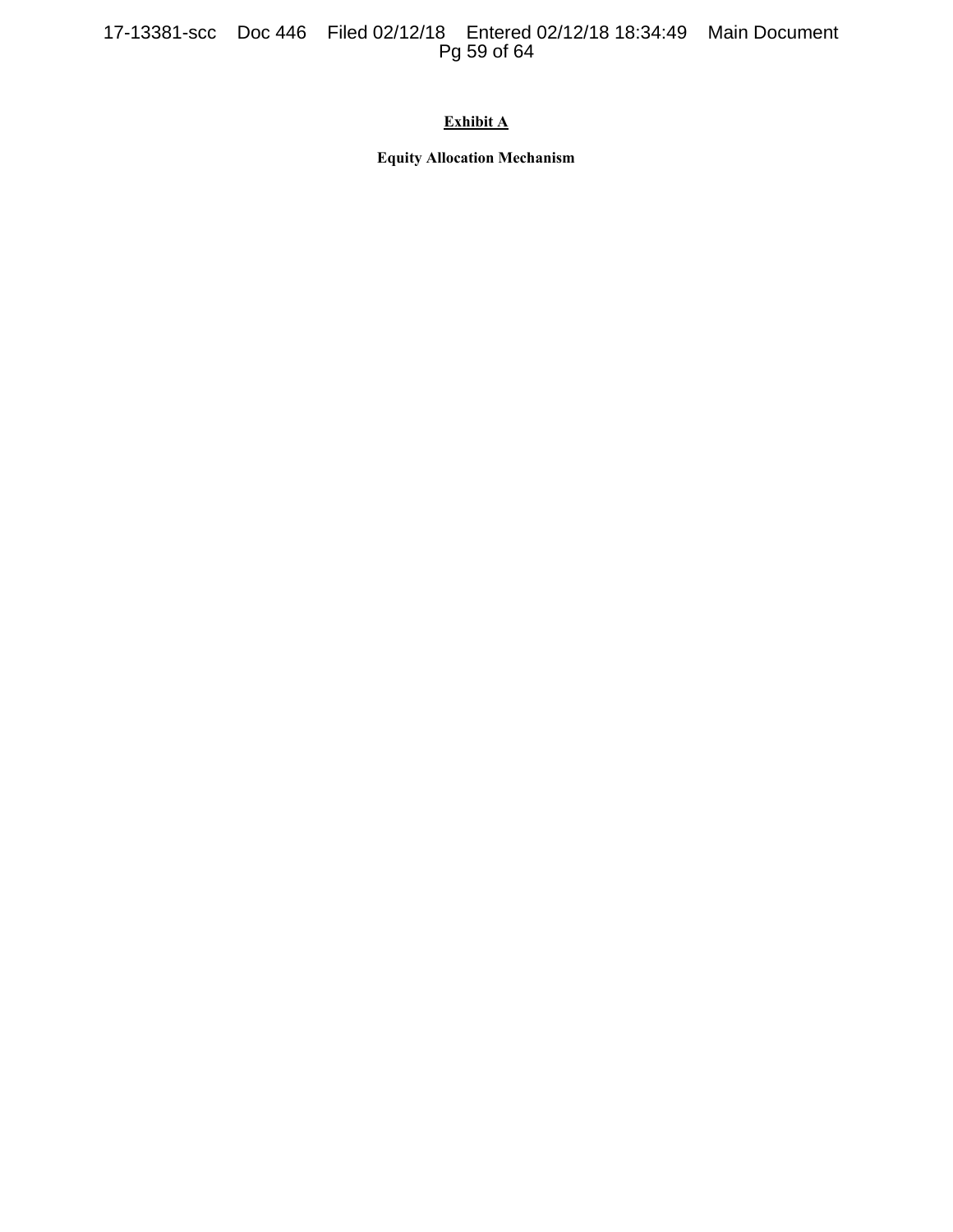# 17-13381-scc Doc 446 Filed 02/12/18 Entered 02/12/18 18:34:49 Main Document Pg 60 of 64

# **EQUITY ALLOCATION MECHANISM**

The allocation of Plan consideration to Holders of Allowed Credit Agreement Claims, Allowed Senior Notes Claims, and Allowed General Unsecured Claims, as of the Effective Date, will include distributing Class A Common Stock, Class B Common Stock and, only in the case of Allowed Credit Agreement Claims, Restricted Stock (collectively, the "*Stock*"), and Special Warrants, in accordance with the mechanism set forth below.<sup>1</sup>

# **GENERAL:**

 $\overline{a}$ 

- 1. *Ownership Certification*. In order to be eligible to receive a distribution of Stock on the Effective Date, each eligible Holder shall provide an Ownership Certification by the Certification Deadline.
- 2. *Definitions*. (a) An "*Ownership Certification*" means a written certification, in the form attached to the FCC Ownership Procedures Order, which shall be sufficient to enable the Debtors, in consultation with the Term Lender Group, or Reorganized Cumulus, as applicable, to determine (x) the extent to which direct and indirect voting and equity interests of the certifying party are held by non-U.S. Persons, as determined under section 310(b) of the Communications Act and the FCC rules, and (y) whether the holding of more than 4.99% of the Class A Common Stock by the certifying party would result in a violation of FCC ownership rules or be inconsistent with the FCC Approval; and (b) the "*Certification Deadline*" means the deadline set forth in the FCC Ownership Procedures Order for returning Ownership Certifications.
- 3. *Attributable Interests*.Subject in all respects to the foreign-ownership limitations discussed below, under FCC rules, an owner of equity in a corporation which controls FCC broadcast licenses may be deemed "attributable" if it owns, directly or indirectly, 5% or more of the voting equity of such corporation. The distribution of Stock to a Holder of an Allowed Credit Agreement Claim, Allowed Senior Notes Claim or Allowed General Unsecured Claim may be in the form of more than 4.99% of the outstanding Class A Common Stock when the shares of Class A Common Stock are issued on and as of the Effective Date, only if such Holder is identified on the FCC Long Form Application (as the same may be amended from time to time) pursuant to which FCC Approval is granted as the holder of an attributable interest in Reorganized Cumulus. If such Holder elects not to be deemed to hold an "attributable" interest in Reorganized Cumulus, then such Holder shall be issued up to 4.99% of the outstanding Class A Common Stock when all shares of Class A Common Stock are issued on and as of the Effective Date, with any remaining distribution in the form of Class B Common Stock.
- 4. *Restricted Stock*. A Holder of an Allowed Credit Agreement Claim may elect on its Ownership Certification to receive its Class A Common Stock or Class B Common Stock as Restricted Stock by checking the Restricted Stock Election box on the Ownership

<sup>1</sup> For the avoidance of doubt, the procedures set forth in this Equity Allocation Mechanism shall not impact the issuance of securities or other instruments under the Management Incentive Plan, which issuance shall be governed by the terms of the Management Incentive Plan.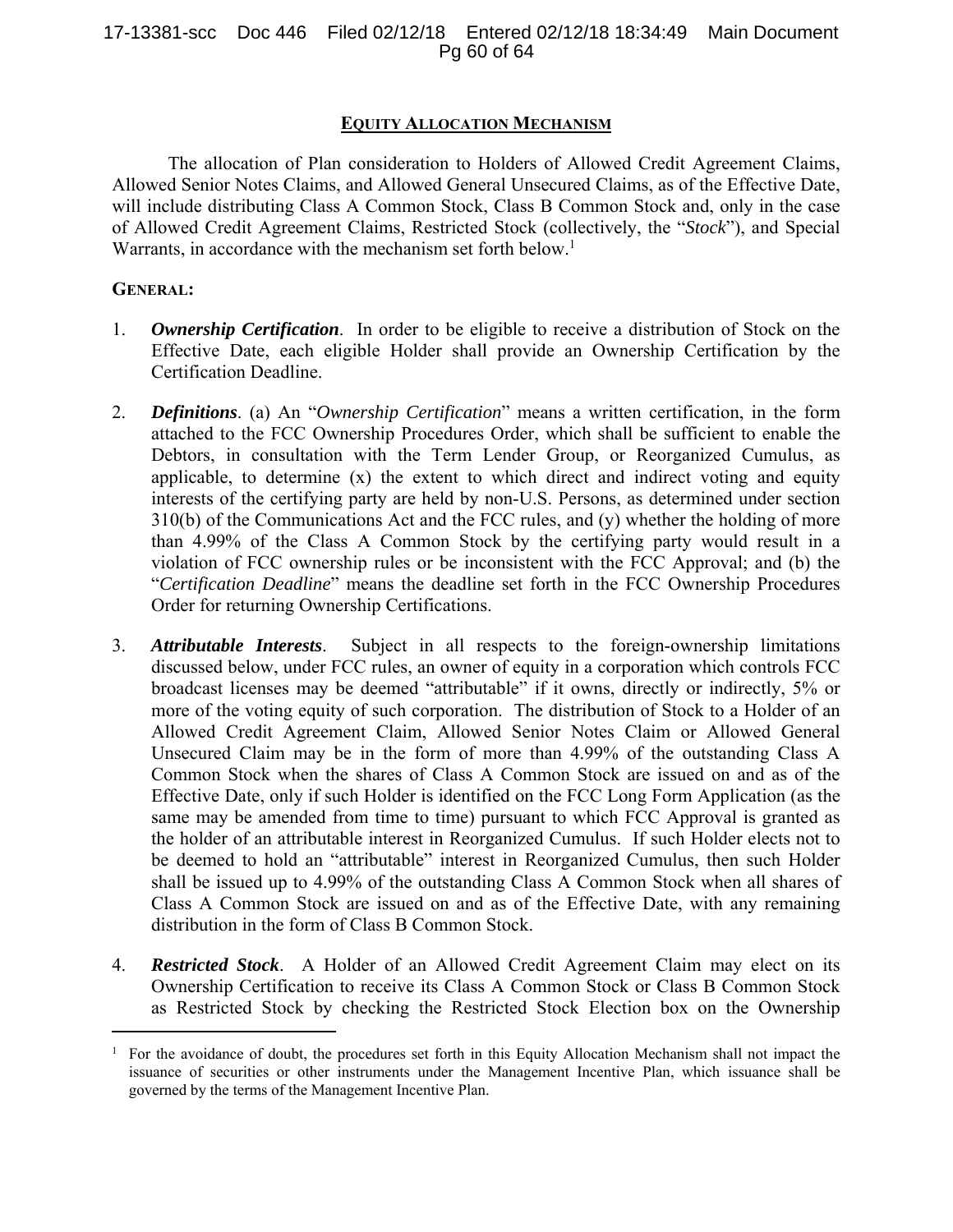# 17-13381-scc Doc 446 Filed 02/12/18 Entered 02/12/18 18:34:49 Main Document Pg 61 of 64

Certification. Shares of Restricted Stock may not be offered, sold or otherwise transferred until after two (2) calendar days following delivery of the Restricted Stock from the transfer agent designated by the Debtors (the "*Transfer Agent*") to such Holder of the Allowed Credit Agreement Claim (each such period, a "*Restricted Period*"). After the expiration of a Restricted Period, the initial Holder of such shares may make a request to the Transfer Agent to remove the restrictive legend set forth on such shares (the "*Restrictive Legend*"). Upon receipt of any such request, the Transfer Agent will remove the Restrictive Legend. Following the expiration of each applicable Restricted Period and the removal of the Restrictive Legend, the shares of Restricted Stock may be offered, sold or otherwise transferred, subject to the same restrictions on transfer as the New Securities provided herein and in the Disclosure Statement. In accordance with the above, each share of Restricted Stock will bear a legend to substantially the following effect:

> "THE SECURITY EVIDENCED HEREBY (THIS "*SECURITY*") MAY NOT BE OFFERED, SOLD OR OTHERWISE TRANSFERRED FOR A PERIOD OF TWO (2) CALENDAR DAYS FOLLOWING DELIVERY OF THIS SECURITY FROM THE TRANSFER AGENT DESIGNATED BY THE ISSUER OF THIS SECURITY (THE "*TRANSFER AGENT*") TO THE INITIAL HOLDER (THE "*RESTRICTED PERIOD*"). AFTER THE RESTRICTED PERIOD, THIS SECURITY MAY ONLY BE OFFERED, SOLD OR OTHERWISE TRANSFERRED FOLLOWING A REQUEST BY THE INITIAL HOLDER TO THE TRANSFER AGENT TO REMOVE THIS RESTRICTIVE LEGEND."

# **ALLOCATION OF NEW SECURITIES:**

The distribution of Stock and Special Warrants made on and as of the Effective Date shall be as follows:

- 1. First, the (i) Term Loan Lender Equity Distribution shall be deemed made Pro Rata among the Holders of Allowed Credit Agreement Claims; and (ii) the Unsecured Creditor Equity Distribution shall be deemed made Pro Rata among Holders of Allowed Senior Notes Claims and Allowed General Unsecured Claims; *provided*, *however*, that each of the Term Loan Lender Equity Distribution and the Unsecured Creditor Equity Distribution shall be deemed to have been made initially in the form of Special Warrants issued as of the Effective Date.
- 2. Second:
	- (a) Each deemed Holder of Special Warrants that (i) has timely delivered an Ownership Certification as set forth in the FCC Ownership Procedures Order; and (ii) has provided certification therein that its alien ownership, as calculated in accordance with FCC rules, is 0%, shall be deemed to have exercised its Special Warrants as of the Effective Date to the fullest extent possible in the form of Class B Common Stock; *provided*, that any Holder who has not checked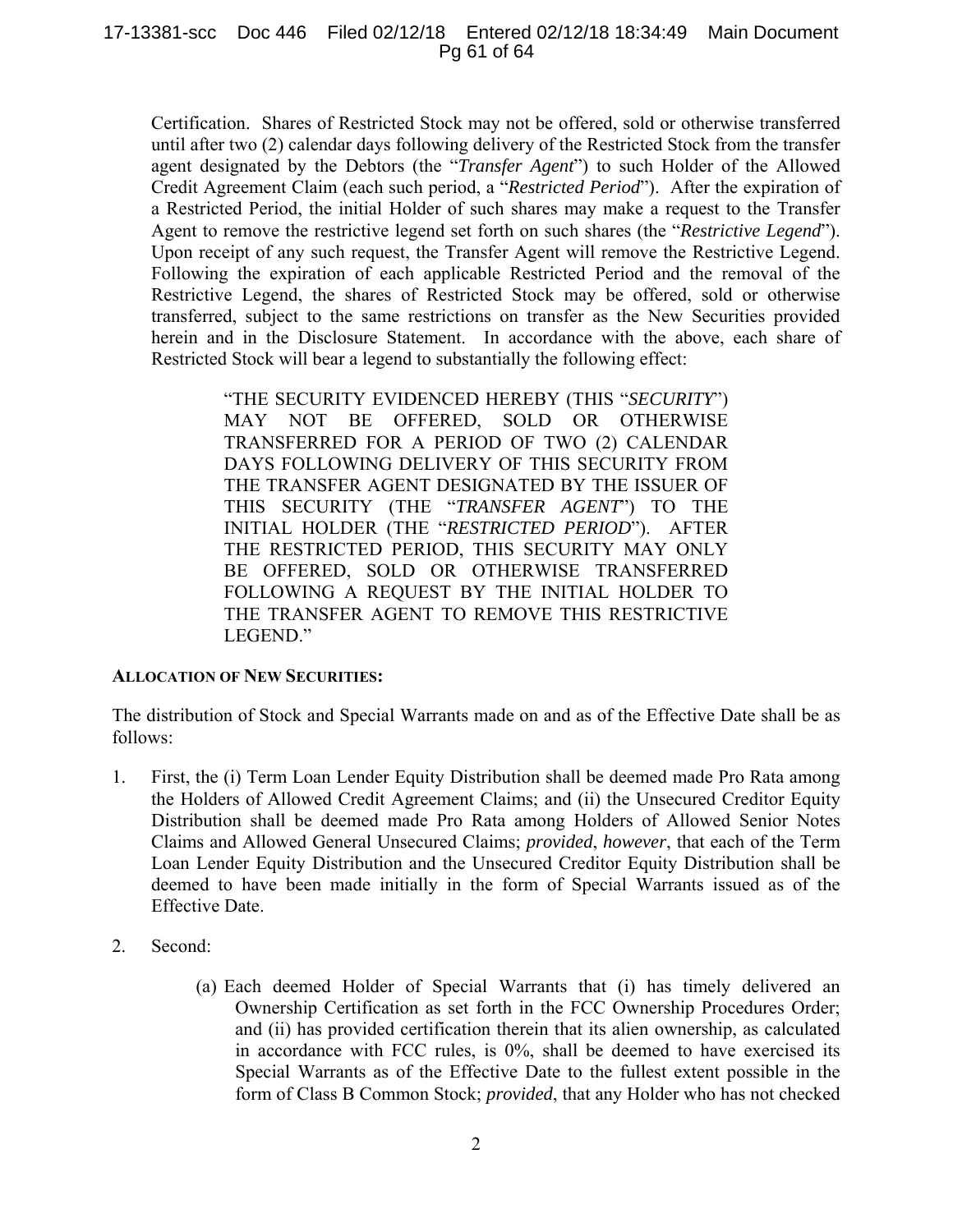17-13381-scc Doc 446 Filed 02/12/18 Entered 02/12/18 18:34:49 Main Document Pg 62 of 64

> the Class B Election box on the Ownership Certification shall be further deemed as of the Effective Date to have immediately exchanged such shares of Class B Common Stock for a like number of shares of Class A Common Stock; *provided*, *further*, that, for any Holder of Class B Common Stock that would be entitled to exchange its shares for more than 4.99% of the outstanding Class A Common Stock when all shares of Class A Common Stock are issued on and as of the Effective Date, the number of shares of Class B Common Stock exchanged by such Holder for shares of Class A Common Stock shall be limited so that such Holder receives shares of Class A Common Stock constituting no more than 4.99% of the total outstanding Class A Common Stock issued unless the Debtors, in consultation with the Term Lender Group, or Reorganized Cumulus, as applicable, shall have determined that the exchange into shares of Class A Common Stock constituting more than 4.99% of the total outstanding Class A Common Stock issued would not result in a violation of FCC ownership rules or be inconsistent with the FCC Approval (such proviso, the "*4.99% Rule*"); *provided*, *however*, that in connection with the distribution of Class A Common Stock or Class B Common Stock to Holders of Allowed Credit Agreement Claims, such Holders may elect to receive such stock as Restricted Stock by checking the Restricted Stock Election box on the Ownership Certification.

- (b) Each deemed Holder of Special Warrants that (i) has timely delivered an Ownership Certification as set forth in the FCC Ownership Procedures Order; and (ii) has provided certification therein that its alien ownership, as calculated in accordance with FCC rules, is greater than 0% (each a "*Non-U.S. Holder*," and collectively, the "*Non-U.S. Holders*"), shall be deemed to have exercised its Special Warrants, Pro Rata among all such Non-U.S. Holders, to receive Class B Common Stock, in an amount, assuming all Holders of Special Warrants that have not timely delivered an Ownership Certification are 100% foreign-owned Non-U.S. Holders, of shares that causes the aggregate alien ownership of Stock to equal, at most, twenty-two and one half percent (22.50%); *provided*, that any Holder who has not checked the Class B Election box on the Ownership Certification shall be further deemed to have immediately exchanged such shares of Class B Common Stock for a like number of shares of Class A Common Stock, subject in all respects to the 4.99% Rule; *provided*, *however*, that in connection with the distribution of Class A Common Stock or Class B Common Stock to Holders of Allowed Credit Agreement Claims, such Holders may elect to receive such stock as Restricted Stock by checking the Restricted Stock Election box on the Ownership Certification.
- (c) Each deemed Holder of Special Warrants that has not timely delivered an Ownership Certification as set forth in the FCC Ownership Procedures Order shall not be deemed to have exercised any Special Warrants as of the Effective Date; *provided*, *however*, that if such Holder properly completes and delivers an Ownership Certification to Reorganized Cumulus at any time after the Effective Date, and upon confirmation from Reorganized Cumulus that such Ownership Certification is satisfactory, if such Holder (i) has provided certification therein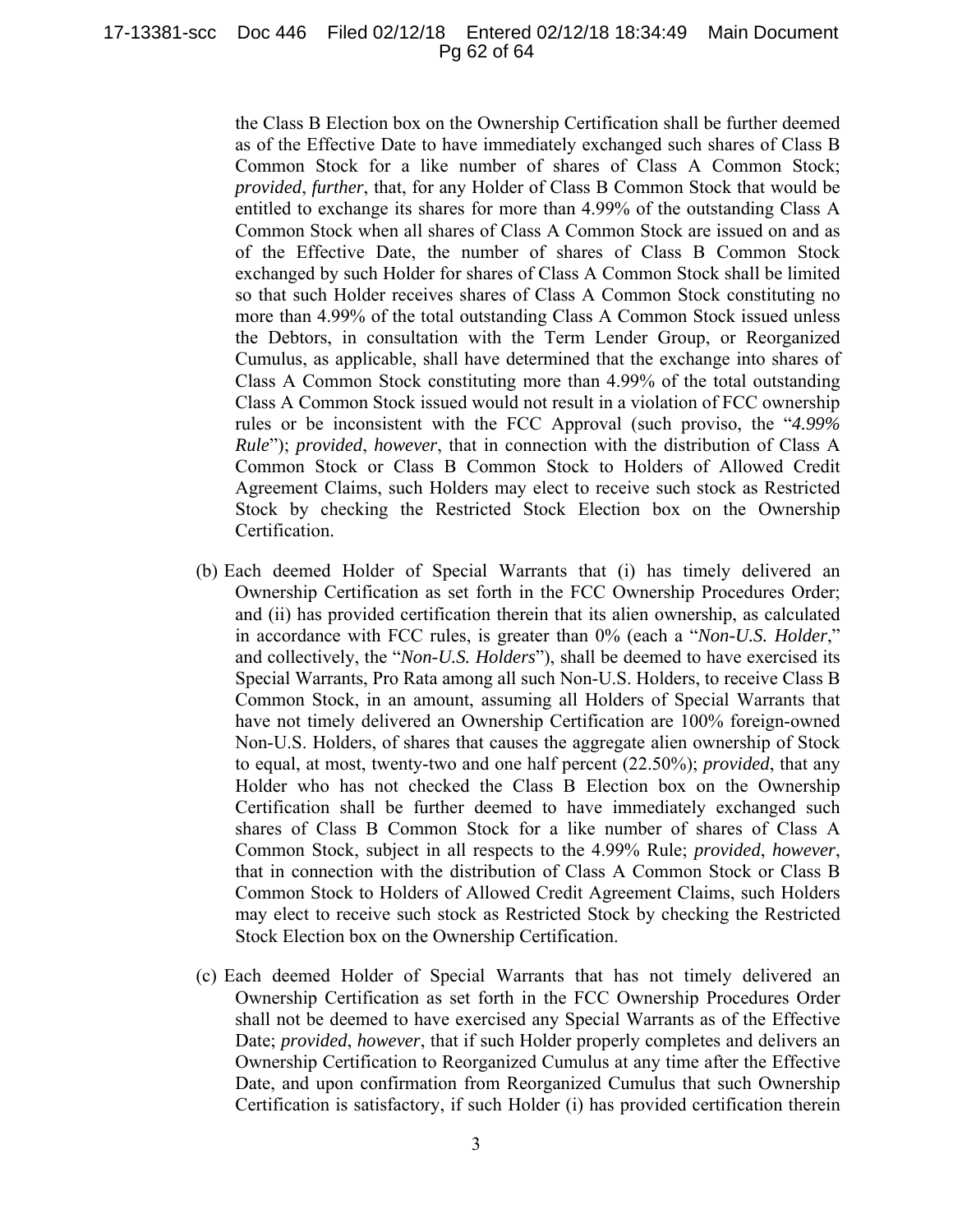17-13381-scc Doc 446 Filed 02/12/18 Entered 02/12/18 18:34:49 Main Document Pg 63 of 64

> that its alien ownership, as calculated in accordance with FCC rules, is 0%, then its equity allocation shall be distributed in the manner set forth in Section 2(a) herein; or (ii) has provided certification therein that its alien ownership, as calculated in accordance with FCC rules, is greater than 0%, then its equity allocation shall be distributed in the manner set forth in Section 2(b) herein, all subject to any limitations on stock ownership set forth in the Certificate of Incorporation of Reorganized Cumulus.

- 3. *Non-Exercise of Special Warrants*.Notwithstanding anything to the contrary herein, a Holder of an Allowed Credit Agreement Claim, Allowed Senior Notes Claim, or Allowed General Unsecured Claim may, by making the appropriate election on the Ownership Certification, receive its Term Loan Lender Equity Distribution or Unsecured Creditor Equity Distribution, as the case may be, entirely in the form of Special Warrants and shall not be deemed to have exercised any Special Warrants.
- 4. *Trading Deadlines and Tendering of Senior Notes*.Holders of Senior Notes Claims shall be required to tender their Senior Notes into the Automated Tender Offer Program ("*ATOP*") system of Depository Trust Company as set forth in the FCC Ownership Procedures Order (the "*Trading Deadline*"). The positions of such Holders in the Senior Notes will be segregated through ATOP and such Holders thereafter will be unable to trade their Senior Notes Claims. Holders of Credit Agreement Claims will also be unable to trade their Credit Agreement Claims after the Trading Deadline.
- 5. *FCC Limits on Ownership*. Notwithstanding anything else herein, nothing in this Equity Allocation Mechanism shall (i) permit any Holder to hold more than 4.99% of the outstanding Class A Common Stock on or after the Effective Date unless the Debtors, in consultation with the Term Lender Group, or Reorganized Cumulus, as applicable, shall have determined that such ownership will not cause a violation of FCC ownership rules or be inconsistent with the FCC Approval, or (ii) cause Reorganized Cumulus to exceed an aggregate alien ownership percentage of twenty-two and one half percent (22.50%) in the Stock prior to the Declaratory Ruling. Any distribution in contravention of the preceding sentence shall be adjusted to the minimum extent necessary to comply with those limitations. In determining whether any Holder would hold more than 4.99% of the outstanding Class A Common Stock on or after the Effective Date, such Holder will be attributed with any stock held by another Holder under common management or that otherwise would be aggregated under the FCC's ownership attribution rules.
- 6. *Post-Effective Date Allowed General Unsecured Claims.* Pursuant to and in accordance with Article VII.F of the Plan, the Reorganized Debtors shall withhold a reserve of Special Warrants to pay Holders of Disputed Claims that are General Unsecured Claims that may become Allowed Claims pursuant to the terms of the Plan. If a General Unsecured Claim is not Allowed as of the Effective Date and becomes an Allowed General Unsecured Claim after the Effective Date, and the Holder of such Allowed General Unsecured Claim has timely delivered an Ownership Certification as set forth in the FCC Ownership Procedures Order, if such Holder (i) has provided certification therein that its alien ownership, as calculated in accordance with FCC rules, is 0%, then its equity allocation shall be distributed in the manner set forth in Section 2(a) herein; or (ii) has provided certification